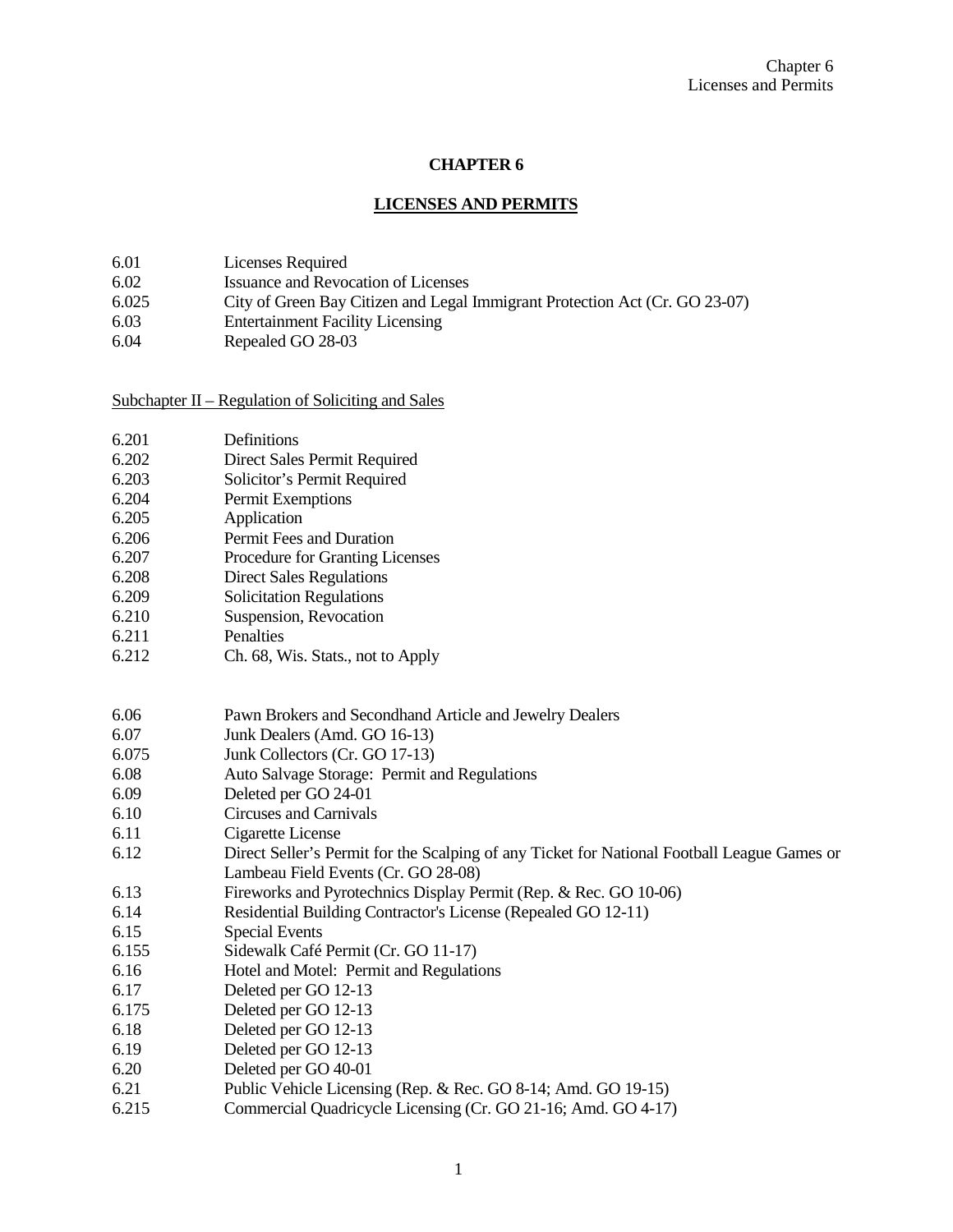| 6.22  | Newspaper Vending Machines                                                         |
|-------|------------------------------------------------------------------------------------|
| 6.23  | Deleted per GO 12-13                                                               |
| 6.24  | Deleted per GO 12-13                                                               |
| 6.25  | Deleted per GO 12-13                                                               |
| 6.26  | Deleted per GO 12-13                                                               |
| 6.27  | <b>Advisory Inspections</b>                                                        |
| 6.28  | Preinspections                                                                     |
| 6.29  | Deleted per GO 12-13                                                               |
| 6.30  | Penalty                                                                            |
| 6.31  | Suspension and Revocation of Certain Licenses                                      |
| 6.32  | <b>Boat Ramp Fee</b>                                                               |
| 6.33  | Dog and Cat Licenses and Vaccinations                                              |
| 6.34  | Sexually-Oriented Adult-Entertainment Establishment License                        |
| 6.35  | <b>Underground Sprinkler Systems</b>                                               |
| 6.335 | License to Keep Hens (Cr. GO 7-11)                                                 |
| 6.36  | <b>Escort Service License</b>                                                      |
| 6.37  | Animal Establishment License (Cr. GO 3-10); (Rep. & Rec. GO 21-10) (Rep. & Rec. GO |
|       | $29-10$                                                                            |
| 6.38  | Lobbyist Registration (Cr. GO 10-11), (Amd. GO 9-14); (Amd. GO 5-18)               |
| 6.39  | Mobile Food Establishments (Cr. GO 12-15)                                          |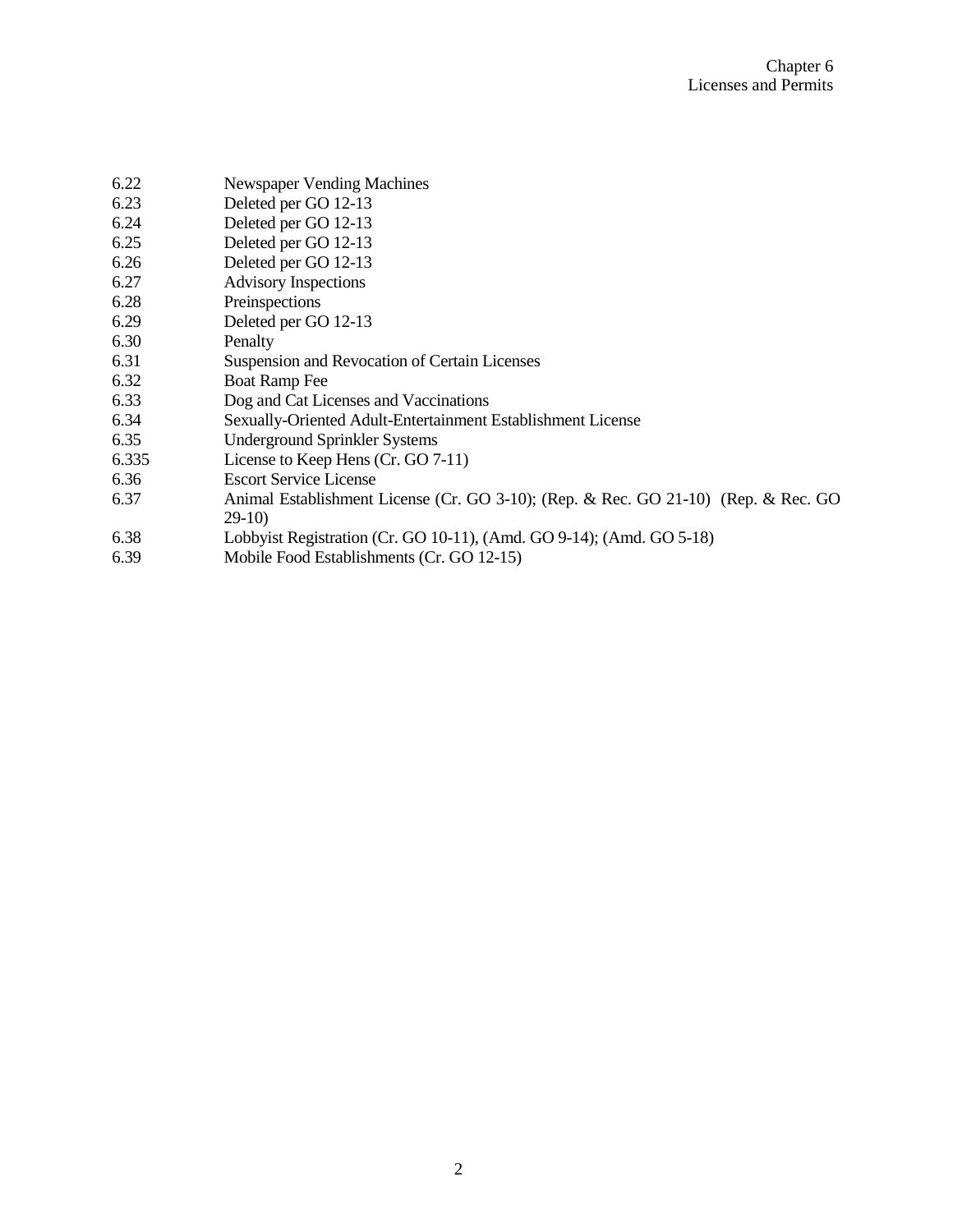6.01 **LICENSES REQUIRED**. A license shall be required for the sale of each of the following or the conduct of the business or activity at the indicated license fee. The license fee shall be for one year unless otherwise indicated.

(1) AMBULANCES - \$50 per vehicle for first vehicle licensed by any person and \$25 for each other vehicle.

- (2) AUTO SALVAGE STORAGE \$100.
- (3) BAKERIES AND CONFECTIONERIES. As defined in §6.19, Green Bay Municipal Code.
- (a) Annual sales less than \$50,000 \$130.
- (b) Annual sales \$50,000 to \$150,000 \$160.
- (c) Annual sales over \$150,000 \$200.
- (4) BILLIARD AND POOL TABLES, GAMEROOMS \$5 for each table or gameroom.

(5) CANVASSER, SOLICITOR, PEDDLER AND TRANSIENT MERCHANTS, AND DIRECT SELLERS - \$5 investigation fee.

- (6) CIGARETTES. See §134.65, Wis. Stats.
- (7) CLOSING OUT SALES. See §66.35(6), Wis. Stats.
- (8) RESTAURANTS. As defined at §6.18, Green Bay Municipal Code.
- (a) Soft drink stands, frozen confections \$75.
- (b) Taverns not serving food \$50.
- (c) Prepackaged food only \$120.
- (d) Temporary restaurants \$60.
- (e) All others \$225.
- (9) FERMENTED MALT BEVERAGES.
- (a) Retail Class "A" License \$175.
- (b) Retail Class "B" License \$100.
- (c) Picnic Class "B" License \$10.
- (d) Wholesaler's License \$25.
- (e) Operator's License \$10.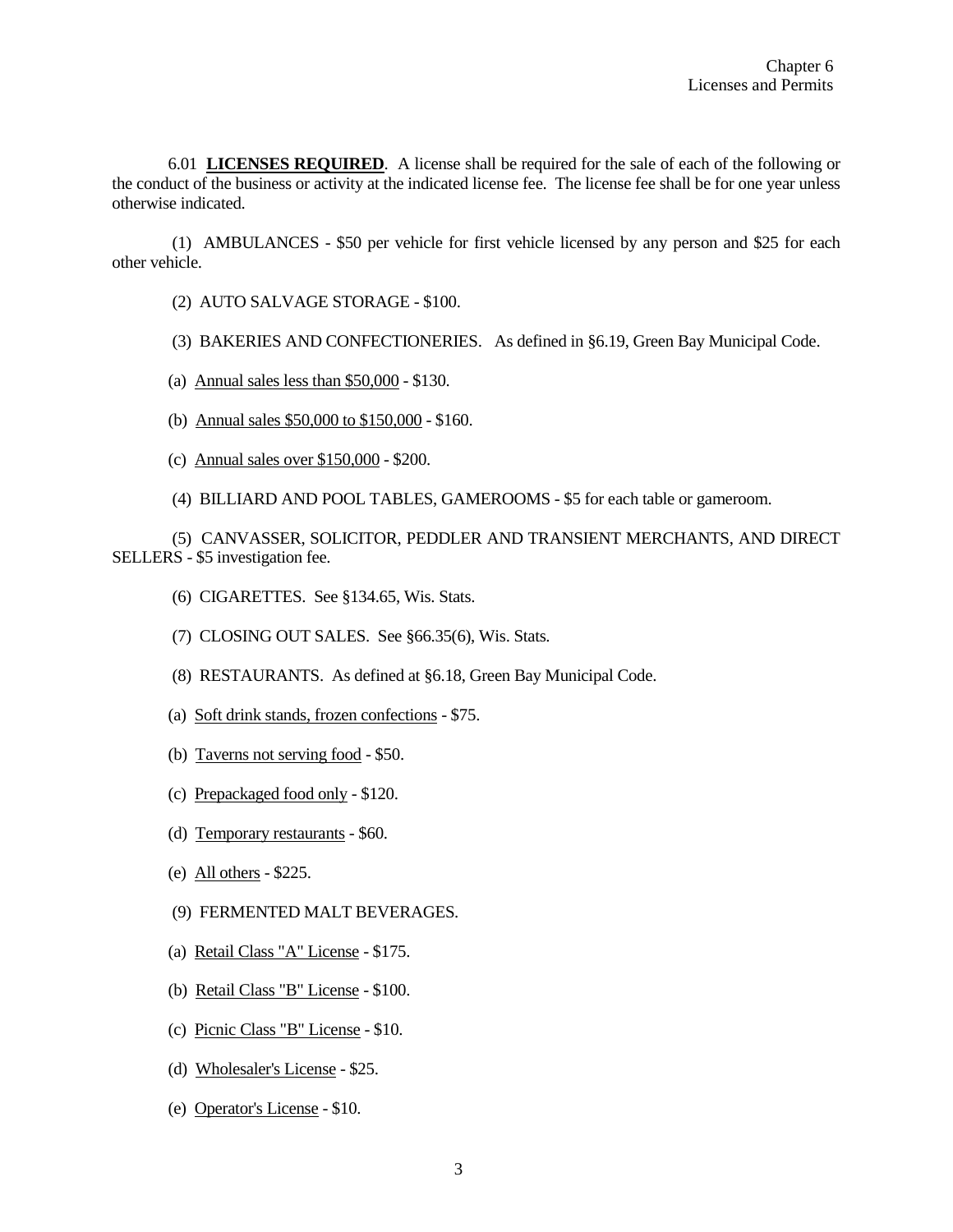(10) HOTELS AND MOTELS. As defined at §6.16, Green Bay Municipal Code, and Ch. HSS 195, Wis. Admin. Code:

- (a) 30 rooms or less \$130.
- (b)  $31 99$  rooms \$185.
- (c) 100 rooms or more \$230.
- (11) INTOXICATING LIQUOR.
- (a) Retail Class "A" License \$175.
- (b) Retail Class "B" License \$250.
- (c) Pharmacist Permit \$10.

(12) JUNK AND SECOND-HAND DEALERS. (a) For maintaining a building, warehouse, or yard - \$50.

- (b) For each vehicle other than hand drawn, in use for junk dealing \$3.
- (c) For each hand drawn vehicle used in junk dealing \$1.
- (13) PARADES No fee.
- (14) PAWN BROKERS \$50.
- (15) (Amd. GO 8-14) See § 6.01(19m)
- (16) RESIDENTIAL BUILDING CONTRACTORS.
- (a) Initial \$25.
- (b) Renewal \$10.
- (c) Temporary Permit \$25 per building.
- (17) RETAIL FOOD MARKETS.
- (a) No food processing on site as defined at §6.17(3)(c), Green Bay Municipal Code \$75.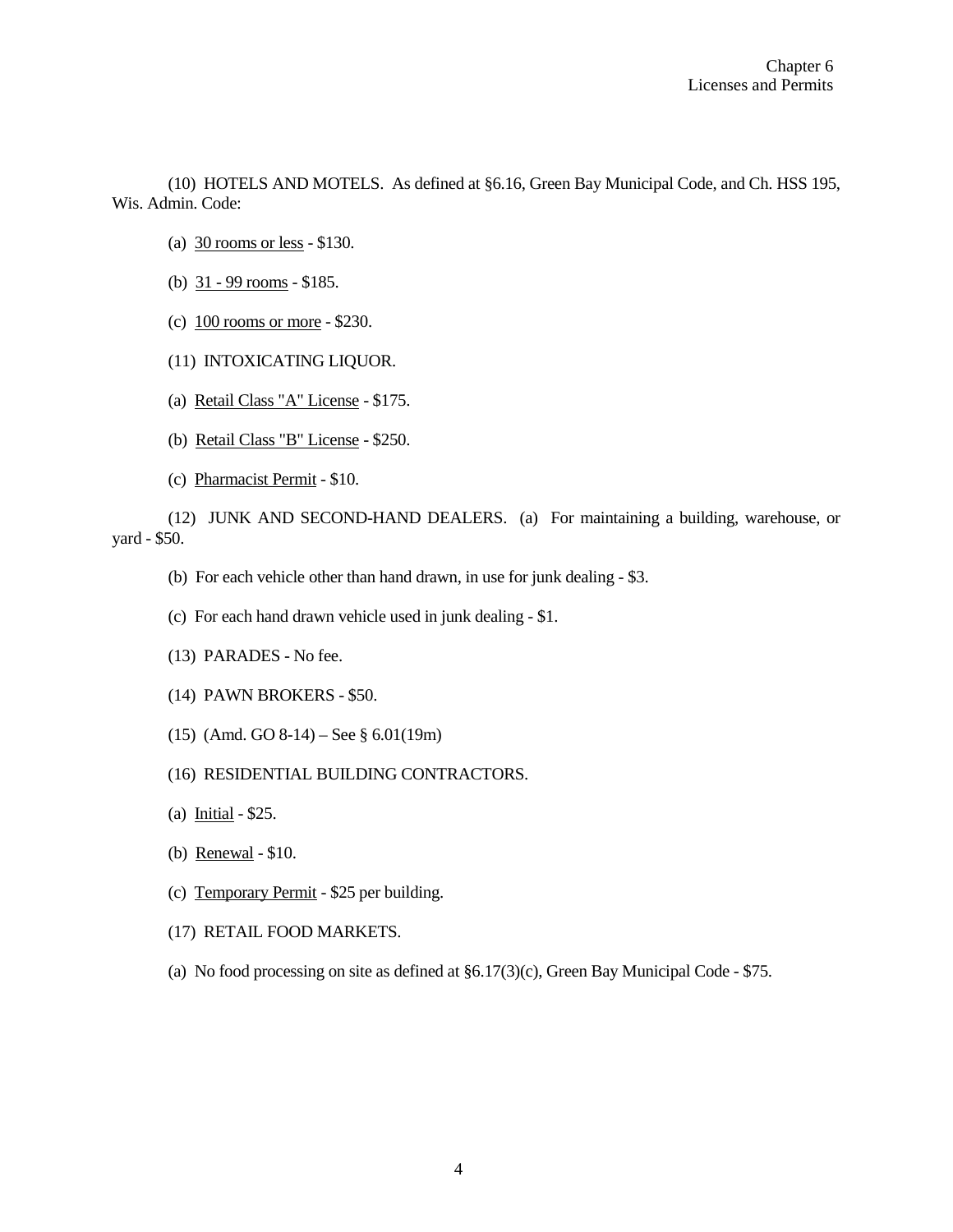(b) Food processing on site, as defined at §6.17(1), Green Bay Municipal Code.

1. Annual sales less than \$100,000 - \$185.

2. Annual sales \$100,000 to \$250,000 - \$240.

3. Annual sales more than \$250,000 - \$350.

(18) SALES AT CITY STADIUM.

(19) TAXICAB BUSINESS LICENSES. (Amd. GO 8-14)

(a) For an organization which is exempt from federal income tax under IRC  $\S 501(c)(3)$  -  $\S 0$ 

(b) For a nonprofit corporation under Ch. 181, Wis. Stats. - \$0

(c) For any other person - \$25 for each taxicab with a capacity of seven (7) or fewer passengers, not including the driver

(d) For any other person - \$50 for each taxicab with a capacity of eight (8) to fifteen (15) passengers, not including the driver

(19m) TAXICAB OPERATOR'S LICENSES. (Cr. GO 8-14)

(a) For an operator employed by an organization which is exempt from federal income tax under IRC  $§ 501(c)(3) - $0$ 

(b) For an operator employed by a nonprofit corporation under Ch. 181, Wis. Stats. - \$0

(c) For any other person - \$50

(20) CIRCUSES AND CARNIVALS - \$25.

(21) Deleted per GO 12-13

(22) Deleted per GO 12-13

(23) Deleted per GO 12-13

(24) Deleted per GO 12-13

(25) ADVISORY INSPECTIONS. As defined at §6.27, Green Bay Municipal Code. - \$75.

(26) PRE-INSPECTIONS. As defined at §6.28, Green Bay Municipal Code - \$60.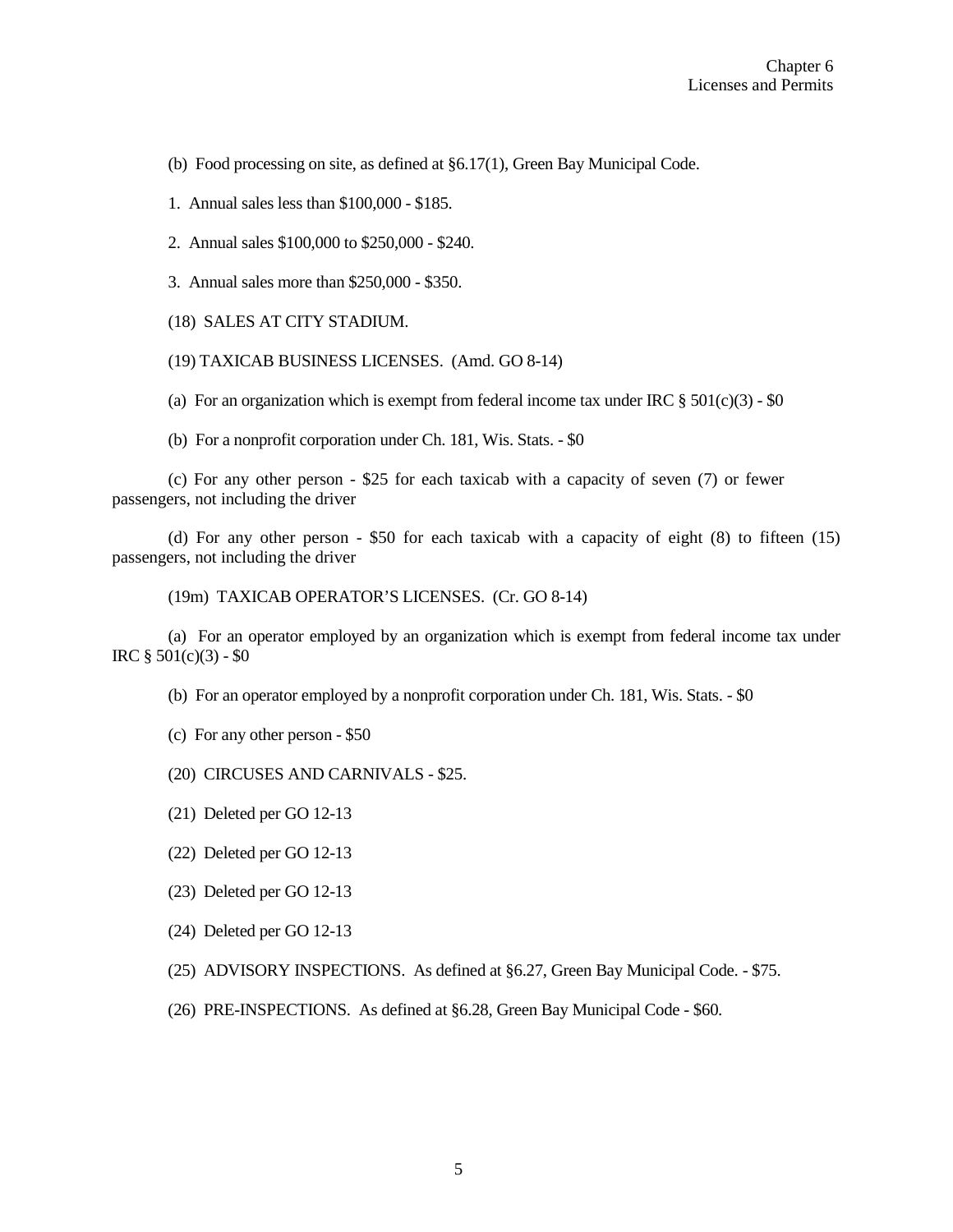### 6.02 **ISSUANCE AND REVOCATION OF LICENSES**.

(1) LICENSE REQUIRED. No person shall engage in any business or activity enumerated in §6.01, Green Bay Municipal Code, without a license or permit therefor as provided by this section. The words "license" and "permit", as used throughout this chapter, shall be interchangeable.

(2) GRANTING OF LICENSES. The designated officer may issue the following licenses subject to the standards established by this chapter without prior approval of the Council.

(a) Auto Salvage Storage - City Clerk upon approval of City Planner.

(b) Bakeries. City Clerk.

(c) Billiard and Pool Tables, Gamerooms - City Clerk upon approval by Chief of Police.

(d) Canvasser, Solicitor, Peddler and Transient Merchant and Direct Sellers - City Clerk upon approval by the Chief of Police.

(e) Eating and Drinking Establishments - City Clerk.

(f) Hotel and Motel - City Treasurer.

(g) Junk and Second-Hand Dealers - City Clerk.

(h) Parades - Chief of Police.

(i) Pawn Brokers - City Clerk, upon approval by Chief of Police.

(j) (Rep. GO 8-14)

(k) Residential Building Contractors - Building Inspection Superintendent.

(l) Retail Food Stores - City Clerk.

(m) Sales at City Stadium - Green Bay Stadium Commission. All other licenses shall be granted by the Council, unless otherwise designated.

(n) Swimming Pools - (Cr. GO 23-85) City Clerk, upon approval by the Health Commissioner.

(3) LICENSES - PAYMENT OF TAXES AND OTHER OBLIGATIONS.

(a) The following are conditions precedent to the issuance by the City Clerk, Health Department, or Inspection Division of any licenses or permit, except alcohol beverage licenses, provided under the Green Bay Municipal Code. Payment of delinquent obligations prior to the issuance of alcohol beverage licenses are governed by §33.08(4), Green Bay Municipal Code.

1. The payment of all personal property taxes and room taxes imposed pursuant to Wisconsin Statutes or the Green Bay Municipal Code and all other claims or judgments due and owing from the applicant to the City of Green Bay at the time the license or permit is issued.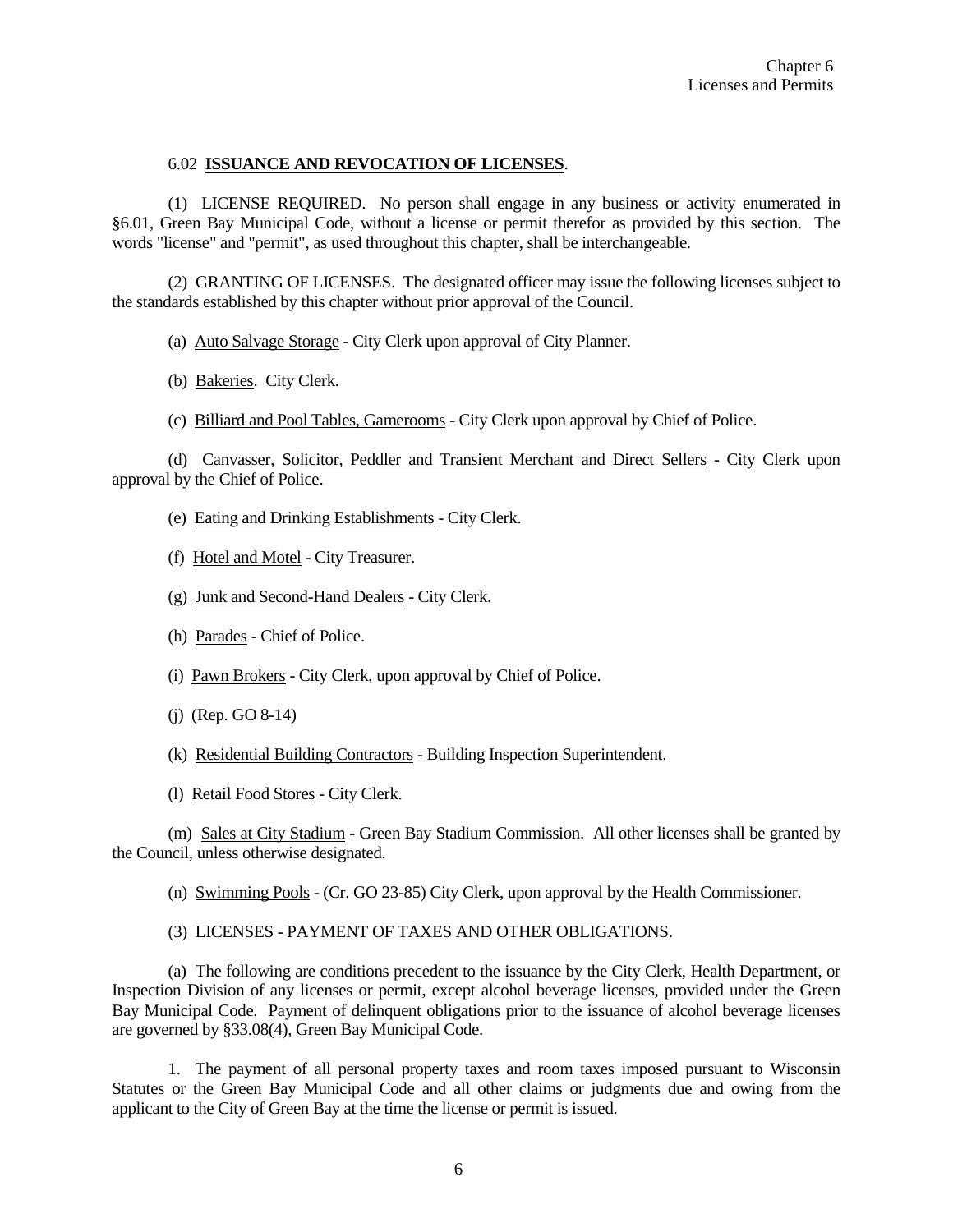2. The payment of all taxes, claims, or judgments, as described in paragraph 1, relating to the property or business previously licensed if the new license if granted conditionally upon or subsequent to the sale or transfer of the business or stock in trade or furnishings or equipment of the premises or the sale or transfer of the ownership or control of a corporation.

(b) No license or permit shall be issued until all required payments have been made, unless other arrangements are made with the City Treasurer.

(c) A determination made under this section may be appealed by the applicant to the Common Council, which shall provide for due notice and hearing before the Finance Committee. The Common Council shall make findings of fact and issue its conclusion. In the event the Common Council makes a determination that an error was committed, any amount improperly paid by the applicant shall be promptly refunded, together with the current passbook interest rate per annum from the date the amount was paid to the date of refund.

## **6.025 CITY OF GREEN BAY CITIZEN AND LEGAL IMMIGRANT PROTECTION ACT.** (Cr. GO 23-07)

(1) PURPOSE. The City of Green Bay expects that those who wish to be licensed to conduct business within the City adhere to all State and Federal laws, including those proscribing employment of unauthorized aliens. In no way does the City intend or condone discriminatory practices or profiling but rather simply adherence to the law.

## (2) DEFINITIONS.

(a) Basic Pilot Program. Employment Eligibility Verification/Basic Pilot Program administered by the United State Citizenship and Immigration Services (USCIS), a partner of the United States Immigration and Customs Enforcement Agency (ICE).

(b) Contracted Company. Any company or individual that receives contracts or grants from the City of Green Bay and has employees that performs work within the limits of the City of Green Bay.

(c) License. Any license or permit listed in Chapter 6 and any license listed in Chapters 17 and 19, Green Bay Municipal Code.

(d) Unauthorized Alien. A person who is an unauthorized alien, as defined by United States Code, Title 8, subsection 1324a(h)(3).

(3) APPLICABILITY. This ordinance applies to all licenses enumerated in Chapters 6, 17, and 19, Green Bay Municipal Code, and to all contracted companies. This ordinance applies only to employees of license holders and contracted companies who work within the City of Green Bay. This ordinance does not apply to employees working outsides of the City limits.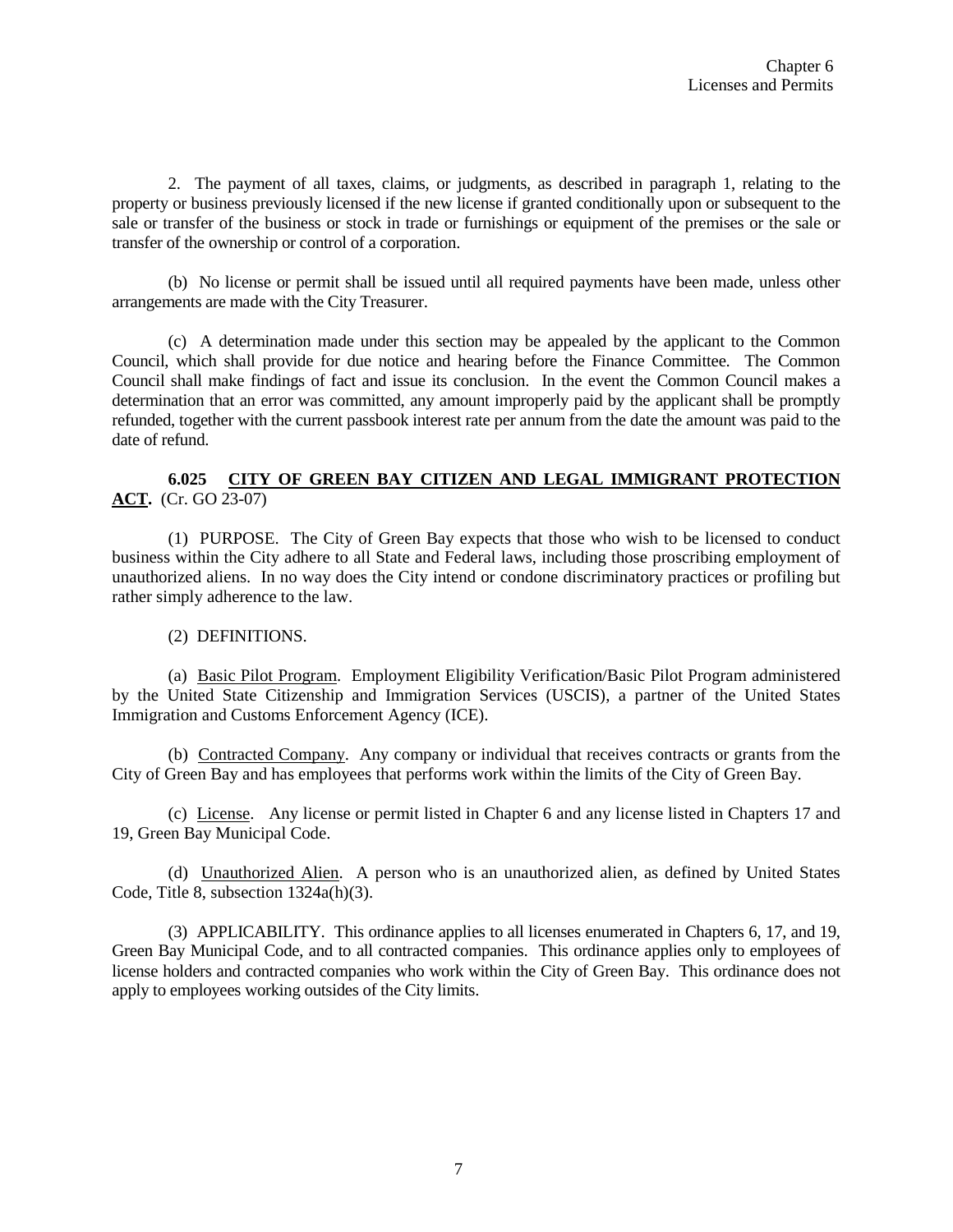(4) ENROLLMENT IN BASIC PILOT PROGRAM STRONGLY ENCOURAGED. All licensees and contracted businesses are strongly encouraged to enroll in the Basic Pilot Program administered by the USCIS. The program is a tool that can be utilized to screen all employees or potential employees before they perform work within the City of Green Bay.

(5) UNLAWFUL EMPLOYMENT AND LICENSING OF UNAUTHORIZED ALIENS. No City license, contract, or grant shall be issued to unauthorized aliens. All licenses, contracts, and grants issued by the City shall be subject to the condition that unauthorized aliens not be employed by the license holder within the City of Green Bay consistent with 8 U.S.C. §1324a.

(a) A violation of the above-condition shall be a basis for revocation of a license or termination of a contract or grant and removal of a contracted company from future consideration by the City of Green Bay.

(b) It shall be a defense that an employer was shown and can produce fraudulent documentation of an employee's legal immigration status. The above defense will also apply if the employee was cleared through the Basic Pilot Program.

(c) This section does not hold license holders or contracted companies responsible for unauthorized aliens who are employed by said license holder or contracted company for work performed entirely outside of the limits of the City of Green Bay.

(6) REVOCATION AND NON-RENEWAL OF LICENSES, CONTRACTS, AND GRANTS.

(a) Intent. No license granted shall be revoked or non-renewed and no contract or grant shall be terminated by the Common Council without first affording the license holder or contracted company an opportunity for a public evidentiary hearing.

(b) Hearing Forum. The Protection and Welfare Committee shall conduct any hearing substantially consistent with the process delineated in Chapters 68 or 125, Wis. Stats., respectively, unless otherwise stated.

(c) Federal Determination Required. No license, contract, or grant shall be revoked, non-renewed, denied, or terminated under this ordinance until after a Federal determination of an alien's unlawful status is received.

#### **6.03 ENTERTAINMENT FACILITY LICENSING**. (Rep. & Rec. GO 24-01)

(1) DEFINITIONS.

(a) Amusement Devices. Any machine, game, table, or device which is designed, intended, or used as a test of skill or entertainment, the use of which is made available for any valuable consideration. The definition of amusement machine is not intended to include a standard size bowling alley, jukebox, or other coin operated music machine or mechanical riding device, pool or billiard table.

(b) Arcade. A premises holding out amusement devices for public use. Arcades shall not include mercantile establishments unless such establishment creates and maintains a separate area designed or intended or reasonably likely to be used primarily by persons under the age of 21 for the use of amusement devices.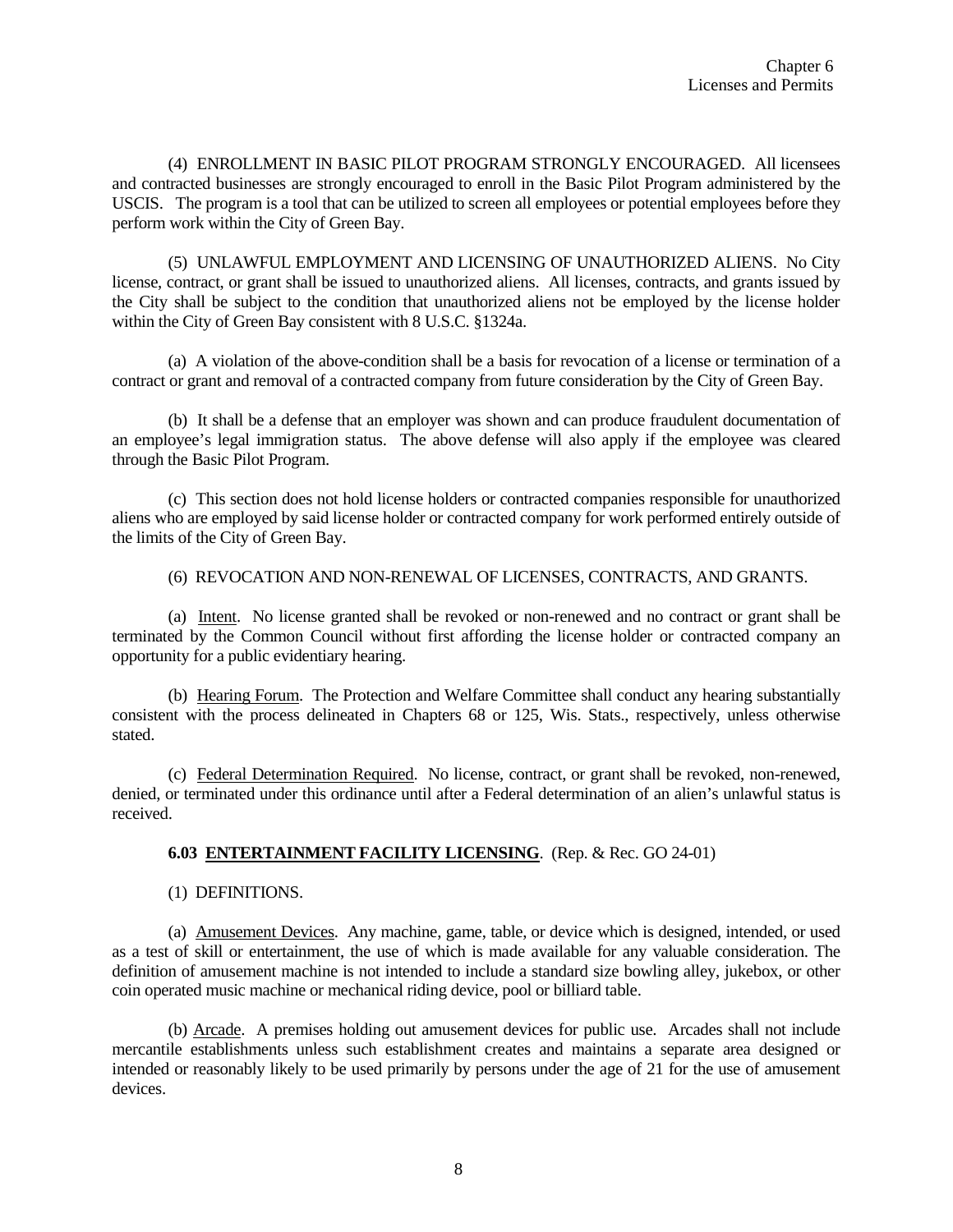(c) Billiard Hall. A commercial premises open to the public upon which any billiard table or pool table is kept, except a premises holding a Class "B" liquor license.

(d) Dance Facility. A premises the principal purpose of which is providing dances, concerts, live music, and/or a dance floor in a non-alcoholic setting. Dances sponsored by an accredited school are not included. A dance facility shall include premises licensed under Ch. 33, Green Bay Municipal Code, during those times when no alcohol is served, consumed, or given away on the licensed premises pursuant to §125.07(3)(a)10., Wis. Stats.

(e) Entertainment Facility. An arcade, billiard hall, dance facility, roller rink, or youth facility.

(f) Roller Rink. A premises open to public use for the purpose of roller skating.

(g) School Night. The night preceding a day on which school is in session in the Green Bay Area Public School District.

(h) Youth Facility. A commercial premises offering recreational or amusement activities to guests, members, patrons, or customers, the majority of whom can reasonably be expected to be under the age of 21.

(2) LICENSE REQUIRED. No person, partnership, corporation, or other organization shall operate an entertainment facility without first obtaining a license. No license or interest in a license may be transferred to any person, partnership, or corporation.

(3) TEMPORARY LICENSE. No person may promote, organize, or otherwise conduct an event the principal purpose of which is providing a dance, concert, live music, and/or a dance floor in a nonalcoholic setting on a premises not licensed under sub. (2) unless such person has first obtained a temporary facility license pursuant to this section. The application for such license shall be as provided in sub. (5)(a). The fee for such license shall be \$25, and the duration of such license shall not exceed 24 hours as specified in the license application.

(4) EXEMPT ORGANIZATIONS. Organizations which own real property exempt from taxation pursuant to §§70.11(1), (2), (3), (4), (10), and (12), Wis. Stats., shall be exempt from sub. (2) and (3).

### (5) FACILITY LICENSE

(a) Application to Clerk.. Any person, partnership, or corporation desiring to secure a facility license shall make application to the City Clerk. The application for a license shall be upon a form approved by the City Clerk. An applicant for a license, which shall include all partners or limited partners of a partnership applicant, and all officers or directors of a corporate applicant, and any other person who is interested directly in the control of the business, shall furnish the following information under oath:

- 1. Name, address, and age.
- 2. Whether the applicant holds any interest in any other facility.
- 3. A building plan of the facility to be licensed.
- 4. The ages of patrons to be allowed to enter the facility.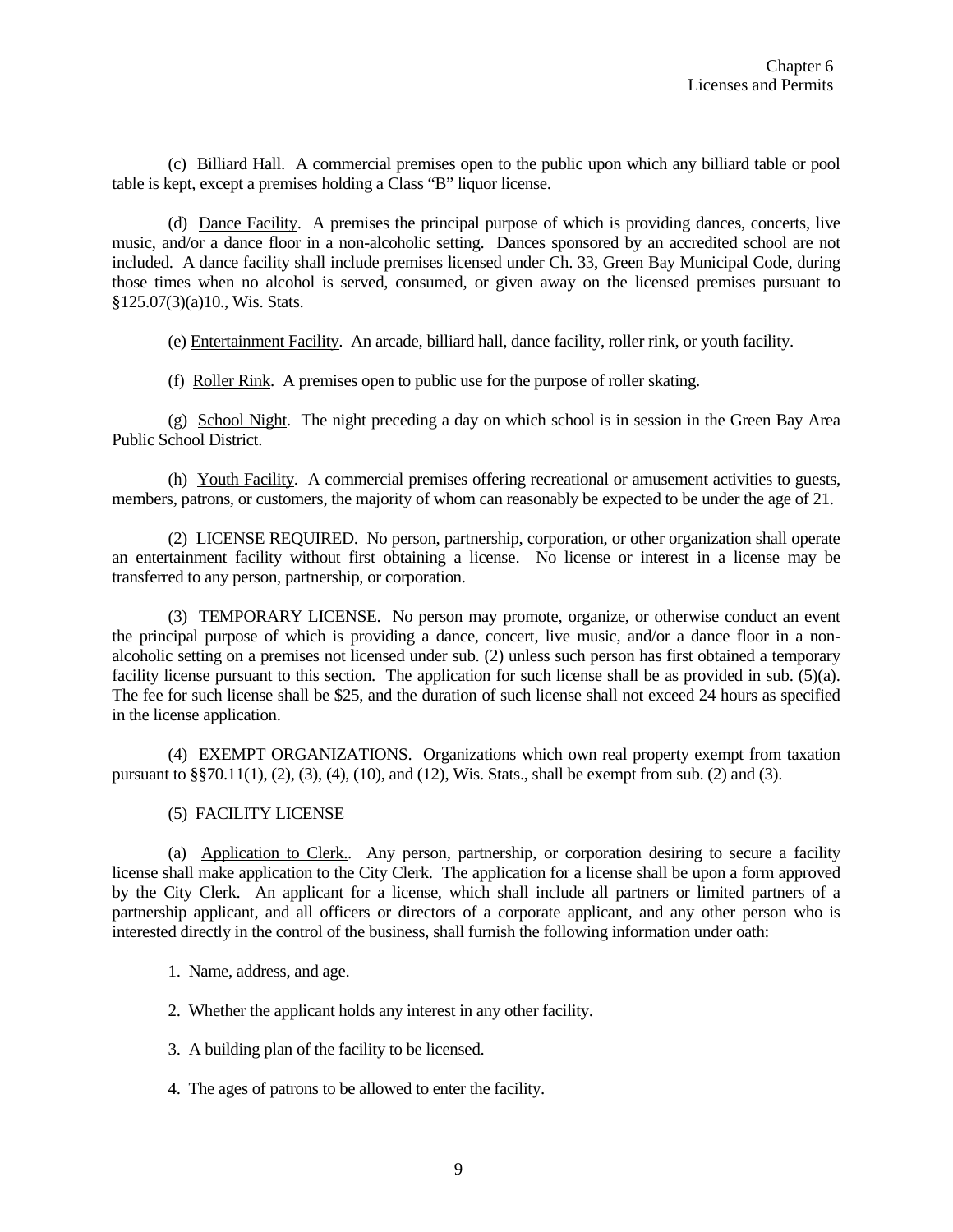5. All convictions or pending charges of felony, misdemeanor or ordinance violations.

6. If the applicant is a corporation, the application shall specify the name of the corporation, the date and state of incorporation, the name and address of the registered agent, and all officers and directors of the corporation.

7. All convictions or pending charges of felony, misdemeanor or ordinance violations of a corporation, partnership or other organization for which the applicant was or is a director, officer, partner or person interested directly in the control of the organization.

(b) Qualifications. To receive a facility license, an applicant must meet the following standards:

1. All persons required to be named under sub. (4)(a) shall be at least 18 years of age.

2. At least one person required to be named under sub. (4)(a), or a registered agent if the applicant is a corporation, shall have continuously resided in the State of Wisconsin for at least 90 days prior to filing the application.

3. No person required to be named under sub. (4)(a) shall have been convicted of a violation of an ordinance or law which substantially relates to the licensed activity.

4. No person required to be named under sub. (4)(a) shall have been a director, officer, partner or person interested directly in the control of an organization that has been convicted of a violation of any ordinance or law which substantially relates to the licensed activity.

(c) License Fee and Duration. The fee for a facility license shall be \$75. If the premises is also licensed under Ch. 33, Green Bay Municipal Code, the license fee shall be \$25. Such license shall terminate on December 31 of the year it is issued, unless sooner revoked.

(6) FACILITY OPERATOR'S LICENSE.

(a) Application to Clerk.. Any person desiring to secure a facility operator's license shall make application to the City Clerk. The application for a facility operator's license shall be upon a form approved by the City Clerk and shall include the following information:

1. Name, address, and date of birth.

2. Information regarding whether the applicant has ever been denied a license to operate a youth facility.

3. All convictions or pending charges of felony, misdemeanor or ordinance violations.

(b) Qualifications. To receive a facility operator's license, an applicant must meet the following standards:

1. The applicant shall be at least 18 years of age.

2. The applicant shall have continuously resided in the State of Wisconsin for at least 90 days prior to filing the application.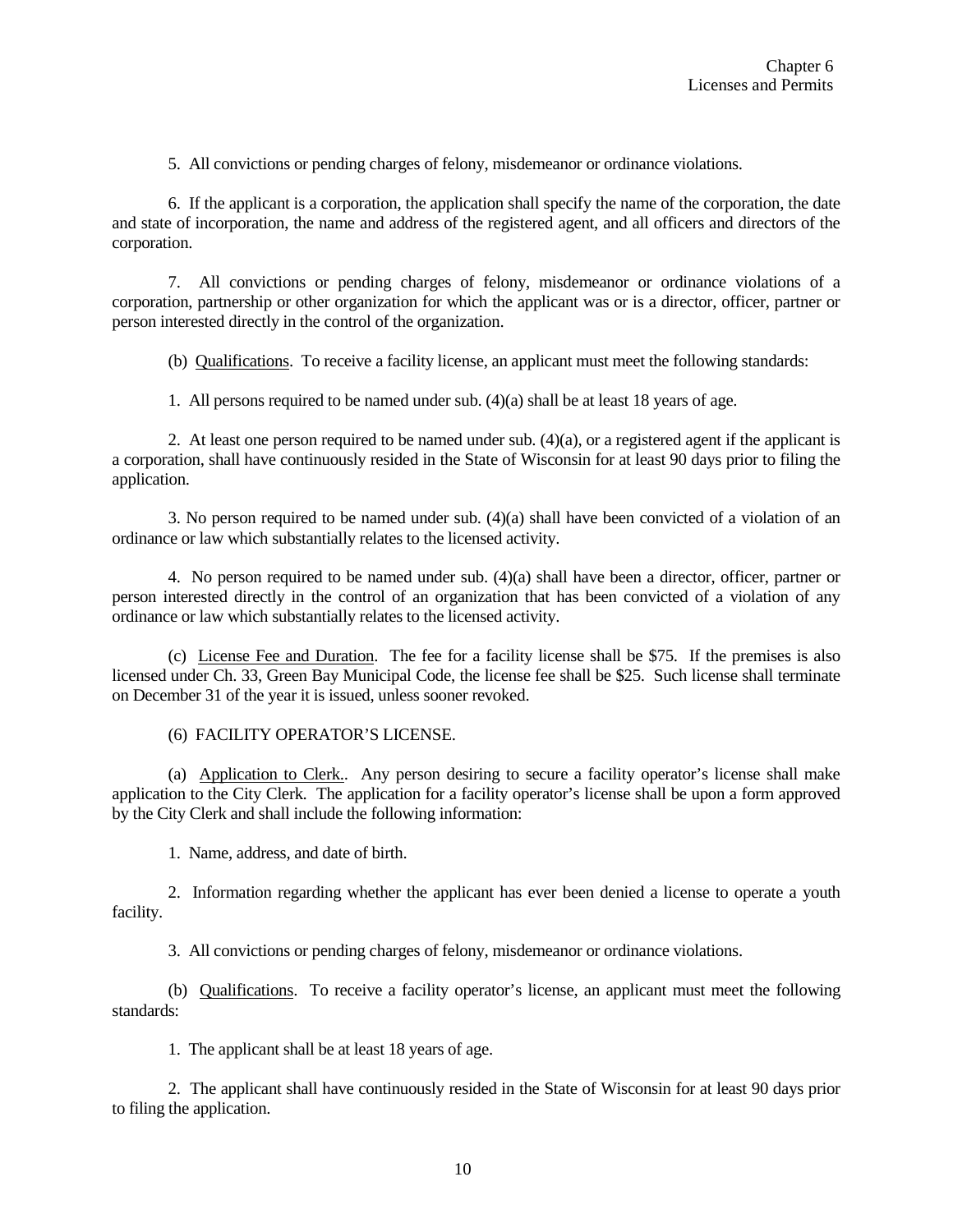3. The applicant shall not have been convicted of a violation of an ordinance or law which substantially relates to the licensed activity.

(d) License Fee and Duration. The fee for an operator's license shall be \$10. Such license shall terminate on December 31 of the year it is issued, unless sooner revoked.

(7) PROCEDURE FOR GRANTING LICENSES. (a) Facility License. The Common Council shall grant facility licenses under the procedure detailed below:

1. Investigation. The Green Bay Police Department shall investigate the applicant's qualifications to be licensed.

2. Committee Review. The Protection and Welfare Committee shall consider the application and any recommendation of the Police, Building Inspection, Fire, or Planning Departments of the City and the Brown County Department of Health and make a recommendation to the Common Council as to whether the license shall be granted or denied. In making this determination, the Committee shall consider the location of the proposed facility, the qualifications of the applicant, the condition of building or licensed premises, compliance with any relevant laws, the nature of the intended use of the facility and the likelihood of disturbance to surrounding neighborhoods, and any other reason pertaining particularly to the applicant or the premise to be licensed.

3. Conditional Granting. The Common Council may set additional conditions designed to protect the tranquility of the surrounding neighborhood or the facility patrons. No license shall be issued under this section unless such condition is satisfactorily fulfilled. Violation of any such condition shall be considered a violation of this section and grounds for suspension or revocation of the license.

4. Administrative Approval. Prior to the issuance of any license, the Department of Public Works, Inspection Division and Brown County Department of Health shall certify that the premises complies with all applicable laws and regulations on a form to be provided by the City Clerk. No license shall be issued for a premises not in compliance with such laws and regulations. The departments may place conditions upon a license consistent with the provisions of this chapter and the laws of the State of Wisconsin. Violation of any such condition shall be considered a violation of this section and grounds for suspension or revocation of the license.

(b) Operator's License.

1. Police Department Review. Upon the filing of an operator's license application, the City Clerk shall forward the application to the Police Department for review of the applicant's qualifications under sub. (5)(c). If the Police Department determines that any portion of the application is false or that the applicant does not possess the qualifications under sub. (5)(c), the license may be denied by the Police Department.

2. Council Approval. If the Police Department approves the issuance of the license, the Common Council may grant the license without further review.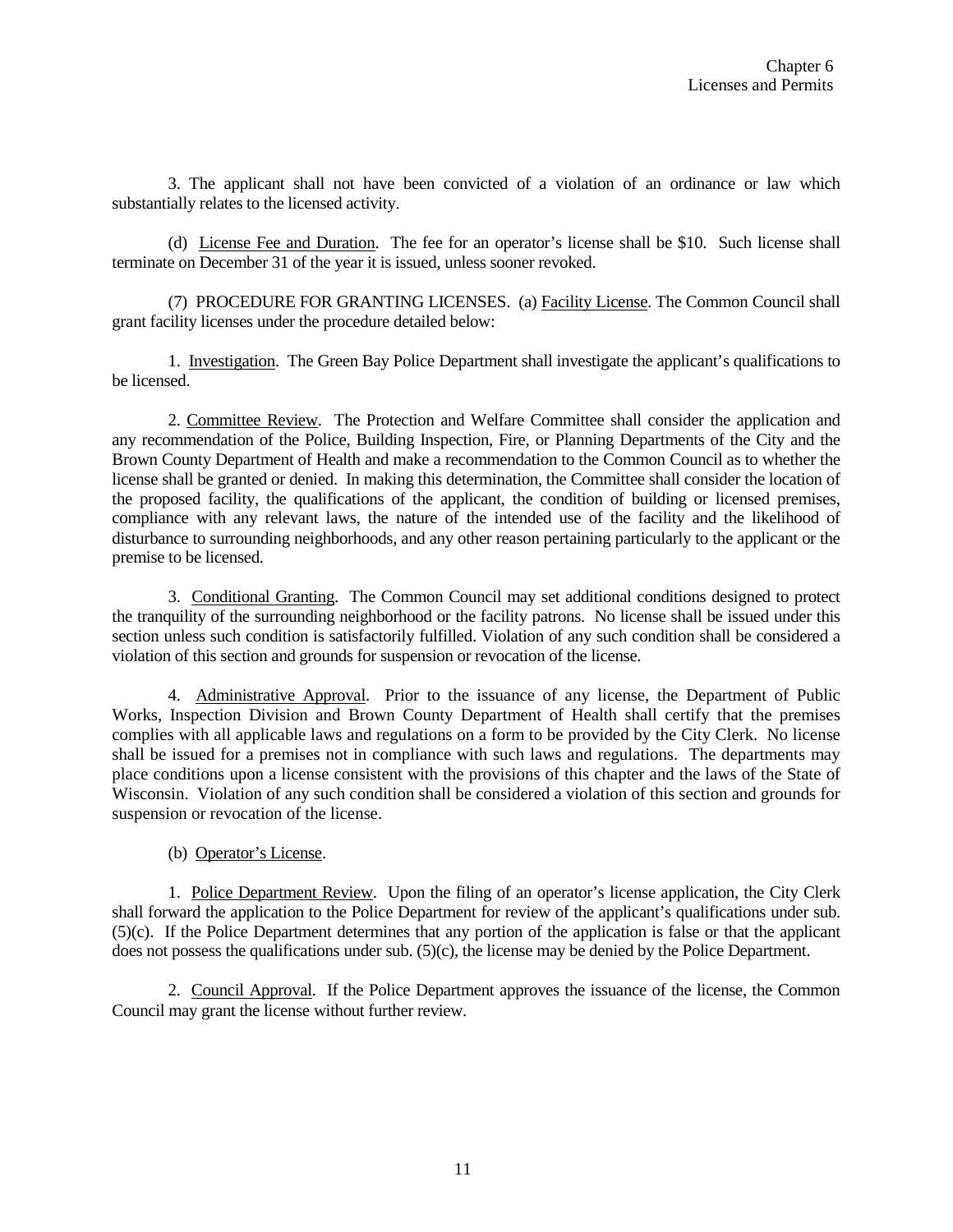3. Appeal. Any applicant whose application has been denied by the Police Department may appeal such determination to the Protection and Welfare Committee. Upon appeal, the Protection and Welfare Committee shall determine if the applicant possesses the qualifications under sub.  $(5)(c)$ . After making such determination, the Protection and Welfare Committee shall forward its recommendation to the Common Council.

### (8) CONDUCT OF BUSINESS.

(a) Ages Allowed. A licensee shall indicate the ages of persons to be allowed entry into the licensed premises on the application form. The licensee shall not allow persons outside the ages indicated on its application to enter or remain in the licensed premises. A licensee may choose from the following options:

1. 18 years of age and older.

2. 16 years of age and older.

3. All ages permitted.

(b) Closing Hours. Licensed premises shall close during the times indicated below based upon the ages of persons allowed on the premises and indicated by the licensee on the application:

1. 18 years of age and older. The licensed premises shall close between the hours of 2:00 A.M. and 8:00 A.M.

2. 16 years of age and older. The licensed premises shall close between the hours of 10:00 P.M. and 8:00 A.M. on school nights and Midnight and 8:00 A.M. at other times.

3. All ages permitted. (Amd. GO 34-01) The licensed premises shall close between the hours of 10:00 P.M. and 8:00 A.M. on school nights and 11:00 P.M. and 8:00 A.M. at other times.

(c) Loitering During School Hours. No premises licensed hereunder shall permit juveniles to loiter thereon during school hours on days when the Green Bay Area Public Schools are in regular session.

(d) Police Entry. The licensee hereby consents to the entry of the Police or other duly authorized representative of the City, at all reasonable times for the purpose of inspection and search, and consents to the removal from said premise of all things and articles therein had in violation of the City ordinances or State laws, and consents to the introduction of such things as evidence in any proceeding that may be brought for such offenses.

(e) Maintaining Order. The licensee shall maintain peace and order in and around the licensed premises. This duty shall extend to and include any adjacent parking lot or facility adjacent to and servicing the licensed premises. The Police Department may order any disorderly house closed until 8:00 A.M. the following day when, in the reasonable view of the department, the licensee failed to maintain order.

(f) Alcohol Prohibited. No person may possess or consume alcoholic beverages on the licensed premises or in the parking lot, nor may any person procure, sell, dispense or give away alcoholic beverages to any person on the licensed premises during the period of licensed activity.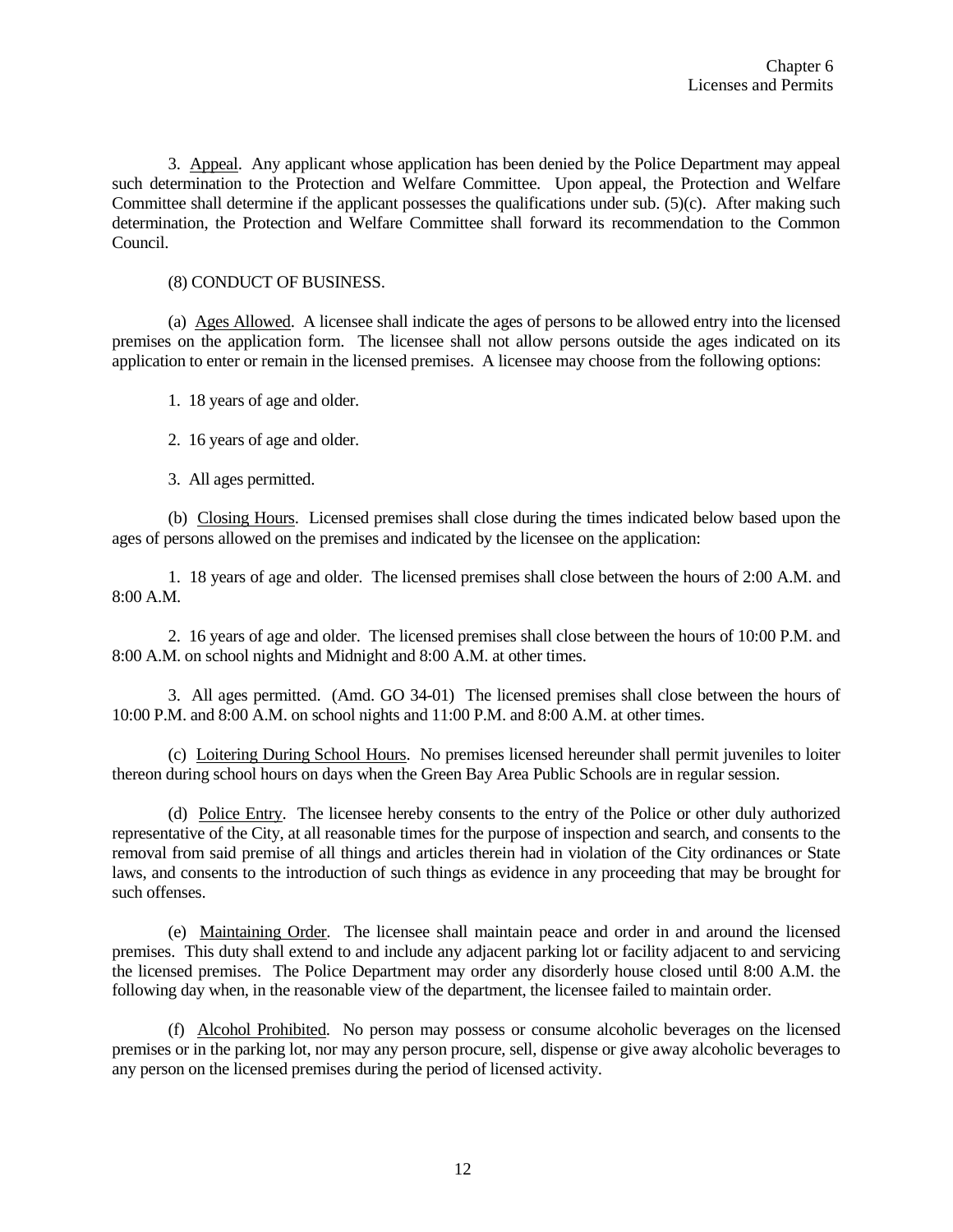(g) Licensed Operator. The licensee or an operator licensed pursuant to this ordinance shall be present on the licensed premises at all times that the facility is open to the public.

(h) Re-admission Prohibited. During events on a licensed premises for which a cover charge, entry fee, or other fee is charged as a condition of entering the premises, no person shall be allowed to re-enter the premises without paying such fee each time they enter the premises.

(i) Compliance. The licensee shall ensure the compliance of its premises, patrons, customers, employees, agents, and staff with the provisions of this section.

(j) Extended Operating Hours. (Cr. GO 34-01) The Protection and Welfare Committee, subject to the approval of the Common Council, may grant extended operating hours not to exceed 2:00 A.M. upon finding that the licensee has presented a written plan which will ensure compliance with this subsection. No person under the age of 16 may enter, remain on, or loiter in the licensed premises after the times outlined in subsection (b) 3. No person under the age of 18 may enter, remain on, or loiter in the licensed premises after the times outlined in subsection (b) 2. The licensee shall be responsible for ensuring the compliance of the licensed premises with the conditions. Noncompliance with the plan or any condition placed upon the extended operating hours shall terminate the extension and subject the licensee to the provisions of subsection (b).

(9) SUSPENSION, REVOCATION AND NONRENEWAL OF LICENSES.

(a) Grounds for Action. Licenses under this section may be suspended, revoked, or nonrenewed for any of the following reasons:

1. Any violation of any provision of this section.

2. Any violation of any State statute, ordinance, or regulation occurring at the licensed premise.

3. Violation of any municipal health, building, zoning, fire prevention, plumbing, or electrical codes occurring at the licensed premise.

4. Any other reason which creates in the minds of reasonable people any apprehension or concern that the premises licensed hereunder is not promoting a safe and wholesome environment for youth patrons.

(b) Procedure.

1. Complaint. Upon a complaint filed by any municipal department or any citizen that grounds for suspension, revocation, or nonrenewal exist, the City Clerk shall issue a summons directed to any peace officer commanding the licensee to appear before the Protection and Welfare Committee on a day and at a place named in such summons, not less than three nor more than 10 days from its date, and show cause why the license should not be suspended, revoked, or nonrenewed. Such summons shall be served at least three days before the time in which such person is commanded to appear, and shall be served as provided in Ch. 801, Wis. Stats.

2. Hearing. The hearing shall be conducted before the Protection and Welfare Committee. The complainant and licensee may be represented by counsel and present and cross-examine witnesses. A transcript of the hearing may be prepared at the licensee's expense.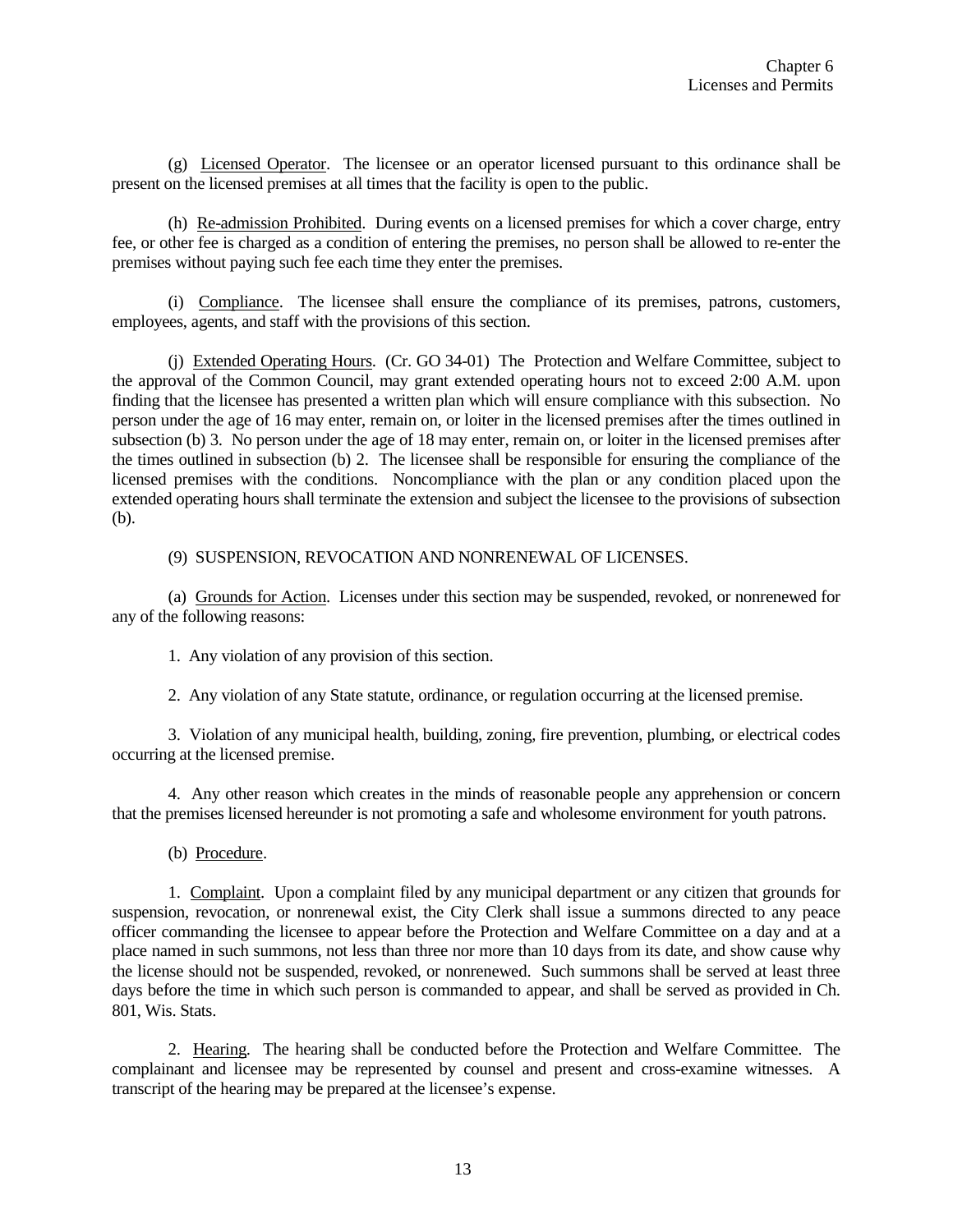3. Recommendations. At the conclusion of the evidentiary hearing, the Protection and Welfare Committee, following deliberation in open or executive session, shall recommend to the Common Council that the license be suspended for not less than 10 days nor more than 90 days or revoked, if it finds the complaint to be true.

4. Council Action. The Common Council shall consider and take action on the recommendation of the Protection and Welfare Committee within 45 days after the Committee adjourns the hearing. The Common Council may adopt, reject, modify, or remand the recommendation of the Committee for further deliberations.

5. Appeal. Appeal from a decision of the Common Council shall be to the Circuit Court for Brown County.

(10) PENALTIES.

(a) Definitions.

1. Licensee. The person to whom the license has been issued or such person's agents, employees, or assigns.

2. Violation. Any violation of this chapter.

(b) Forfeiture. Any person violating a provision of this chapter where no penalty is specified shall be subject to a forfeiture of not less than \$1 nor more than \$1,000 for each offense.

(c) License Suspension. A court shall revoke any license or permit issued under this chapter for not less than 10 nor more than 30 days if the court finds that the licensee committed a violation within 24 months after committing one previous violation.

(d) License Revocation. A court shall revoke any license or permit issued under this chapter if the court finds that the licensee committed a violation within 24 months after committing two previous violations.

(e) Counting. For purposes of counting previous violations under (c) and (d) above, multiple violations arising out of the same incident and on the same date shall be considered a single violation.

(11) CH. 68, WIS. STATS., NOT TO APPLY. Ch. 68, Wis. Stats., shall not apply to the administrative process outlined above.

# **SUBCHAPTER II REGULATION OF SOLICITING AND SALES** (Cr. GO 28-03)

#### 6.201 **DEFINITIONS**.

(1) CHARITABLE ORGANIZATION. Any benevolent, philanthropic, patriotic, or eleemosynary partnership, association, or corporation, or one purporting to be such which has maintained a permanent office in Brown County for at least the six months immediately preceding the date of application.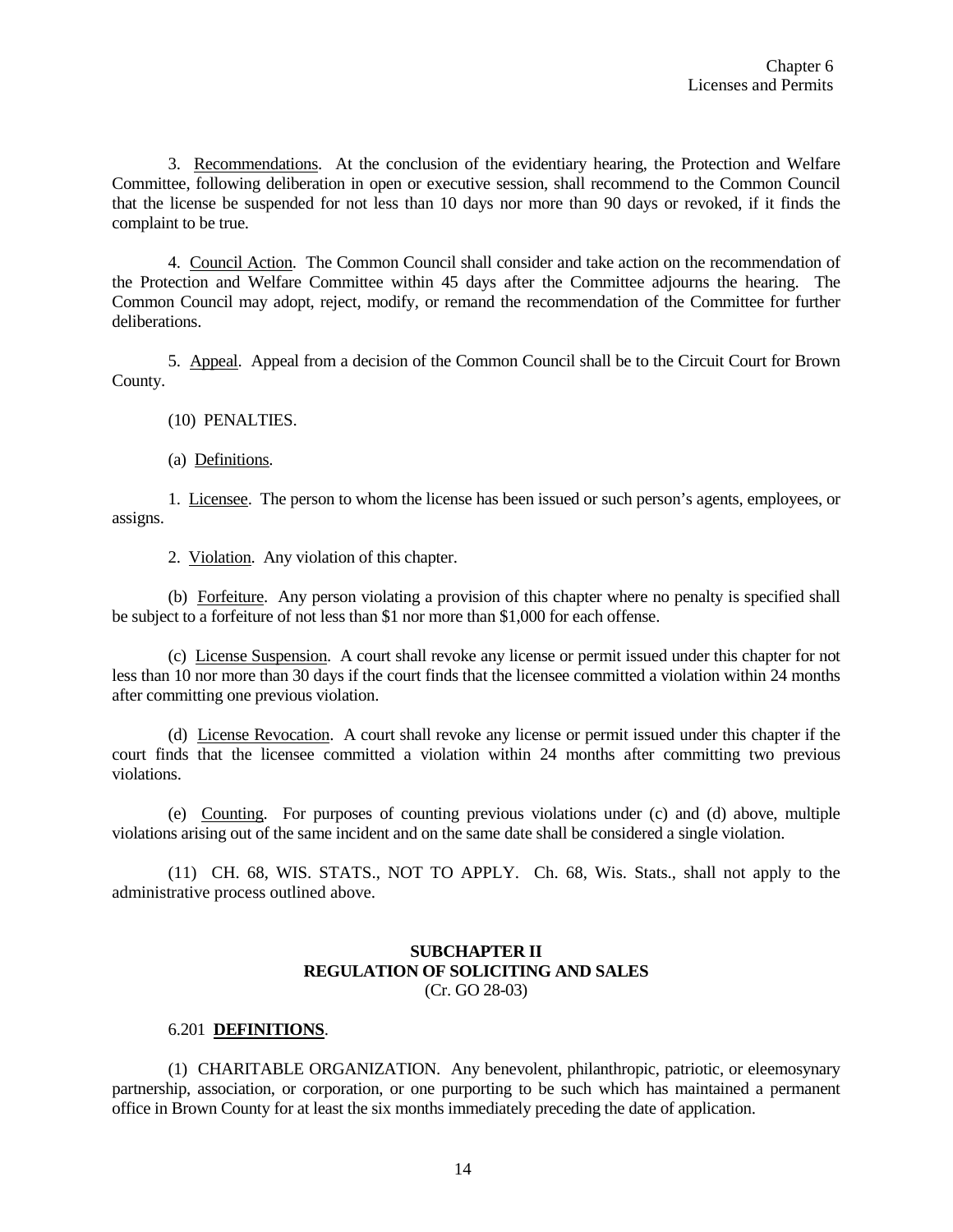(2) DIRECT SALES. Selling goods at any location other than a permanent place of business. The sale of goods includes donations required for the retention of goods by a donor or prospective customer. A direct seller shall also include any person selling or displaying any goods from a stand.

(3) SOLICITOR AND SOLICITATION. Any person who goes from house-to-house, place-toplace, or street-to-street selling or taking orders for goods or offering to sell or take orders for goods. Any person who goes from house-to-house, place-to-place, street-to-street, or in a public place solicits monetary donations.

(4) GOODS. Personal property of any kind and personal services offered or sold independently of, in conjunction with, or incidental to any personal property offered or sold.

(5) MOTOR VEHICLE. As defined in Sec. 340.01(35), Wis. Stats.

(6) OTHER PROPERTY. Private property and public property which is not a public right-of-way.

(7) PERMANENT MERCHANT. (Amd. GO 20-10) A merchant who has maintained a permanent retail location in Brown County and maintained consistent business hours open to the public at least one hour per week for at least the six months preceding the date of application.

(8) SIDEWALK. All areas of public right-of-way not intended for use by motor vehicles

(9) SPECIAL EVENT. (Rep. & Rec. GO 14-06) An athletic event, ceremony, demonstration, exhibition, march, pageant, parade, procession, race, show or other similar display which interferes with the normal flow or regulation of traffic upon the streets, sidewalks, or rights-of-way, or the normal use of parks or other public grounds. Boundaries for the special event shall be set forth in the application and permit for said event.

(10) STAND. A stand, tent, cart, pushcart, or non-permanent structure from which direct sales are conducted. A person shall also be deemed to have a stand, although there is no structure associated therewith, whenever a person remains in any one location for more than fifteen minutes.

(11) STREET. Those portions of public right-of-way intended for use primarily by motor vehicles.

6.202 **DIRECT SALES PERMIT REQUIRED.** No person shall engage in direct sales activity without the appropriate permit for the stand, vehicle, or location from which direct sales activity is conducted. A permittee shall be responsible for the acts and omissions of any employee, agent, or independent contractor while engaged in direct sales activity.

6.203 **SOLICITOR'S PERMIT REQUIRED**. No person shall engage in solicitation without a permit.

6.204 **PERMIT EXEMPTIONS**. The following activities shall be exempted from the permit requirement of this subchapter:

(1) The delivery of goods to regular customers on established routes. This exemption shall not apply to direct sales on a sidewalk.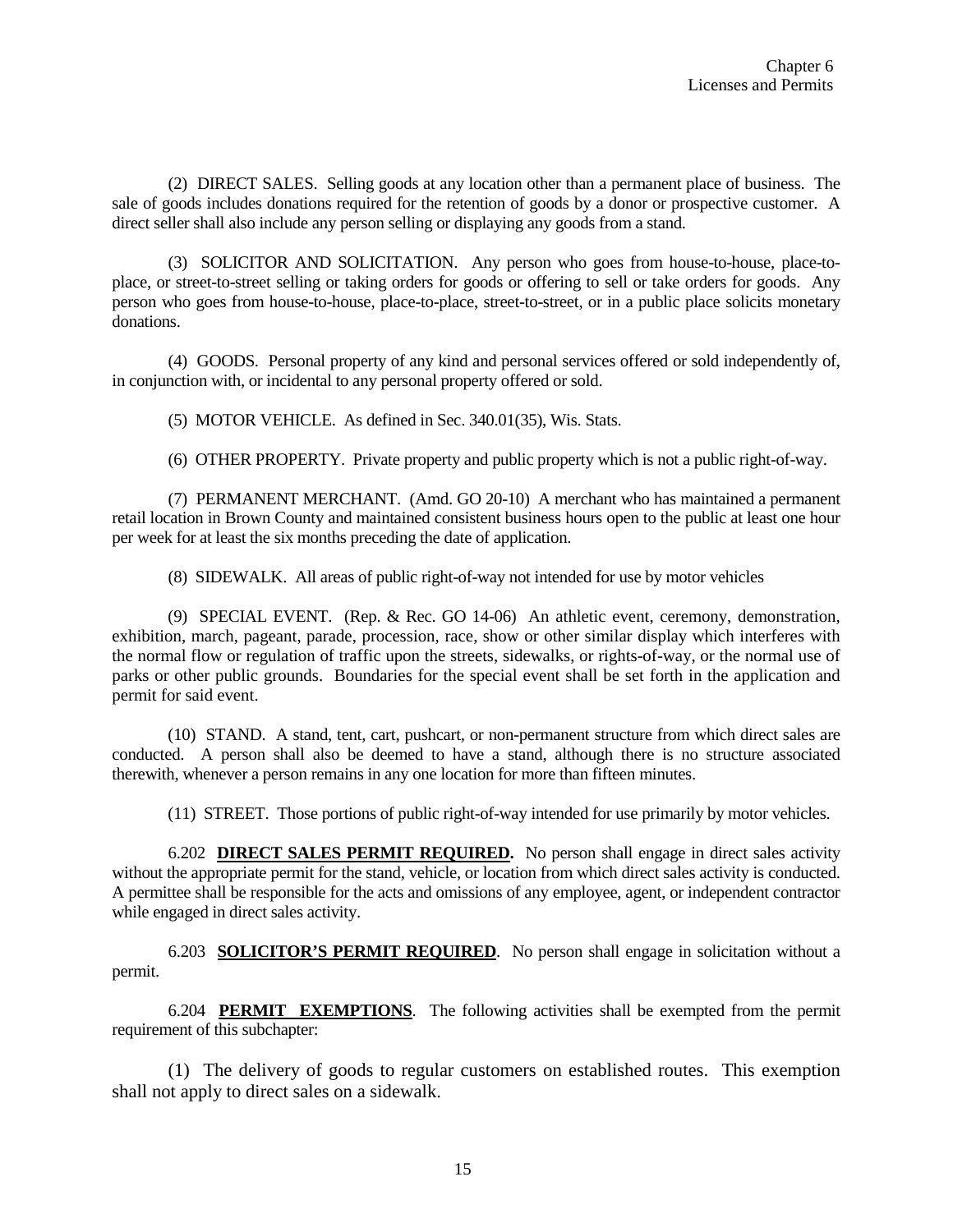(2) The sale of goods at wholesale to dealers in such goods.

(3) A home visit specifically requested by the buyer.

- (4) A sale required by statute or order of any court
- (5) A bona fide auction sale pursuant to law.

(6) Direct sales and solicitation conducted by a charitable organization or an agent thereof. This exemption shall not apply to direct sales on a sidewalk.

(7) Direct sales conducted by a permanent merchant or an agent thereof. This exception shall not apply to direct sales on a sidewalk.

(8) Direct sales conducted at a Special Event.

# 6.205 **APPLICATION**.

(1) FORM. A person desiring to secure a permit shall make application to the City Clerk and shall furnish all information deemed necessary by the Clerk under oath.

(2) IDENTIFICATION. The applicant shall present to the City Clerk a valid form of government issued identification bearing the applicant's photograph.

(3) OTHER PERMITS. Where applicable, the applicant shall present the City Clerk with the following:

(a) A valid retail food permit issued by the Brown County Health Department.

(b) A seller's permit as required by Sec. 77.52, Wis. Stats.

## 6.206 **PERMIT FEES AND DURATION**.

(1) TEMPORARY. A temporary permit shall be valid for a period of 30 consecutive days from its issuance, unless sooner revoked. The fee for a temporary Direct Sales Permit shall be \$100, and the fee for a temporary Solicitor's Permit shall be \$25.

(2) ANNUAL. An annual permit shall be valid through December 31 of the year of its issuance, unless sooner revoked. The fee for a Direct Sales Permit shall be \$350, and the fee for a Solicitor's Permit shall be \$100

(3) LOCATIONS. Permits for direct sales on sidewalks and other property shall be valid for up to three locations per permit, as indicated on the application. A permittee may request additional locations for a fee of \$50 per additional location. A permittee may request a change in location by filing the appropriate request with the City Clerk and paying a fee of \$10 per location to be changed.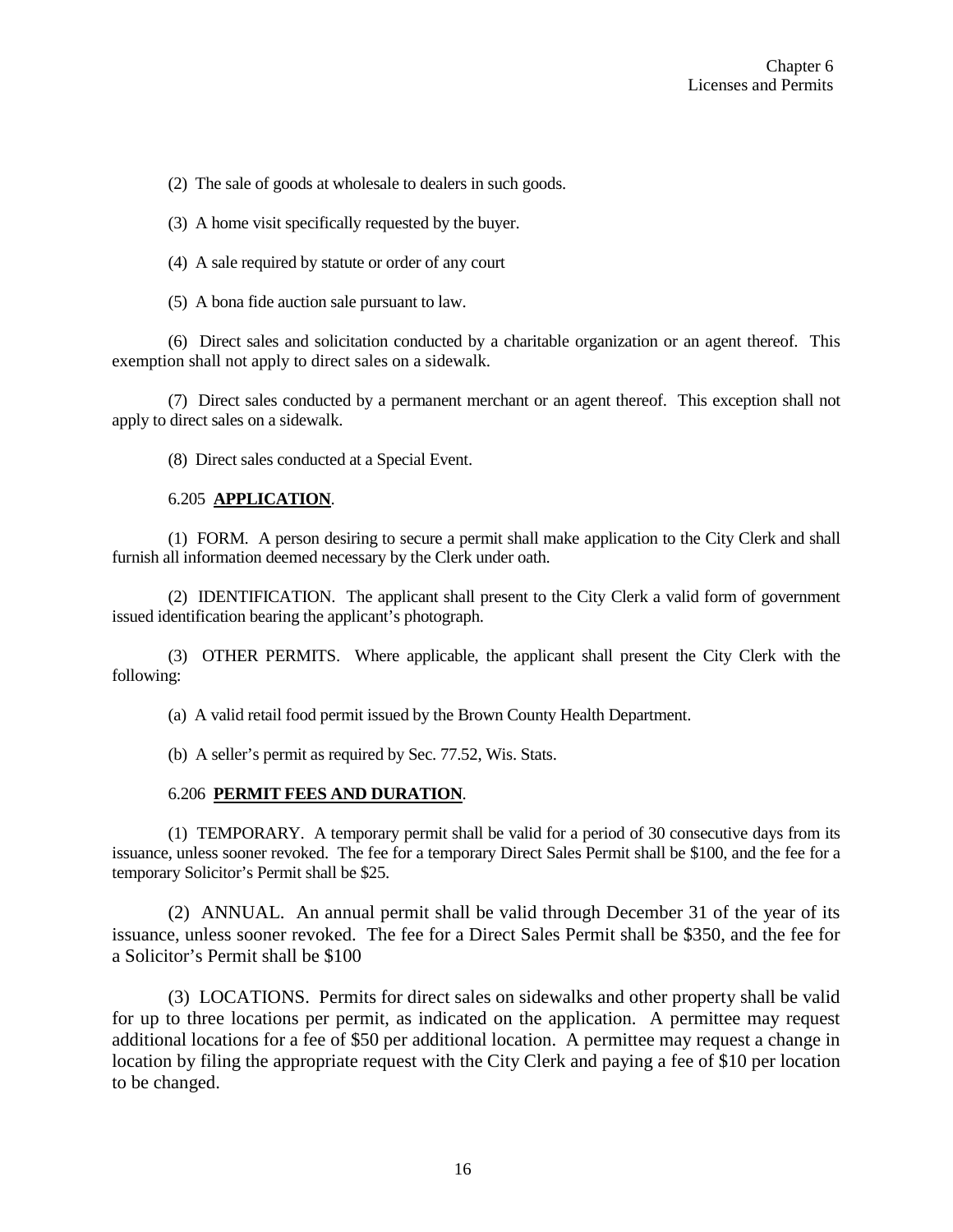### 6.207 **PROCEDURE FOR GRANTING LICENSES**.

(1) POLICE DEPARTMENT REVIEW. The Police Department shall review completed applications. If the Police Department determines that any portion of the application is false or that the applicant has been convicted of a violation of an ordinance or law which substantially relates to the activity described in the application, the application may be denied by the Police Department.

(2) CLERK APPROVAL. If the Police Department approves the issuance of the permit, the City Clerk may grant the permit without further review, except as provided in Section 6.208(7)(h), Green Bay Municipal Code.

(3) APPEAL. Any applicant whose application has been denied by the Police Department may appeal such determination to the Protection and Welfare Committee, subject to final disposition by the Common Council. Appeal from a decision of the Common Council shall be to the Circuit Court for Brown County.

(4) EFFECT OF DENIAL OF APPLICATION OR APPEAL. An applicant whose permit has been denied by the Police Department or whose appeal has been denied by the Common Council may not apply for a permit for a period of one year from the date of the original application.

6.208 **DIRECT SALES REGULATIONS**. (Rep. & Rec. GO 30-06) All direct sales, whether conducted pursuant to a permit issued by the City or exempted from the permit requirements pursuant to Section 6.204, Green Bay Municipal Code, shall comply with the following regulations:

(1) LITTER. No direct seller shall allow rubbish or litter to accumulate in or around the area in which he/she is conducting business, whether generated by the direct seller's business or the public at large. At least one clean, plastic-lined trash container clearly marked for litter shall be kept and maintained in the area by the direct seller.

(2) NOISE. No direct seller shall make any loud noises or use any sound amplifying device to attract customers if the noise produced is capable of being plainly heard outside of a 75 foot radius from the source.

(3) SPECIAL EVENTS. No person shall engage in direct sales at a special event without permission of the organization sponsoring the event.

(4) DISPLAY OF PERMITS. A direct seller shall prominently display the permit issued under this subchapter, as well as any other permits required for the operation, in an area visible to all customers.

(5) DISTANCE LIMITATIONS. No direct sales shall occur within the following distance limitations:

(a) Crosswalks and Intersections. 15 feet of a crosswalk, intersection, or alley entrance.

(b) Fire Hydrants. 10 feet of a fire hydrant, as measured along the curb face.

(c) Railroad Crossing. 50 feet of the near edge of a railroad grade crossing.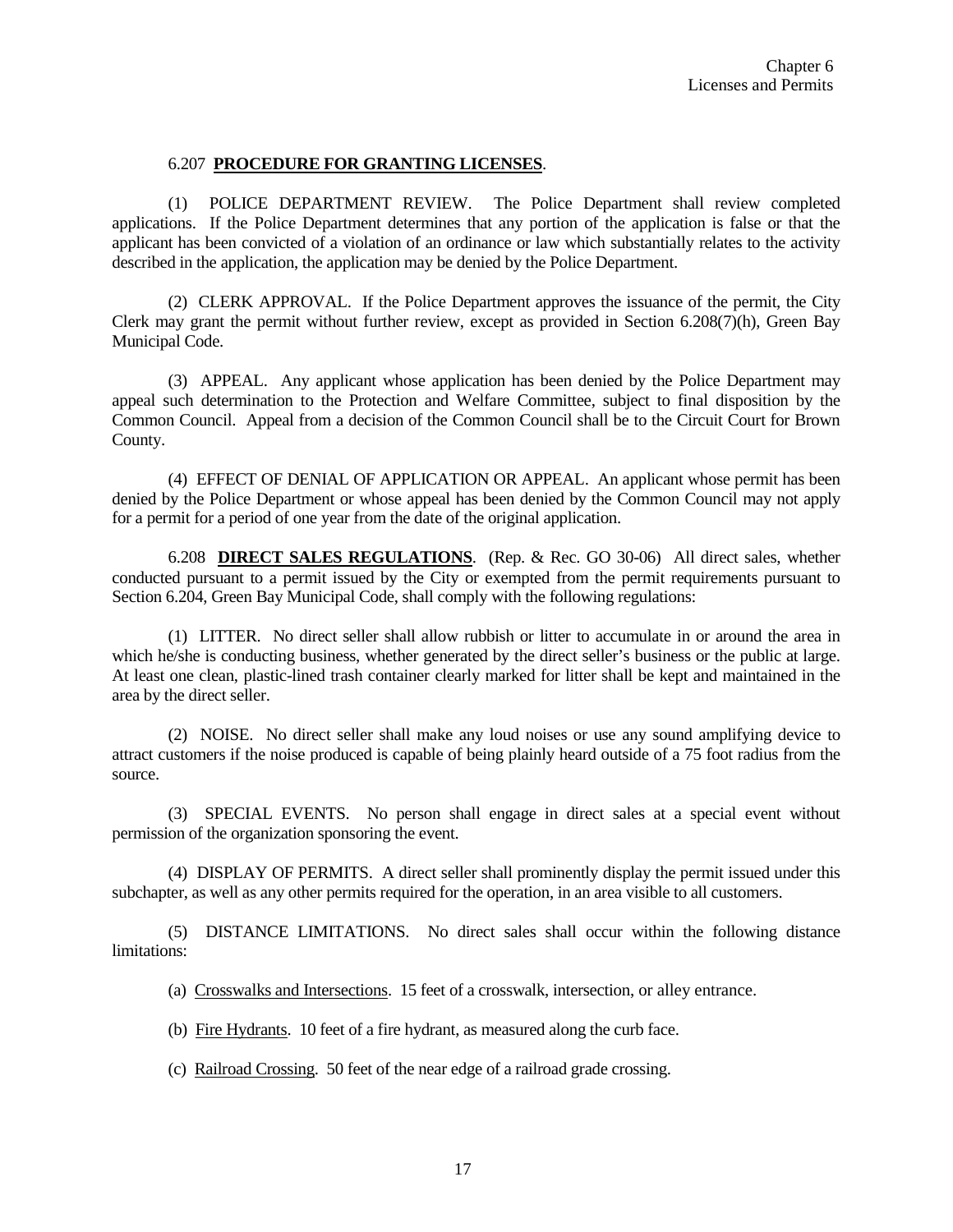(d) Ramps. In any location where access to a disabled curb ramp or bus loading zone would be hindered.

(e) Similar Products. No direct sales may occur within 150 feet of a permanent merchant retailing similar or competing products, unless the permittee obtains written consent from such merchant. The permittee shall possess such consent at the location where direct sales are occurring at all times while engaged in direct sales activity.

(f) Other Direct Sellers. No direct sales may occur within 25 feet of another direct seller.

(g) Alcohol Establishments. No direct sales may occur within 50 feet of any portion of a premises licensed to sell alcoholic beverages for on premises consumption between 10:00 P.M. and 6:00 A.M.

(6) DIRECT SALES ON SIDEWALKS. No direct sales shall occur on a sidewalk unless all of the following requirements are satisfied:

(a) Specific Location Required. A direct seller must obtain a separate permit for each specific sidewalk location from which direct sales will occur. Transient direct sales on sidewalks are prohibited.

(b) Allocation of Locations. Only one permit may be granted for a specific location. If more than one application is received for the same location, the first eligible applicant will be granted the permit to operate from such location. However, if more than one application is received for an annual permit for the same location by December 1 of the year proceeding the permit year, the Clerk will randomly select one applicant from those eligible to receive a permit for such location.

(c) Removal. A direct seller shall remove the stand and all associated items from the sidewalk immediately upon ceasing direct sales activity and at all times when direct sales are prohibited.

(d) Sidewalk Width. No direct sales shall be conducted unless a minimum width of 6 feet of unobstructed pedestrian space remains on the sidewalk.

(e) Use of Amenities. No permittee shall use any of the amenities, including, but not limited to, benches, flower planters, trees, shelters, kiosks, and light poles, for the display of merchandise or attachment of any equipment or advertising materials.

(f) Permission from Adjacent Property. A permittee shall obtain permission from the owner or lessee of the property adjacent to the sidewalk where direct sales are to be conducted. Proof of such permission shall be filed with the City Clerk at the time of application for a permit. The permittee shall possess such proof at the location where direct sales are occurring at all times while engaged in direct sales activity

(g) Insurance. A permittee must file a certificate of insurance and indemnification meeting the requirements set by resolution of the Common Council with the City Risk Manager prior to the issuance of a permit. Should the certificate lapse or otherwise fail to be in force, the permit shall be considered invalid.

(h) Council Approval. Applications for a Direct Sales permit for a sidewalk or a change in authorized locations shall be reviewed and approved by the Common Council, with a preliminary review and recommendation to be conducted by the Protection and Welfare Committee. Appeal from a decision of the Common Council shall be to the Circuit Court for Brown County.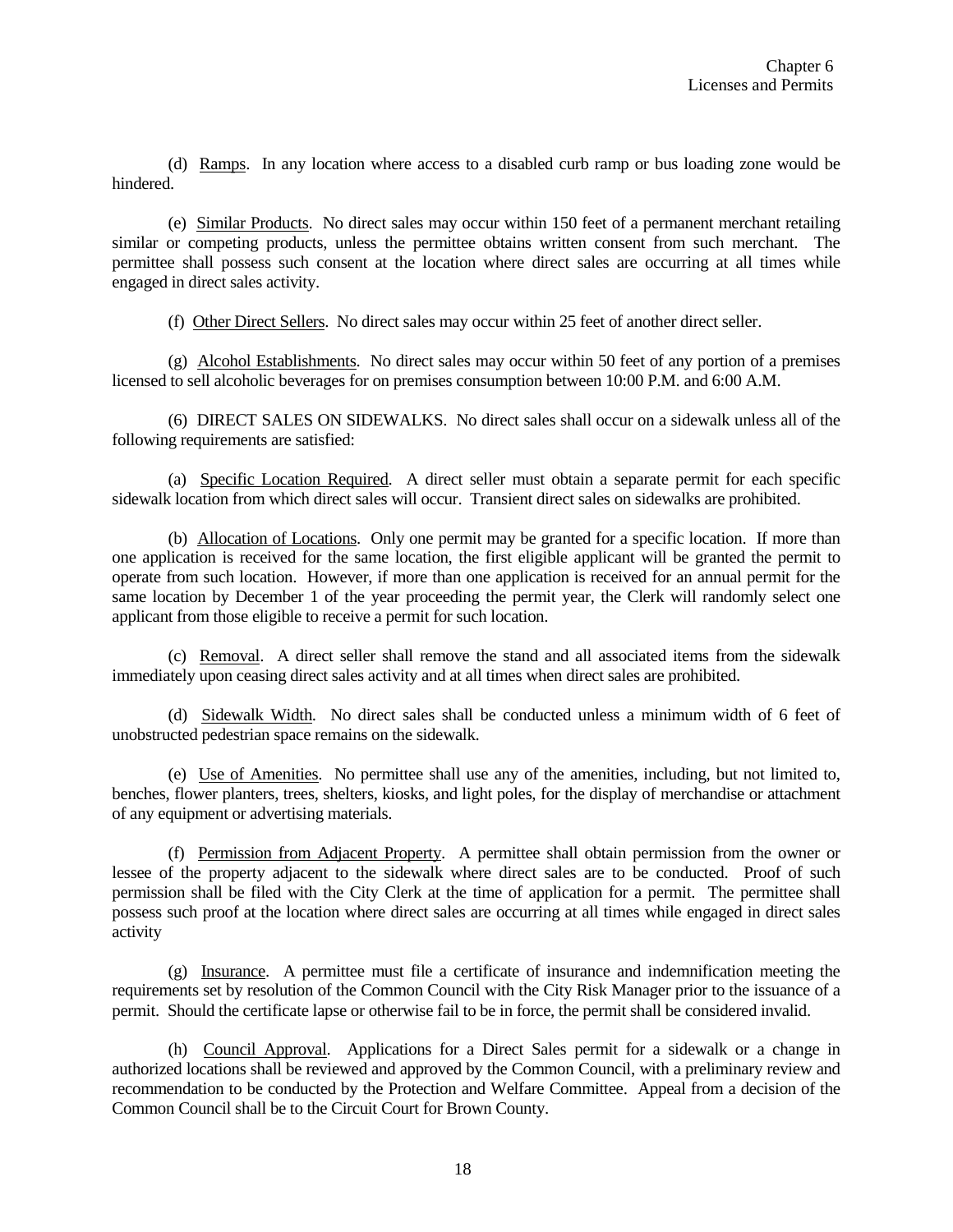(7) DIRECT SALES ON STREETS. No person may engage in direct sales on a street unless conducted from a motor vehicle under the following limitations:

(a) Warning Lights. The vehicle from which sales are conducted shall display the warning lamps described in Sec. 347.26(6)(a), Wis. Stats.

(b) Obstruction of Traffic. The vehicle shall remain stationary only as long as necessary to complete a sales transaction and in no case shall remain stationary longer than 10 minutes, be positioned when stationary in a manner which does not obstruct a normal traffic lane, and be operated in a manner which does not obstruct the normal flow of traffic.

(c) Insurance. A permittee must file a certificate of insurance and indemnification meeting the requirements set by resolution of the Common Council with the City Risk Manager prior to the issuance of a permit. Should the certificate lapse or otherwise fail to be in force, the permit shall be considered invalid.

(8) DIRECT SALES ON OTHER PROPERTY. No direct sales shall be conducted in, on, or above other property without first obtaining permission from the owner or person in control of such property. The permittee shall possess such proof at the location where direct sales are occurring at all times while engaged in direct sales activity.

6.209 **SOLICITATION REGULATIONS**. All solicitation, whether conducted pursuant to a permit issued by the City or exempted from the permit requirements pursuant to section 6.204, Green Bay Municipal Code, shall comply with the following regulations:

(1) DISCLOSURE. After the initial greeting and before any other statement is made to a prospective customer, a solicitor shall identify himself/herself, disclose the name of the company or organization he/she is affiliated with, if any, and the identity of goods or services offered for sale.

(2) IDENTIFICATION. A solicitor shall display on their person the permit issued by the City, if applicable, and possess on their person a valid form of government issued identification bearing the permittee's photograph at all times while engaged in solicitation.

(3) SOLICITING CONTRARY TO SIGN. A solicitor shall not call at a place where a sign is displayed bearing the words "No Soliciting," "No Peddlers," or words of similar meaning.

(4) STATE LAW COMPLIANCE. A solicitor shall comply with the applicable provisions of Ch. 423, Wis. Stats.

(5) STREETS. (Amd. GO 15-12) Solicitation shall not occur in streets, unless such solicitation is conducted by an organization recognized by the Internal Revenue Service as a  $501(c)(3)$  organization that has obtained a Special Event Permit pursuant to § 6.15, Green Bay Municipal Code. An organization authorized to conduct street solicitation shall not engage in such solicitation more than once per calendar year. The duration of the solicitation shall not last for more than three consecutive days and shall take place during day light hours. An organization conducting such solicitation shall execute a hold harmless agreement with the City of Green Bay prior to issuance of the Special Events Permit.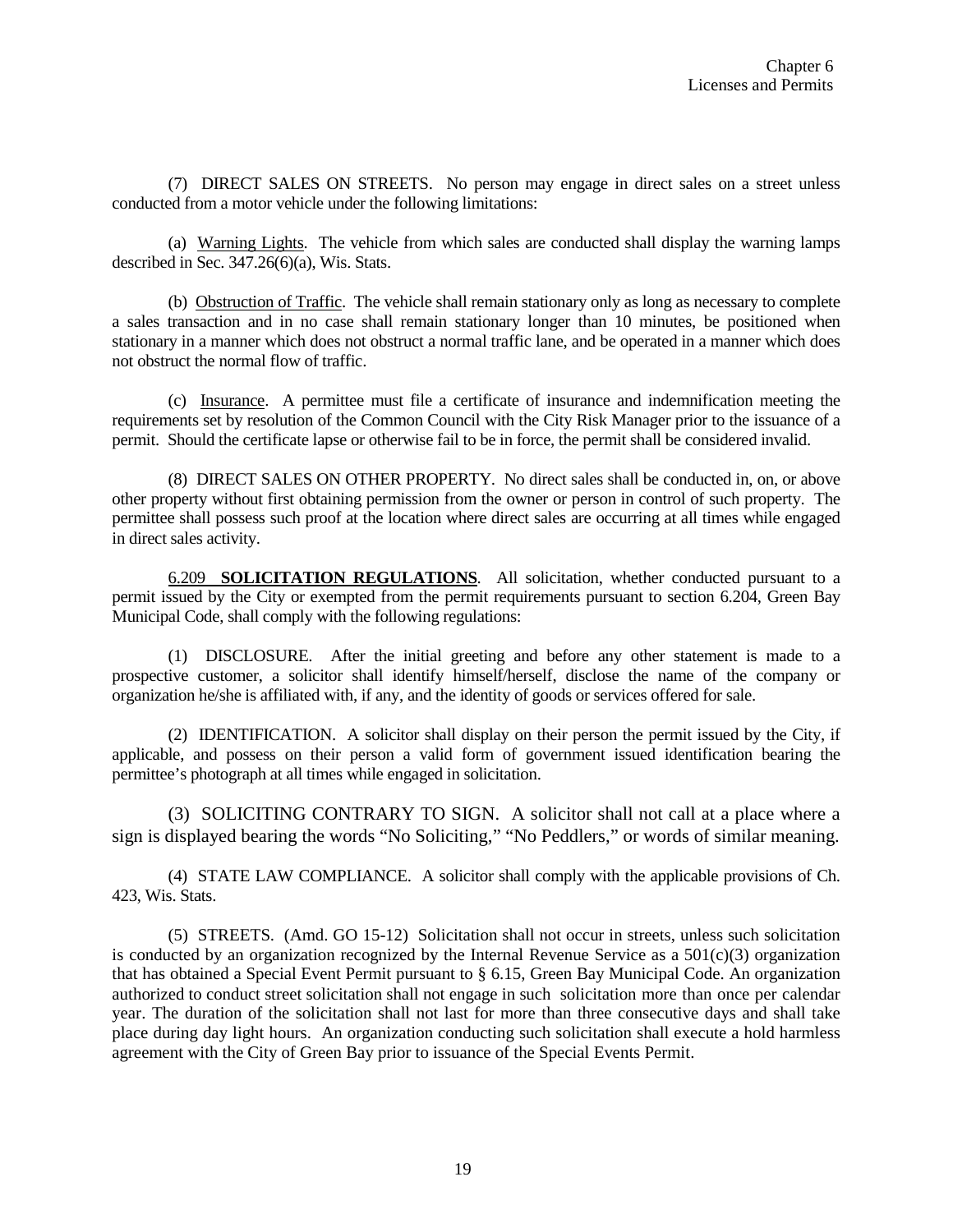(6) TIME LIMITATIONS. No solicitation shall occur between 9:00 P.M. and 9:00 A.M., except by appointment.

6.210 **SUSPENSION, REVOCATION AND NONRENEWAL OF PERMITS**. A permit may be suspended, revoked, or nonrenewed for a violation of any provision of this section or a violation of a statute, ordinance, or regulation substantially related to the permitted activity. A hearing for the suspension, revocation, or nonrenewal of a permit shall be conducted before the Protection and Welfare Committee. At the conclusion of the hearing, the Protection and Welfare Committee shall recommend to the Common Council that the license be suspended for not less than 10 days nor more than 90 days or revoked if it finds that the permittee committed a violation. The Common Council shall consider and take action on the recommendation of the Protection and Welfare Committee within 45 days after the Committee adjourns the hearing. Appeal from a decision of the Common Council shall be to the Circuit Court for Brown County.

## 6.211 **PENALTIES**.

(1) FORFEITURE. Any person violating a provision of this chapter shall be subject to a forfeiture of not less than \$1 nor more than \$1,000 for each offense.

(2) LICENSE SUSPENSION. A court shall suspend any permit issued under this chapter for not less than 10 nor more than 30 days if the court finds that the permittee committed a violation within 24 months after committing one previous violation.

(3) LICENSE REVOCATION. A court shall revoke any permit issued under this chapter if the court finds that the permittee committed a violation within 24 months after committing two previous violations.

(4) COUNTING. For purposes of counting previous violations under subsections (3) and (4) above, multiple violations arising out of the same incident and on the same date shall be considered a single violation.

6.212 **CH. 68, WIS. STATS., NOT TO APPLY**. Ch. 68, Wis. Stats., shall not apply to the administrative process outlined in this subchapter.

#### 6.06 **PAWN BROKERS AND SECONDHAND ARTICLE AND JEWELRY DEALERS**.

(Rep. & Rec. GO 33-07) Section 134.71, Wis. Stats., is hereby adopted and, by reference, made a part of this chapter with the same force and effect as though fully set out herein notwithstanding the below subsections. Failure to comply with any of the provisions of this ordinance shall constitute a violation of this chapter, punishable according to the penalties set forth in §40.05, Green Bay Municipal Code.

(1) "Article" means any item of value, excluding only motor vehicles, large appliances, furniture, books, and clothing other than furs.

(2) "Reportable transaction" means every transaction conducted by a pawnbroker, secondhand article and jewelry dealer in which an article or articles are received through a pawn, purchase, consignment, or trade, or in which a pawn is renewed, extended, voided, or redeemed, or for which a unique transaction number or identifier is generated by their point-of-sale software, and is reportable except: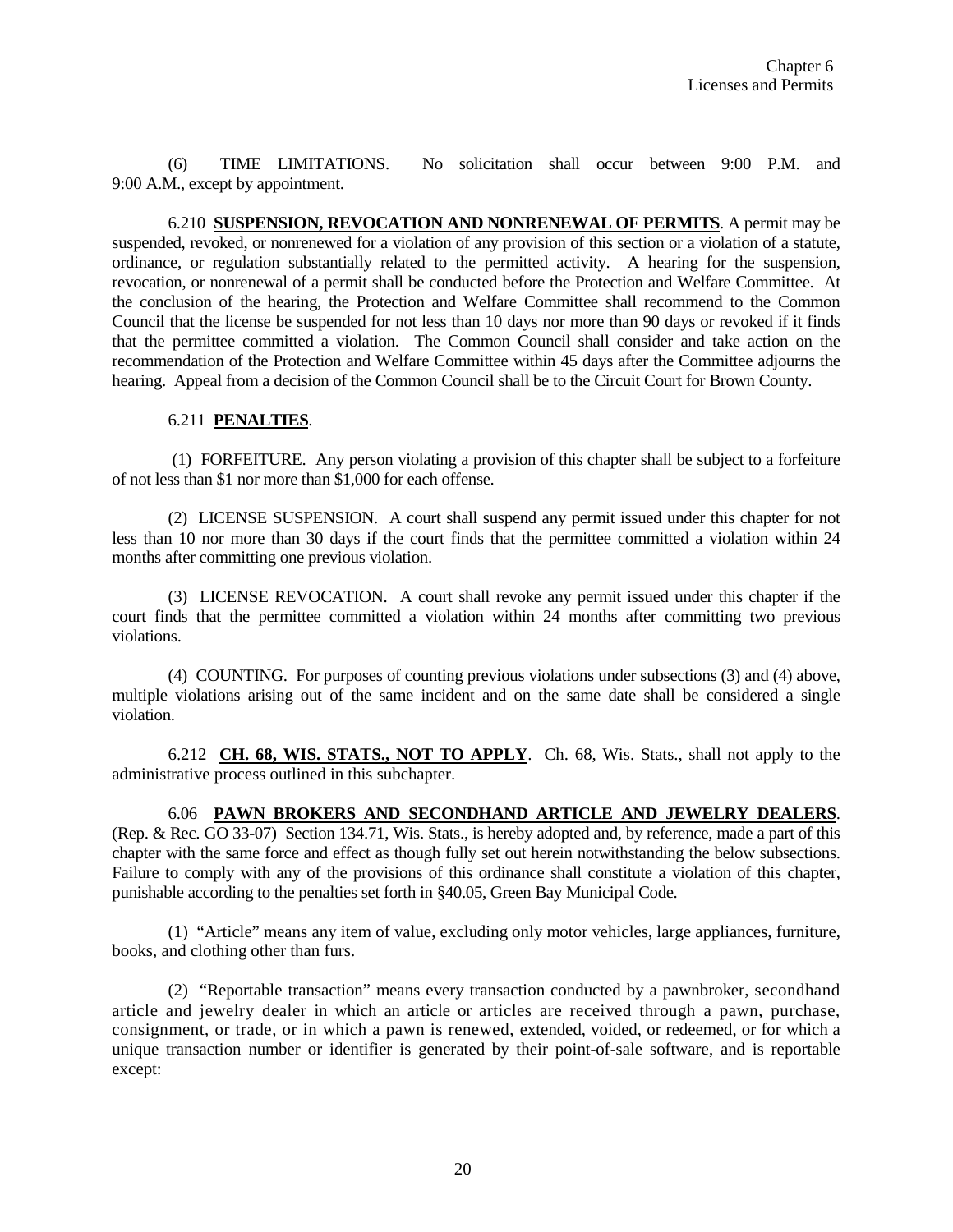(a) The bulk purchase or consignment of new or used articles from a merchant, manufacturer, or wholesaler having an established permanent place of business, and the retail sale of said articles, provided the pawnbroker must maintain a record of such purchase or consignment that describes each item, and must mark each item in a manner that relates it to that transaction record.

(b) Retail and wholesale sales of articles originally received by pawn or purchase, and for which all applicable hold and/or redemption periods have expired.

(3) "Secondhand article dealer" means any person, other than an auctioneer, who engages in the business of purchasing or selling secondhand articles, with exceptions as stated in Wis. Stat. sec.  $134.71(g)$ .

(4) When Digital Photos are Required.

(a) The licensee must also take a color, digitized photograph of every item pawned or sold that does not have a unique serial or identification number permanently engraved or affixed, excluding only electronic media. One group photo shall suffice for mass items such as several coins acquired in one transaction. If a photograph is taken, it must be at least two inches in length by two inches in width and must be maintained in such a manner that the photograph can be readily matched and correlated with all other records of the transaction to which they relate. Such photographs must be available to the chief of police, or the chief's designee, upon request. Items photographed must be accurately depicted and submitted as digital images, in a format specified by the issuing authority, electronically cross-referenced to the reportable transaction they are associated with. Entries of required digital images shall be retained a minimum of 90 days.

(5) Daily Reports to Police.

(a) Pawnbrokers and secondhand article and jewelry dealers must submit every reportable transaction to the police department daily in the following manner. Pawnbrokers and secondhand article and jewelry dealers must provide to the police department all required information pursuant to State Statute, by transferring it from their computer to the web server via modem designated by the Green Bay Police Department. All required records must be transmitted completely and accurately after the close of business each day in accordance with standards and procedures established by the police department using procedures that address security concerns of the pawnbroker or secondhand article and jewelry dealer and the police department. The pawnbroker or secondhand article and jewelry dealer must display a sign of sufficient size in a conspicuous place on the premises, which informs all patrons that all transactions are reported daily to the police department.

(b) If a pawnbroker or secondhand article and jewelry dealer is unable to successfully transfer the required reports by modem, the pawnbroker or secondhand article and jewelry dealer must provide the police department with printed copies of all reportable transactions by 12:00 noon the next business day.

(c) If the problem is determined to be in the pawnbroker's or secondhand article and jewelry dealer's system and is not corrected by the close of the first business day following the failure, the pawnbroker or secondhand article and jewelry dealer must provide the required reports as detailed in State Statute, and shall be charged a daily reporting failure fee of \$10.00 until the error is corrected; or, if the problem is determined to be outside the pawnbroker's or secondhand article and jewelry dealer's system, the pawnbroker or secondhand article and jewelry dealer must provide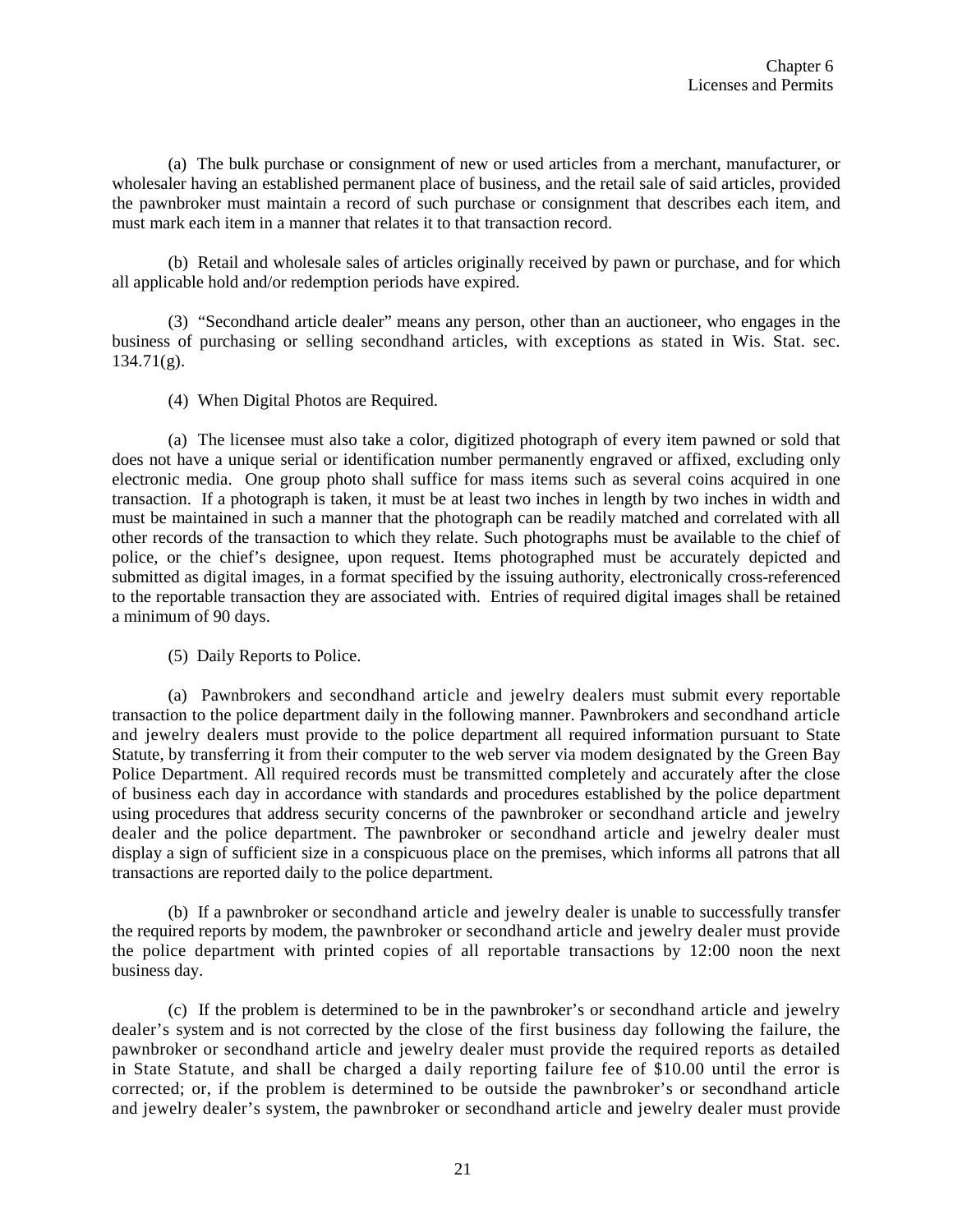the required reports pursuant to State Statute and resubmit all such transactions via modem when the error is corrected.

(d) Regardless of the cause or origin of the technical problems that prevented the pawnbroker or secondhand article and jewelry dealer from uploading the reportable transactions, upon correction of the problem, the pawnbroker or secondhand article and jewelry dealer shall upload every reportable transaction from every business day the problem has existed.

(e) The provisions of this section notwithstanding, the police department may, upon presentation of extenuating circumstances, delay the implementation of the daily reporting penalty.

(f) Subsection (5) shall not apply to businesses that did not have 200 reportable transactions in the past calendar year. However, any such pawnbroker or secondhand article and jewelry dealer must follow the daily reporting procedure for each reportable transaction by submitting a written transaction form approved by the police department to the department on the business day following the date of the reportable transaction.

(6) Severability. If any section of this ordinance is found to be unconstitutional or otherwise invalid, the validity of the remaining sections shall not be affected.

6.07 **JUNK DEALERS**. (Rep. & Rec. GO 36-07). (Amd. GO 16-13)

(1) DEFINITIONS. Section 134.405(1) Wis. Stats., as it may be amended from time to time, is hereby adopted and incorporated as though fully set forth herein. In addition, the following terms shall have the meaning indicated below:

(a) "Junk" shall mean any ferrous scrap, nonferrous scrap, metal article, proprietary article, plastic bulk merchandise containers, synthetic or organic material, cloth, rags, clothing, paper, rubbish, bottles, rubber, furniture, inoperable motor vehicle parts, or other discarded articles.

(b) "Junk dealer" shall mean any person or business who stores, buys, or sells any junk and maintains a yard or building as a principal place of business, excluding persons whose business is principally the sale of used vehicles, or persons dealing in secondhand articles of personal property for resale that are subject to the provisions set forth in §6.06, Green Bay Municipal Code.

(c) "Regulated Property" shall mean nonferrous scrap, metal articles, and proprietary articles.

(2) APPLICABILITY. No person or business may act as a junk dealer without first obtaining a license under this subsection.

(3) APPLICATION. Every applicant for a license to engage in the business of junk dealer shall file with the City Clerk, on or before January 1 of the license year, a written application upon the form prepared and provided by the City, signed by the applicant. Such application shall state:

(a) The name and residence of the applicant, if an individual, partnership, or firm; or the names of the principal officers and their residences if the applicant is an association or corporation.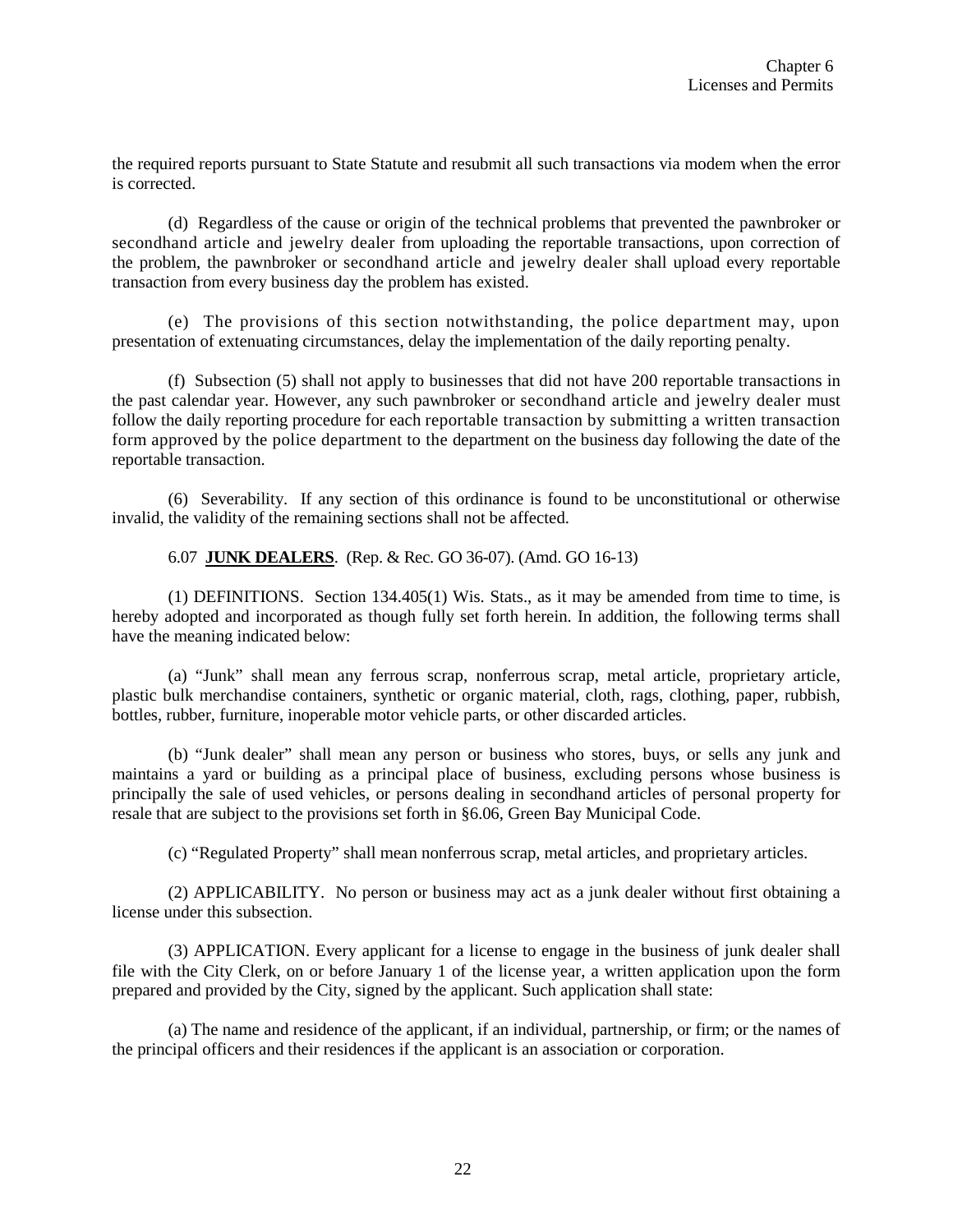(b) The length of time such applicant or any individual, firm or corporation or partnership, or the manager or person in charge, if the applicant is an association or corporation, has resided in the City; whether convicted of a felony or misdemeanor; and if so, what offense, when, and in what court.

(c) Whether the applicant or officers of applicant have previously engaged in the business for which a license is sought.

(d) The detailed nature of the business to be conducted and the kind of materials to be collected, bought, sold, or otherwise handled.

(e) The premises where such business is to be located or carried on, or where the collected articles are to be stored.

(4) INSPECTION. The City Clerk shall report such application to the Chief of Police, Fire Chief, and Inspection Department for investigation prior to approval. The Inspection Department shall inspect or cause to be inspected any Junk Dealer's premises to determine whether they comply with all the laws, ordinances, rules, and regulations. Such premises and all structures thereon shall be so situated and constructed that the business may be carried on in a sanitary condition, shall contain no fire hazards, and shall be so arranged that thorough inspection may be made at any time by the proper health, fire, building, and police authorities. The inspecting officers shall report compliance or noncompliance to the Police, stating the respects in which the premises do not comply with such laws, ordinances rules, and regulations.

### (5) GRANTING OR REFUSING LICENSE.

(a) Issued by City Clerk. Upon filing of the application, investigation indicating compliance, approval of such applicant, and payment of the license fee, the City Clerk shall issue the applicant a license. All licenses shall be numbered in the order in which they are issued and shall state the location of the business, the date of the issuance, the expiration of the license, and the name and address of the licensee. Such license shall be issued as of January 1 of the particular license year and shall expire on or before December 31 of that same year. No license shall be transferable as to person or location.

(b) Persons Convicted of a Felony. No license shall be granted to any person or the members or officers of an association, partnership, or corporation who has been convicted within one year of the date of the application of a violation of this section, nor, subject to  $\S(111.32(5)(a)$  and (h), Wis. Stats., to any person who has within three years of the date of the application been convicted of a felony reasonably related to the licensed activity.

(c) Upon a showing of non-compliance by investigation or disapproval of such application, the applicant shall be notified by the Police and afforded an opportunity to be heard before the Protection and Welfare Committee.

(6) FEES. Every junk dealer shall pay an annual fee of \$50.

(7) LICENSE TO BE DISPLAYED.

(a) On Licensed Premises. Every holder of a license shall at all times keep the license posted in a conspicuous place on the premises described in the application. No person shall post such license upon premises other than those mentioned in the application or knowingly deface or destroy such license.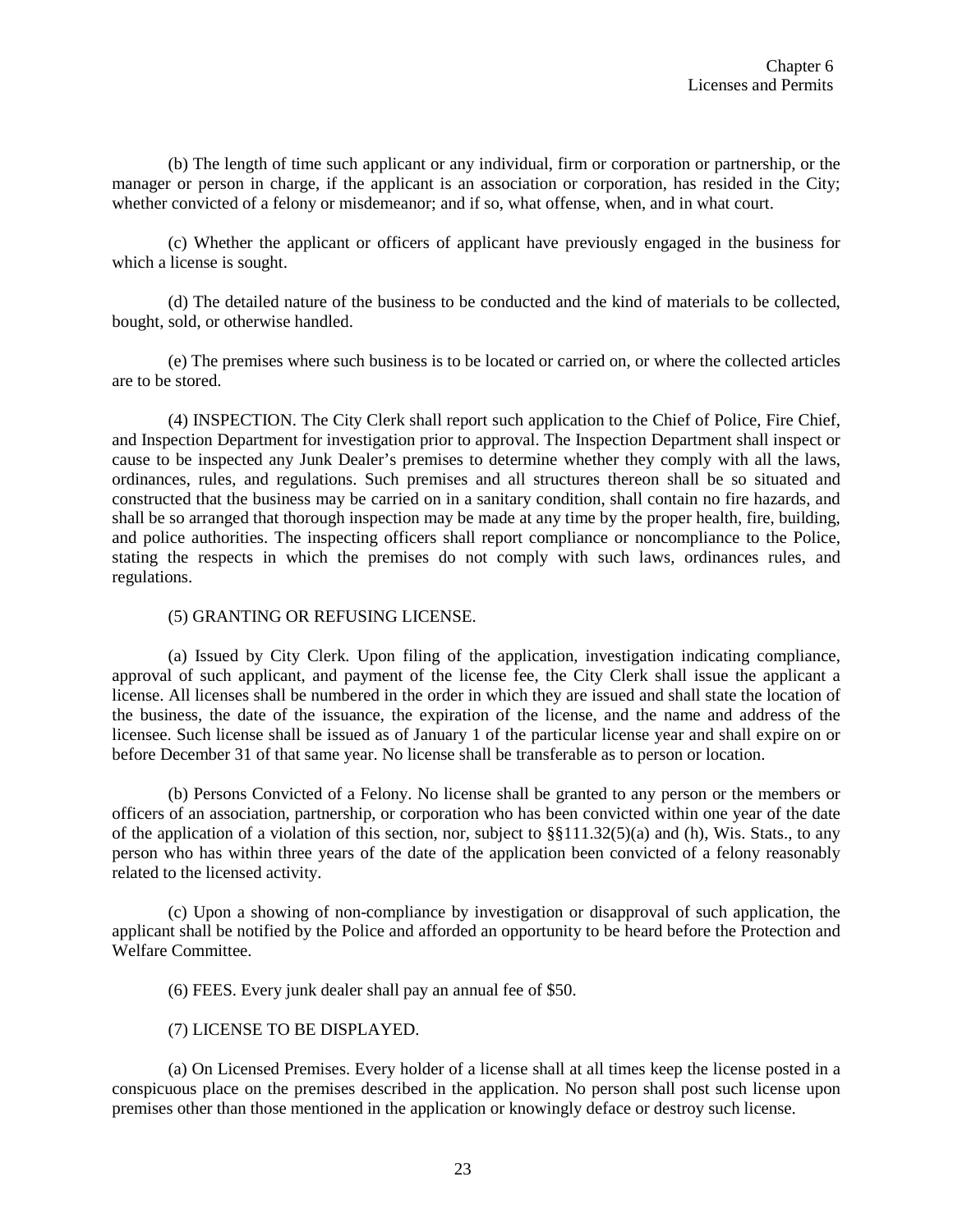## (8) ELECTRONIC REPORTS OF REGULATED PROPERTY TRANSACTIONS TO POLICE.

(a) Junk dealers must submit an electronic report of every regulated property transaction to the police department no later than the business day following the date of purchase, by transferring it from their computer to the web server via modem designated by the Green Bay Police Department. The electronic reports shall include each seller's or deliverer's name, date of birth, identification number, and address, and the number and state of issuance of the license plate on each seller's or deliverer's vehicle. All required records must be transmitted completely and accurately after the close of business each day in accordance with standards and procedures established by the police department using procedures that address security concerns of the junk dealer and the police department.

(b) If a junk dealer is unable to successfully transfer the required reports by modem, the junk dealer must provide the police department with printed copies of all regulated property transactions by 12:00 noon the next business day.

(c) If the problem is determined to be in the junk dealer's system and is not corrected by the close of the first business day following the failure, the junk dealer must provide the required reports, and shall be charged a daily reporting failure fee of \$10.00 until the error is corrected; or, if the problem is determined to be outside junk dealer's system, the junk dealer must provide the required reports and resubmit all such transactions via modem when the error is corrected.

(d) Regardless of the cause or origin of the technical problems that prevented the junk dealer from uploading the regulated property transactions, upon correction of the problem, the junk dealer shall upload every regulated property transaction from every business day the problem has existed.

(e) The provisions of this section notwithstanding, the police department may, upon presentation of extenuating circumstances, delay the implementation of the daily reporting penalty.

(f) Subsection (9) shall not apply to businesses which had less than 50 regulated property transactions in the past calendar year. However, any such junk dealer must follow the daily reporting procedure for each regulated property transaction by submitting a written transaction form approved by the police department to the department on the business day following the date of the regulated property transaction.

(9) PROPERTY RECORDS TO BE KEPT FOR POLICE INSPECTION. Every licensee shall keep such records as prescribed by Section 134.405(3)(a)2. to 5. and (b), Wis. Stats., and make them available to a law enforcement officer who presents credentials at the junk dealer's place of business during business hours.

(10) PURCHASE WHERE NUMBER DEFACED. No licensee shall buy, sell, or receive, dispose of, conceal, or possess any motor vehicle, part, or accessory from which the manufacturer's serial number or any other number of identification mark has been removed, defaced, covered, altered, or destroyed for the purpose of concealing or misrepresenting the identity of such vehicle, part, or accessory.

(11) STOLEN GOODS TO BE REPORTED AND EXHIBITED. Any licensee who has or receives any goods, articles, or things stolen or lost or alleged or supposed to have been stolen or lost shall exhibit the same on demand to any police officer.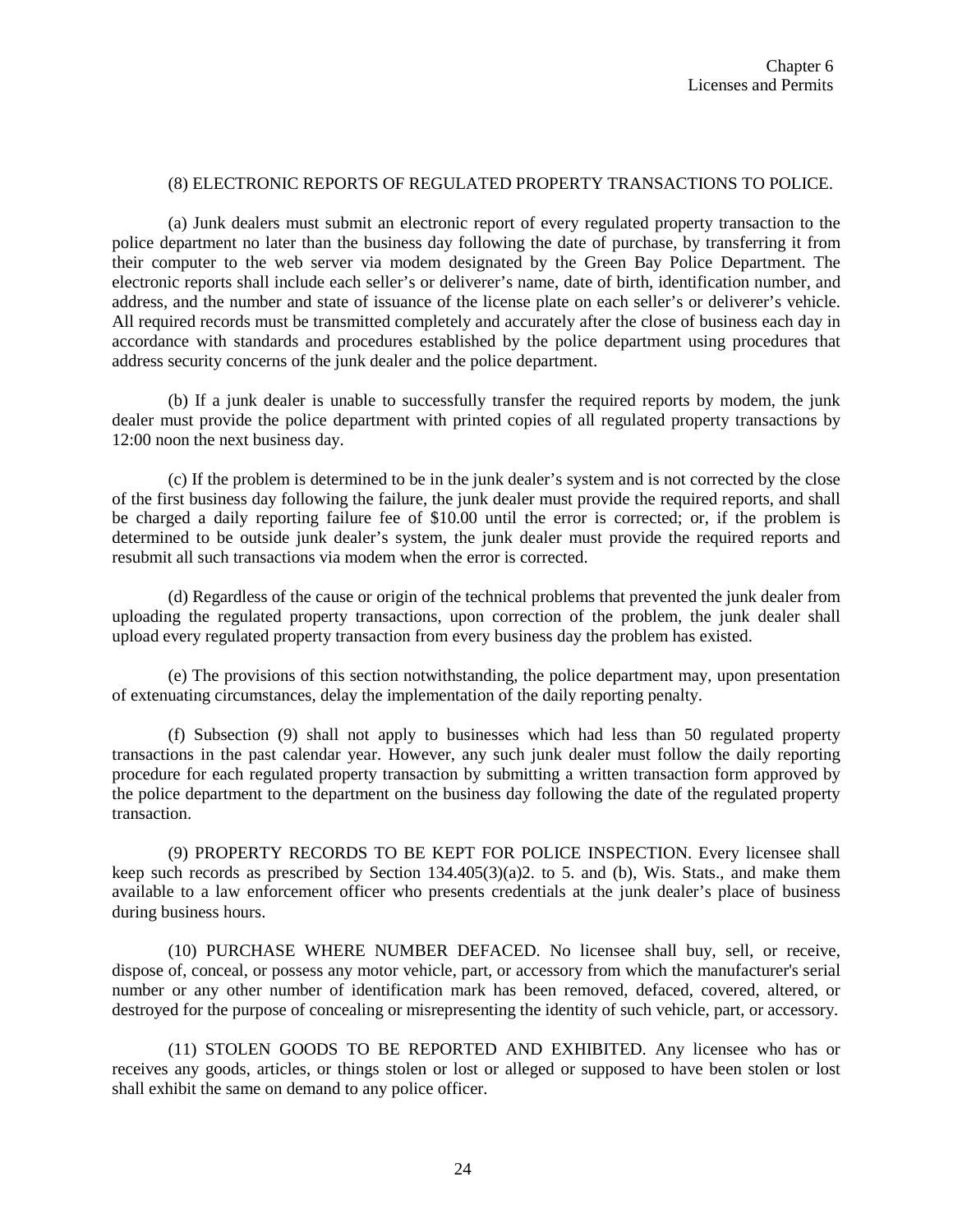(12) RENEWAL. Any license issued hereunder may be renewed upon application, but sub. (4) relating to inspection and report shall not apply unless the ownership of the premises is changed. However, any such application for a renewal shall be subject to the license fees under sub. (6) and all other provisions of this section.

### 6.075 **JUNK COLLECTORS.** (Cr. GO 17-13)

(1) DEFINITIONS.

(a) "Junk" shall mean any old or scrap metal, metal alloy, synthetic or organic material, cloth, rags, clothing, paper, rubbish, bottles, rubber, furniture, inoperable motor vehicle parts, used building materials, or other discarded articles.

(b) "Junk collector" shall mean any person who collects, delivers, buys, or sells any junk, but who is not a junk dealer as defined in § 6.07 Green Bay Municipal Code.

(2) APPLICABILITY. No person may act as a junk collector without first obtaining a license under this subsection.

(3) APPLICATION. Every applicant for a license to engage in junk collecting shall file with the City Clerk a written application upon the form prepared and provided by the City, signed by the applicant. Such application shall state:

(a) The name and residence of the applicant.

(b) Whether convicted of a felony or misdemeanor; and if so, what offense, when, and in what court.

(c) Whether the applicant has been previously engaged in the activity for which a license is sought.

(d) The detailed nature of the activity to be conducted and the kind of materials to be collected, bought, sold, or otherwise handled.

(4) GRANTING OR REFUSING LICENSE.

(a) Issued by City Clerk. Upon filing of the application, investigation indicating compliance, approval of such applicant, and payment of the license fee, the City Clerk shall issue the applicant a license. All licenses shall state the date of the issuance, the expiration of the license, and the name and address of the licensee. Every license shall expire on December 31 of the year of issuance. No license shall be transferable as to person or location.

(b) Persons Convicted of a Felony. No license shall be granted to any person or the members or officers of an association, partnership, or corporation who has been convicted within one year of the date of the application of a violation of this section, nor, subject to  $\S(111.32(5)(a)$  and (h), Wis. Stats., to any person who has within three years of the date of the application been convicted of a felony reasonably related to the licensed activity.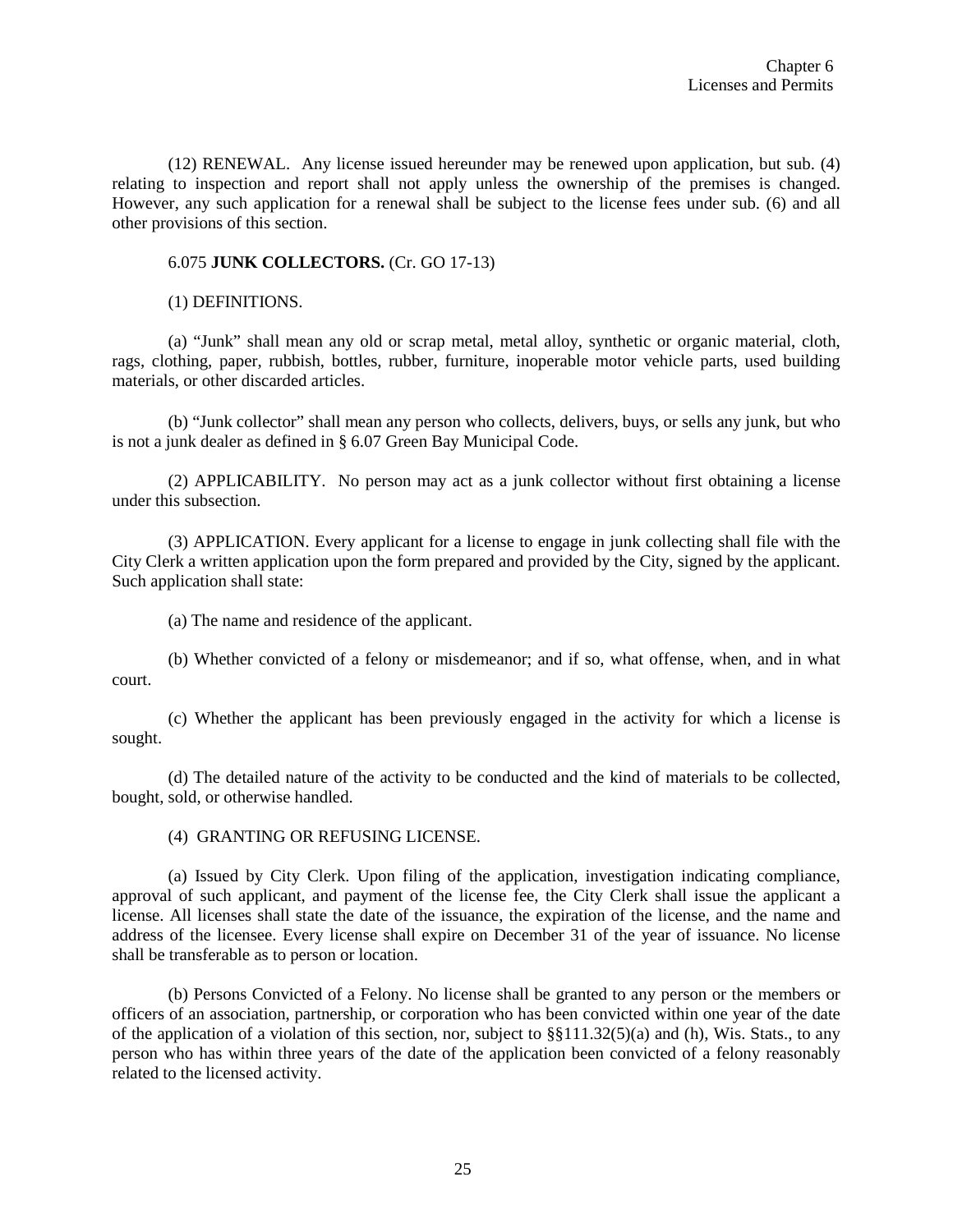(c) Upon a showing of non-compliance by investigation or disapproval of such application, the applicant shall be notified by the Police Department and afforded an opportunity to be heard before the Protection and Welfare Committee.

(5) FEES. Every junk collector shall pay an annual fee of \$3.

(6) LICENSE TO BE KEPT ON PERSON. Every holder of a license shall keep the license on their person while engaged in junk collecting. Upon request by a City of Green Bay employee, or designee, licensee shall provide proof of license to requestor.

(7) HOURS OF JUNK COLLECTING. No licensed junk collector shall collect junk on or near residential properties from the hours of 10:00 P.M. to 7:00 A.M.

(8) ITEMS WHERE NUMBER DEFACED. No licensee shall collect or possess any motor vehicle, part, or accessory from which the manufacturer's serial number or any other number of identification mark has been removed, defaced, covered, altered, or destroyed for the purpose of concealing or misrepresenting the identity of such vehicle, part, or accessory. Every licensee to whom is offered for sale, storage, or wreckage any motor vehicle, part, or accessory from which has been removed the manufacturer's serial number or any other identification mark shall immediately notify the Chief of Police of such offer.

(9) STOLEN GOODS TO BE REPORTED AND EXHIBITED. If any goods, articles, or personal property are advertised in any newspaper printed in the City as having been lost or stolen and the same, or any articles answering the description advertised or any part or portion thereof, come into the possession of any licensee, the licensee shall give information thereof in writing to the Chief of Police and state from where and whom, if known, the article was received, collected, bought, delivered or sold. Any licensee who has or receives any goods, articles, or things stolen or lost or alleged or supposed to have been stolen or lost shall exhibit the same on demand to any police officer.

(10) RENEWAL. Any license issued hereunder may be renewed upon application. However, any such application for a renewal shall be subject to the license fees under sub (5) and all other provisions of this section.

### 6.08 **AUTO SALVAGE STORAGE: PERMIT AND REGULATIONS**.

(1) The Plan Commission shall enact such rules and regulations, including such items, without limitation, as fencing, distance from highways, etc., for the regulation of the dismantling, accumulation, or storage of junked automobiles or the parts therefor outside of any building as deemed necessary for the public health, safety, and welfare. Rules and regulations so enacted shall, after ratification by the Council and publication in the official newspaper, become a part of this section by reference as though fully incorporated herein.

(2) No person shall accumulate or store any junked automobile or parts thereof outside of any building on any real estate within the City unless a permit is obtained from the City Clerk for such use of the premises. Prima facie evidence of operating an auto salvage yard, either for purposes of dismantling, accumulating, or storage thereof, is shown by the placement of any ad classified in the auto salvage section of the yellow pages or any ad which refers to the business of accumulating, storing, or dismantling any junk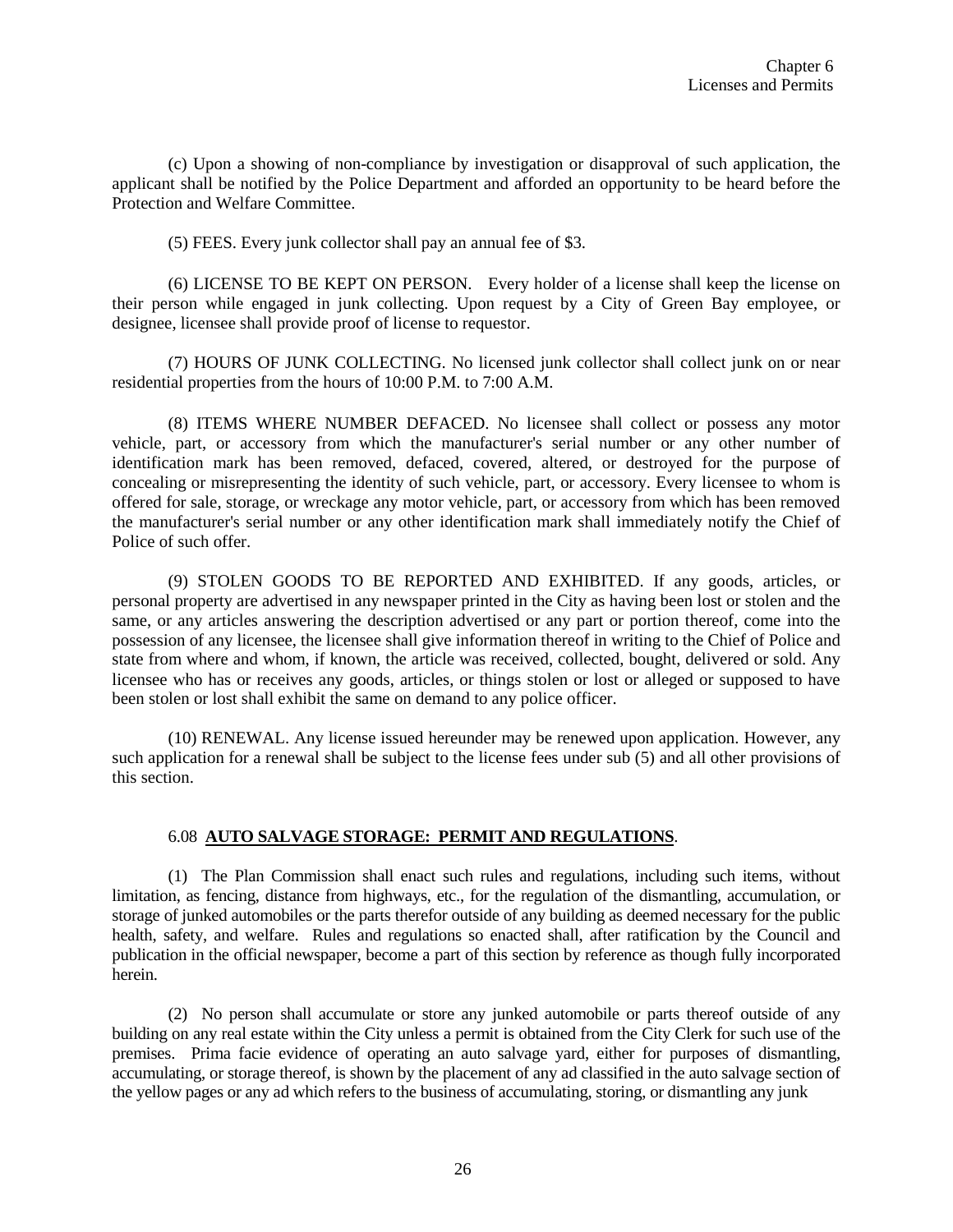automobiles or parts. The City Clerk shall not issue a permit unless the application is approved by the Superintendent of Inspection and a fee of \$100 paid to the City Treasurer. All permits shall expire on December 31 of each year and must be renewed. A renewal application may be denied for violation of this section; and when approval is denied, the Superintendent of Inspection shall state the reasons for so denying on the application. The City Clerk shall notify the applicant of disapproval, and the applicant shall be given an opportunity to be heard before the Protection and Welfare Committee.

(3) The Superintendent of Inspection shall not approve an application for a permit to accumulate or store junked automobiles or parts thereof unless the premises conform to the rules and regulations of the Plan Commission.

(4) The rules and regulations governing the storage of junked automobiles or parts thereto shall be enforced by the Building Inspection Division.

6.09 Deleted per GO 24-01

## 6.10 **CIRCUSES AND CARNIVALS**.

(1) LICENSE REQUIRED. No person shall operate any circus or carnival where the public is admitted without first obtaining a license under this section.

(2) FEES. The owner or operator of each circus or carnival to which the public is admitted shall, upon application for a license, pay to the City Treasurer the sum of \$25. Such license shall expire annually.

(3) EXCEPTION. This section shall not apply to any performance or show which is a part of the activities of the Green Bay Recreation Department.

6.11 **CIGARETTE LICENSE**. The sale and licensing of cigarettes in the City shall be regulated pursuant to §134.65, Wis. Stats. Such section, exclusive of the penalties contained therein, is incorporated herein by reference and made a part of this section as though fully set out at length.

## 6.12 **DIRECT SELLER'S PERMIT FOR THE SCALPING OF ANY TICKET FOR NATIONAL FOOTBALL LEAGUE GAMES OR LAMBEAU FIELD EVENTS.** (Cr. GO 28-08)

(1) PERMIT REQUIRED. A permit shall be required of any person conducting the business of or engaged in the scalping of any ticket the day of any National Football League game or any other special event at Lambeau Field, except for the Original Ticket Holder of the event. The burden of proof shall be on the Original Ticket Holder to prove this fact. "Scalping" is defined as the sale of any ticket for more than face value. "Original Ticket Holder" is defined as the first purchaser of a ticket from the event sponsor.

(2) REGISTRATION. The registration, investigation, appeal and revocation procedures found in Ch. 6 of the Green Bay Municipal Code shall apply to any person required to obtain a permit for conducting the business of or engaged in the scalping of any ticket for any National Football League game or any other special event at Lambeau Field. Permits are valid one year from the date of issuance and shall be \$800.00 per year. The applicant shall agree to indemnify and hold the City harmless and shall be required to secure Commercial General Liability insurance in the amount of \$1,000,000.00 or such other amount as amended by resolution of the Common Council from time to time. Each applicant shall be issued photo identification by the City of Green Bay, which shall be displayed in plain view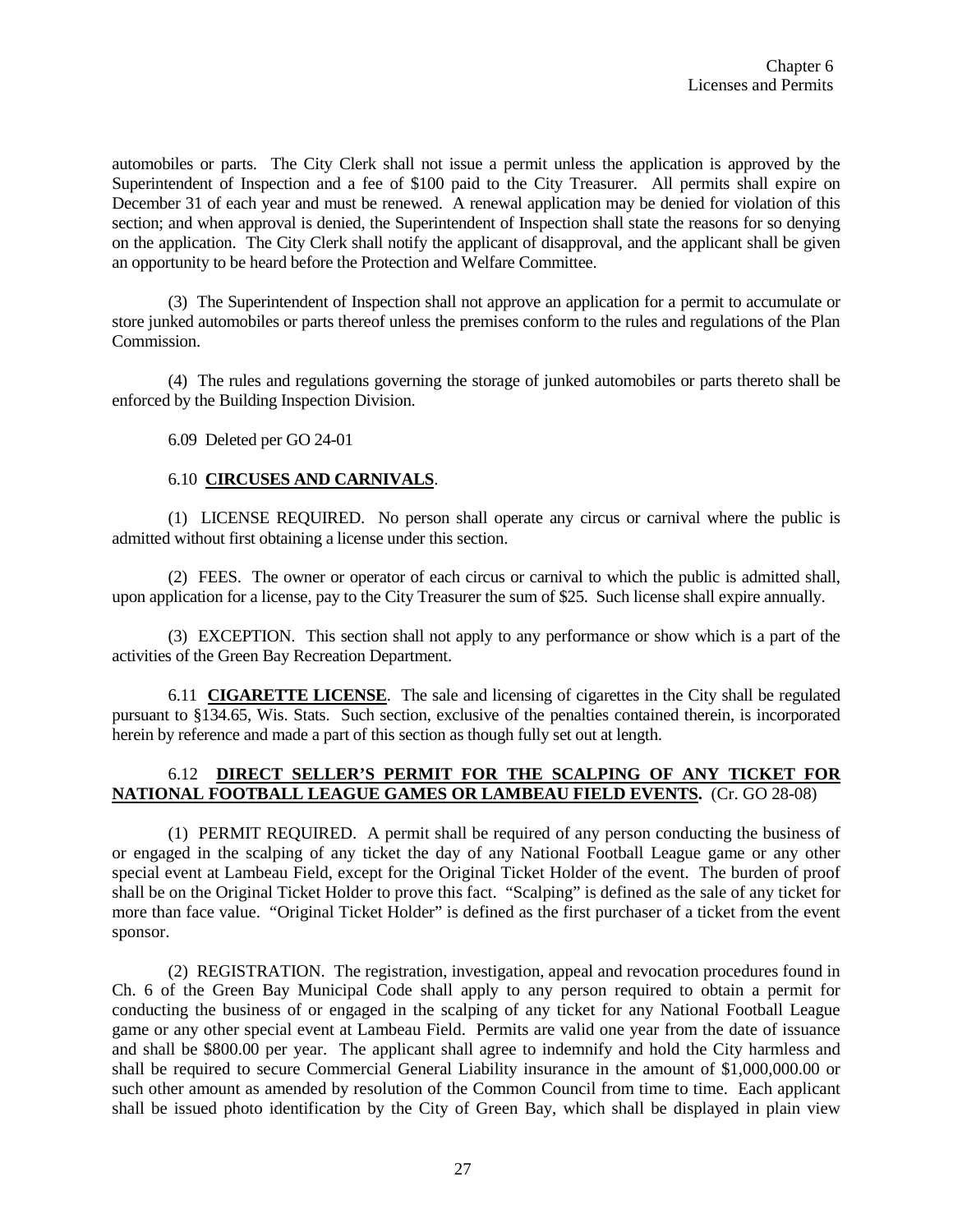while engaged in the scalping of any ticket for any National Football League game or any other special event at Lambeau Field within the sale area designated by the City of Green Bay.

(3) SALE AREA. Any person, including the Original Ticket Holder, conducting the business of or engaged in the scalping of any ticket the day of any National Football League game at Lambeau Field shall be required to conduct such business in a designated area. The designated area is defined as the public right of way of Armed Forces Drive from the intersection of Armed Forces Drive and Oneida Street to a point 270 feet east of said intersection and the eastern one half of the public right of way of Oneida Street inclusive of the northbound lanes of Oneida Street from the intersection of Lombardi Avenue and Oneida Street to a line extending from the southern boundary of the Armed Forces Drive right of way, specifically displayed in the following map. Any person, including the Original Ticket Holder, conducting the business of or engaged in the scalping of any ticket the day of any National Football League game at Lambeau Field outside the designated area shall be subject to any of the penalties set forth in subsection 4. For any special event at Lambeau Field including, but not limited to, a National Football League game, no person may scalp any ticket in the Lambeau Field parking lot or adjoining sidewalks or from any vehicle or bicycle at any time on the day of the special event at Lambeau Field. Sale of tickets for face value or less is exempt from this ordinance.

(4) PENALTY. Any person that violates any provision of this section shall forfeit not less than \$500.00 nor more than \$1,000.00 for each violation per day, plus the costs of prosecution. Each violation shall constitute a separate offense. Persons in violation of this ordinance are further subject to confiscation of tickets.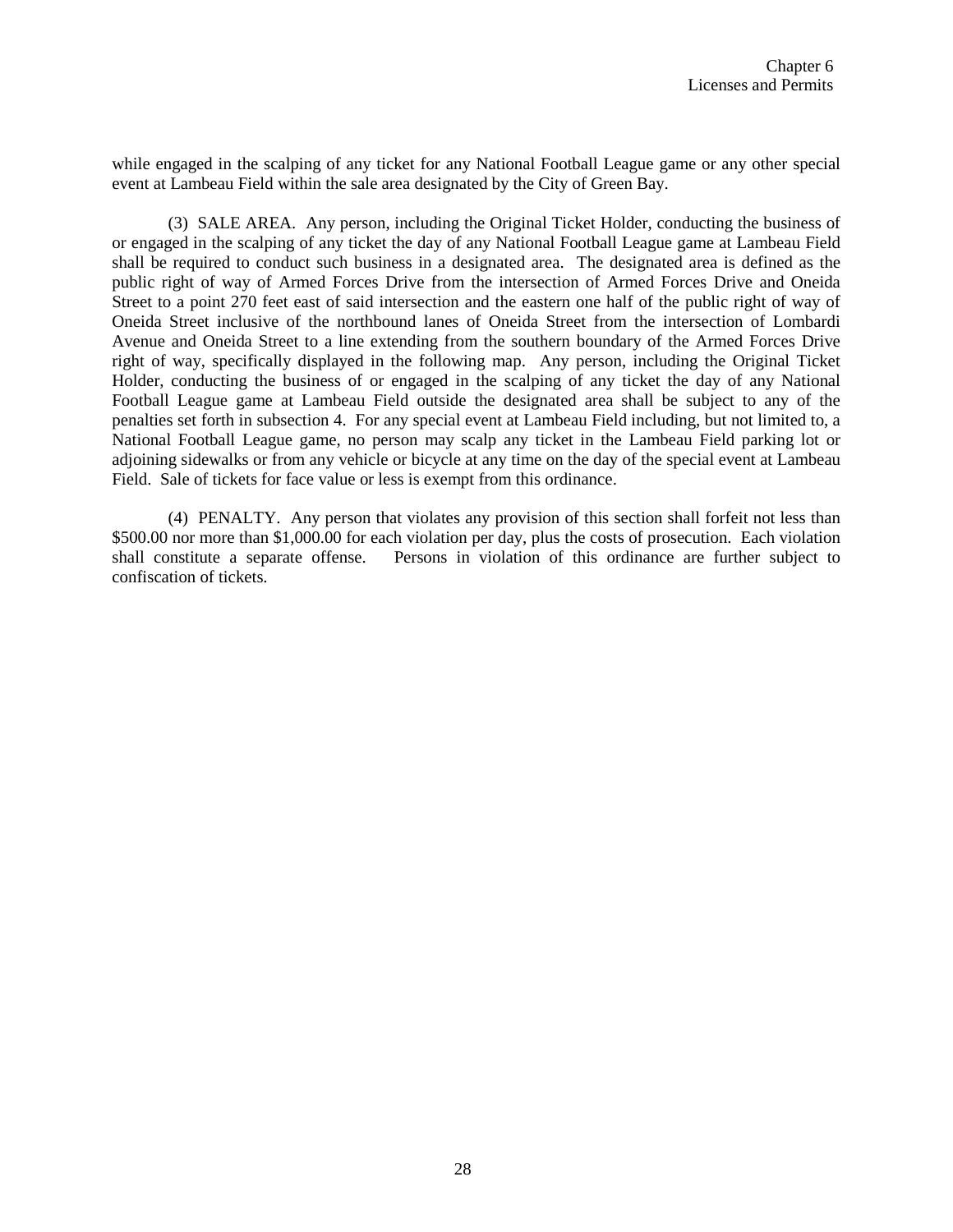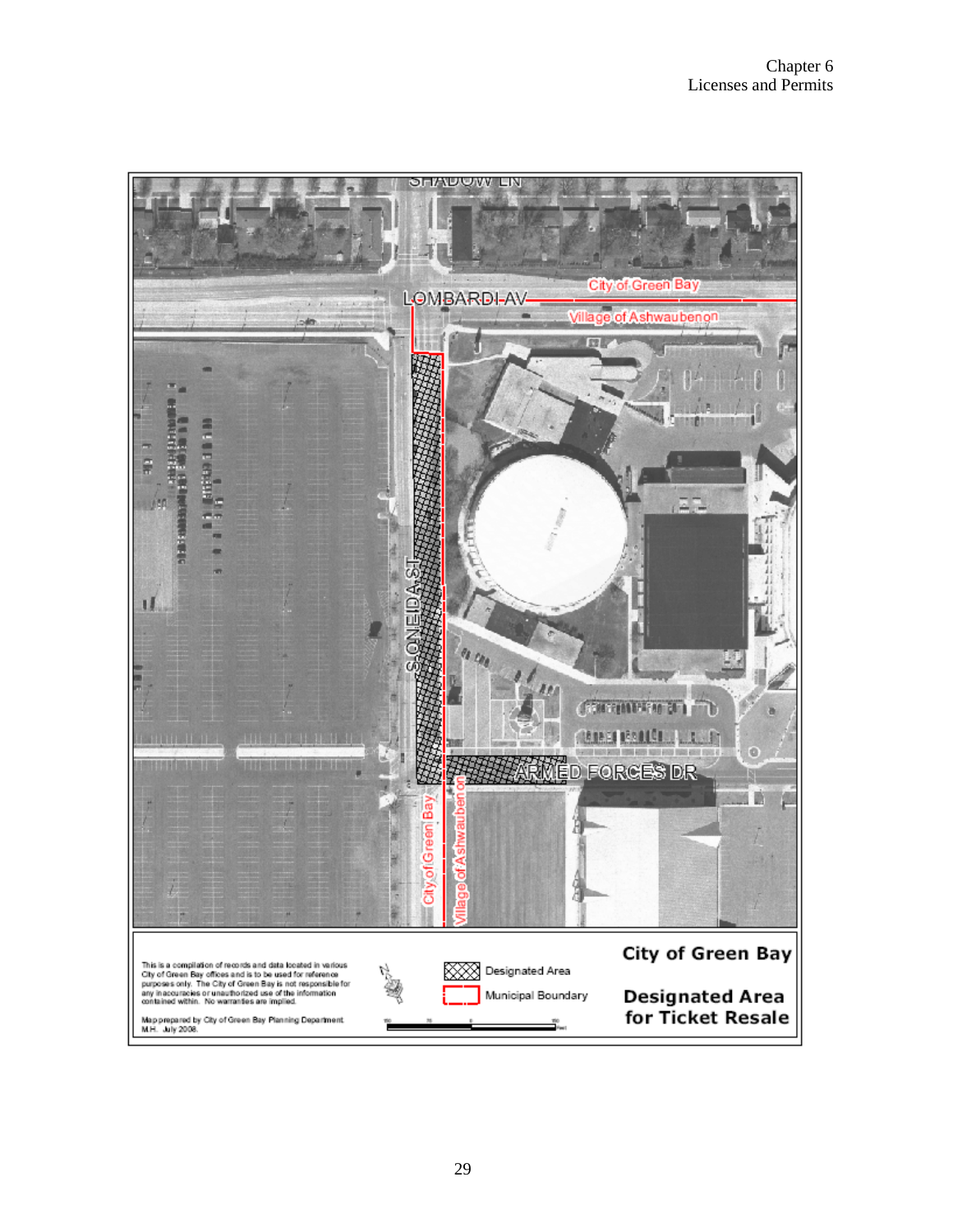### 6.13 **FIREWORKS AND PYROTECHNICS DISPLAY PERMIT**. (Rep. & Rec. GO 10-06)

(1)(Amd. GO 1-07) The Mayor is authorized by statute to delegate to the Fire Chief or his/her designee the authority to issue permits for the purchase and use within the City of those classes of fireworks or pyrotechnics authorized by said statute. The fee for such permits shall be \$150.00 per event.

(2) APPLICATION. A person desiring to secure a permit shall make application to the Fire chief and shall furnish all information deemed necessary by the Chief under oath.

(3) IDENTIFICATION. The applicant shall present to the Fire Chief a valid form of government issued identification bearing the applicant's photograph.

(4) FIREWORKS SELLER'S PERMIT. The Fire Chief or his/her designee is authorized to issue permits for the sale of fireworks within the City of those classes of fireworks authorized by statute. The annual permit shall be valid through December 31 of the year of issuance, unless sooner revoked. The fee for such permit shall be \$500.

(5) REVOCATION. Failure to comply with Wisconsin statute, administrative code, or Green Bay Municipal Code may result in revocation of the permit.

### 6.14 **RESIDENTIAL BUILDING CONTRACTOR'S LICENSE**. (Repealed GO 12-11)

# 6.15 **SPECIAL EVENTS**. (Rep. & Rec. GO 23-03)

(1) DEFINITIONS.

(a) High Hazard Event. Special events involving major physical activity by participants, moderate to severe exposure of spectators to hazards, and/or crowd sizes of 10,000 to 25,000 persons. High hazard events shall include, but not be limited to, team or individual sporting events, circuses and carnivals with rides, parades with floats, and marathons or similar races.

(b) Low Hazard Event. Special events involving no physical activity by participants, no severe exposure of spectators to hazards, and no alcoholic beverages. Low hazard events shall include, but not be limited to, indoor and outdoor meetings, small theatrical performances, and auctions.

(c) Medium Hazard Event. Special events involving limited physical activity by participants, no severe exposure of spectators to hazards, and crowd sizes of less than 10,000 persons. Medium hazard events shall include, but not be limited to, dances, animal shows, political rallies, flea markets, and parades with no floats.

(d) Person. Any person, firm, partnership, association, corporation, company, or organization of any kind.

(e) Safety Manager. The Safety Manager of the City of Green Bay or his/her designee.

(f) Special Event. An athletic event, ceremony, demonstration, exhibition, march, pageant, parade, procession, race, show or other similar display which interferes with the normal flow or regulation of traffic upon the streets, sidewalks, or rights-of-way, or the normal use of parks or other public grounds.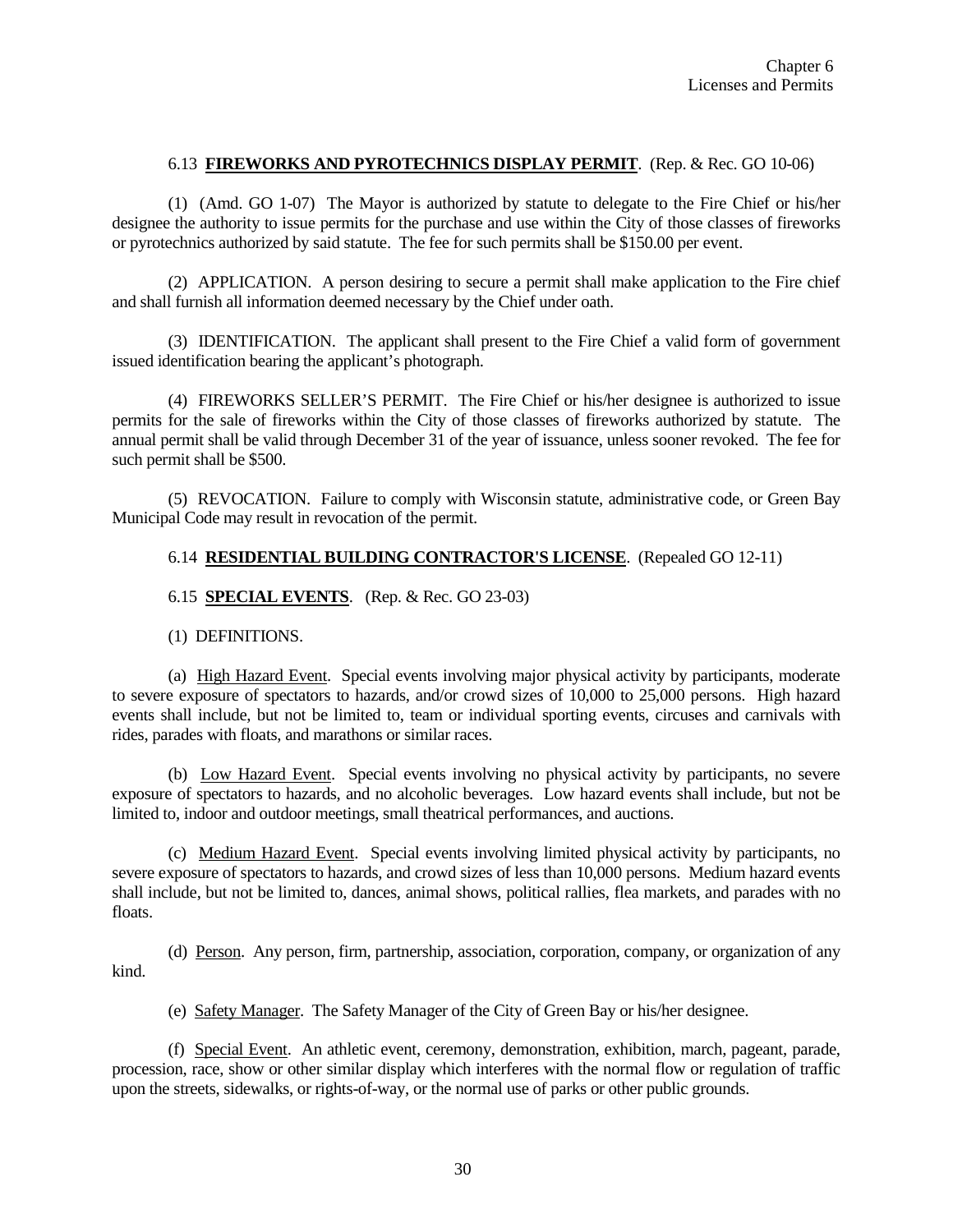(g) Special Hazard Events. Special events involving severe exposure of spectators to hazards and/or crowd sizes in excess of 25,000 persons. Special hazard events shall include, but not be limited to, professional or collegiate sporting events, vehicle races, and fireworks displays.

(2) PERMIT REQUIRED. No person shall conduct, manage, engage in, or participate in a special event unless a permit has been obtained from the Safety Manager.

(3) EXCEPTIONS. This section shall not apply to funeral processions, governmental agencies acting within the scope of their functions, or neighborhood block parties in compliance with Section 9.27(4), Green Bay Municipal Code.

### (4) APPLICATION.

(a) Filing and Contents. An application for a special event permit shall be filed with the Safety Manager not less than 60 days before the proposed date of the event on a form to be approved by the Safety Manager. The application shall set forth the following information:

1. The name, address, and telephone number of the person seeking to conduct such event.

2. The name, address, and telephone number of the event coordinator.

3. The date when the event is to be conducted.

4. The event location or route to be traveled, the starting point, and the termination point.

5. The approximate number of persons who, and animals and vehicles which, will constitute such event; the type of animals; and description of the vehicles.

6. The hours such event will start and terminate.

7. A statement as to whether the event will occupy all or only a portion of the width of the streets proposed to be traversed.

8. The location by streets of any assembly areas for such event.

9. The time at which units of the event will begin to assemble at any such assembly area or areas.

10. The interval of space to be maintained between units of such event.

11. Whether any alcoholic beverages will be served and/or consumed in conjunction with the event, the locations of such activities, and whether the necessary licenses have been obtained.

12. Any additional information which the Safety Manager finds reasonably necessary to a fair determination as to whether a permit should be issued.

(b) Late Applications. The Safety Manager, where good cause is shown, may consider any application which is filed less than 60 days before the date such event is proposed to be conducted.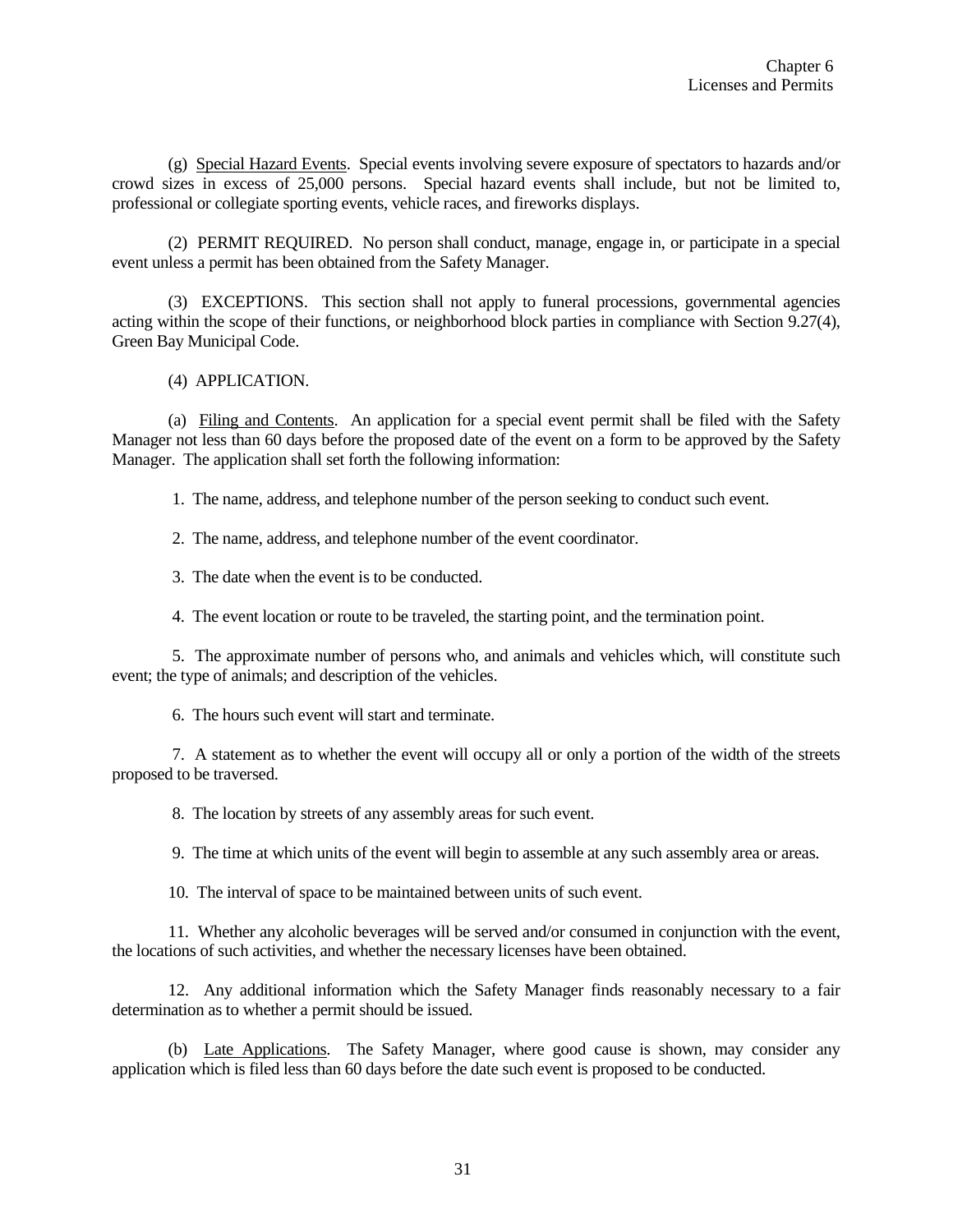(c) Fee. A non-refundable application fee to cover the administrative costs of processing the permit shall be paid to the City by the applicant when the application is filed according to the following schedule:

1. For low hazard events, the fee shall be \$25.00.

- 2. For medium hazard events, the fee shall be \$50.00
- 3. For high hazard events, the fee shall be \$250.00.
- 4. For special hazard events, the fee shall be \$500.00.

(d) Insurance and Indemnification. No proof of insurance or indemnification is required for low hazard events. For medium, high, and special hazard events, the applicant shall furnish a Certificate of Insurance and Indemnification meeting the requirements set by resolution of the Common Council.

(5) ADDITIONAL CITY SERVICES. If the special event will require more than the minimal use of any City equipment or services, the applicant shall pay the actual costs for the use of such equipment or services. This may include, but is not limited to, police services and barricades. As a condition of the approval of any application, the applicant shall agree to pay, within 30 days of billing, the costs of any additional City services.

(a) (Cr. GO 26-07) To ensure public safety for the event and the City, the City reserves the right to require special events to maintain minimum levels of dedicated fire/EMS services and police/security services throughout the duration of the event. Estimated minimum services will be determined prior to the event (see guidelines), but may reasonably increase or decrease as actual event conditions change to ensure public safety. Actual public safety services shall be determined in the sole discretion of the police/fire chief or their respective designee. Outside vendors may be retained for such services; however, City approval of such vendors and services shall be obtained prior to the event.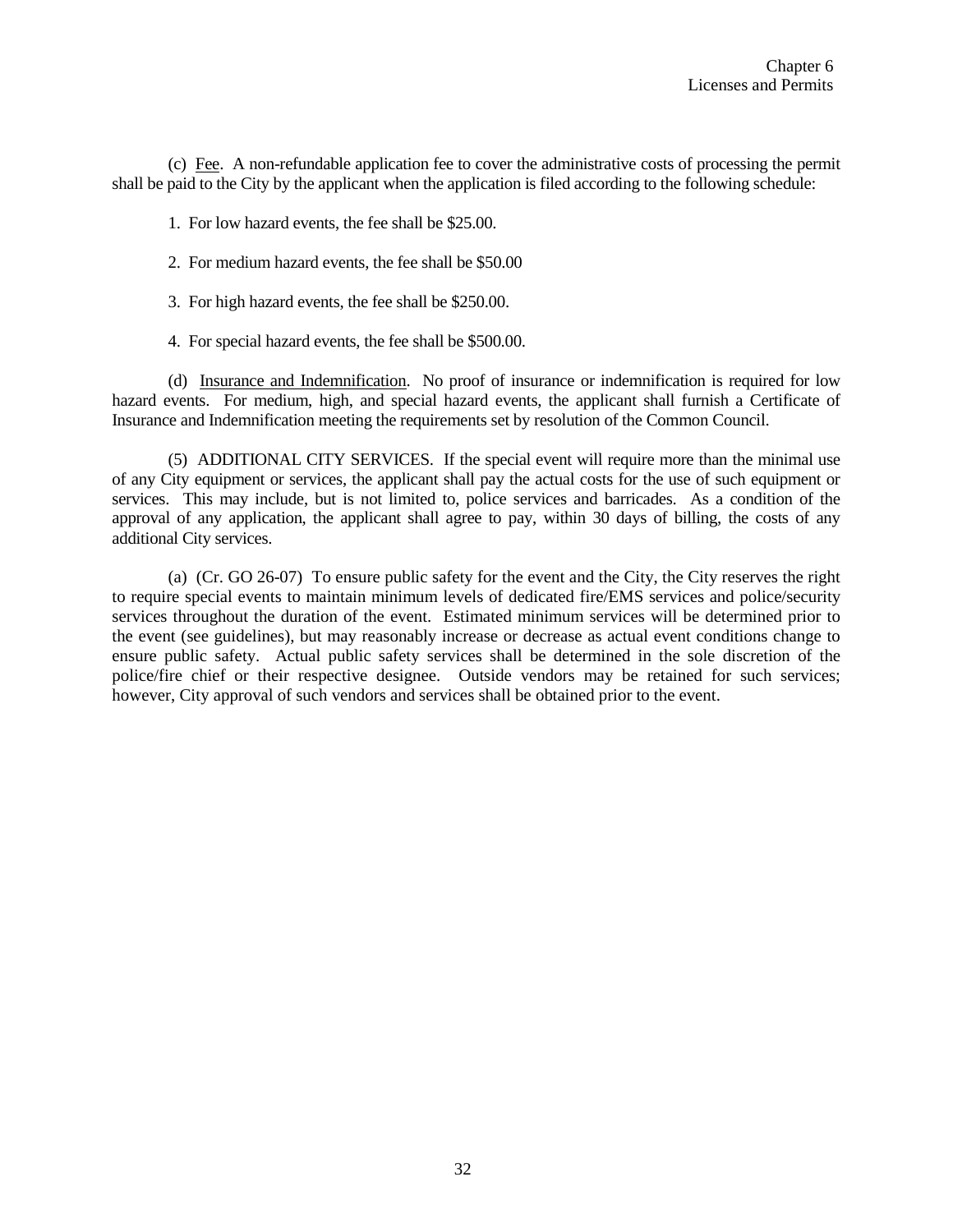# **City of Green Bay Fire Department Emergency Fire/Medical Resource Guidelines for Special Events**

Emergency Fire/Medical Resources Matrix for Special Events is a guideline used to determine appropriate emergency medical resources for Special Events in the City of Green Bay. The need for multiple or additional resources based on Special Risk Considerations will be determined by the Fire Chief or his/her designee and will be communicated to event organizer/sponsor. Costs associated with these resources are the responsibility of the event organizer/sponsor.

- Required resource. Multiple resources may be considered dependant on Special Risk Considerations.
- $\checkmark$  Recommended resource intended to ensure safety of participants.

| Event<br>Type                   | Anticipated<br>Maximum<br>Crowd<br>Size | Knowledge<br>of 911<br>Access<br>and CPR | Basic<br>First Aid<br>Station(s) | First Aid<br>Station(s)<br>Including<br>Nurse | First Aid<br>Station(s)<br>Including<br>Physician | <b>ALS</b><br>Ambulance(s) | Mobile<br>Team(s) |
|---------------------------------|-----------------------------------------|------------------------------------------|----------------------------------|-----------------------------------------------|---------------------------------------------------|----------------------------|-------------------|
| Any<br>Event                    | Less than<br>4,000                      |                                          | ✓                                |                                               |                                                   |                            |                   |
| Requiring<br>a Special<br>Event | $4,000$ to<br>10,000                    |                                          | ✓                                |                                               |                                                   | ✓                          |                   |
| Permit                          | $10,000$ to<br>50,000                   |                                          |                                  |                                               | ✓                                                 |                            |                   |
|                                 | Over<br>50,000                          |                                          |                                  |                                               |                                                   |                            |                   |

Special Risk Considerations which may affect the required fire/medical resources needed include but are not limited to:

 $\Box$  Night vs. Daytime  $\Box$  Location/Geography/Multiple Locations

 $\Box$  Alcohol availability/use  $\Box$  Weather/Time of Year

 $\square$  Length of Event  $\square$  Problems encountered w/Event in past

 $\Box$  Type of Event  $\Box$  Fireworks/Pyrotechnics

Audience demographics

 $\square$  General Admission/Reserved Seating

\* Special Events organizers can utilize private providers in lieu of City services. If a private provider is used, a medical plan must be submitted to and authorized by the Fire Department at the time of application.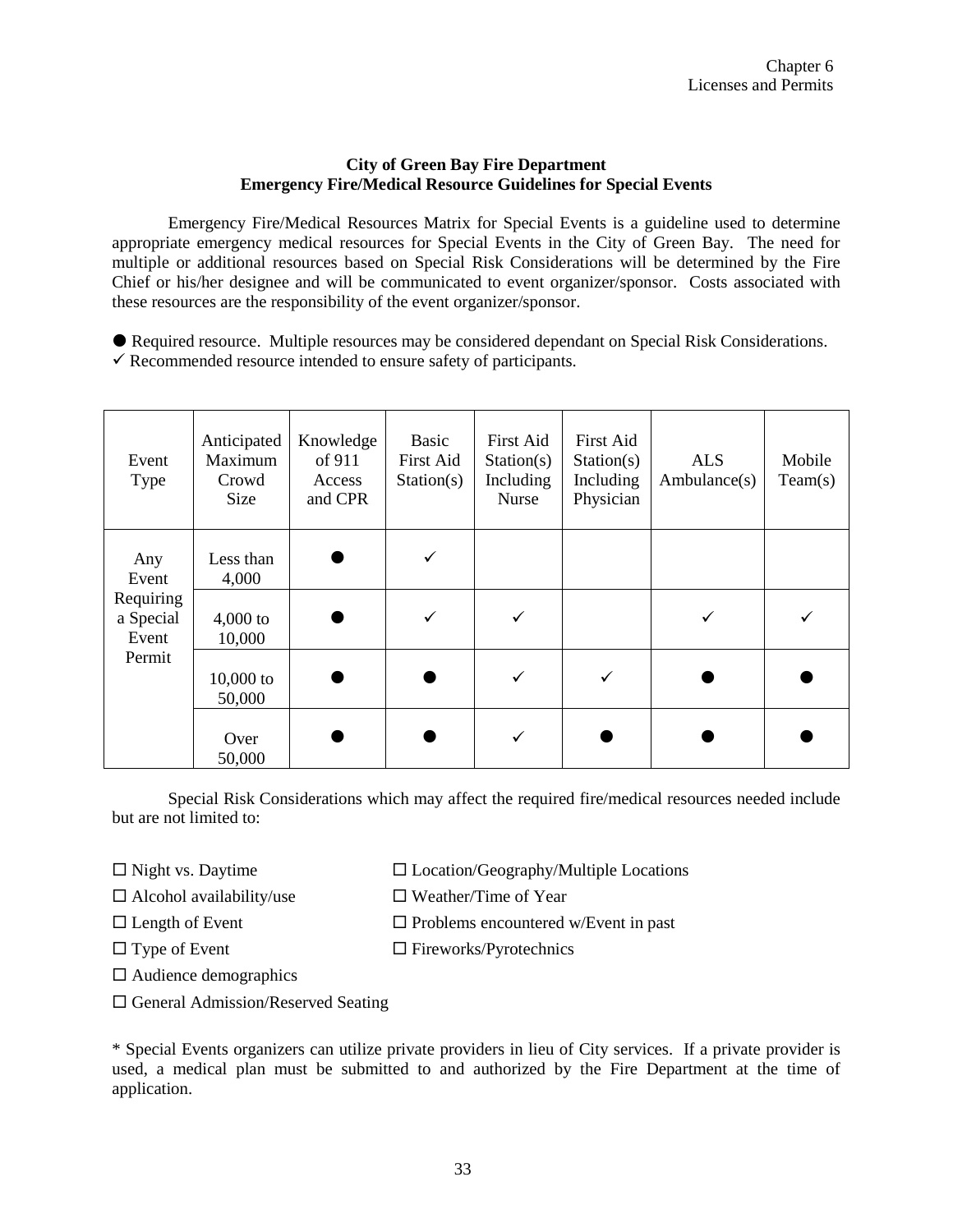# **City of Green Bay Police Department Public Safety and Security Resources Guidelines for Special Events**

Security Matrix for Special Events is a guideline used to determine appropriate resources for Special Events in the City of Green Bay. The need for multiple or additional resources based on Special Risk Considerations will be determined by the Police Chief or his/her designee and will be communicated to event organizer/sponsor. Costs associated with these resources are the responsibility of the event organizer/sponsor.

- Required resource. Actual resources may increase or decrease due to Special Risk Considerations.
- $\checkmark$  Recommended resource intended to ensure safety of participants.

| Event<br>Type                          | Anticipated<br>Maximum<br>Crowd<br><b>Size</b> | $4 - 9$<br><b>Officers</b><br><b>Plus</b><br>$0 - 1$<br>Supervisors | $9 - 14$<br><b>Officers</b><br>Plus<br>$1 - 2$<br>Supervisors | $14 - 21$<br><b>Officers</b><br>Plus<br>$2 - 3$<br>Supervisors | $21 - 30$<br><b>Officers</b><br>Plus<br>$3 - 6$<br>Supervisors |
|----------------------------------------|------------------------------------------------|---------------------------------------------------------------------|---------------------------------------------------------------|----------------------------------------------------------------|----------------------------------------------------------------|
| Any<br>Event<br>Requiring a<br>Special | Less than<br>4,000<br>$4,000$ to<br>10,000     | N/A                                                                 | ✓                                                             | ✓                                                              |                                                                |
| Event<br>Permit                        | $10,000$ to<br>50,000                          | N/A                                                                 | <b>NA</b>                                                     |                                                                | ✓                                                              |
|                                        | Over<br>50,000                                 | N/A                                                                 | N/A                                                           | N/A                                                            |                                                                |

Special Risk Considerations that may affect the required Police resources needed include but are not limited to:

 $\Box$  Night vs. Daytime  $\Box$  Location/Geography/Multiple Locations

 $\Box$  Alcohol availability/use  $\Box$  Weather/Time of Year

- $\Box$  Length of Event  $\Box$  Problems encountered w/Event in past
- $\Box$  Type of Event  $\Box$  Fireworks/Pyrotechnics
	-
- $\square$  Audience demographics  $\square$  Traffic Control

 $\square$  General Admission/Reserved Seating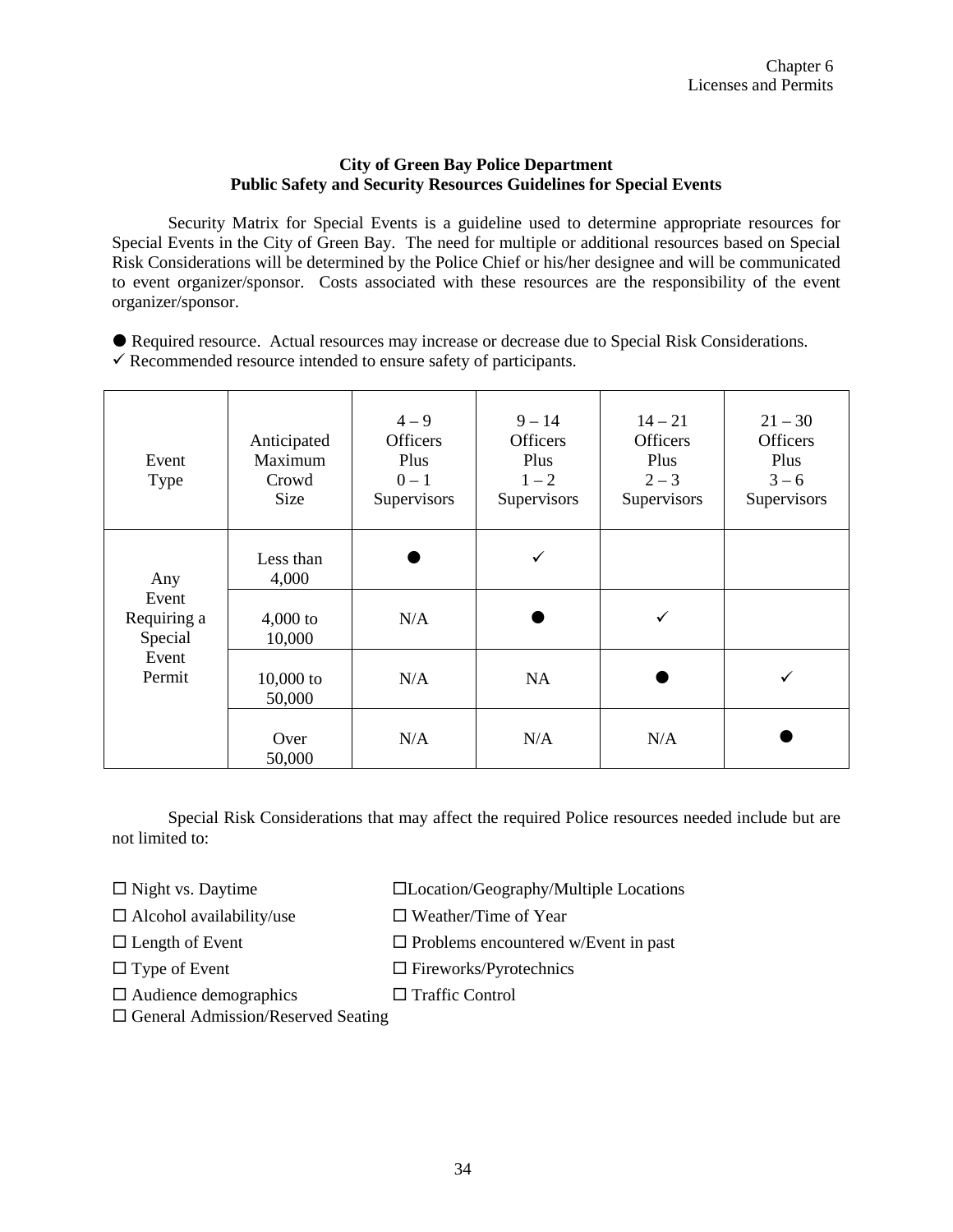(6) STANDARDS FOR ISSUANCE. The Safety Manager shall issue the permit when, from a consideration of the application, consultation with other City departments as necessary, and from such other information as may otherwise be obtained, it appears that:

(a) The applicant has complied with all of the application requirements of subsection (4).

(b) The conduct of the event will not substantially interrupt the safe and orderly movement of other traffic in the vicinity of its location.

(c) The conduct of the event will not require the diversion of so great a number of police officers as to prevent normal police protection to the City.

(d) The concentration of persons, animals, and vehicles at the event will not unduly interfere with proper fire and police protection of or ambulance service to areas in the vicinity of the event.

(e) The conduct of the event will not unduly interfere with the operation of hospitals, schools, or other public institutions.

(f) The parade is scheduled to move from its point of origin to its point of termination expeditiously and without unreasonable delays enroute.

(g) The special event will not conflict or interfere with another special event for which a permit has already been granted.

(h) There are a sufficient number of parking spaces within a reasonable distance to accommodate the number of vehicles expected.

(i) Adequate sanitation or other necessary health facilities will be available at the event.

(j) The conduct of the event is not reasonably likely to cause injury to persons or property.

(7) ACTION UPON APPLICATION. The Safety Manager shall provide written notice of the issuance or denial of the permit within 30 days of receipt of an application. If the application is denied, the notice shall state the reasons for the denial.

(8) APPEAL PROCEDURE. Any person aggrieved may appeal the denial of a special event permit to the Protection and Welfare Committee. The applicant shall file written notice of appeal with the City Clerk within seven days after receiving notice of the denial. Within 15 days of receipt of the appeal, the Committee shall give the applicant an opportunity to be heard.

(9) NOTICE TO CITY AND OTHER OFFICIALS. Immediately upon the issuance of a special event permit, the Safety Manager shall send a copy thereof to the Mayor, the Chief of Police, the Fire Chief, and the Director of Public Works.

(10) DUTIES OF PERMITTEE. A permittee hereunder shall comply with all permit directions and conditions and with all applicable laws and ordinances.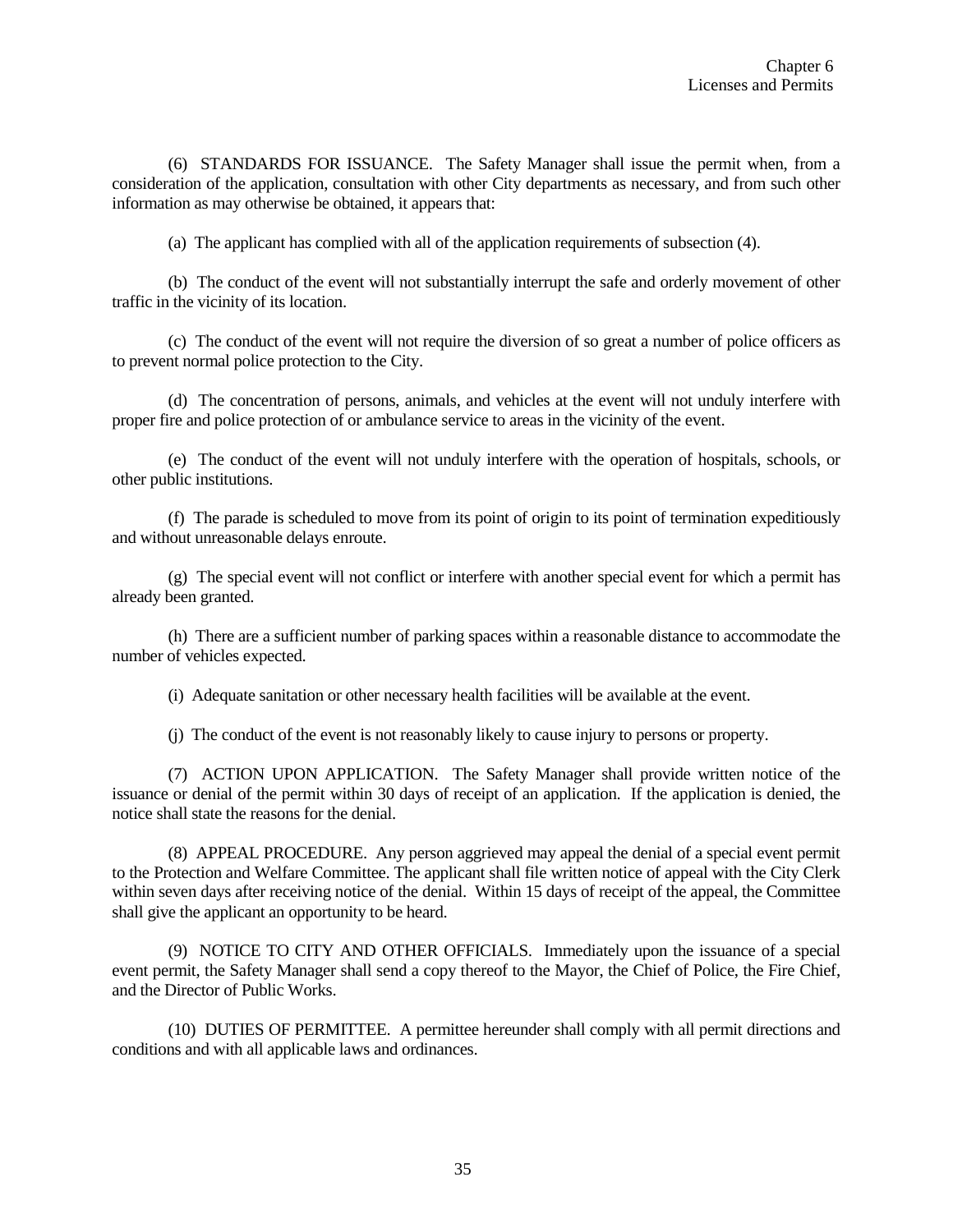### (11) PUBLIC CONDUCT DURING PARADES.

(a) Interference. No person shall unreasonably hamper, obstruct or impede, or interfere with any parade or parade assembly or with any person, vehicle, or animal participating or used in a parade.

(b) Driving Through Parades. No person shall drive a vehicle between the vehicles or persons comprising a parade when such vehicles or persons are in motion and are conspicuously designated as a parade.

(c) Parking on Parade Route. The Chief of Police may prohibit or restrict the parking of vehicles along a highway or part thereof constituting a part of the route of a parade. The Chief of Police shall post signs to such effect, and no person shall park or leave unattended any vehicle in violation thereof.

# 6.155 **SIDEWALK CAFÉ PERMIT.** (Cr. GO 11-17)

(1) DEFINITIONS.

(a) Sidewalk café. Any group of tables, chairs, benches, or partitions maintained within the public right-of-way for use directly in front of an establishment with a valid restaurant license.

(b) Class B license. An alcohol beverage license as is issued by the common council allowing the sale and consumption of alcohol beverages on a licensed premises.

(2) PERMIT REQUIRED. No person shall operate a sidewalk café without first obtaining a sidewalk café permit under this section.

(3) APPLICATION. An applicant for a sidewalk café permit shall apply for a revocable occupancy permit in accordance with Green Bay Municipal Code § 9.27. Any sidewalk café permit applicant seeking to serve alcohol beverages in the sidewalk café shall make a separate application to amend the applicant's "Class B" license to conform with the location of the sidewalk café.

(4) APPEAL PROCEDURE. Any person aggrieved may appeal the denial of a sidewalk café permit to the Improvement and Services Committee. The applicant shall file written notice of appeal with the City Clerk within seven days after receiving notice of the denial. After obtaining receipt of the appeal, the Committee shall place the matter on the soonest Improvement and Services Committee agenda practicable for review.

(5) DUTIES OF PERMITTEE. A permittee hereunder shall comply with all permit directions and conditions and with all applicable laws and ordinances.

## 6.16 **HOTEL AND MOTEL: ROOM TAX, PERMIT, AND REGULATIONS**.

#### (1) DEFINITIONS.

(a) Hotel or Motel. Hotel or motel means a building, or group of buildings, in which the public may obtain accommodations for a consideration, including, without limitation, such establishments as inns, motels, hotels, tourist rooms, tourist houses or courts, lodging houses, rooming houses, summer camps, apartment motels, resort lodges and cabins, and any other building in which accommodations are available to the public except accommodations rendered by a continuous period of more than one month and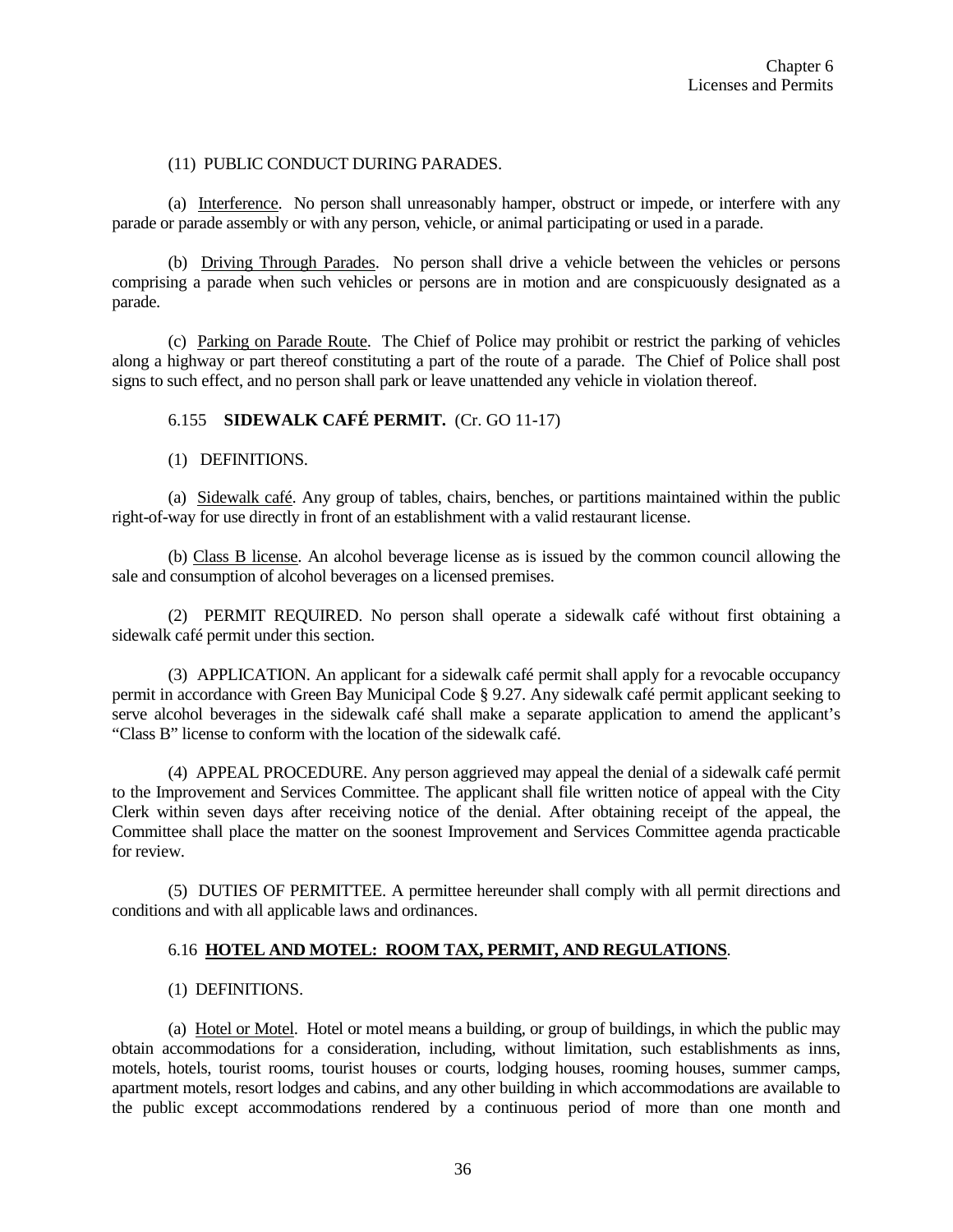accommodations furnished by hospitals, sanitoriums, or nursing homes, or by corporations or associations organized and operated exclusively for religious, charitable, or educational purposes, provided no part of the net earnings of such corporations and associations inure to the benefit of any private shareholder or individual.

(b) Gross Receipts. Gross receipts has the meaning, insofar as applicable, as defined in §§77.51(11)(a), (b), and (c), Wis. Stats.

(c) Customer. Customer, as used in this chapter, means any person residing for a continuous period of time less than one month in a hotel, motel, or furnished accommodation available to the public.

(d) Person Responsible. Person responsible means the sole owner of the business subject to this chapter, the partners, if a partnership owns the business subject to this chapter, the corporate president, or designated general manager or agent, if a corporation owns the business subject to this chapter.

(2) ROOM TAX IMPOSED. (Amd. GO 21-97), (Amd. GO 16-12) Pursuant to §66.0615, Wis. Stats., a tax is imposed on the privilege of furnishing at retail rooms or lodging to customers by hotel keepers, motel operators, and other persons furnishing accommodations that are available to the public irrespective of whether membership is required for the use of the accommodations. Such tax shall be at the rate of 10 percent of the gross receipts from such retail furnishing of rooms or lodging. Such tax shall be collected from the customer when the customer's bill is paid, and shall be paid by the person responsible to the City Treasurer on a monthly basis. Such tax shall not be subject to the selective sales tax imposed by §77.52(2), Wis. Stats. The proceeds of such tax shall be remitted to and received by the Treasurer monthly on or before the 20th day of the following month.

(3) PERMIT. Every person furnishing rooms or lodging under (2) shall file with the Treasurer an application for a room tax identification number for each place of business. Every application shall be made upon a form prescribed by the Treasurer and shall set forth the name under which the applicant intends to transact business, and such other information as the Treasurer requires. The application shall be signed by the owner if a sole proprietor; and if not a sole proprietor, by the person responsible who is authorized to act on behalf of the business.

(4) TAX NUMBER. The Treasurer shall issue to each applicant a separate number for each place of business within the City. Such number is not assignable and is valid only for the person in whose name it is issued and for the collection of the room tax at the place designated therein.

(5) RECORDS TO BE KEPT. Every person liable for the tax imposed by this section shall keep, or cause to be kept, such records, receipts, invoices, and other pertinent papers in such form as the Treasurer requires.

## (6) FILING OF RETURNS.

(a) Returns to be Filed. A return shall be filed with the Treasurer by each person responsible, subject to (2) above, on or before the day on which such tax is due and payable. Such return shall show the gross receipts of the preceding calendar month from such retail furnishing of rooms or lodging, and the amount of tax imposed for such period, and such other information as the Treasurer deems necessary to administer this section. An annual return shall be filed within 90 days of the close of each calendar or fiscal year and shall contain certain such information as the Treasurer requires to administer this section. Each return shall be signed by the person required to file a return, or an authorized agent, but need not be verified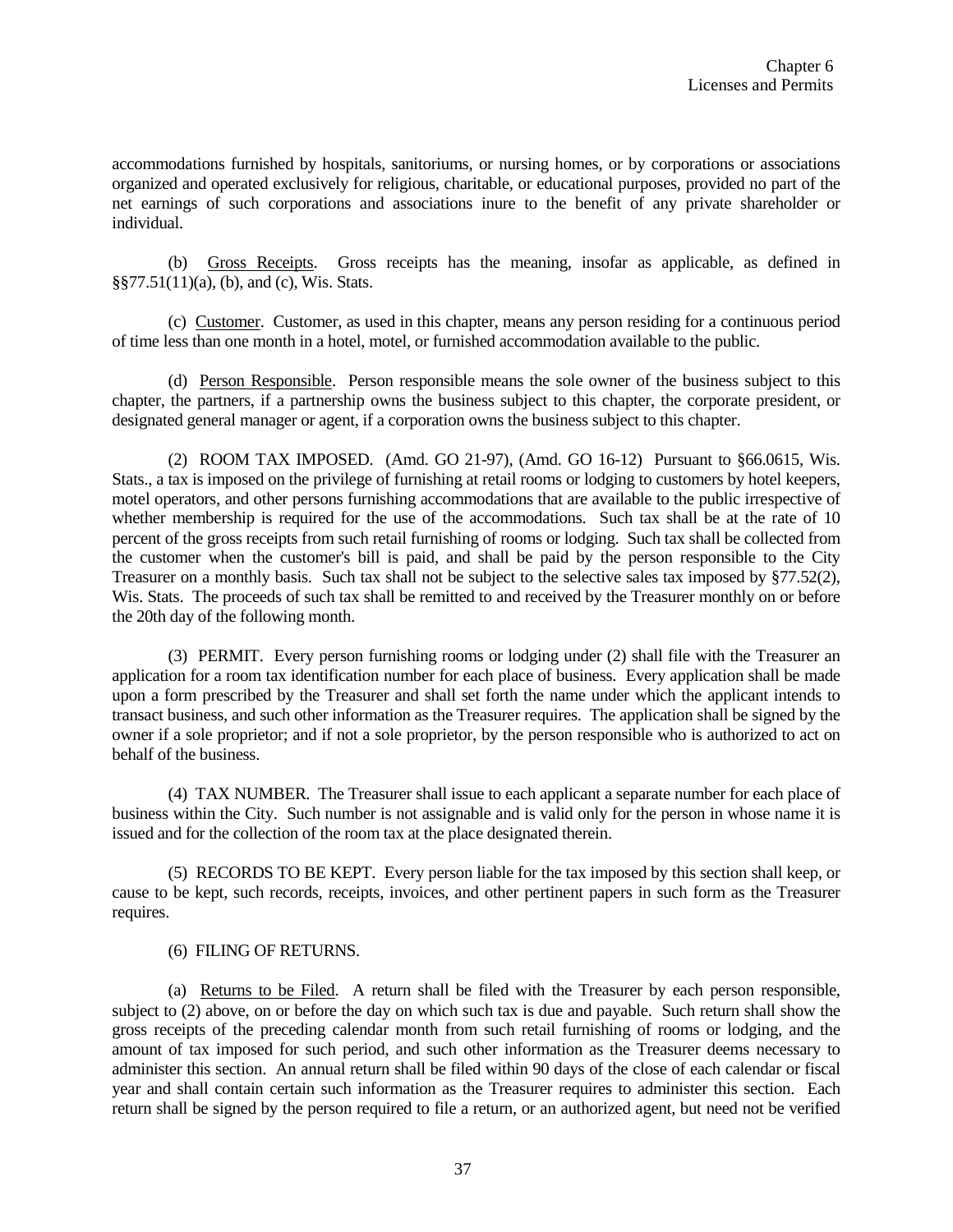by oath. The Treasurer may, for good cause, extend the time of filing any return, but not longer than 30 days from the filing date.

(b) Failure to File. If any person required to make a return fails, neglects, or refuses to do so for the amount and in the manner, form, and time prescribed herein, the Treasurer, according to his or her best judgment, shall determine the amount of the tax due the City and make a doomage assessment upon the person who fails to file and pay on a timely basis. Each person whose tax is determined by the Treasurer shall pay the amount determined, plus interest at the rate of 1 percent per month on the unpaid balance. No refund or modification of the payment as determined by the Treasurer may be granted until the person files a correct room tax return and permits the Treasurer, or an authorized agent, to inspect and audit the records of the business required to be kept in (5) above.

(c) Late Filing Fee. In addition to any other forfeiture provided herein, whether imposed or not, a forfeiture of \$100 shall be imposed upon and collected from any person each time such person fails to file the return required in (6)(a) above on a timely basis.

## (7) TREASURER'S RIGHT OF INSPECTION AND AUDIT.

(a) Whenever the Treasurer has probable cause to believe that the correct amount of room tax has not been assessed upon and collected from customers, or that the tax return is not correct, the Treasurer may cause an inspection and audit of the financial records of any person subject to (2) above to determine whether or not the correct amount of room tax is assessed, collected, and paid according to (2) and (6).

(b) In the event any person subject to (2) above fails to comply with a request by the Treasurer or an authorized agent to inspect and audit the person's financial records as in (1) above, such person shall be subject to a forfeiture in the amount of 5 percent of the tax due the City at the time of the audit.

(8) CONFIDENTIALITY. Information obtained under this section shall be confidential, except the Treasurer may provide information to persons using the information in the discharge of duties imposed by law, the duties of their office, such as the duties of the office of Room Tax Commissioner, or by order of a court. The Treasurer may publish statistics classified so as not to disclose the identity of particular returns. Any person who violates any provision of this subsection shall forfeit not less than \$100 nor more than \$300.

(9) ADMINISTRATION AND PAYMENT OF TAXES. This chapter shall be administered by the Treasurer and the Finance Committee. The tax imposed for the month is due and payable on the 20th day of the month following the collection of the tax from the customer under (2).

## (10) FAILURE TO PAY TAX WHEN DUE.

(a) Forfeiture. In addition to the forfeitures provided in this chapter, and the tax due under this chapter, a forfeiture of 25 percent of the room tax due for the previous year under (2) above or \$5,000, whichever is less, shall be imposed upon any person or business that allows the monthly tax imposed to be delinquent under this chapter.

(b) Delinquent Taxes. The tax imposed by this section shall become delinquent if not paid within 30 days after the due date of the return, or within 30 days after the expiration of an extension period if one has been granted. If a return is filed late, or there is no return filed, the due date for the taxes imposed is the due date of the return.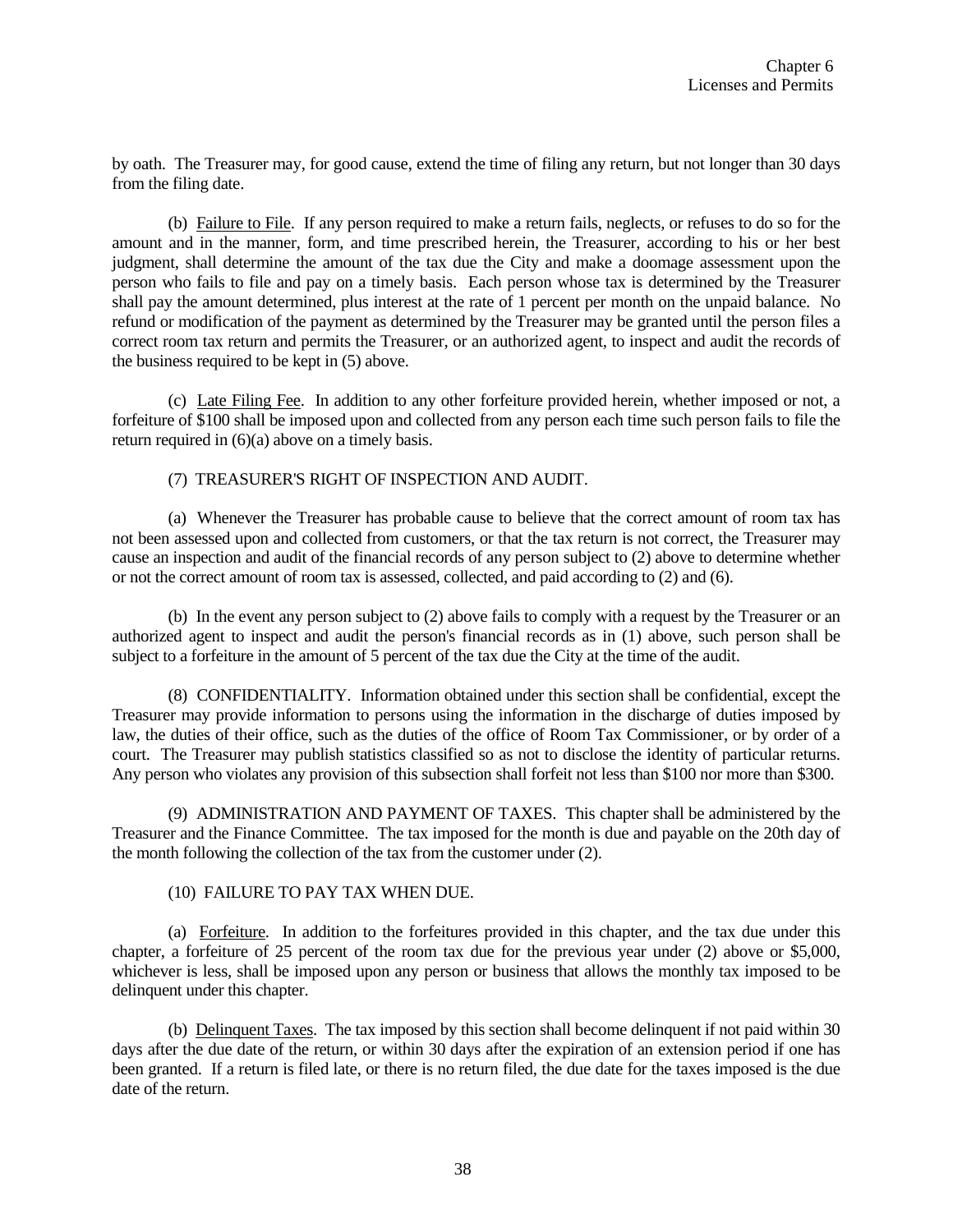(c) Security May Be Required. In order to protect the revenue of the City, the City Treasurer shall require any person liable for the tax imposed by this section, who fails to pay the tax as herein required, to file with the Treasurer, before or after the permit is issued, such security, not in excess of \$5,000 cash or a surety bond equal to the prior month's tax, as the City Treasurer determines. If any taxpayer fails or refuses to place such security, the City Treasurer may refuse or revoke its permit.

If any taxpayer is delinquent in the payment of the taxes imposed by this section, the City Treasurer may, upon 10 days notice and after giving the taxpayer an opportunity to confer, recover the taxes, interest, and penalties from the security or surety placed with the City Treasurer by such taxpayer. No interest shall be paid or allowed by the City to any person for the deposit of such security.

(11) SEPARABILITY OR CONFLICT. If any section, subsection, paragraph, sentence, clause, phrase, or portion of this section is for any reason held invalid or unconstitutional by any court of competent jurisdiction, such provisions and such holding shall not affect the validity of the remaining portions of this ordinance.

6.17 Deleted per GO 12-13

6.175 Deleted per GO 12-13

6.18 Deleted per GO 12-13

6.19 Deleted per GO 12-13

6.20 Deleted per GO 40-01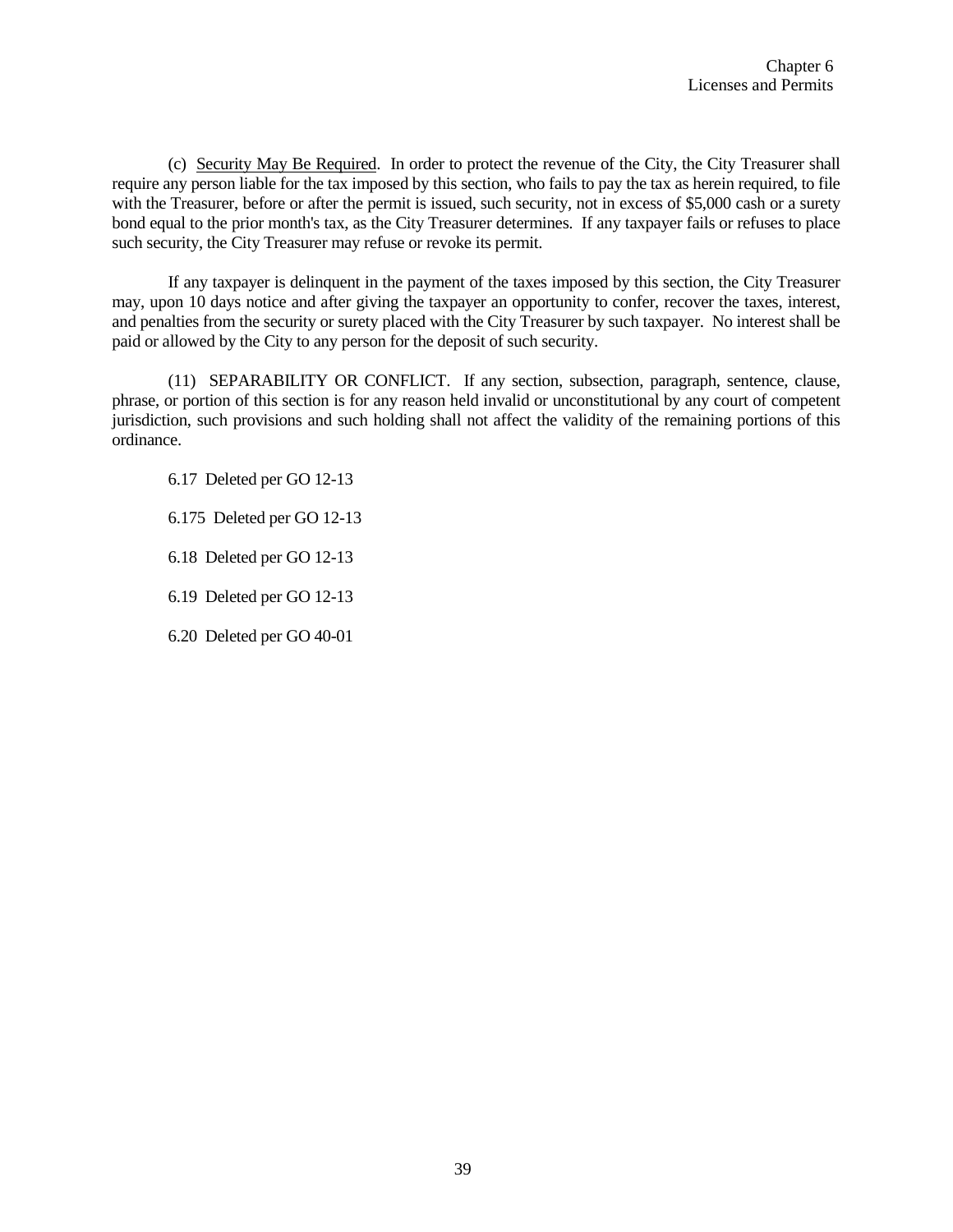6.21 **PUBLIC VEHICLE LICENSING** (Rep. & Rec. GO 5-07; Rep. & Rec. GO 8-14; Amd. GO 19-15)

# (1) DEFINITIONS.

(a) "Applicant" means the individual applying for a license under this section or any person who is an officer of a corporation that is applying for a license under this section.

(b) "Public Vehicle" means any vehicle held for public hire by charging a monetary fee on a per ride, time, or distance basis to carry passengers to designations without following any fixed routes. A public vehicle shall include, but is not limited to: taxicabs, limousines, horse and horse drawn carriages, pedicabs, shuttles, bar and party busses, motorcycles used for tours, and human service vehicles, but does not include any of the following:

- 1. Vehicles operated primarily as funeral cars.
- 2. Vehicles operated by city, state or federal governments.
- 3. Vehicles operated primarily as ambulances.
- 4. Vehicles operated primarily for transporting property.
- 5. Commercial motor vehicles.

(c) "Public Vehicle Business" means any enterprise that owns a taxicab public vehicle or manages the operation of a public vehicle.

(d) "Public Vehicle Operator" means any person who operates a vehicle or vehicles which transport passengers for hire or compensation, except vehicles operated solely as those exempted under Section 6.21(b), Green Bay Municipal Code.

#### (2) LICENSES REQUIRED.

(a) Business License. No person may engage in a public vehicle business unless each public vehicle used in the business is licensed. A public vehicle business license shall expire on December 31 of each year.

(b) OPERATOR'S LICENSE. No person may operate a vehicle for purposes upon a highway unless the person is licensed as a public vehicle operator. A public vehicle operator's license shall expire on May 31 of each year.

#### (3) BUSINESS LICENSE APPLICATION PROCESS.

(a) Application. A person wishing to obtain a public vehicle business license shall apply to the city clerk upon an approved form and pay to the clerk a \$25.00 license fee for each public vehicle managed by the person. The clerk shall forward the application to the police department for review. The police department shall deny the application if any of the following applies:

1. The circumstances of a pending criminal charge against the applicant substantially relate to the licensed activity.

2. The applicant has been convicted of any felony, misdemeanor or other offense, the circumstances of which substantially relate to the circumstances of the particular job or licensed activity.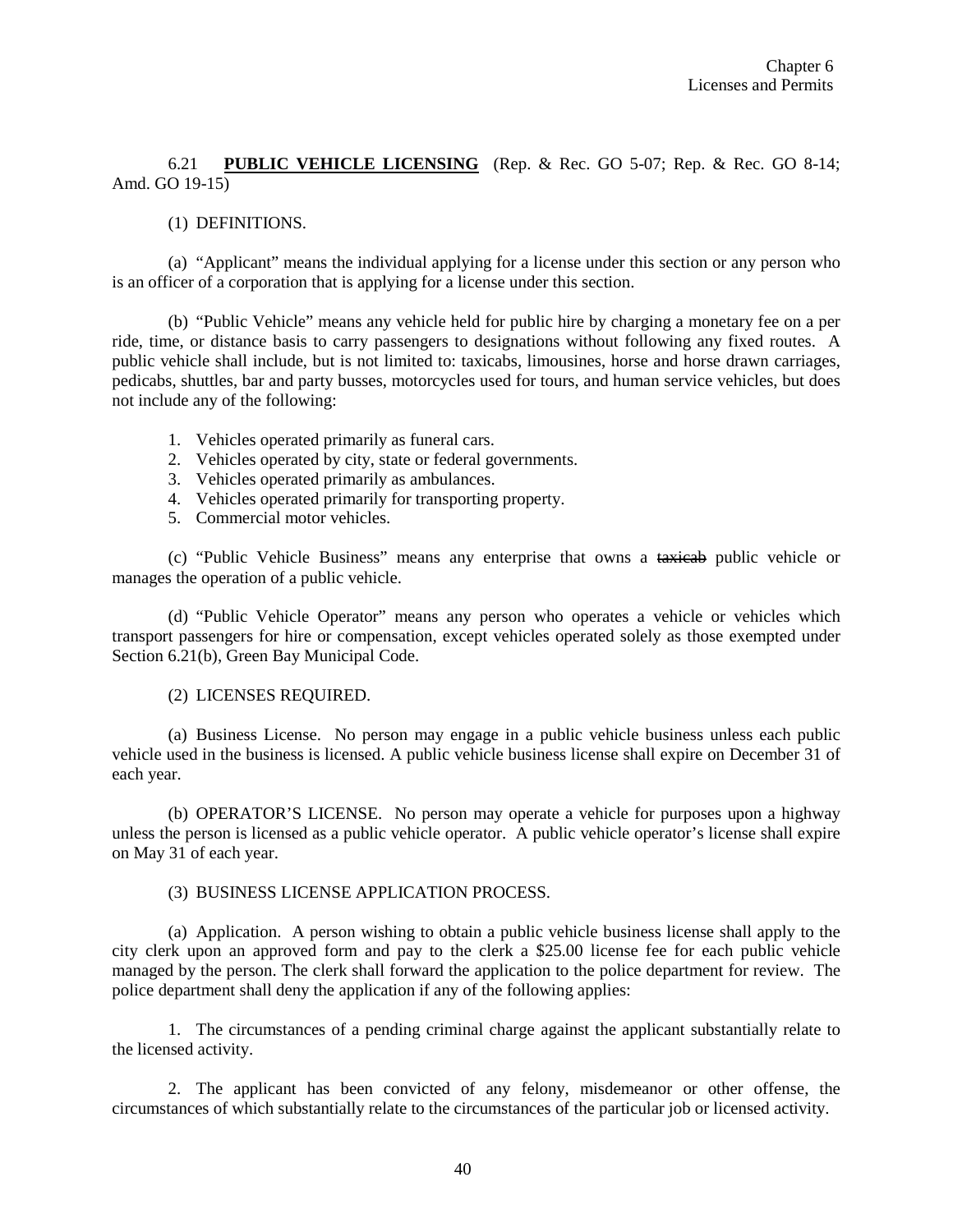3. The applicant made a false statement on the application.

4. The applicant is under 18 years old.

(b) Appeal. If the police department denies an application for a business license, the applicant may appeal within 15 days after the police department mails a notice of denial to the applicant. If the applicant files a timely appeal with the clerk, the clerk shall schedule an appeal hearing before the Protection & Welfare Committee.

(c) Hearing Before Committee. The Committee may approve any application placed on its agenda only if the applicant is qualified under this section and may place conditions upon approval. The common council shall affirm, reverse or modify the committee decision.

(d) Issuance. The clerk shall issue the public vehicle business license if the applicant has been approved by the common council and has satisfied all other provisions of this section.

(e) Vehicle Inspection. Before a public vehicle business may operate a public vehicle on a highway, the public vehicle shall obtain a license sticker from the police department by passing an inspection. The police department shall collect \$25 for each motor vehicle inspection. This paragraph does not apply to a vehicle owned or operated by:

1. A nonprofit corporation that provides to the police department proof that the vehicle passed a state vehicle inspection.

2. An organization which is exempt from federal income tax under IRC  $\S$  501(c)(3) that provides to the police department proof that the vehicle passed a state vehicle inspection.

(f) Insurance. Every public vehicle shall be covered by liability insurance coverage containing limits of liability of not less than \$500,000 per occurrence combined single limit bodily injury and property damage, issued by a company authorized to do business in the State of Wisconsin. A certificate of insurance coverage specific to each vehicle shall be filed with the Risk Management Division.

(g) Police Department Review. The police department shall affix a license sticker to the rear of each inspected vehicle if the department determines that the vehicle is:

- 1. Licensed with the city clerk.
- 2. In a safe operating condition.
- 3. Registered pursuant to Wis. Stat. Ch. 341.
- 4. Insured as required by this subchapter.
- 5. Conspicuously displaying on the exterior driver and passenger side of the vehicle:
- a. The name or trade name of the public vehicle business.
- b. The phone number of the public vehicle business.
- c. A unique number assigned by the public vehicle business that identifies the particular vehicle.
- 6. Conspicuously displaying within the front passenger compartment: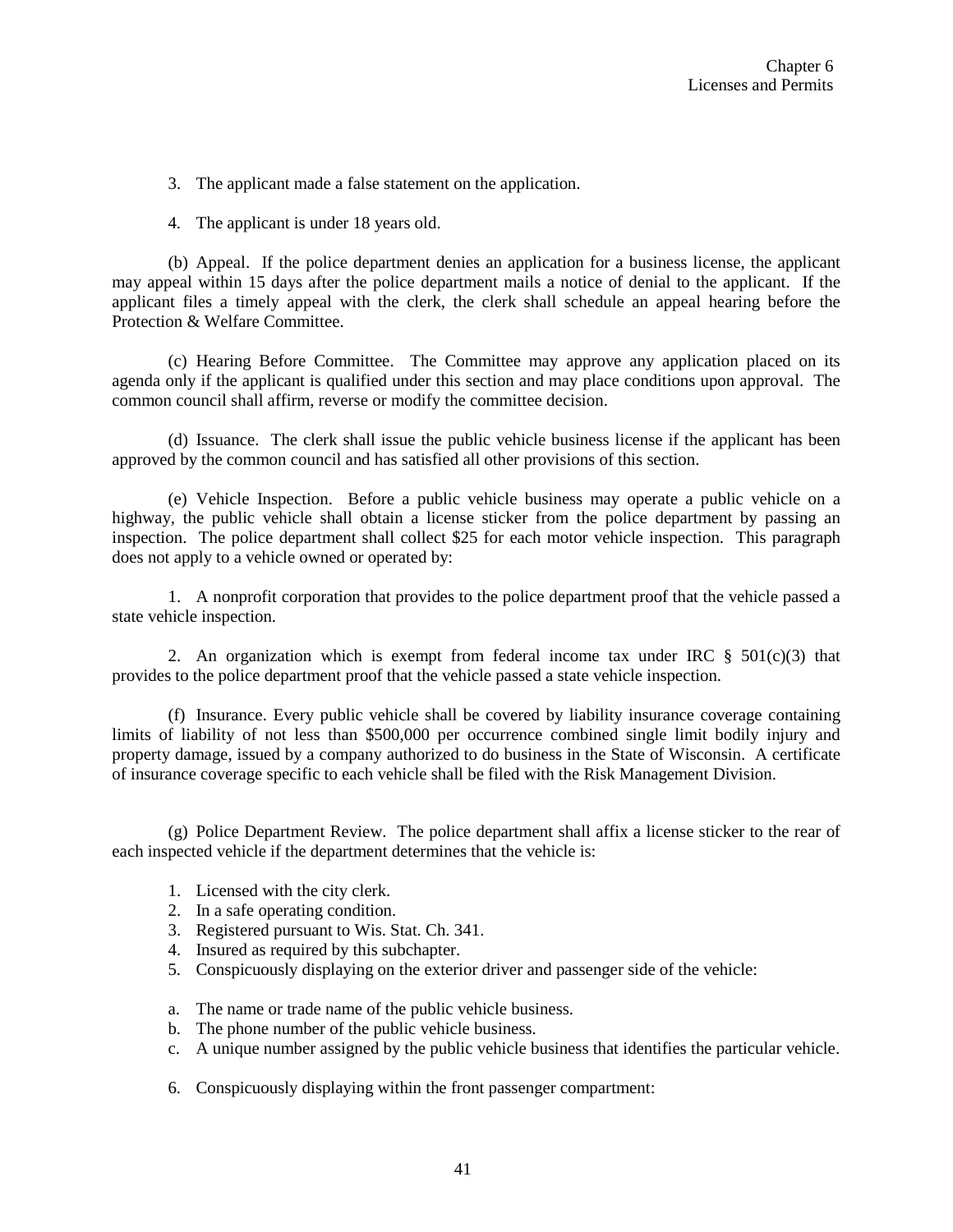a. A display holder within which public vehicle operators can show their licenses while operating the public vehicle.

b. All rates or fees charged to passengers.

#### (4) OPERATOR'S LICENSE APPLICATION PROCESS.

(a) Application. A person wishing to obtain a public vehicle operator's license shall apply to the city clerk upon a common council approved form and pay to the clerk the proper license fee and submit an acceptable passport-sized photo. The clerk shall forward the application to the police department for review. If the police department approves the application, it shall forward its recommendation to the clerk. The police department shall deny the application if any of the following applies:

1. The circumstances of a pending criminal charge against the applicant substantially relate to the licensed activity.

2. The applicant has been convicted of any felony, misdemeanor or other offense the circumstances of which substantially relate to the circumstances of the particular job or licensed activity.

- 3. The applicant made a false statement on the application.
- 4. The applicant is under 18 years old.

(b) Appeal. If the police department denies an application for an operator's license, the applicant may appeal within 15 days after the police department mails a notice of denial to the applicant. If the applicant files a timely appeal with the clerk, the clerk shall schedule an appeal hearing before the Protection & Welfare Committee. The Committee shall approve the application only if the applicant is qualified under this section and may place conditions upon approval. The common council shall affirm, reverse or modify the committee decision.

(c) Issuance. The clerk shall issue a public vehicle operator's license if the applicant has been approved by the police department or the common council and has satisfied all other provisions of this section.

(5) PUBLIC VEHICLE REGULATIONS. The owner and operator of a public vehicle are both responsible for ensuring compliance with this subsection.

(a) Maintenance. No person may operate a vehicle registered under this paragraph unless the vehicle complies with all the conditions necessary to become a licensed public vehicle at the time it is in operation.

(b) Receipts. Upon a customer's demand, the operator of a public vehicle shall provide a receipt at the time of payment in legible type or writing containing the firm name, operator's name and number, any items for which the charge is made, the total amount paid, and the date of payment. The receipt may be provided in electronic form if payment is made by electronic means.

(c) Rates. Public vehicles may charge for service at a rate per unit of time, a rate per unit of distance, a flat rate per ride, or by using a taximeter.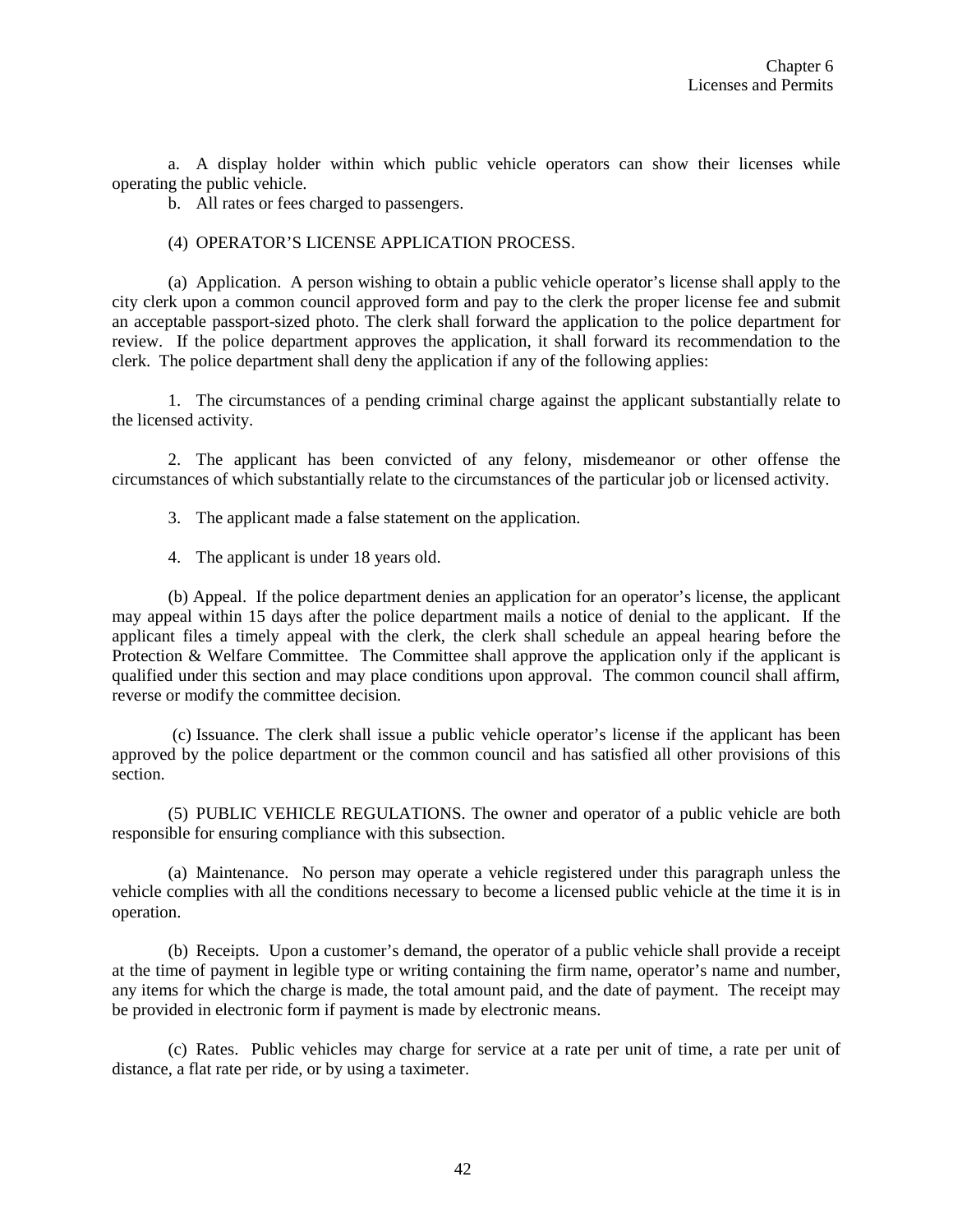1. Report to Clerk. The owner or operator of a public vehicle shall at all times maintain a schedule of rates on file with the city clerk and may not charge any rate higher than the rate on file with the city clerk

2. Taximeters. A public vehicle may use a taximeter to determine the cost of service, subject to the following regulations:

a. No person shall use or permit to be used upon any public vehicle a taximeter which is in error more than 4% in efficiency and more than 1% in excess interval under test.

b. After sundown, the face of the taximeter shall be illuminated by suitable light so arranged as to be readily discernible to the passengers.

c. The case of the taximeter shall be sealed and have its cover gear intact.

d. Upon complaint to the Clerk's Office, the taximeter subject to complaint shall be inspected by the inspection department.

(d) Operator ID Display. No person may operate a public vehicle unless the person who is licensed to operate it is displaying his or her operator's license.

(6) LICENSE SUSPENSION OR REVOCATION. Any person may file a complaint with the city clerk alleging a licensee has violated any provision of this Code or state law that substantially relates to the licensed activity. If the common council determines that the complaint is true, it shall revoke the license or suspend the licensee's license for not less than 10 and not more than 90 days. If the common council determines the complaint to be unsubstantiated, it shall dismiss the complaint. If the common council determines the complaint is false and the complainant acted in bad faith, it shall dismiss the complaint. Chapter 68, Wis. Stats., shall not apply to public vehicle licensing decisions.

# **6.215 COMMERCIAL QUADRICYCLE LICENSING.** (Cr. GO 21-16; Amd. GO 4-17)

## (1) DEFINITIONS.

(a) "Applicant" means the individual applying for a license under this section or any person who is an officer of a corporation that is applying for a license under this section.

(b) "Commercial Quadricycle" means a vehicle with fully operative pedals for propulsion entirely by human power that:

1. has 4 wheels and is operated in a manner similar to a bicycle,

2. is equipped with at least 12 seats for passengers,

3. is designed to be occupied by a driver and by passengers providing pedal power to the drive train of the vehicle,

4. is used for commercial purposes, and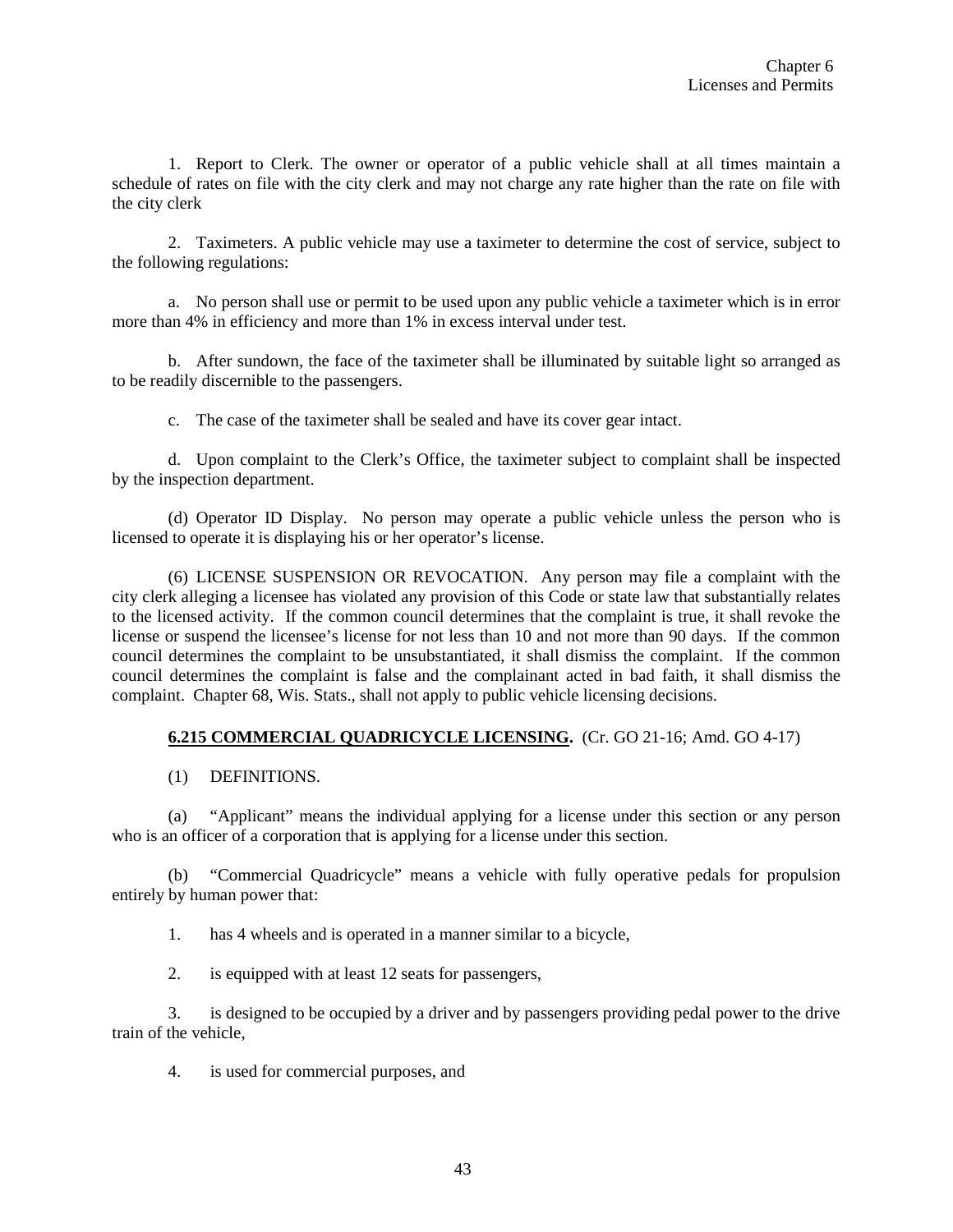5. is operated by the vehicle owner or an employee of the owner.

(c) "Commercial Quadricycle Business" means any enterprise that owns a commercial quadricycle or manages the operation of a commercial quadricycle.

(d) "Commercial Quadricycle Operator's License" means a public vehicle operator's license as described in Green Bay Municipal Code § 6.21.

(e) "Public Commercial Quadricycle Operator" means any person who operates a commercial quadricycle or commercial quadricycle which transport passengers for hire or compensation.

## (2) LICENSES REQUIRED.

(a) Commercial Quadricycle Business License. No person may engage in a Commercial Quadricycle Business unless each Commercial Quadricycle used in the business is licensed. A Commercial Quadricycle Business license shall expire on December 31 of each year.

(b) Operator's License. (Amd. GO 4-17). No person may operate a Commercial Quadricycle for purposes upon a highway or public road unless the person is licensed as a Public Commercial Quadricycle Operator. The Public Commercial Quadricycle Operator's License shall expire on December 31 of each year.

#### (3) COMMERCIAL QUADRICYCLE BUSINESS APPLICATION PROCESS.

(a) Application. A person wishing to operate a Commercial Quadricycle Business shall apply to the City Clerk for a business license pursuant to GBMC  $\S 6.21(2)(a)$  using an approved form and pay the Clerk a \$25 license fee for each Commercial Quadricycle managed by the person. The Clerk shall forward the application to the police department for review. The police department shall deny the application if any of the following applies:

1. The circumstances of a pending criminal charge against the Applicant substantially relate to the licensed activity:

2. The Applicant has been convicted of any felony, misdemeanor or other offense, the circumstances of which substantially relate to the particular job or licensed activity.

3. The Applicant made a false statement on the application.

4. The Applicant is under 18 years old.

(b) Route approval. (Cr. GO 4-17) If the police department approves the application for a Commercial Quadricycle Business License, the police department shall forward the application to the Protection and Welfare Committee for the Committee to approve, deny, or amend the proposed route. The Common Council shall affirm, reverse, or modify the Committee's decision.

(c) Appeal. If the police department denies an application for a Commercial Quadricycle Business license, the Applicant may appeal within 15 days after the police department mails a notice of denial to the Applicant. If the Applicant files a timely appeal with the Clerk, the Clerk shall schedule an appeal hearing before the Protection & Welfare Committee.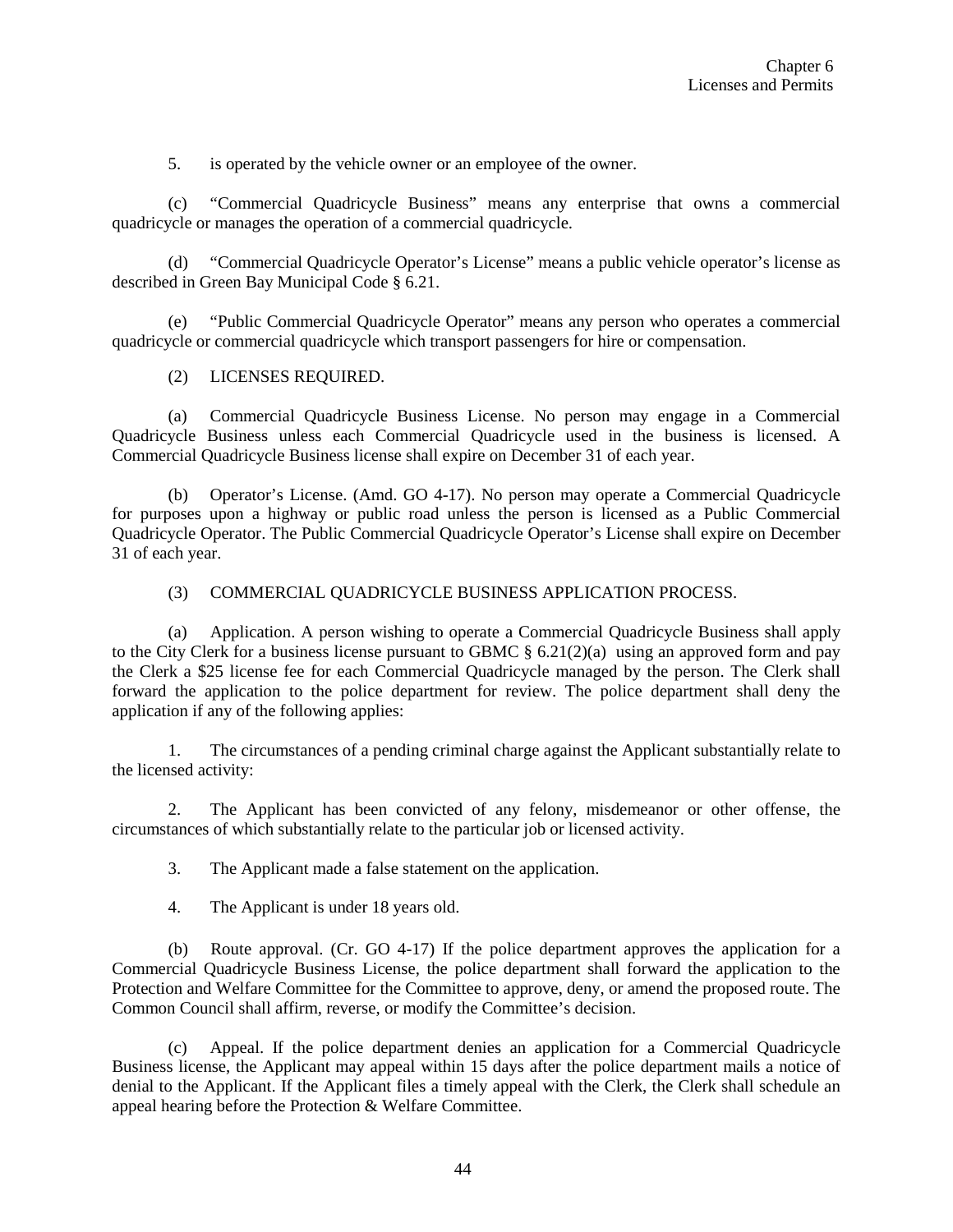(d) Hearing Before Committee. The Committee may approve any application placed on its agenda only if the Applicant is qualified under this section and may place conditions upon approval. The Common Council shall affirm, reverse or modify the Committee's decision.

(e) Issuance. The Clerk shall issue the Commercial Quadricycle Business license if the applicant has been approved by the Common Council and has satisfied all other provisions of this section.

(f) Vehicle Inspection. Before a Commercial Quadricycle Business may operate a Commercial Quadricycle on a highway, the Applicant shall obtain a license sticker from the police department by passing an inspection. The police department shall collect \$25 for each Commercial Quadricycle inspection. This paragraph does not apply to a Commercial Quadricycle owned or operated by:

1. A nonprofit corporation that provides to the police department proof that the vehicle passed a state vehicle inspection.

2. An organization which is exempt from federal income tax under IRC  $\S$  501(c)(3) that provides to the police department proof that the vehicle passed a state vehicle inspection.

(g) Maintain liability insurance coverage for the Commercial Quadricycle containing the limits of not less than \$500,000 per occurrence combined single limit bodily injury and property damage, issued by a company authorized to do business in the State of Wisconsin. A certificate of insurance coverage specific to each Commercial Quadricycle shall be filed with the Risk Management Division.

(h) Police Department Review. The police department shall affix a license sticker to the rear of each inspected Commercial Quadricycle if the department determines that the Commercial Quadricycle is:

- 1. Licensed with the City Clerk.
- 2. In a safe operating condition.
- 3. Insured as required by this section.
- 4. Conspicuously displaying on the exterior driver and passenger side of the vehicle:
- a. The name or trade name of the public vehicle business.
- b. The phone number of the public vehicle business.

c. A unique number assigned by the Commercial Quadricycle Business that identifies the particular vehicle.

5. Conspicuously displaying within the front passenger compartment:

a. A display holder within which Commerical Quadricycle Operators can show their licenses while operating the Commercial Quadricycle.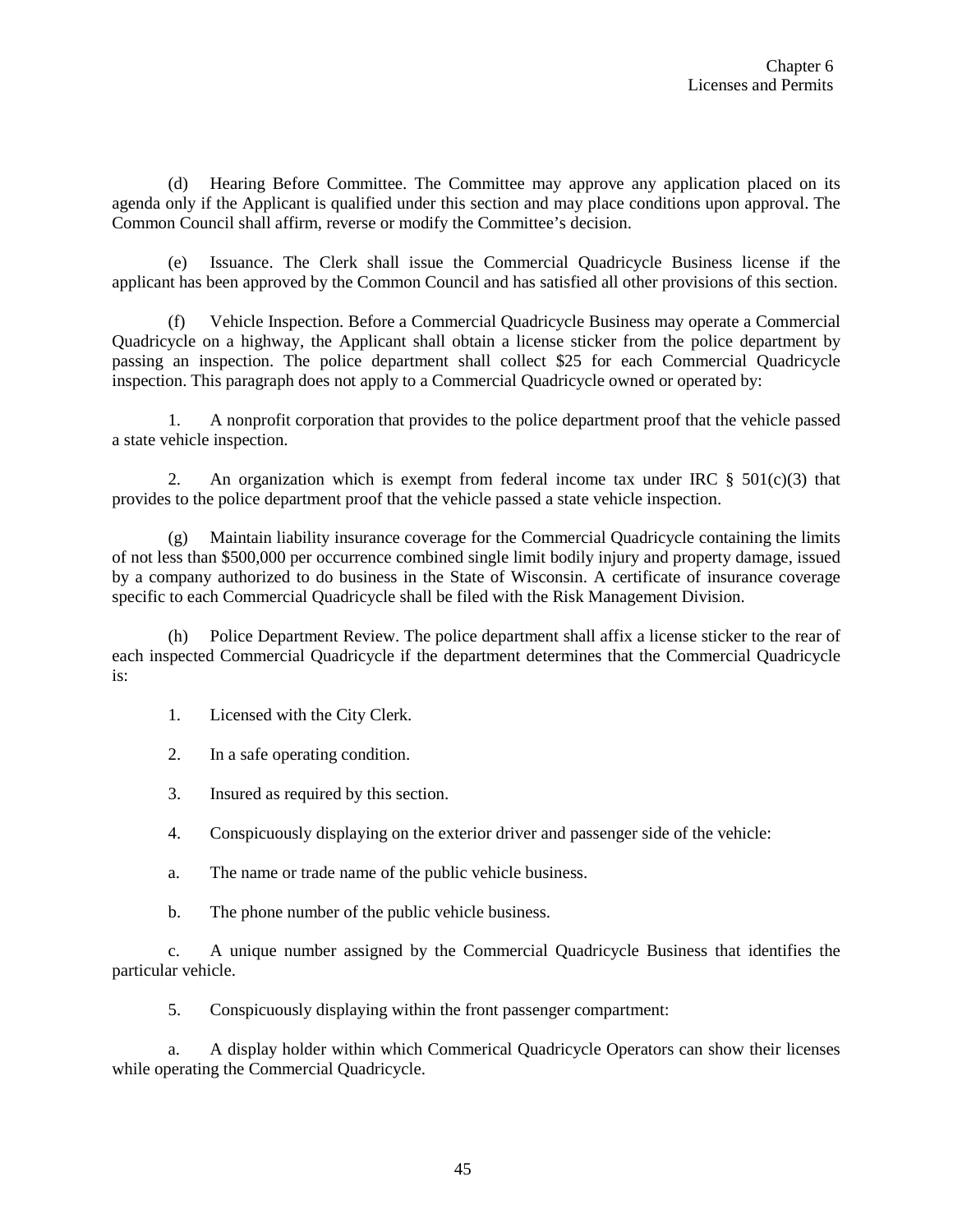## (4) COMMERCIAL QUADRICYCLE OPERATOR'S LICENSE APPLICATION PROCESS.

(a) Application. A person wishing to obtain a Commercial Quadricycle Operator's License shall apply to the City Clerk using a Common Council approved form and pay to the Clerk the proper license fee and submit an acceptable passport-sized photo. The Clerk shall forward the application to the police department for review. If the police department approves the application, it shall forward its recommendation to the Clerk. The police department shall deny the application if any of the following applies:

1. The circumstances of a pending criminal charge against the Applicant substantially relate to the licensed activity.

2. The Applicant has been convicted of any felony, misdemeanor or other offense the circumstances of which substantially relate to the particular job or licensed activity.

3. The Applicant made a false statement on the application.

4. The Applicant is under 18 years old.

(b) Appeal. If the police department denies an application for a Commercial Quadricycle Operator's License, the Applicant may appeal within 15 days after the police department mails a notice of denial to the Applicant. If the Applicant files a timely appeal with the Clerk, the Clerk shall schedule an appeal hearing before the Protection & Welfare Committee. The Committee shall approve the application only if the Applicant is qualified under this section and may place conditions upon approval. The Common Council shall affirm, reverse or modify the Committee's decision.

(c) Issuance. The clerk shall issue a Commercial Quadricycle Operator's License if the Applicant has been approved by the police department or the Common Council and has satisfied all other provisions of this section.

(5) COMMERCIAL QUADRICYCLE REGULATIONS. The owner and operator of a Commercial Quadricycle are both responsible for ensuring compliance with this subsection.

(a) Licensees must adhere to the routes specified in their submitted application. New routes must be applied for and approved by the Common Council before a licensee may use the new routes. Temporary routes must be applied for and approved by the Chief of Police or his or her designee. A temporary route application must be submitted in writing and include a proposed map no later than three (3) business days prior to the applicant's proposed first date of operation of the temporary route. No Licensee shall operate a Commercial Quadricycle on a street closed off to public traffic regardless of whether the street is included in an approved route. Any deviation from a new or temporary route without approval shall be a violation of this section. (Amd. GO 4-17)

(b) Commercial Quadricycle operation is permitted between the hours of 10:00 am and 10:30 pm. Commercial Quadricycle operation does not include the use of a Commercial Quadricycle for maintenance, inspection, or without passengers.

(c) It is unlawful for any person to operate or to permit another to operate a Commercial Quadricycle at other times or in other locations than those approved by the Common Council or the Chief of Police or his or her designee. (Amd. GO 4-17)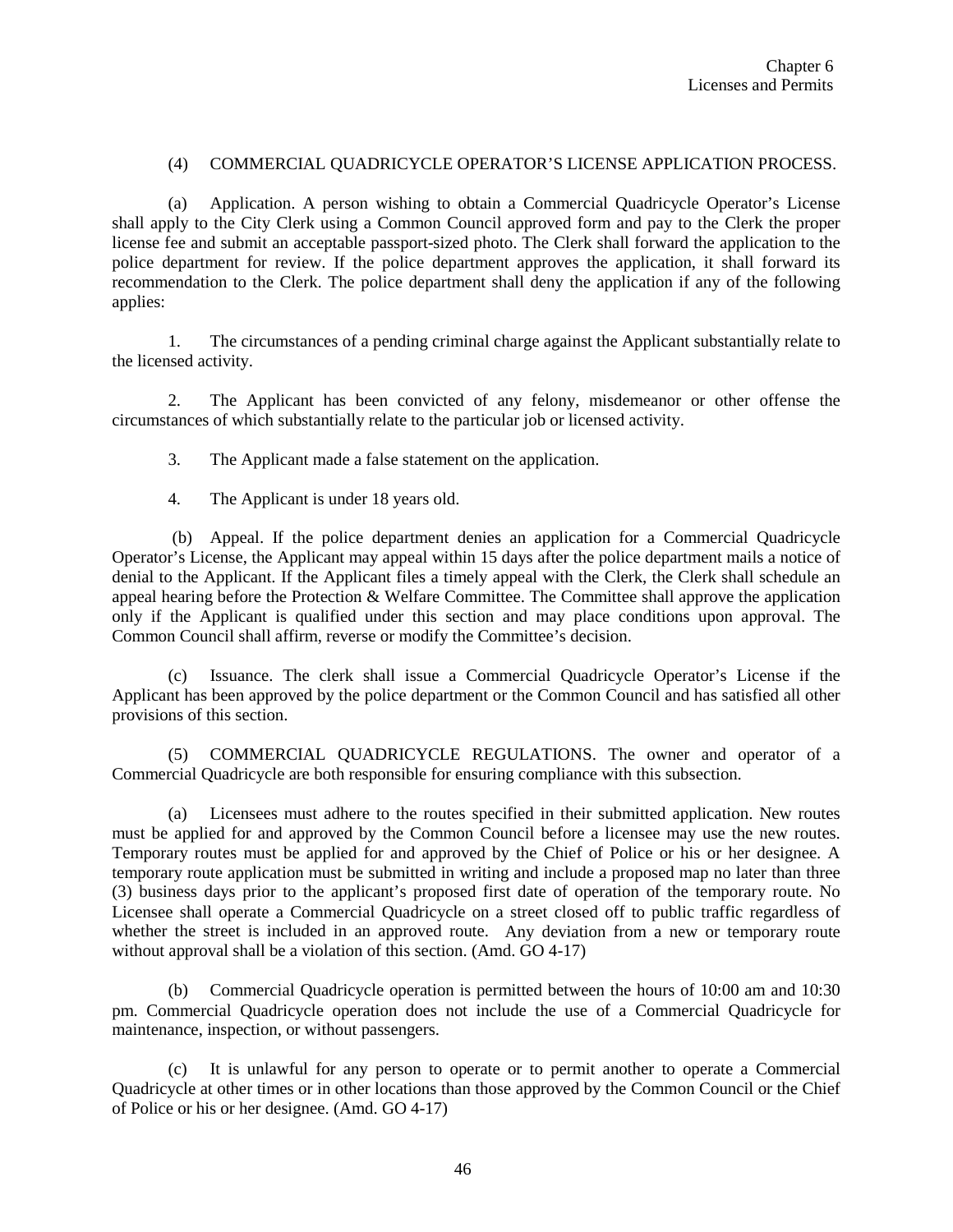(d) No Public Commercial Quadricycle Operator shall drive, or be permitted by a Public Commercial Quadricycle Operator to drive, a Commercial Quadricycle without a valid Wisconsin driver's license or a valid driver's license issued by any other state in the United States.

(e) Passengers on a Commercial Quadricycle may possess on or carry onto the Commercial Quadricycle no more than 36 ounces of fermented malt beverages as defined in Wis. Stat. § 125.02(6). No other alcohol beverages, as defined in ch. 125, Wis. Stats., may be possessed on, carried upon, or consumed upon a Commercial Quadricycle.

(f) No glass containers may be carried on a Commercial Quadricycle.

(g) Restrictions on possession, transportation and consumption of alcohol beverages in the operation of Commercial Quadricycles upon city highways and public places shall apply to operation of Commercial Quadricycles when used for non-revenue producing events or transportation in addition to regular commercial activities.

(h) No driver of a Commercial Quadricycle may consume alcohol while the Commercial Quadricycle is occupied by passengers.

(i) No person may drive a Commercial Quadricycle with an alcohol concentration of more than 0.02.

(j) No person may drive a Commercial Quadricycle on which any alcohol beverages are carried or consumed other than fermented malt beverages under this section.

(k) No person may drive a Commercial Quadricycle on which alcohol beverages are sold and may not transport alcohol beverages on a Commercial Quadricycle for the purposes of sale or delivery upon sale.

(l) Passengers shall be advised by the operator, driver or other person responsible for the operation of the Commercial Quadricycle that no alcohol beverages shall be possessed on, carried upon, or consumed on a Commercial Quadricycle in violation of city ordinance or state statute, and shall conspicuously post a notice of these restrictions upon the Commercial Quadricycle in a form and manner approved by the city.

(m) The operator of the Commercial Quadricycle shall hold a valid operator's license pursuant to § 6.215(4), Green Bay Municipal Code.

(n) The operator of the Commercial Quadricycle shall operate the vehicle at all times in compliance with applicable local and state traffic and parking laws. (Amd. GO 4-17)

(o) Failure of a person to comply with the regulations of this section or to operate in accordance with the approved plan of operation shall constitute grounds for suspension or revocation as provided in § 6.21(6), Green Bay Municipal Code.

(p) The Common Council may adopt and from time to time amend the regulations relating to Commercial Quadricycles and their operations, including, but not limited to, hours of operations, routes, vehicle markings and safety equipment.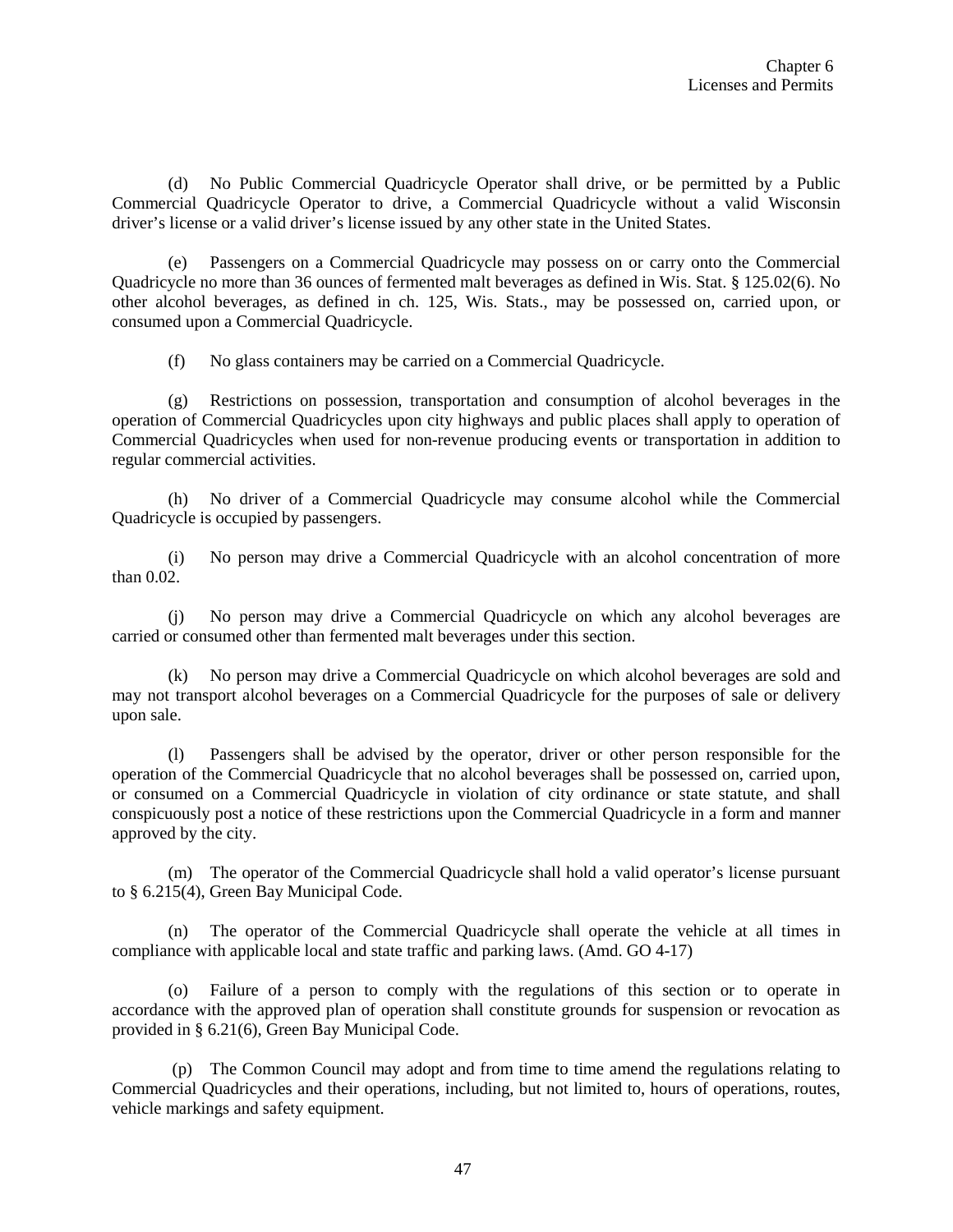6.22 **NEWSPAPER VENDING MACHINES**. Each newspaper vending machine company which intends to place a vending machine in the public right-of-way of the City shall annually obtain a permit from the City at a fee of \$50 per year, subject to all of the following terms and conditions:

(1) The location of each vending machine shall be such that it does not restrict pedestrian traffic.

(2) The location of each vending machine shall be such that it does not restrict vehicular traffic.

(3) Each vending machine shall be properly affixed or attached to a free-standing structure provided by the vendor. Such vending machine shall be secured from the weather elements including, but not limited to, wind, rain, and snow.

(4) The vendor shall assume all liability for the placement of each vending machine in the public right-of-way.

(5) Each vendor shall execute and deliver to the City a hold harmless agreement relieving the City from any and all liability for the placement and continued use of such vending machine, such agreement to be approved by the City officials; and the vendor shall provide to the City a certificate of insurance naming the City as an additional insured in an amount consistent with the levels established by §15.66(2) and §15.66(3)(a), Green Bay Municipal Code, as they now exist and may hereafter be amended. Such certificate of insurance shall be for bodily injury and personal property damage.

(6) No vending machine shall be permitted to be located until all of the conditions above have been satisfied.

6.23 Deleted per GO 12-13

6.24 Deleted per GO 12-13

6.25 Deleted per GO 12-13

6.26 Deleted per GO 12-13

6.27 **ADVISORY INSPECTIONS**. Any school, church, or other agency or organization not required to be licensed by the State of Wisconsin or City of Green Bay may request the Green Bay Health Department to make an advisory inspection of such establishments to ascertain compliance of all municipal and state codes under Health Department jurisdiction. The fee for such inspection shall be as described at §6.01(25), Green Bay Municipal Code.

6.28 **PREINSPECTIONS**. Whenever an established bakery, confectionery, mobile home park, tourist rooming house, frozen confectionery/soft drink establishment, restaurant, liquor license establishment, hotel, motel, retail food market, swimming pool, rooming house, or bed and breakfast establishment changes ownership or control in such a manner as to require that the license application must be amended, or upon the initial application of any person or business entity for a license for any of the above-referenced activities, the City of Green Bay shall conduct a prelicensing inspection. The fee for such inspection shall be as described at §6.01(26), Green Bay Municipal Code.

6.29 Deleted per GO 12-13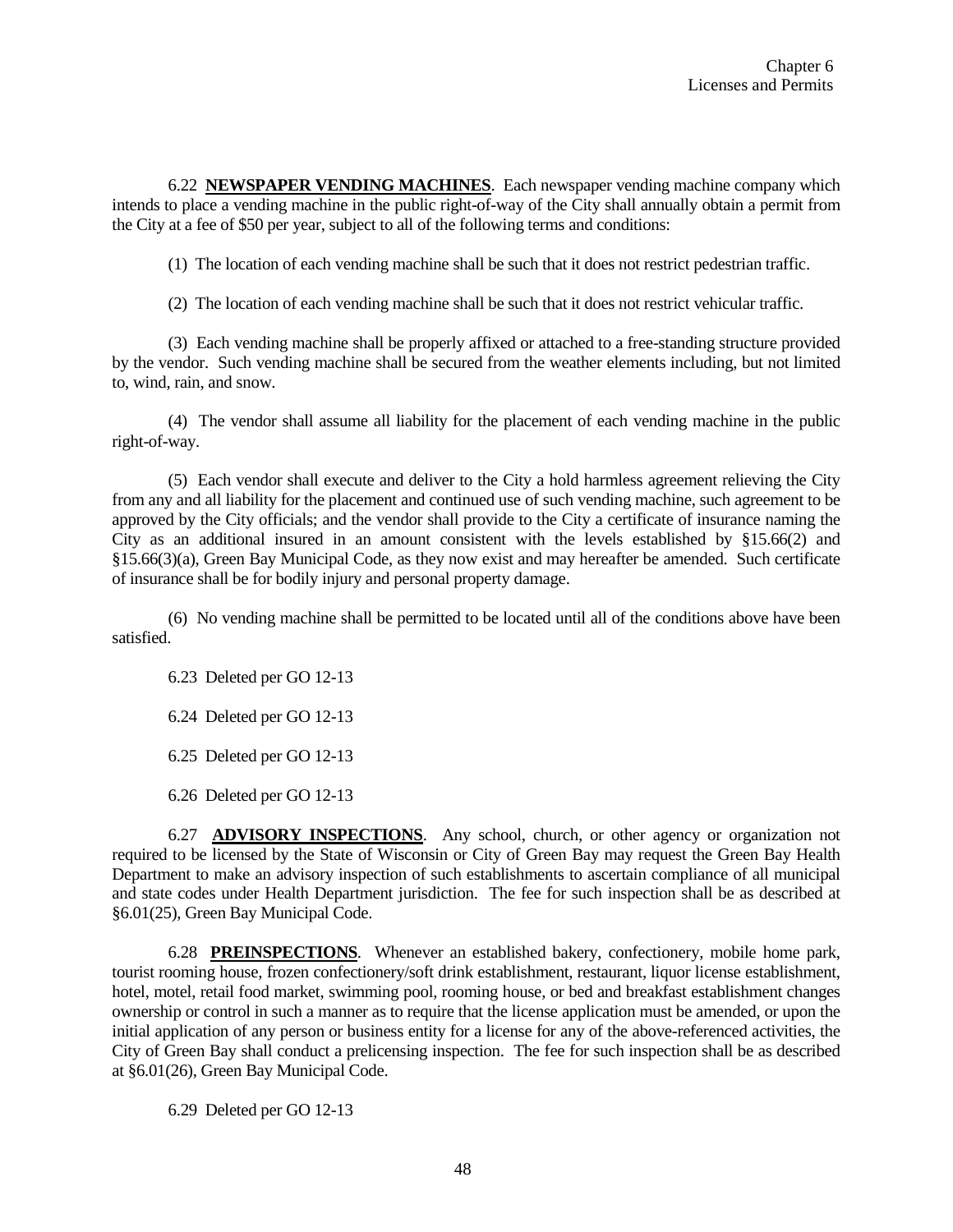6.30 **PENALTY**. Any person who violates any provision of this chapter shall, upon conviction, forfeit not less than \$5 nor more than \$500, together with the costs of prosecution, provided forfeitures imposed for the violation of any of the sections relating to the sale of beer and liquor shall not exceed the maximum fine set forth in the Wisconsin Statutes for similar violations. In default of payment of such forfeiture and costs, the violator shall be imprisoned in the County Jail not to exceed 90 days or until such forfeiture and costs are paid. This section shall not preclude the City from maintaining any appropriate action to prevent or remove a violation of this chapter.

## 6.31 **SUSPENSION AND REVOCATION OF CERTAIN LICENSES**.

(1) Licenses issued under §§6.16, 6.17, 6.18, 6.23, and 6.29, Green Bay Municipal Code, may be suspended or revoked pursuant to this provision.

(2) ENFORCEMENT OF RULES AND REGULATIONS. Whenever, upon inspection of a licensed establishment by an authorized agent of the Health Commissioner or by the Health Commissioner, it is found the establishment is not operating or equipped as required in subsection (1), the Health Commissioner or an agent shall notify in writing the person operating the premises and shall specify the requirements described by State law or code and local ordinance to make such place of business conform to the standards established, and shall specify the time limit within which compliance shall take place. If the time limit in the order is not met, or any extension of time granted for compliance, then the permit to operate the establishment may be suspended by the Health Commissioner.

(3) INSPECTION.

(a) Access to Licensed Premises. The Health commissioner or an authorized representative may enter any establishment licensed under (1) to inspect the premises, secure samples or specimens, examine and copy any relevant document, or obtain photographs or other evidence needed to enforce the provisions of the above-referenced section.

(b) Examination and Condemnation of Food or Drink. Samples of food or drink in any bakery, confectionery, restaurant, or retail food establishment may be taken from an establishment and examined by the Health Commissioner as often as deemed necessary for the protection of unwholesomeness or adulteration. Section 97.02, Wis. Stats., is incorporated by reference as if fully set forth herein.

(4) EMERGENCY HEALTH HAZARD SITUATIONS. Whereas a result of an inspection, the Health Commissioner or an agent has reasonable cause to believe that any inspected food, construction, sanitary condition, method, or operation of a premise or equipment used on the premises creates a danger to health, the Health Commissioner may issue a temporary order prohibiting the sale or movement of food for any purpose or otherwise prohibiting the continued operation which creates the immediate danger to health. The Health Commissioner or authorized agent may, in addition to the above without written notice, suspend a license referred to in (1) where the violations of the above-referenced provisions exist to such a degree as to constitute in the opinion of the Health Commissioner, an immediate health hazard. By so doing, the licensee must immediately cease all operations authorized by the license or permit. Section 97.12(2), Wis. Stats., is incorporated by reference as if fully set forth herein.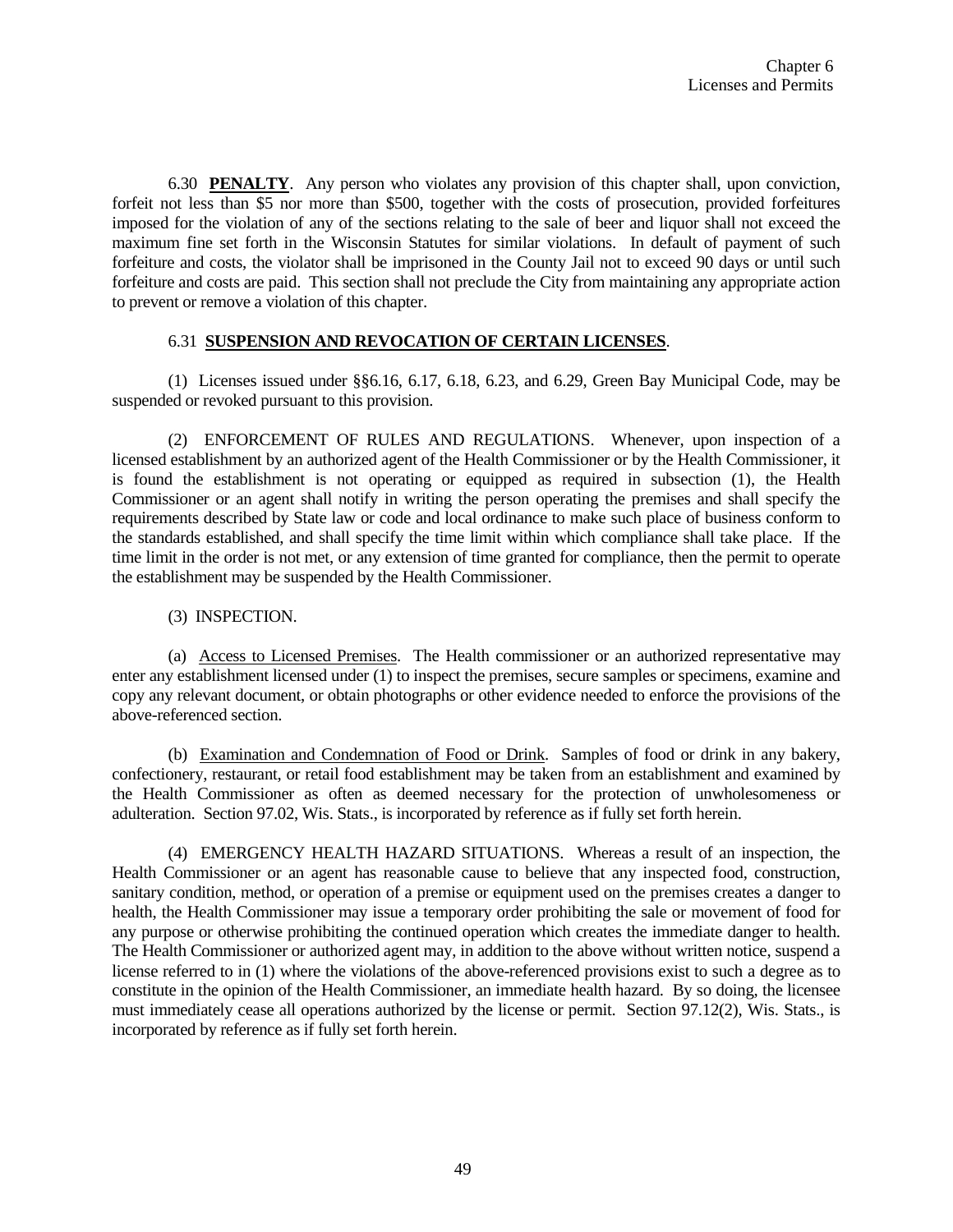(5) APPEAL BY THE OPERATOR. Any person aggrieved by an order of the Health Commissioner may appeal such order to the Board of Health within 30 days after the issuance of such order. The Board of Health may either reaffirm, summarily set aside, or modify the order, or set a date for a hearing on the matter. The action taken by the Board of Health may either suspend the order or continue it in force pending determination of the issue. If the Board of Health has summarily modified the order, the person aggrieved may appeal from the modified order. The procedures for appeal of Health Department orders as found at §23.12, Green Bay Municipal Code, shall apply. An order of the Board of Health may be appealed to the Circuit Court of Brown County pursuant to the Wisconsin Statutes.

## 6.32 **BAY BOAT RAMP FEE**.

(1) There is hereby established a boat ramp user fee for use of all City of Green Bay boat ramps.

(a) The Common Council shall, by resolution, establish the amount of the seasonal and daily fee and provide for the method of payment and receipt display requirements.

(b) All boat ramp fee proceeds shall be segregated in the City of Green Bay Boat Ramp Operation, Maintenance, and Improvement Fund.

(2) The fee shall apply to the use of any City of Green Bay boat ramp by any person or vehicle launching any water craft from the ramp.

(a) All City of Green Bay water craft shall be exempt from payment of the boat ramp user fee. Exemption from payment of the boat ramp user fee may be granted to other authorized government water craft by the express approval of the Green Bay Director of Public Works and the Green Bay Park Director.

(3) It shall be unlawful for any person or owner of a vehicle to engage in any shift, scheme, device, or plan which results in payment of less than the actual fee due for any person or vehicle launching a water craft from the City of Green Bay boat ramp. The owner of a vehicle found in violation of this ordinance shall be liable for the violation.

(4) PENALTY. The penalty for violation of any provision of this section, and related resolutions, shall be a forfeiture as hereafter provided.

(a) Twenty Dollars (\$20) if payment is made to the Parking Utility within three calendar days after the violation.

(b) All other enforcement provisions of the Traffic Code, Ch. 29, Green Bay Municipal Code, shall apply to issuance and payment of a citation under this section; and the late payment schedule for all other parking regulations set out in §29.10, Green Bay Municipal Code, shall also apply.

(5) ENFORCEMENT. The Director of Parks, or any person delegated by the Park Director, upon approval of the Parking Utility Commission, is hereby authorized to issue citations for violation of this section; §29.16, Off-Street Parking Code; or subsequent amendments. The authority granted herein shall be pursuant to the Parking Utility provisions in §21.15, Green Bay Municipal Code.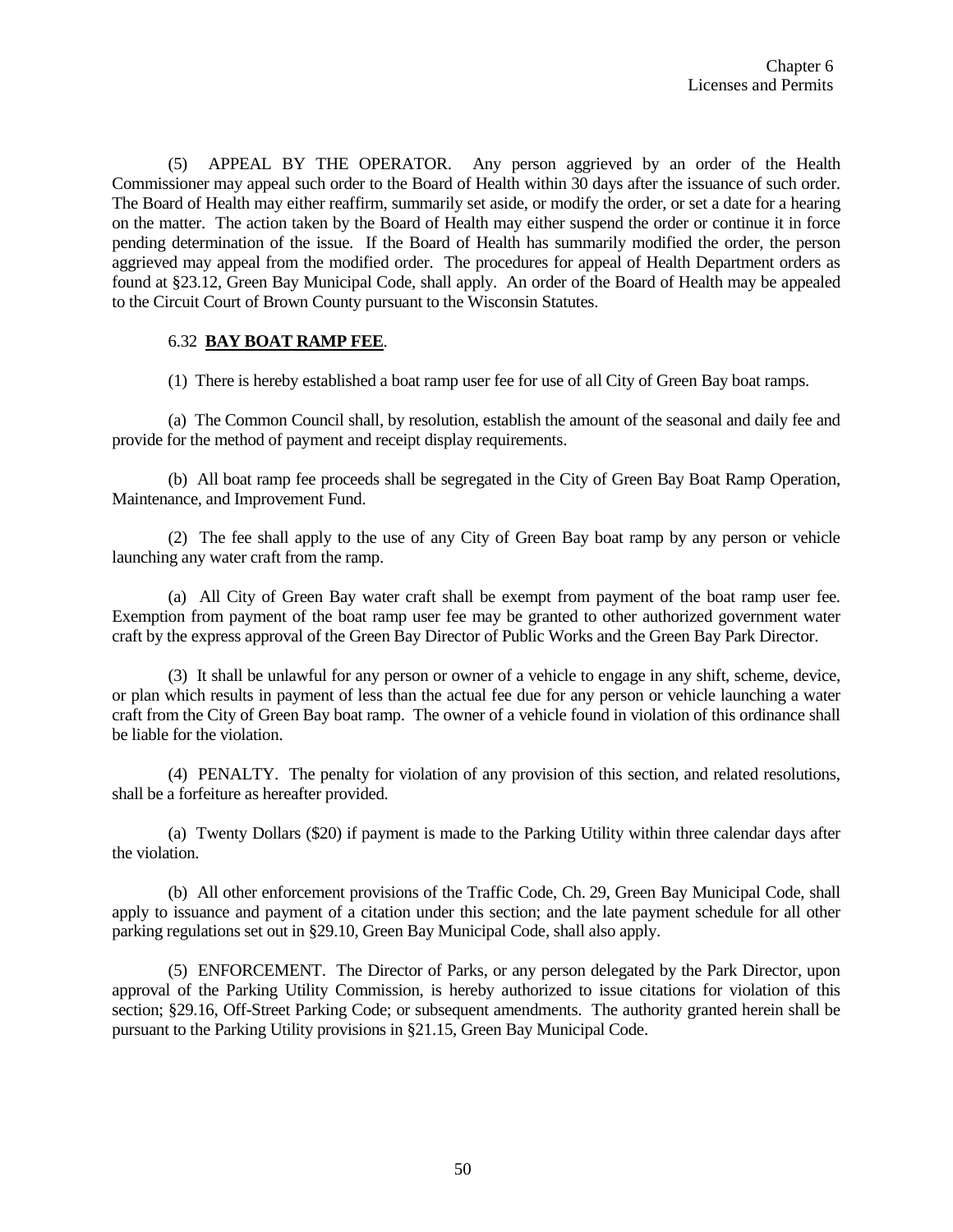## 6.33 **DOG AND CAT LICENSES AND VACCINATIONS**.

(1) LICENSE REQUIRED. The owner of a dog or cat more than five months of age on January 1 of any year, or five months of age within the license year, shall annually, or on or before the date the dog or cat becomes five months of age, pay the dog or cat license tax and obtain a license as used herein. The word "owner" shall include every person who owns, harbors, or keeps a dog or cat.

(2) TAX. (Rep. & Rec. GO 21-06 and GO 24-06) The license tax shall be \$5 for a neutered male dog or cat or spayed female dog or cat, and \$25 for an unneutered male dog or cat or unspayed female dog or cat, or one-half of these amounts if the dog or cat became five months of age after July 1 of any license year. The license year commences on January 1 and ends on the following December 31. Whenever the \$25 license tax is assessed, \$7.50 from the total tax paid shall be allocated to sponsor a low-cost spay and neuter clinic in the City of Green Bay. Every dog specifically trained to lead blind or deaf persons or to provide support for mobility-impaired is exempt from the dog license tax, and every person owning such a dog shall receive annually a free dog license from the City Treasurer.

(3) LATE FEES. The City Treasurer shall assess and collect a late fee of \$5 from every owner of a dog or cat five months of age or over if the owner fails to obtain a license prior to April 1 of each year, or within 30 days of acquiring ownership of a licensable dog or cat, or if the owner fails to obtain a license on or before the dog or cat reaches the licensable age.

## (4) ISSUANCE OF LICENSES AND COLLAR TAGS.

(a) Issuance of Licenses. Upon payment of the required dog or cat license tax and presentation of the required evidence that the dog or cat is currently immunized against rabies, the City Treasurer shall complete and issue to the owner a license for the dog or cat bearing a serial number and in the form prescribed by the State of Wisconsin stating the date of its expiration, owner's name and address, and the name, sex, spayed or unspayed, neutered or unneutered, breed, and color of the dog or cat. The City Treasurer shall keep a duplicate copy of the license on file.

(b) Collar Tags. After issuing the license, the City Treasurer shall deliver to the owner a tag of durable material bearing the same serial number as the license and specify the license year. The owner shall securely attach the tag to the collar, and the collar with the tag attached shall be kept on the dog or cat to which the license is issued at all times; but this requirement does not apply to a show during competition, to a dog or cat securely confined indoors, or to a dog or cat securely confined to a fenced area. A duplicate tag shall be furnished to the owner by the City Treasurer in place of the original tag upon presentation of the license and payment of a fee of \$.50. The City Treasurer shall then endorse the new tag number on the license and keep a record on file.

(5) EXCEPTIONS. This section shall not apply to any person who owns dogs or cats that are kept only for educational or scientific purposes. Further, this section shall not apply to any farmer who produces \$1,000 or more in products.

(6) PENALTIES. Any person who shall violate any of the provisions of this section shall be subject to a forfeiture of not less than \$25 nor more than \$100 for the first offense and not less than \$50 nor more than \$200 for subsequent offenses.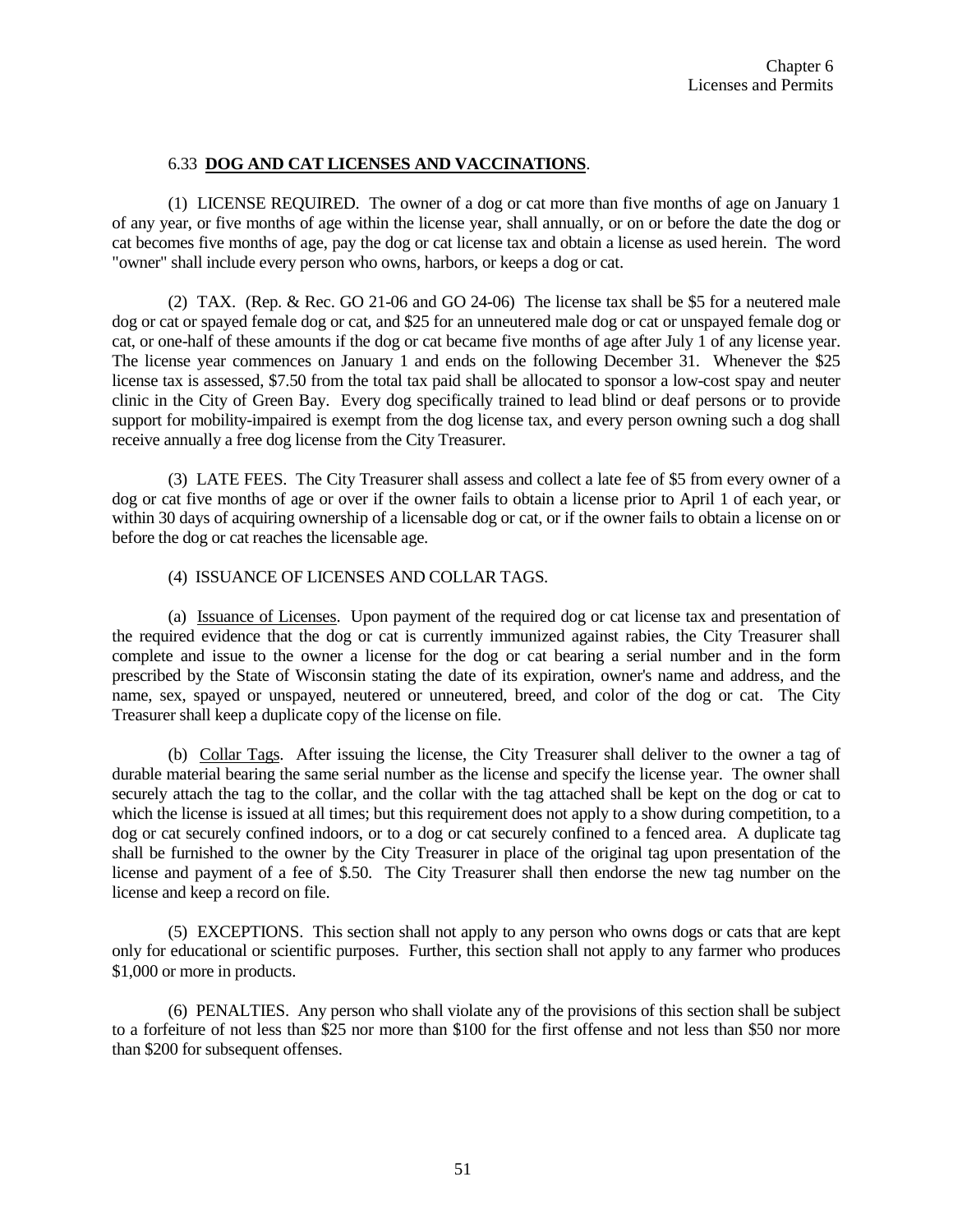# 6.34 **SEXUALLY-ORIENTED ADULT-ENTERTAINMENT ESTABLISHMENT LICENSE**.

(1) INTENT. (Rep. & Rec. GO 34-96) It is the purpose of this section to regulate sexually-oriented adult-entertainment establishment businesses (hereinafter referred to as adult establishment) to promote the health, safety, morals, and general welfare of the citizens of the City of Green Bay, to aid in the alleviation and prevention of the adverse and deleterious effects of criminal activity and disruption of the public peace associated with such establishments, and to establish reasonable and uniform regulations to prevent the serious health hazards associated with unsafe and unsanitary conditions known to exist in those establishments and to alleviate the spread of sexually transmitted diseases and other contagious diseases in those establishments; and

Further, the Common Council has the specific authority under the 21st Amendment to the U.S. Constitution, as interpreted by various courts, to prohibit certain forms of activity in alcohol-licensed establishments, and further has the general police power to protect the public health, safety and general welfare of its residents in both alcohol and non-alcohol licensed establishments; and

Further, certain activities as defined herein, and the businesses within which such activities or simulations thereof may occur, have in other communities tended to further the increase of criminal and other offensive activity, to disrupt the peace and order of the communities, to depreciate the value of real property, to harm the economic welfare of the communities and to affect the quality of life of the communities, and that these secondary effects are detrimental to the public health, safety and general welfare of citizens, and

Further, the Council recognizes that some activities described herein are protected as expression under the First, Fourth, Fifth, Ninth and Fourteenth Amendments to the United States Constitution, and the Council further recognizes that such rights are among our most precious and highly protected rights, and wishes to act consistently with full protection of those rights; and

Further, based on experience in other communities, the Council is aware, however, that businesses associated with such activities and such activities themselves may and do generate secondary effects which, the Council believes, are detrimental to the public health, safety and welfare of the citizens of the City of Green Bay; among these secondary effects are (a) the potential increase in prostitution and other sex-related offenses, as well as other crimes and offenses, (b) the potential depreciation of property values in neighborhoods where these activities may occur, (c) health risks through the spread of sexually transmitted diseases, and (d) the potential for infiltration by organized crime for the purpose of unlawful conduct; and

Further, the Council further recognizes that these activities, and the businesses within which these activities or simulations thereof may occur, have serious objectionable operational characteristics, particularly when located in proximity to each other and other areas as specified herein, thereby contributing to urban blight and downgrading the quality of life in the adjacent area and surround neighborhoods; and

Further, the Council, desiring to prevent these adverse effects and thereby protecting the public health, safety and general welfare of the citizens of the City of Green Bay, protecting its citizens from increased crime, preserving the quality of life, preserving the property values and character of surrounding neighborhoods and deterring the spread of urban blight, believes that the following rules promote the goal of reducing the secondary effects noted above.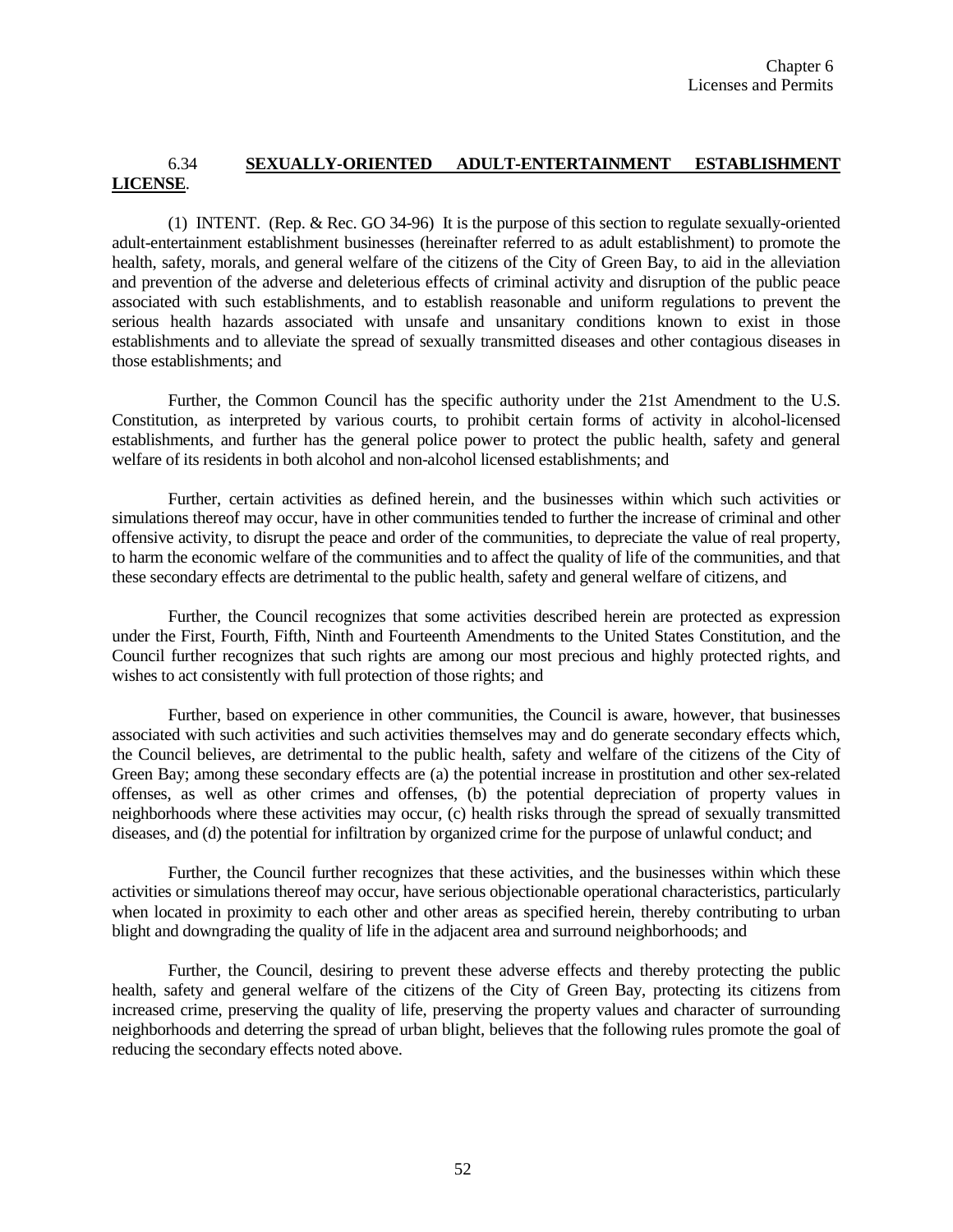## (1.5) ADULT ENTERTAINMENT REGULATED. (Cr. GO 34-96)

(a) It shall be a violation of this Section for any person to perform, or for any person, licensee or manager or agent of the licensee to permit any person, employee, entertainer or patron to engage in any live act, demonstration, dance or exhibition on the licensed premises:

1. which exposes his or her specified anatomical areas, as that term is defined in this ordinance; or

2. which exposes any device, costume or covering which gives the appearance of or simulates specified anatomical areas, as that term is defined in this ordinance; or

3. to engage in or to simulate specified sexual activities, as that term is defined in this ordinance; or

4. to commit an indecent act of sexual gratification with another with knowledged that they are in the presence of others, or to publicly and indecently expose one's genitals or pubic areas; or

5. to engage in any form of straddle dancing, as that term is defined in this ordinance; or

(b) Exemption. The provisions of this Section do not apply to any theatrical production which contains specified sexual activities or exposes specified anatomical areas as defined in this section performed in a theater, or in a theater-type setting, by a professional or amateur theatrical or musical company which has serious artistic merit; provided, that such production is not a violation of other applicable law or ordinance. The provisions of this Section do not apply to an establishment that is a bona fide private club whose membership as a whole engages in social nudism or naturism as in a nudist resort or camp, or such other establishment in which the predominant business or attraction of the establishment is not the offering to customers of a product, service, or entertainment which is intended to provide sexual stimulation or sexual gratification to such customers and the establishment is not distinguished by an emphasis on, or the advertising or promotion of, materials related to employees depicting, describing, displaying, exposing, or simulating specified sexual activities or specified anatomical areas.

(c) No person, employee, entertainer or patron shall be permitted to have any physical contact with any entertainer on the premises during any performance, with the exception of tipping.

(2) DEFINITIONS. For the purpose of this section:

- (a) Specified sexual activities is defined as:
- 1. Human genitals in a state of sexual stimulation or arousal;
- 2. Acts of human masturbation, sexual intercourse, or sodomy;
- 3. Fondling or other erotic touching of human genitals, pubic region, buttock, or female breasts.
- (b) Specified anatomical areas is defined as:
- 1. Less than completely and opaquely covered:
- a. human genitals, pubic region;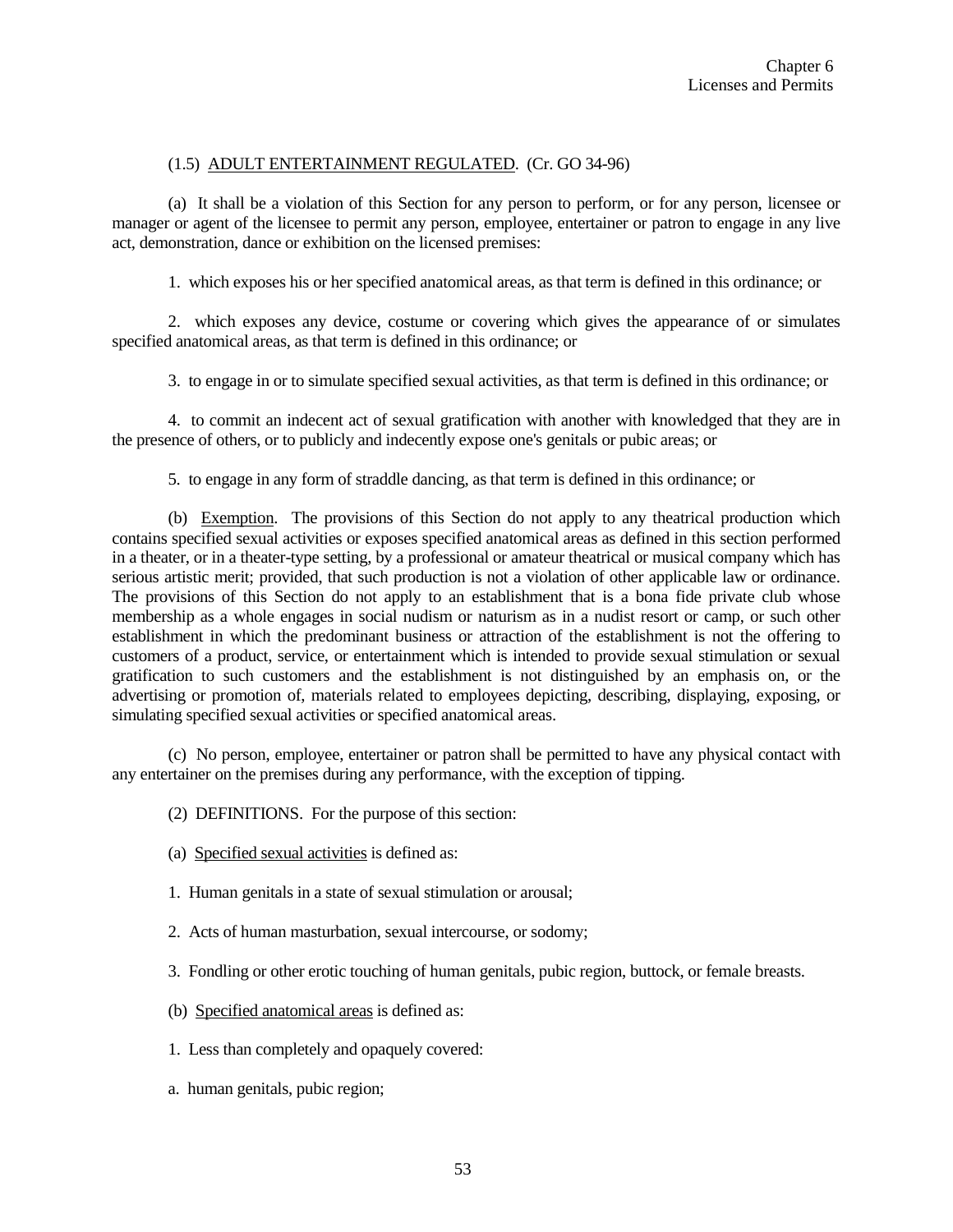b. (Rep. & Rec. GO 34-96) buttock, (attire which is sufficient to comply with this requirement are T-bars, T-backs, and thongs);

2. Human male genitals in a discernible turgid state, even if completely and opaquely covered.

(c) Sexually-oriented adult-entertainment establishments includes bookstores, motion picture theaters, mini-motion picture theaters, bath houses, modeling studios, body painting studios, and cabarets; and are more specifically defined as:

1. Adult Bookstore. (Amd. GO 16-99) An establishment having as a substantial or significant portion of its stock and trade in books, magazines, other periodicals, videotapes, compact disks, and/or other electronic media which are distinguished or characterized by their emphasis on matter depicting, describing, or relating to "specified sexual activities" or "specified anatomical areas" as defined herein.

2. Adult motion picture theater. An enclosed building with a capacity of 50 or more persons at which a significant or substantial portion of the material presented is distinguished or characterized by an emphasis on matter depicting, describing, or relating to "specified sexual activities" or "specified anatomical areas" as defined herein for observation by patrons therein.

3. Adult motion picture theater (outdoor). A parcel of land from which individuals may view a motion picture presented out of doors which presents material distinguishably characterized by an emphasis on matter depicting, describing, or relating to "specified sexual activity" or "specified anatomical areas".

4. Adult mini-motion picture theater. An enclosed building with a capacity for less than 50 persons used for presenting materials distinguished or characterized by an emphasis on matter depicting, describing, or relating to "specified sexual activities" or "specified anatomical areas" as defined herein for observation by patrons therein.

5. Adult bath house. An establishment or business which provides the service of baths of all kinds, including all forms and methods of hydrotherapy, that is not operated by a medical practitioner or a professional physical therapist licensed by the

which establishment provides to its patrons an opportunity for engaging in specified sexual activities as defined in this ordinance.

6. Adult motel. A hotel, motel, or similar commercial establishment which:

a. offers accommodations to the public for any form of consideration; provides patrons with closedcircuit television transmissions, films, motion pictures, video cassettes, slides, or other photographic reproductions which are characterized by the depiction or description of "specified sexual activities" or "specified anatomical areas"; and has a sign visible from the public right-of-way which advertises the availability of this adult type of photographic reproductions; or

b. offers a sleeping room for rent for a period of time that is less than 10 hours; or

c. allows a tenant or occupant of a sleeping room to subrent the room for a period of time that is less than ten (10) hours.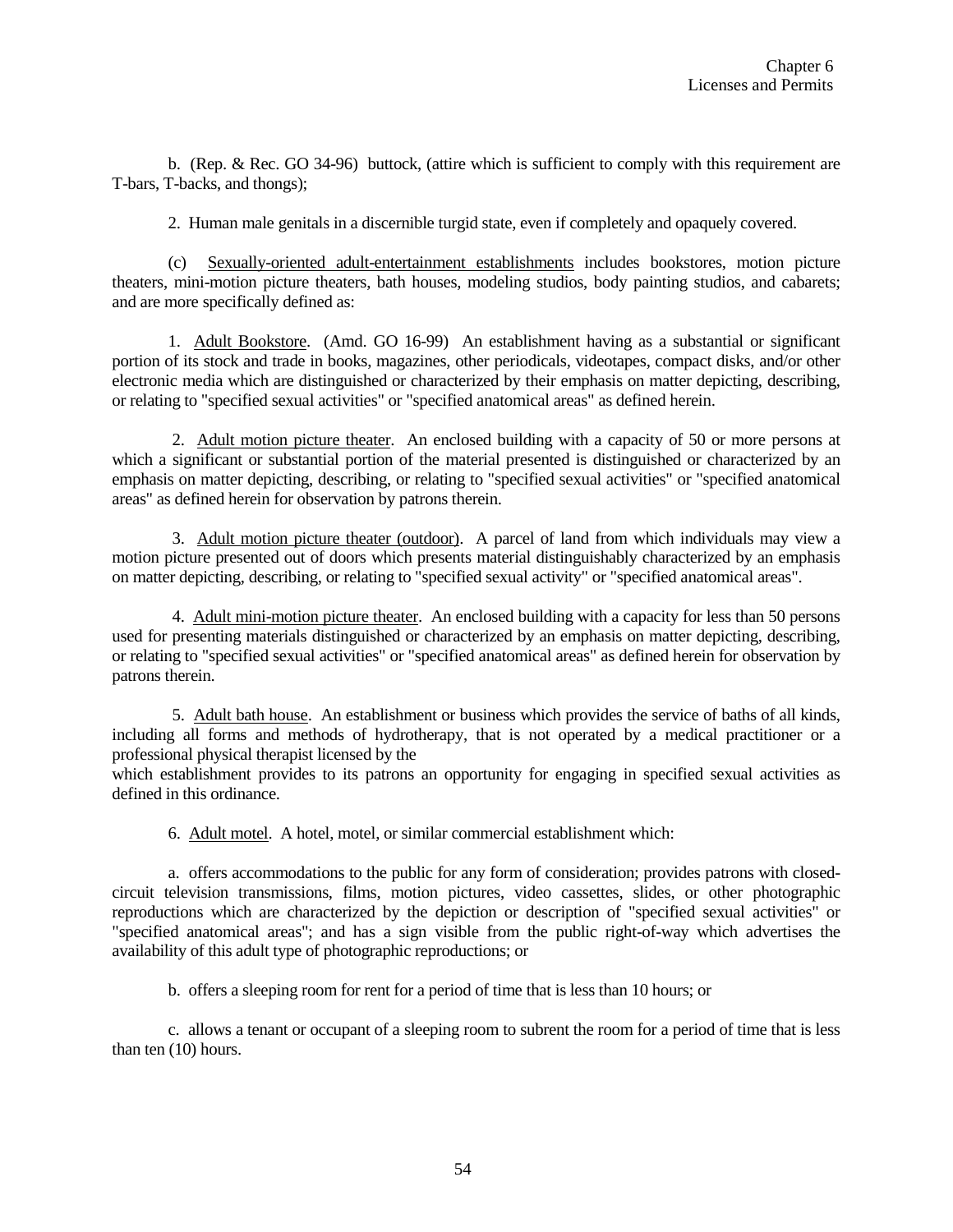7. Adult modeling studio. An establishment or business which provides the services of modeling for the purpose of reproducing the human body wholly or partially in the nude by means of photography, painting, sketching, drawing, or otherwise.

8. Adult body painting studio. An establishment or business wherein patrons are afforded an opportunity to paint images on a body which is wholly or partially nude. For purposes of this ordinance, the adult body painting studio shall not be deemed to include a tattoo parlor.

9. Adult cabaret. a. An establishment or business which features male and/or female topless and/or bottomless dancers, go-go dancers, exotic dancers, strippers, or similar entertainers.

b. Any adult cabaret, as defined above, which features such entertainment on a periodic and infrequent basis is considered an adult-entertainment establishment only during those times when the adult entertainment is being presented or the entertainers are on the premises; and all provisions of this ordinance shall apply during those presentations. Further, such periodic adult cabaret shall notify the Green Bay Police Department at least 24 hours prior to the date on which such adult entertainment is to take place.

c. Any periodic adult establishment, as defined above, shall be licensed yearly in accordance with the licensing provisions hereinafter set forth.

10. Adult novelty shop. An establishment or business having as a substantial or significant portion of its stock and trade in novelty or other items which are distinguished or characterized by their emphasis on, or designed for, specified sexual activities as defined herein or stimulating such activity.

(d) (Cr. GO 34-96) Straddle dancing, also known as lap dancing or face dancing, shall mean the use by an employee or performer of any part of one's body to touch the specified anatomical area of another, including another employee or performer, regardless of whether the touching occurs while either party is displaying or exposing any specified anatomical area, regardless of whether the touch or touching is direct or through a medium, regardless of whether the touch or touching is consensual or for the exchange of a donation, gratuity, tip or anything of value, including but not limited to money. Straddle dancing shall include the straddling of the legs of an employee over any part of the body of a person, regardless of whether there is a touch or touching.

(e) (Amd. GO 3-07) Employee means a person who performs any service or work on the licensed premises, including, but not limited to, providing entertainment, performing work of a management or supervisory nature, or performing support functions on a full-time, part-time, or contract basis, whether or not the person is denominated an employee, independent contractor, agent, amateur, or otherwise and whether or not said person is paid a salary, wage, or other compensation by the licensee. Employee does not include a person on the premises exclusively for repair or maintenance of the premises or equipment on the premises, or for the delivery of goods to the premises.

## (3) LICENSE REQUIRED.

(a) Except as provided in subsection (d) below, from and after the effective date of this ordinance, no adult establishment shall be operated or maintained in the City of Green Bay without first obtaining a license to operate issued by the City of Green Bay.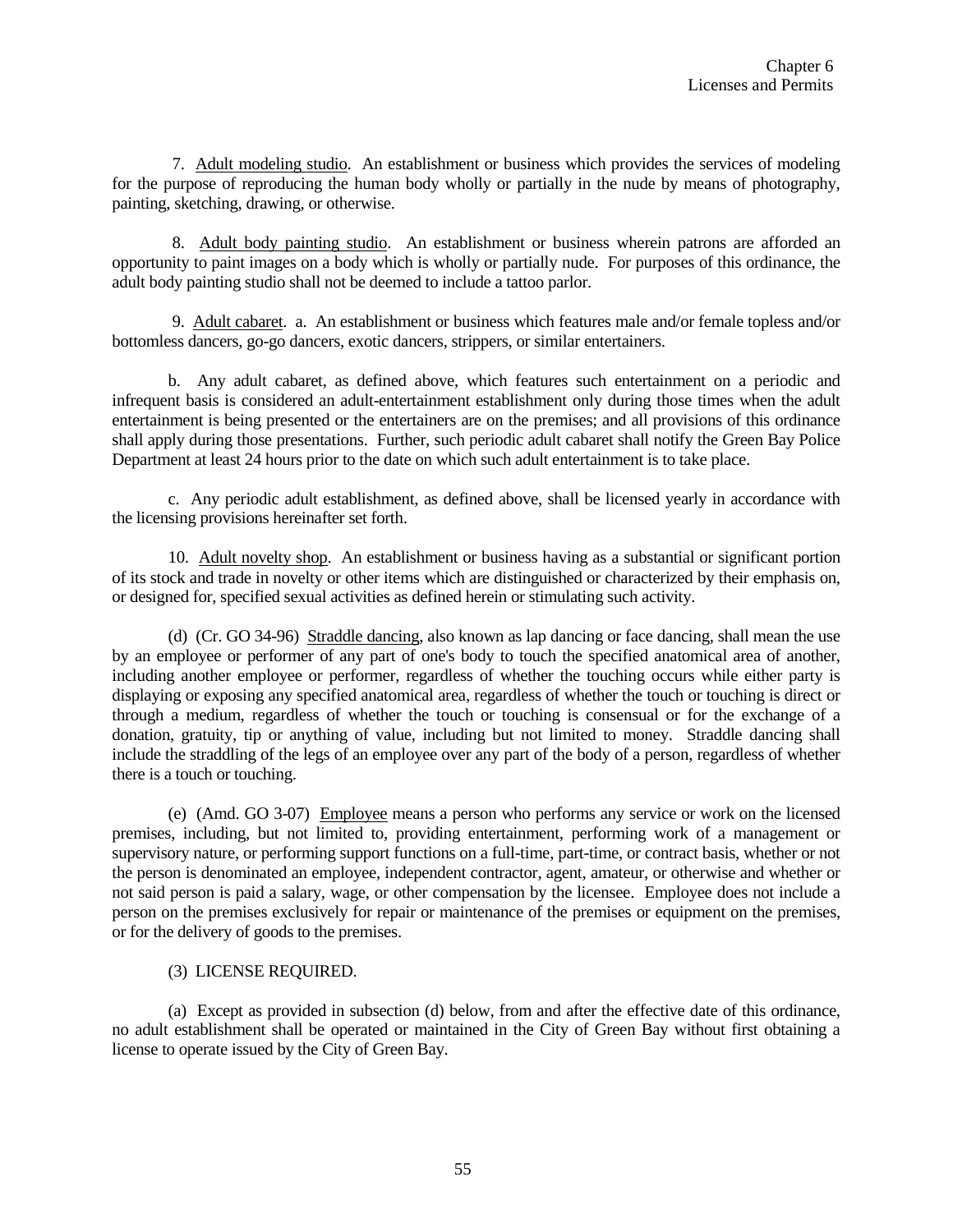(b) A license may be issued only for one adult establishment located at a fixed and certain place. Any person, partnership, or corporation which desires to operate more than one adult establishment must have a license for each.

(c) No license or interest in a license may be transferred to any person, partnership, or corporation.

(d) All adult establishments existing at the time of the passage of this ordinance must submit an application for a license within 90 days of the passage of this ordinance. If an application is not received within said 90-day period, then such existing adult establishment shall cease operations.

(4) APPLICATION FOR LICENSE. (Amd. GO 16-99) (a) Any person, partnership, or corporation desiring to secure a license shall make application to the City Clerk.

(b) The application for a license shall be upon a form approved by the City Clerk. An applicant for a license, which shall include all partners or limited partners of a partnership applicant, and all officers or directors of a corporate applicant, and any other person who is interested directly in the control of the business, shall furnish the following information under oath:

1. Name, address, and age.

2. Whether the applicant holds any interest in any other adult entertainment establishment license or similar license or permit; whether the applicant has ever had such a license revoked or suspended, and the reason therefor.

3. All convictions or pending charges of felony, misdemeanor or ordinance violations, except minor traffic violations, within five years immediately proceeding the date of application.

4. Fingerprints and two portrait photographs at least two inches by two inches of the applicant.

5. The name and address of the adult entertainment establishment to be operated by the applicant.

6. If the applicant is a corporation, the application shall specify the name of the corporation, the date and state of incorporation, the name and address of the registered agent, and all officers and directors of the corporation.

7. All convictions or pending charges of felony, misdemeanor or ordinance violations of a corporation, partnership or other organization for which the applicant was or is a director, officer, partner or person interested directly in the control of the organization, within five years immediately proceeding the date of application.

(5) STANDARDS FOR ISSUANCE OF LICENSE. (Amd. GO 16-99)

(a) To receive a license to operate an adult entertainment establishment, an applicant must meet the following standards:

1. If the applicant is an individual:

a. The applicant shall be at least 18 years of age.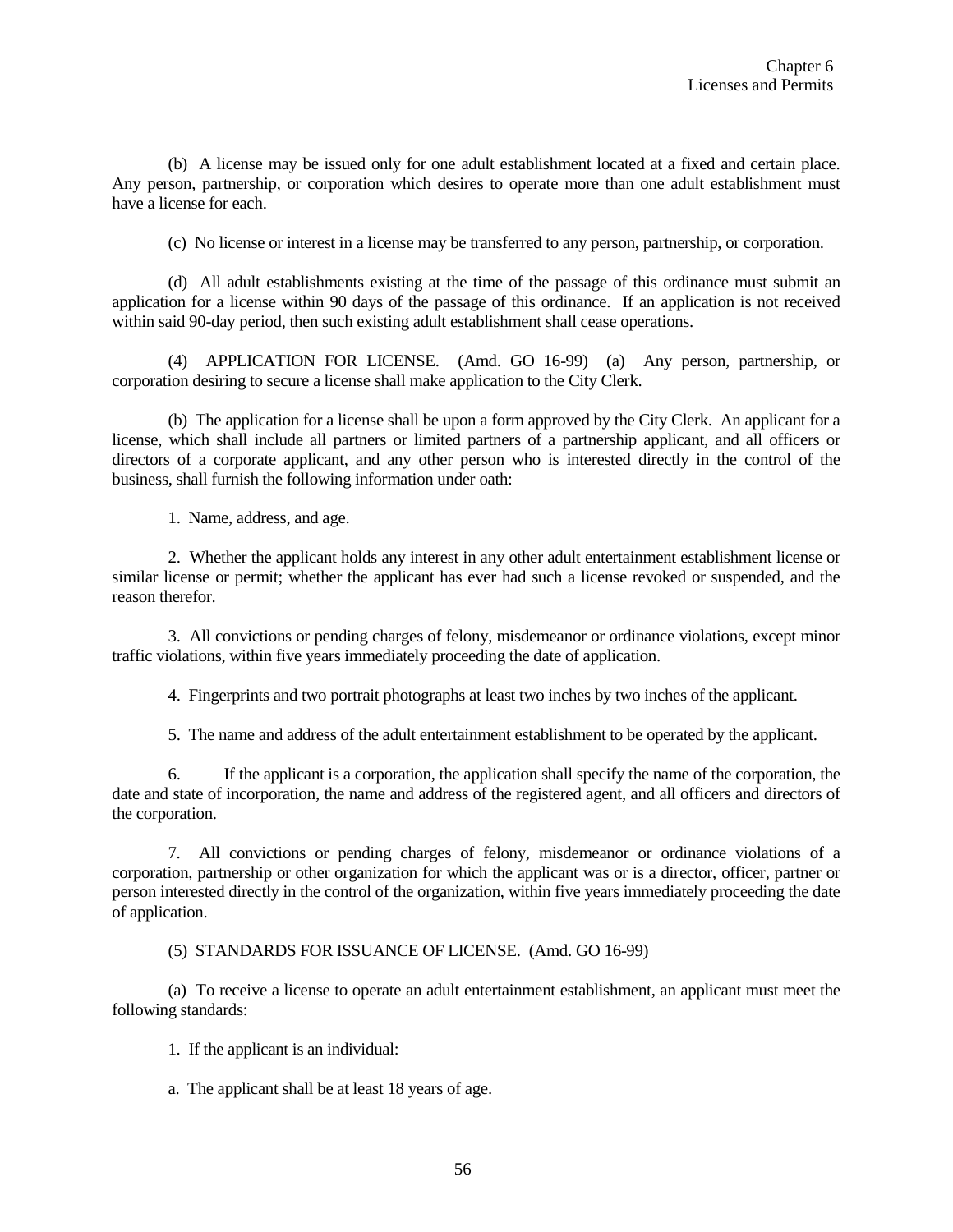b. Subject to Ch. 111, Wis. Stats., the applicant shall not have been convicted of or plead nolo contendere to a felony or any crime involving moral turpitude, prostitution, obscenity, or other crime of a sexual nature within five years immediately preceding the date of the application.

c. The applicant shall not have been convicted of or plead nolo contendere to a violation of an ordinance or law which substantially relates to the licensed activity within five years immediately preceding the date of the application.

d. The applicant shall not be or have been a director, officer, partner or person interested directly in the control of an organization that has been convicted of or plead nolo contendere to a violation of any ordinance or law which substantially relates to the licensed activity within five years immediately preceding the date of the application.

2. If the applicant is a corporation:

a. All officers, directors, and others required to be named under (4)(b) shall be at least 18 years of age.

b. Subject to Ch. 111, Wis. Stats., no director, officer, partner or person interested directly in the control of the organization shall have been convicted of or plead nolo contendere to a felony or any crime involving moral turpitude, prostitution, obscenity, or other crime of a sexual nature within five years immediately preceding the date of the application.

c. No director, officer, partner or person interested directly in the control of the organization shall have been convicted of or plead nolo contendere to a violation of any ordinance or law which substantially relates to the licensed activity within five years immediately preceding the date of the application.

d. No director, officer, partner or person interested directly in the control of the organization shall be or have been a director, officer, partner or person interested directly in the control of an organization that has been convicted of or plead nolo contendere to a violation of any ordinance or law which substantially relates to the licensed activity within five years immediately preceding the date of the application.

e. The applicant shall not have been convicted of or plead nolo contendere to a violation of any ordinance or law which substantially relates to the licensed activity within five years immediately preceding the date of the application.

3. If the applicant is a partnership, joint venture, or other type of organization where two or more persons have a financial interest:

a. All persons having a financial interest in the partnership, joint venture, or other type of organization shall be at least 18 years of age.

b. Subject to Ch. 111, Wis. Stats., no person having a financial interest in the partnership, joint venture, or other type of organization shall have been convicted of or plead nolo contendere to a felony or any crime involving moral turpitude, prostitution, obscenity, or other crime of a sexual nature in any jurisdiction within five years immediately preceding the date of the application.

c. No person having a financial interest in the partnership, joint venture, or other type of organization shall have been convicted of or plead nolo contendere to a violation of any ordinance or law which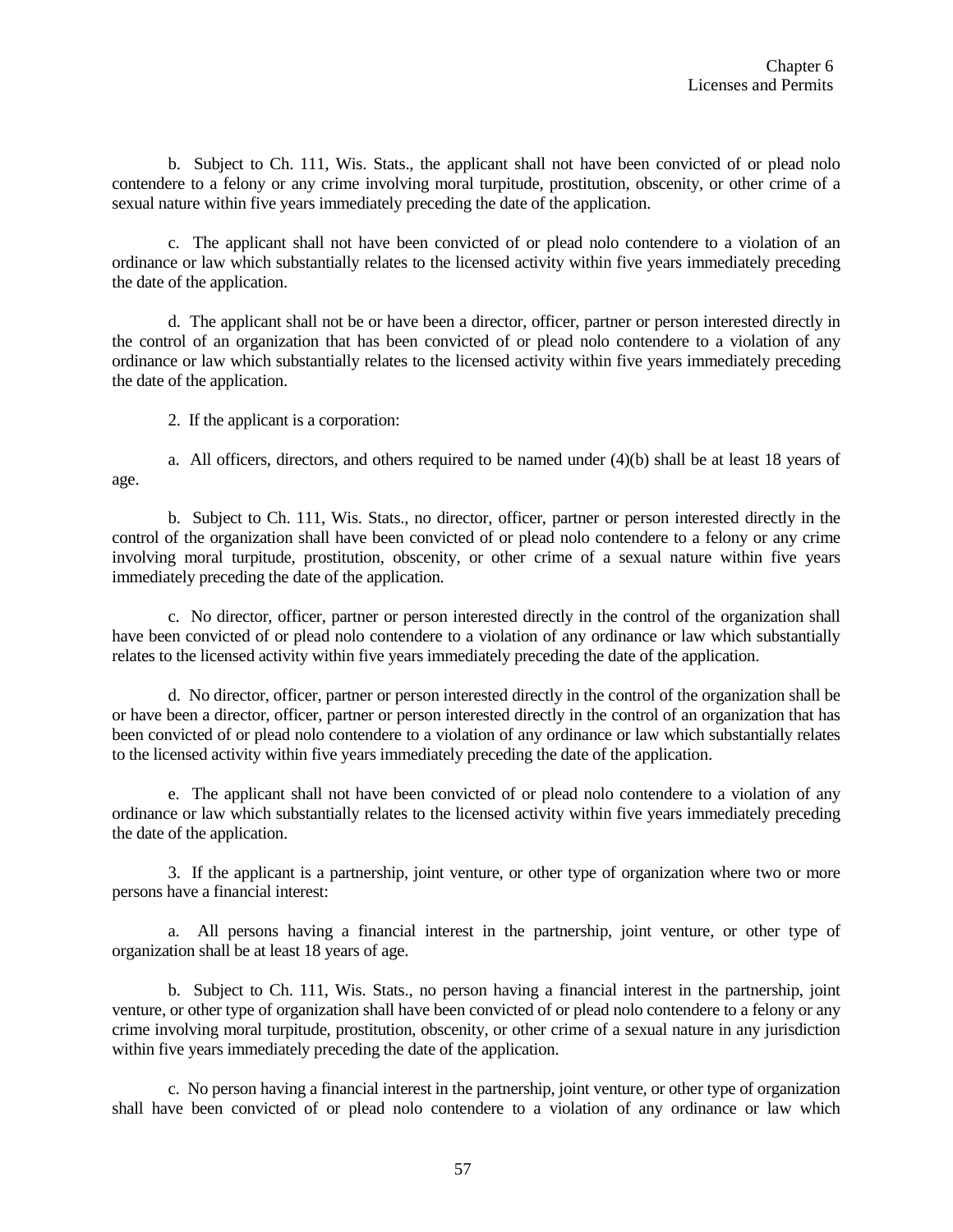substantially relates to the licensed activity within five years immediately preceding the date of the application.

d. No person having a financial interest in the partnership, joint venture, or other type of organization shall have been a director, officer, partner or person interested directly in the control of an organization that has been convicted of or plead nolo contendere to a violation of an ordinance or law which substantially relates to the licensed activity within five years immediately preceding the date of the application.

(b) The Green Bay Police Department shall investigate the applicant's qualifications to be licensed.

(c) The Health Department, Building Inspection Division, and Planning Department shall inspect the premises proposed to be licensed to verify compliance with the ordinance and their respective codes.

(d) No license shall be issued unless the applicant provides proof of one of the following:

1. Ownership of a properly-zoned building or parcel of real property upon which a building can be constructed. Proper zoning includes lawful pre-existing non-conforming use status.

2. A lease on a building which is properly zoned to house the venture. Proper zoning includes lawful pre-existing non-conforming use status.

3. An option to purchase property which is properly zoned for the venture. Proper zoning includes lawful pre-existing non-conforming use status.

4. An option to lease property which is properly zoned for the venture. Proper zoning includes lawful pre-existing non-conforming use status.

(e) The Protection and Welfare Committee shall review the application and recommendations of the Police Department, Health Department, Building Inspection Division, and Planning Department and recommend action to the Common Council. Should the Common Council fail to act upon an application within 60 days of its filing, the application shall be deemed granted, except as provided in subsection (f).

(f) If any charges are currently pending which, if resulting in a conviction, would disqualify the applicant pursuant to subsection (a) above, the Common Council may postpone action on the application until such time as the charge is resolved. Should the Common Council fail to act upon an application within 60 days of the resolution of the charge, the application shall be deemed granted.

(6) FEES. A license fee of \$750 shall be submitted with the application for a license. Such fee shall be waived if the proposed adult establishment is operating under or has applied for an alcohol beverage license under Chapter 33 of this Code and has paid the alcohol beverage licensing fee thereunder.

#### (7) DENIAL OF APPLICATION (Amd. GO 16-99)

(a) Notice. Whenever the Common Council denies an initial application, the City Clerk shall notify the applicant by certified mail of such denial at the address indicated on the application. The denial shall be postmarked no later than seven days after the action by the Common Council.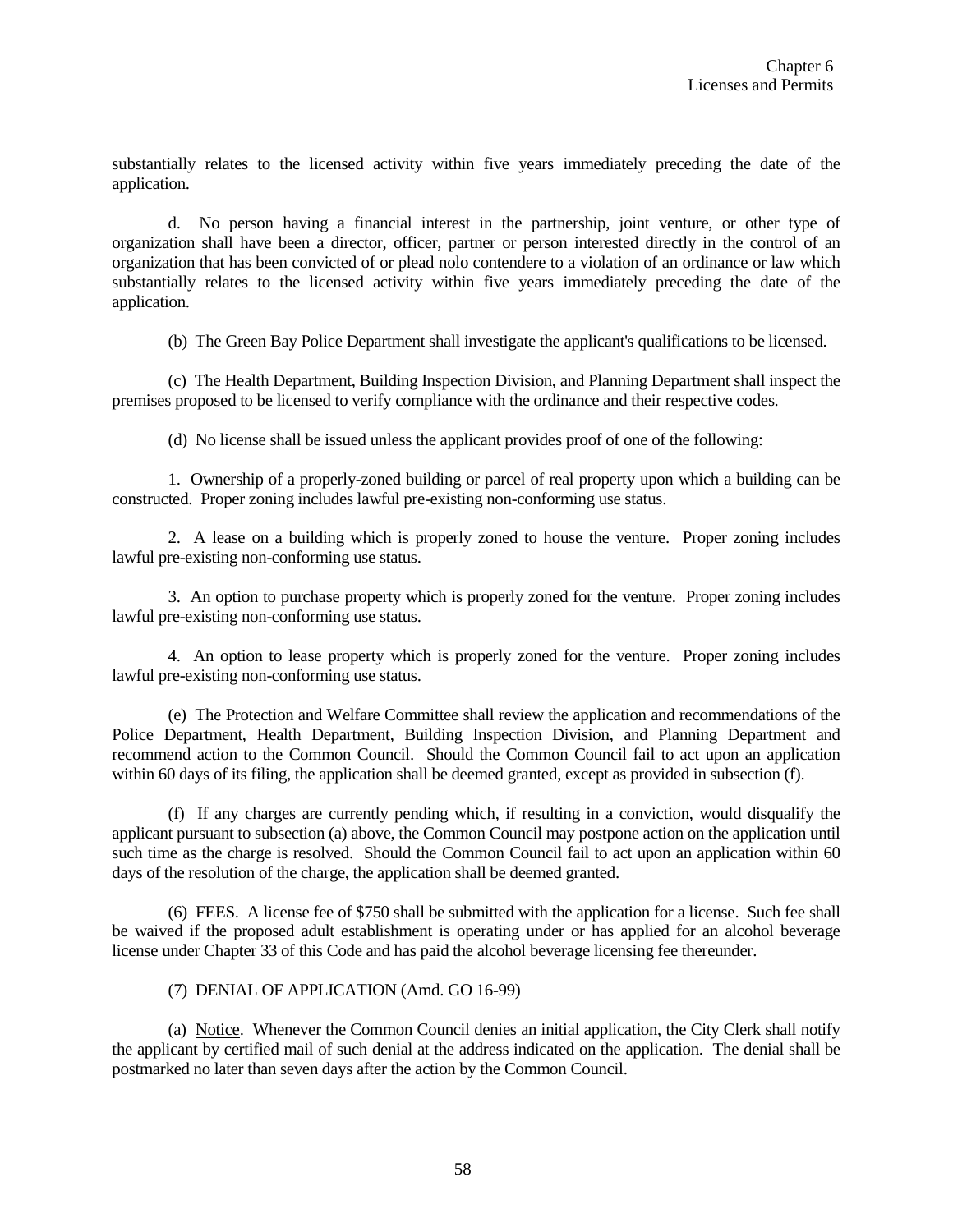(b) Failure/Refusal to Provide Information. Failure or refusal of the applicant to give any information relevant to the investigation of the application or cooperate with any investigation required by this ordinance shall constitute an admission by the applicant that he or she is ineligible for such license and shall be grounds for denial of the application.

(c) Request for Formal Hearing. If the applicant requests a hearing within 10 days of receipt of notification of denial, a public hearing shall be held before the Protection and Welfare Committee within 30 days of the request for hearing. The hearing shall proceed as provided in subsection (d).

(d) Hearing. The licensee shall be entitled to be heard, to be represented by counsel, to crossexamine opposing witnesses, to present witnesses on his or her own behalf under subpoena by the common Council, if such is required, and the hearing may be stenographically recorded at the licensee's option and expense.

(e) Recommendation. Within 15 days of a hearing pursuant to subsection (d), the Protection and Welfare Committee shall submit a report to the Common Council recommending whether the application should be granted or denied. The Committee shall provide the applicant with a copy of the report.

(f) Council Decision. The Common Council shall consider the recommendation of the Protection and Welfare Committee no later than the second regularly-scheduled meeting following its receipt of the Committee's report. The applicant may file an objection to the report and have the opportunity to present arguments supporting the objection to the Common Council. The Common Council shall determine whether arguments shall be presented orally or in writing, or both. The Common Council shall decide the matter and shall prepare a written decision which shall be filed with the City Clerk. The City Clerk shall provide the applicant a copy of the decision by certified mail at the address indicated on the license, which shall be postmarked no later than 20 days after the Common Council's decision.

(g) Appeal. If the Common Council denies the application, the written notice provided the licensee shall indicate that the decision may be appealed to a court of competent jurisdiction.

(8) RENEWAL OF LICENSE OR PERMIT. (Amd. GO 16-99)

(a) Process. Every license issued pursuant to this ordinance will terminate on December 31 of the year it is issued, unless sooner revoked, and must be renewed before operation is allowed in the following year. Any operator desiring to renew a license shall make application to the City Clerk not later than October 31 of the year in which the license will terminate. The application for renewal shall be upon a form provided by the City Clerk and shall contain such information and data, given under oath or affirmation, as is required for an application for a new license.

(b) Fee. A license renewal fee of \$250 shall be submitted with the application for renewal.

(c) Investigation. The Green Bay Police Department shall investigate the applicant's continuing qualifications to be licensed.

(d) Premises Inspection. The Health Department, Building Inspection Division, and Planning Department shall inspect the licensed premises to verify continued compliance with this ordinance and their respective codes.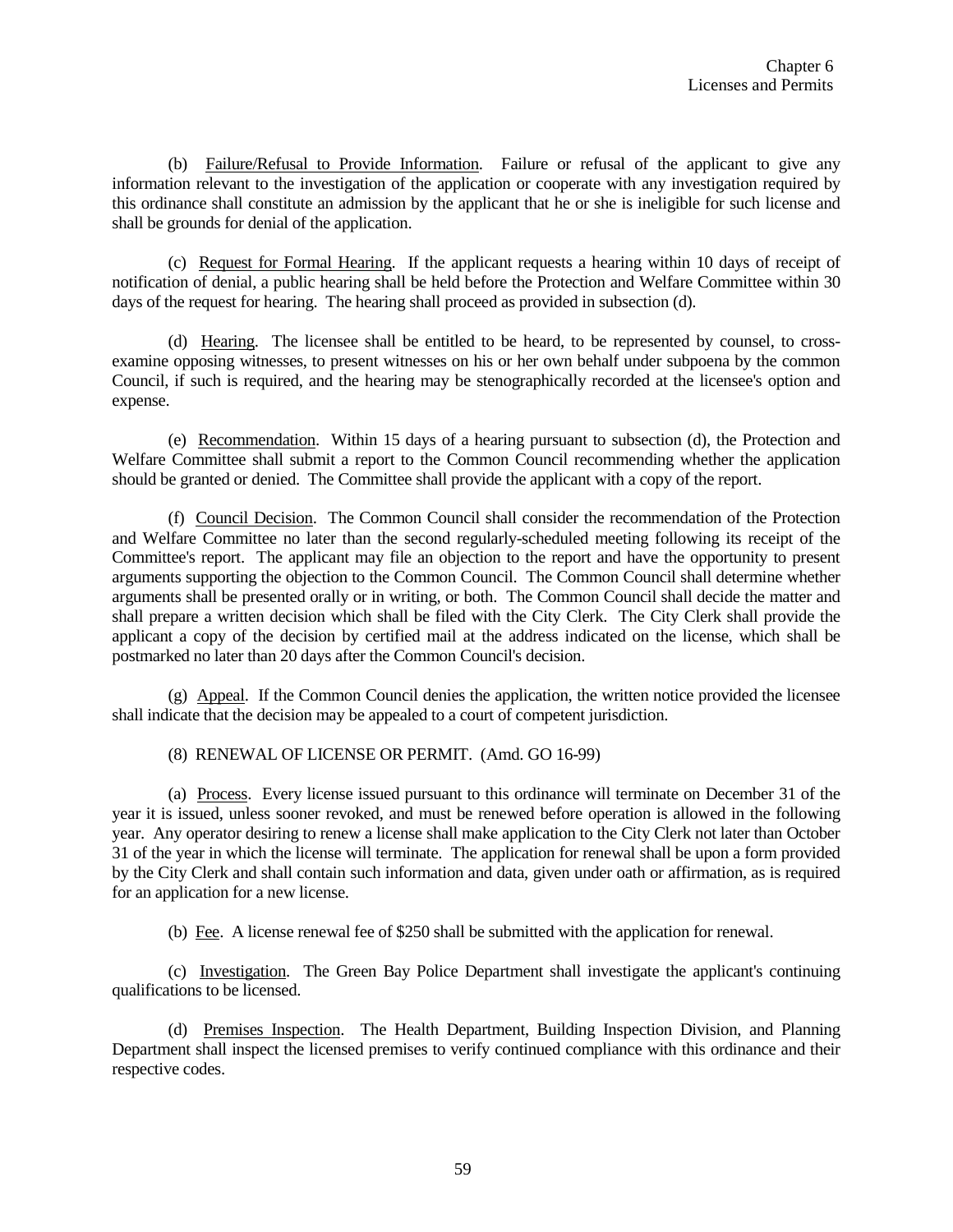#### (9) SUSPENSION, REVOCATION, OR NON-RENEWAL OF LICENSE. (Amd. GO 16-99)

(a) Grounds. The license granted herein may be revoked or suspended for up to six months or nonrenewed by the Common Council as follows:

1. If the applicant or an officer, partner, or person directly interested in the control thereof has made or recorded any statement required by this section knowing it to be false or fraudulent or intentionally deceptive.

2. For a violation of any provision of this section, the Green Bay Municipal Code, or Wisconsin Statutes that substantially relates to the licensed activity by the licensee, an employee, officer, partner, or person directly interested in the control of the licensed organization. Any act or omission of an employee constituting a violation of a provision of this ordinance shall be deemed the act or omission of the licensee.

3. After conviction of any establishment personnel of an offense under Ch. 944, Wis. Stats., an offense against the person or property of a patron of the establishment, or of an offense involving substance in Sub. II of Ch. 961, Wis. Stats.

(b) Notice. No license shall be revoked, suspended, or not renewed by the Common Council except upon due notice and hearing to determine whether grounds for such action exist. Such hearing shall be held before the Protection and Welfare Committee. Notice of such hearing shall be in writing and shall state the grounds of the complaint against the licensee. The notice shall be served upon the licensee at least 15 days prior to the date of the hearing and shall state the time and place thereof.

(c) Hearing. The licensee shall be entitled to be heard, to be represented by counsel, to crossexamine opposing witnesses, to present witnesses on his or her own behalf under subpoena by the Common Council if such is required, and the hearing may be stenographically recorded at the licensee's option and expense.

(d) Recommendation. Within 15 days of a hearing pursuant to subsection (c), the Protection and Welfare Committee shall submit a report to the Common Council including a recommendation as to what, if any, action the Common Council should take with respect to the license. The Committee shall provide the licensee with a copy of the report.

(e) Council Decision. The Common Council shall consider the recommendation of the Protection and Welfare Committee no later than the second regularly-scheduled meeting following its receipt of the Committee's report. The complainant and licensee may file an objection to the report and have the opportunity to present arguments supporting the objection to the Common Council. The Common Council shall determine whether arguments shall be presented orally or in writing, or both. If the Common Council, after arguments presented by the complainant or the licensee, finds the complaint to be true, or if there is no objection to a report recommending suspension, revocation, or non-renewal, the license shall be suspended, revoked, or non-renewed as provided at subsection (a). The Common Council shall decide the matter and shall prepare a written decision which shall be filed with the City Clerk. The City Clerk shall provide the licensee a copy of the decision by certified mail at the address indicated on the license, which shall be postmarked no later than 20 days after the Common Council's decision.

(f) Appeal of Decision and Stay of Action. If the Common Council suspends, revokes, or nonrenews a license under subsection (b), the written notice provided the licensee shall indicate that the decision may be appealed to a court of competent jurisdiction. The suspension, revocation, or non-renewal shall be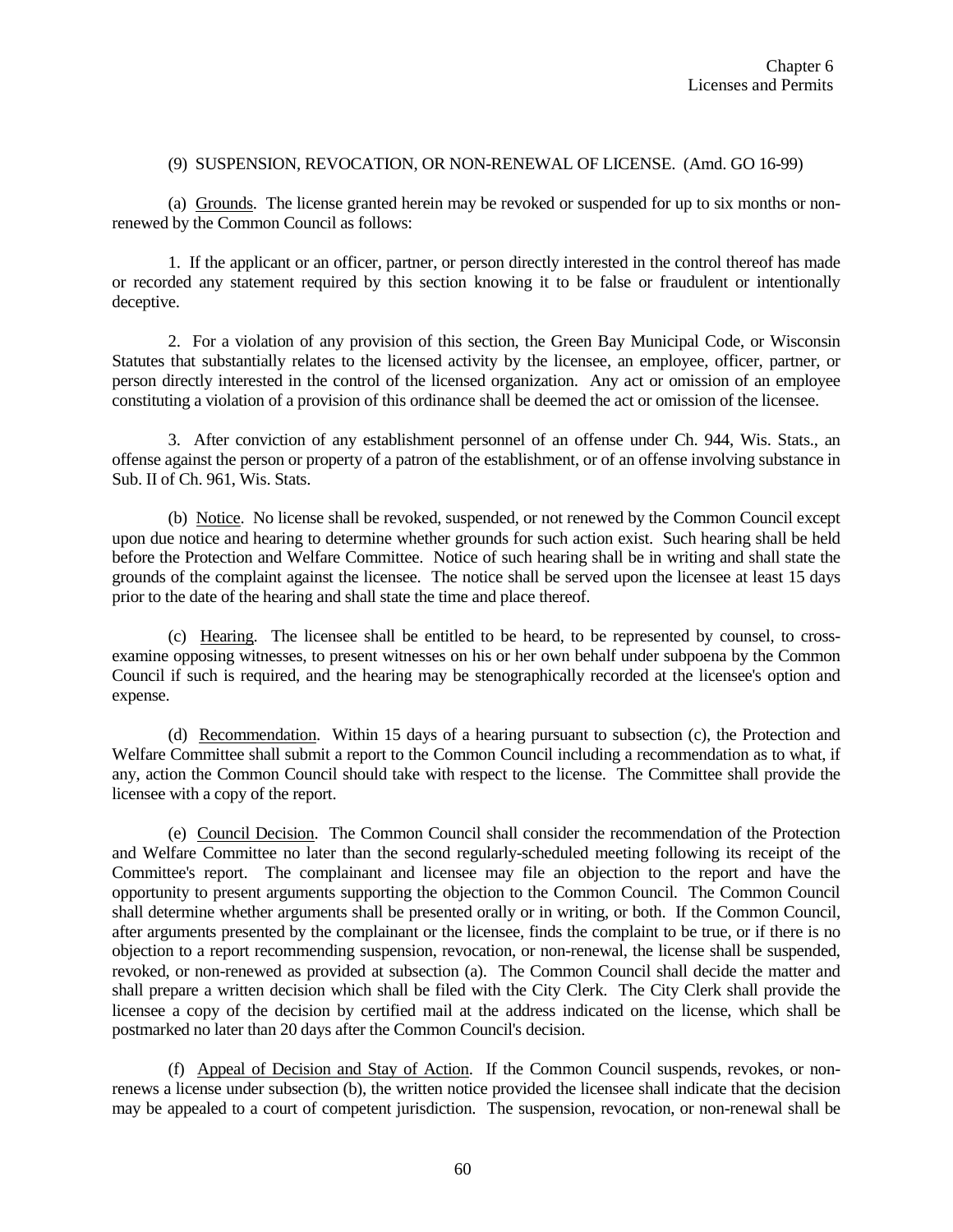stayed for a period of 30 days from the date on which the licensee receives such notice. If, within the 30 day period, the licensee appeals the suspension, revocation, or non-renewal to a court of competent jurisdiction, the action shall be stayed pending the outcome of this appeal. If the licensee fails to appeal the action to a court of competent jurisdiction within 30 days, the action shall take effect upon the expiration of such period.

(10) DISPLAY OF LICENSE. (Amd. GO 16-99) The license shall be displayed in a conspicuous public place in the adult establishment.

(11) PHYSICAL LAYOUT OF ADULT ESTABLISHMENTS. Any adult establishment having available for customers, patrons, or members any booth, room, or cubicle for the private viewing of any sexually-oriented adult entertainment must comply with the following requirements:

(a) Access. Each booth, room, or cubicle shall be totally accessible to and from aisles and public areas of the adult establishments and shall be unobstructed by any door, lock, or other control-type devices.

(b) Construction. Every booth, room, or cubicle shall meet the following construction requirements:

1. Each booth, room, or cubicle shall be separated from adjacent booths, rooms, cubicles, and any non-public areas by a wall.

2. Have at least one side totally open to a public lighted aisle so that there is an unobstructed view at all times of anyone occupying same.

3. All walls shall be solid and without any openings, extended from the floor to a height of not less than six feet and be light colored, non-absorbent, smooth textured and easily cleanable.

4. The floor must be light colored, non-absorbent, smooth textured, and easily cleanable.

5. The lighting level of each booth, room, or cubicle, when not is use, shall be a minimum of 10 foot candles at all times, as measured from the floor.

(c) Occupants. Only one individual shall occupy a booth, room, or cubicle at any time. No occupant of same shall engage in any type of sexual activity, cause any bodily discharge or litter while in the booth. No individual shall damage or deface any portion of the booth.

(12) RESPONSIBILITIES OF THE LICENSEE. (Amd. GO 16-99) Employee Register.

(a) (Rep. & Rec. GO 4-02) The licensee shall maintain on the premises a register of all employees, showing the name and aliases or stage names used by the employee, and dates of employment and termination. The employee information shall be maintained in the register for a period of three years following termination. The licensee shall make the register available immediately for inspection by police upon demand at all reasonable times.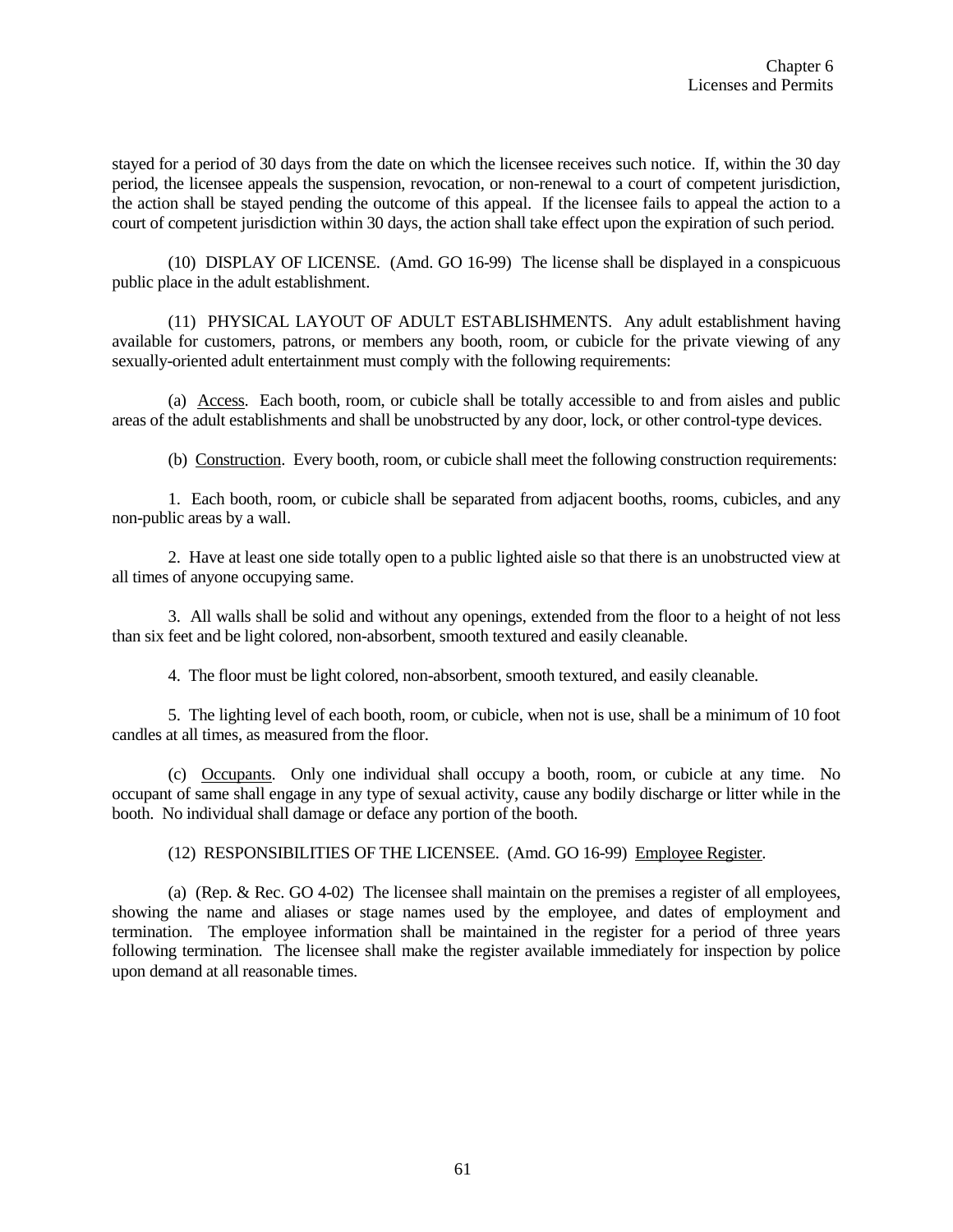(b) Police Entry and Inspection. (Rep. & Rec. GO 4-02) The licensee hereby consents to the entry of the police or other duly authorized representatives of the City at all reasonable times for the purpose of inspection and search of the premises, and consents to the removal from said premises of all things and articles therein had in violation of the City ordinances or State laws, and consents to the introduction of such things as evidence in any proceeding that may be brought for such offenses. No licensee or employee may refuse entry of police or other duly authorized representatives of the City at any reasonable time. "Reasonable time" includes, without limitation, all times when the premises is open for business.

(c) Minors Prohibited. No licensee, person in charge, or employee may directly or indirectly permit a person under 18 years of age to enter an adult entertainment establishment.

(d) Cleanliness. The licensee shall maintain the premises in a clean and sanitary manner at all times.

(e) Lighting. The licensee shall maintain at least 10 foot candles of light in the public portions of the establishment, including aisles, at all times. However, if a lesser level of illumination in the aisles shall be necessary to enable a patron to view the adult entertainment in a booth, room, or cubicle adjoining an aisle, a lesser amount of illumination may be maintained in such aisles provided, however, at no time shall there be less than one foot candle of illumination in said aisles, as measured from the floor.

(f) Patron Compliance. The licensee shall ensure compliance of the establishment, its employees and its patrons with the provisions of this ordinance.

(g) Information Posting - Booths. The licensee shall ensure there are conspicuously posted inside each booth, stall, partitioned portion of room, or individual room an unmutilated and undefaced sign or poster supplied by the Health Department which contains information regarding sexually transmitted diseases and the telephone numbers from which additional information can be sought.

(h) Information Posting - Main Entrance. The licensee shall ensure there are conspicuously displayed at a place near the main entrance of the establishment, or portion thereof, any information, brochures, or pamphlets supplied by the Health Department pertaining to sexually transmitted diseases.

(i) Booth Occupancy Posting. The licensee shall ensure there are posted regulations concerning booth occupancy on signs, with lettering at least one inch high, that are placed in conspicuous areas of the establishment and in each of the viewing enclosures.

(j) Information, Charges. The Health Department shall charge its reasonable costs for supplying such posters, brochures, pamphlets, and other information supplied under this section.

(k) Security. At live performances which are expected to or do attract 50 or more patrons, during those times in which performers are on the premises, a licensee shall ensure there is adequate and readily identifiable licensed security personnel posted near any room where the performers dress or change clothing.

(l) Loitering Prohibited. The licensee shall prohibit loitering within the external boundaries of the real property upon which the adult-entertainment establishment is located. The licensee shall initiate and enforce a no loitering policy, post conspicuous signs stating that no loitering is permitted on such property, designate one or more employees to monitor the activities on such property by visually inspecting such property at least once every 30 minutes or inspecting such property by use of video cameras and monitors, and provide adequate lighting of the exterior premises to provide for visual inspection or video monitoring to prohibit loitering.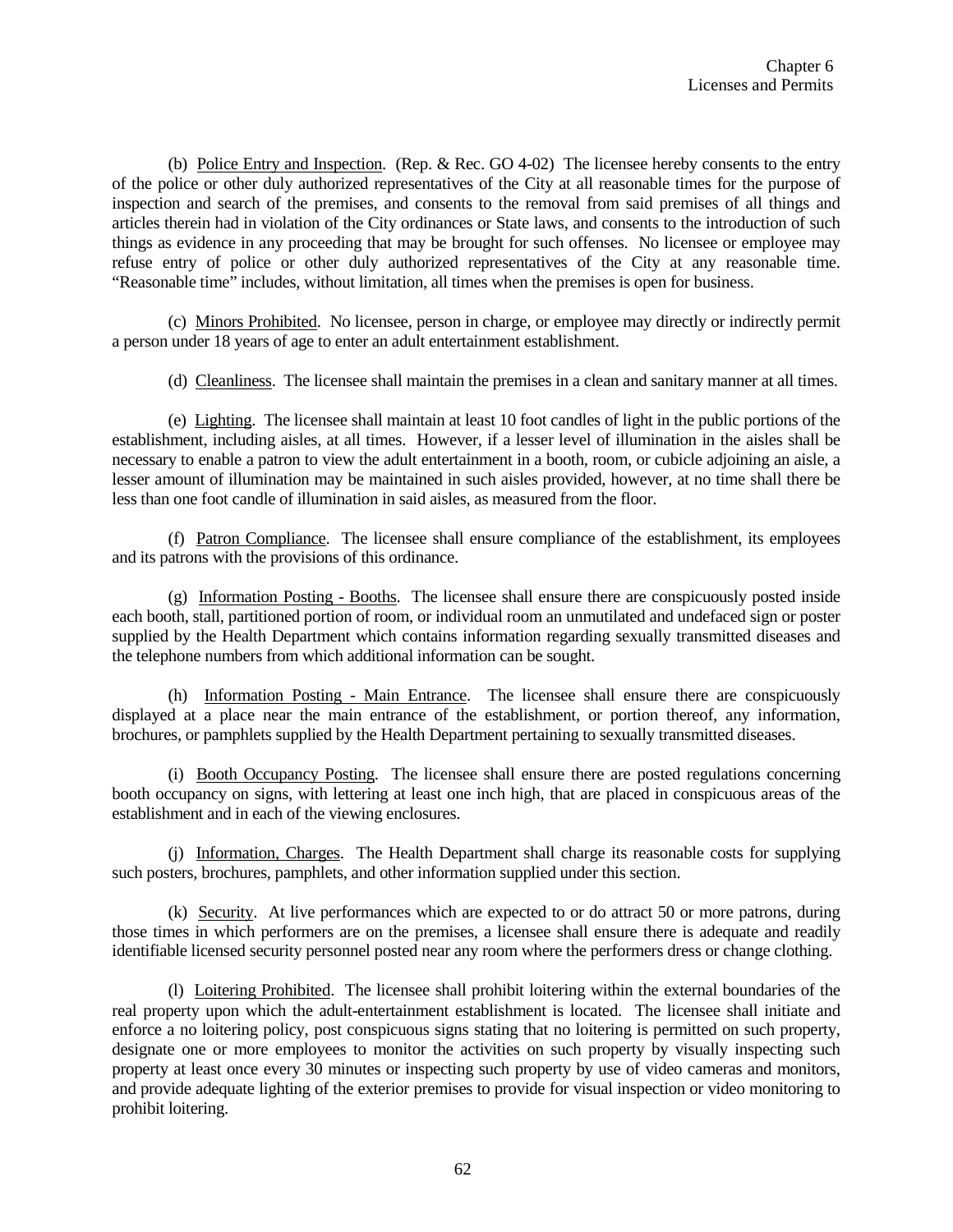(m) Private/Semi-Private Room Supervision. The licensee shall ensure that any live entertainment that is provided on the premises in a private or semi-private room to five or fewer persons takes place in the direct, unobstructed line of sight of an employee's station at which at least one employee is on duty and stationed at all times during which such entertainment takes place.

(n) Hours of Operation. (Cr. GO 17-99) Effective January 1, 2000, no adult entertainment establishment may remain open between the hours of 2:00 A.M. and 6:00 A.M., except on Saturday and Sunday the closing hours shall be between 2:30 A.M. and 6:00 A.M.

(o) Alcohol Prohibited. (Cr. GO 4-02) No alcoholic beverages shall be possessed, consumed, sold, or carried on any portion of the premises of an establishment unless such premises possesses a valid license for such beverages under Ch. 33, Green Bay Municipal Code.

(13) REGISTRATION OF EMPLOYEES. (Rep. & Rec. GO 4-02)

(a) Procedure. All establishment employees shall register with the Green Bay Police Department prior to working, performing, or otherwise undertaking any duties in or on the licensed establishment. Such registration shall include the person's full name, birth date, any aliases or stage names used, name of employer, and date of employment. Registrants shall provide a valid form of government-issued identification at the time of registration. A person employed by more than one establishment shall register separately for each establishment.

(b) Proof of Registration. Upon registration, the Police Department shall provide a copy of the filed registration form to the employee. The employee shall keep such copy and a valid form of governmentissued identification available for production upon request at all times while employed at the establishment listed as the employer on the registration form.

(c) Fee and Duration. (Amd. GO 12-10) The fee for each registration shall be \$30, which shall be paid to the Police Department to cover the administrative costs of the registration. Registrations shall be valid for the registrant's term of employment at the establishment.

(d) Licensee Responsibility for Registration. A licensee shall not directly or indirectly allow an employee who is not registered to work, perform, or otherwise undertake any duties in or on the licensed establishment.

(14) EXCLUSIONS. All private schools and public schools, as defined in Chapter 115, Wis. Stats., located within the City of Green Bay are exempt from obtaining a license hereunder when instructing pupils in sex education as part of its curriculum.

(15) PENALTIES AND PROSECUTION. (Amd. GO 16-99)

(a) Forfeiture. Any person, partnership, or corporation who is found to have violated this ordinance shall forfeit a definite sum not exceeding \$1,000.

(b) License Revocation. A court shall revoke any license issued under this chapter if the court finds that the licensee committed a violation within 12 months of a previous violation. For purposes of this subsection, multiple violations arising out of the same incident and on the same date shall be considered a single violation.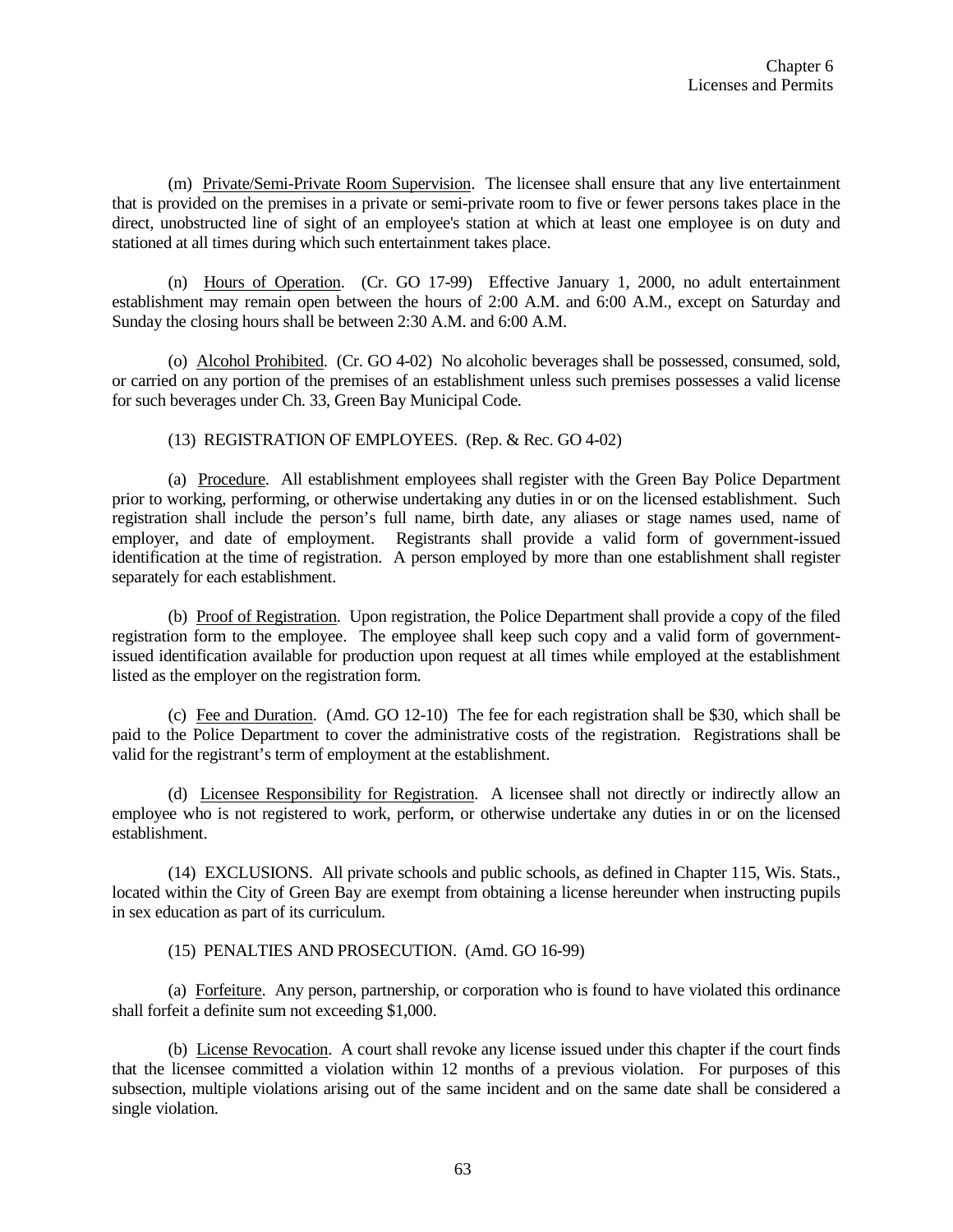(c) Separate Offense. Each violation of this ordinance shall be considered a separate offense, and any violation continuing more than one day shall be considered a separate offense.

(d) Licensee Responsibility. Any act or omission of an employee constituting a violation of a provision of this ordinance shall be deemed the act or omission of the licensee.

(16) SEVERABILITY. If any provision of this ordinance is deemed invalid or unconstitutional by a court of competent jurisdiction, such invalidity or unconstitutionality shall not affect the other provisions of same.

#### 6.35 **UNDERGROUND SPRINKLER SYSTEMS**. (Cr. GO 20-93)

(1) GENERALLY.

(a) The installing, replacing, repairing, or relocating of any lawn sprinkler system shall be made in conformance with the provisions of this ordinance.

(b) Definition. "Person" means an individual, partnership, association or corporation.

(2) LICENSE REQUIRED.

(a) No person shall install, replace, repair, or relocate an underground sprinkler system within the City of Green Bay unless that person has obtained an underground sprinkler system license.

(b) A residential homeowner may install, replace, repair, or relocate an underground lawn sprinkler system at his or her own home without such a license provided:

1. In the opinion of the Plumbing Inspector, the homeowner is reasonably knowledgeable of such work.

2. The person discusses the construction procedure and plans with the Inspector.

3. The person occupies the dwelling at the time the work is being done.

4. The person receives an underground sprinkler system permit and complies with all the provisions of that section.

(c) Any license issued under this section shall terminate on January 1 of each year.

(3) QUALIFICATIONS AND REQUIREMENTS. All applicants for an underground lawn sprinkler license must:

(a) Apply to the City Clerk, who shall forward said application to the Improvement and Service Committee for its recommendation of approval or denial to the Common Council. Every applicant shall furnish satisfactory evidence to the Improvement and Service Committee that the applicant has the capability to install an underground sprinkler system.

(b) The application shall include the following: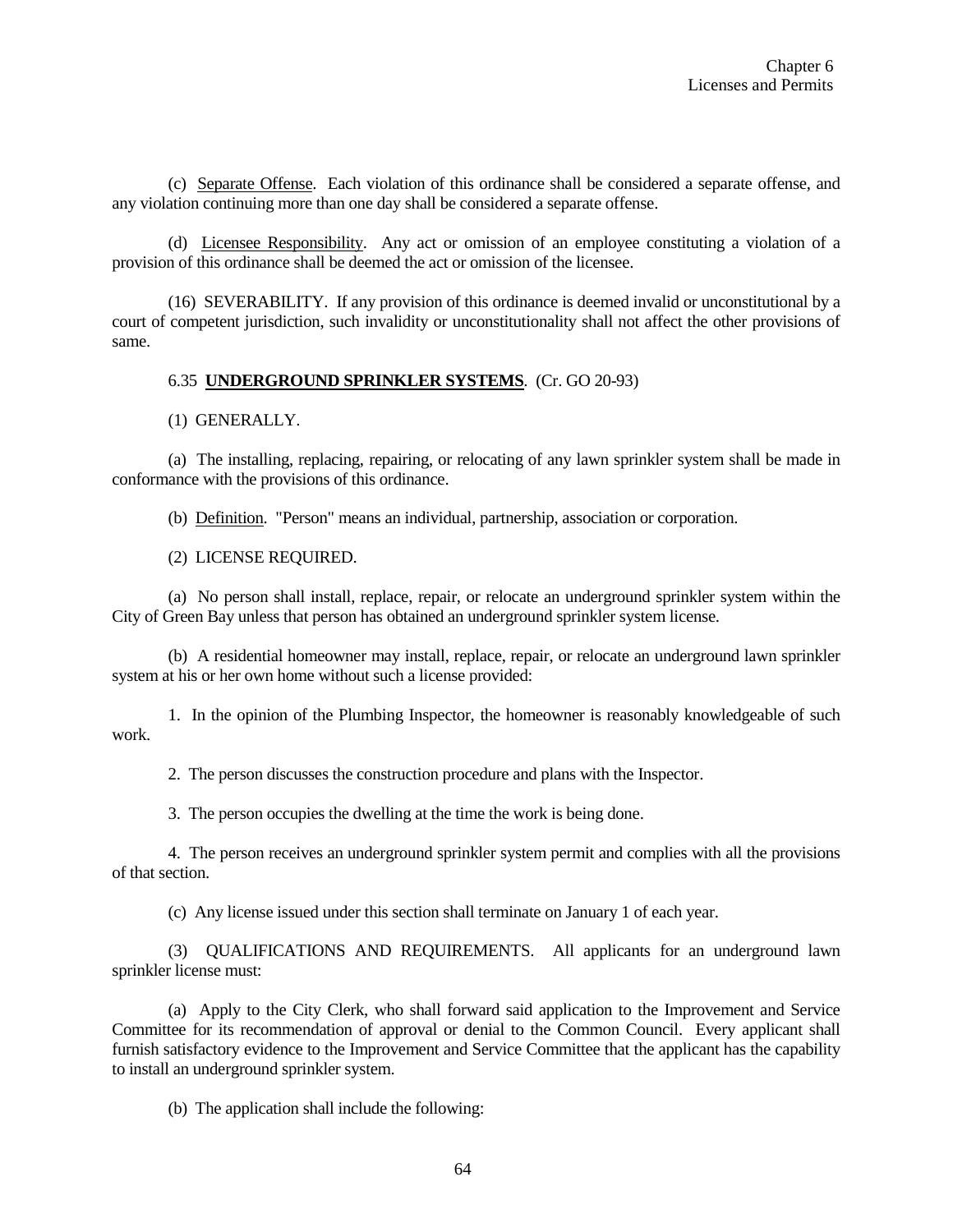1. Applicant's name.

2. Business address and phone number.

3. Qualifications of applicant.

4. The number of years involved in the service of installing, replacing, repairing or assembling underground sprinkler systems.

5. Any other qualification pertaining particularly to the applicant and the work to be performed.

(c) Each applicant shall deposit with the application a fee of \$25.

(d) Revocation/Suspension. Any license issued under this section may be revoked or suspended for cause by the Improvement and Service Committee with approval by the Green Bay Common Council at any time upon a hearing and sufficient written, sworn charges, filed with the Improvement and Service Committee. Causes for revocation or suspension shall include, but not limited to, the following:

1. Failure to comply with the provisions of this ordinance and any rules issued by the committee hereunder.

2. Failure to comply with any other applicable provision of this code, state law, or city ordinance, rule, or regulation.

3. Abandonment of any contract or undertaking without good cause or fraudulent departure from plans or specifications.

4. Failure to obtain or cause to be obtained permits when the same are required by this ordinance.

The holder of such license shall be given reasonable notice of the hearing and of the charges. Any person having had his license revoked under the provisions of this section shall not be granted a new license for a period of one year thereafter. Any suspension shall be for such term or conditions judged appropriate by the Improvement and Service Committee, but in no case shall any suspension exceed a term of six months.

(e) Scope of License. The holder of a valid lawn sprinkler license may install, replace, repair, or relocate only that part of the lawn sprinkler system from the discharge side of approved vacuum breaker or backflow preventer. Only the holder of a valid master plumber license, or a journeyman plumber license, working under such a master plumber, shall install the vacuum breaker or backflow preventer.

(4) PERMITS AND INSPECTIONS.

(a) Permit Required. (Amd. GO 21-09) No work of installing, replacing, repairing, or relocating any lawn sprinkler system shall be commenced by any person without first obtaining a plan approval and a permit from the Building Inspection Division.

(b) Right-of-Way. No underground sprinkler shall be installed in the public right-of-way unless all provisions of §9.33, Green Bay Municipal Code, regarding Private Transmission Facilities are met.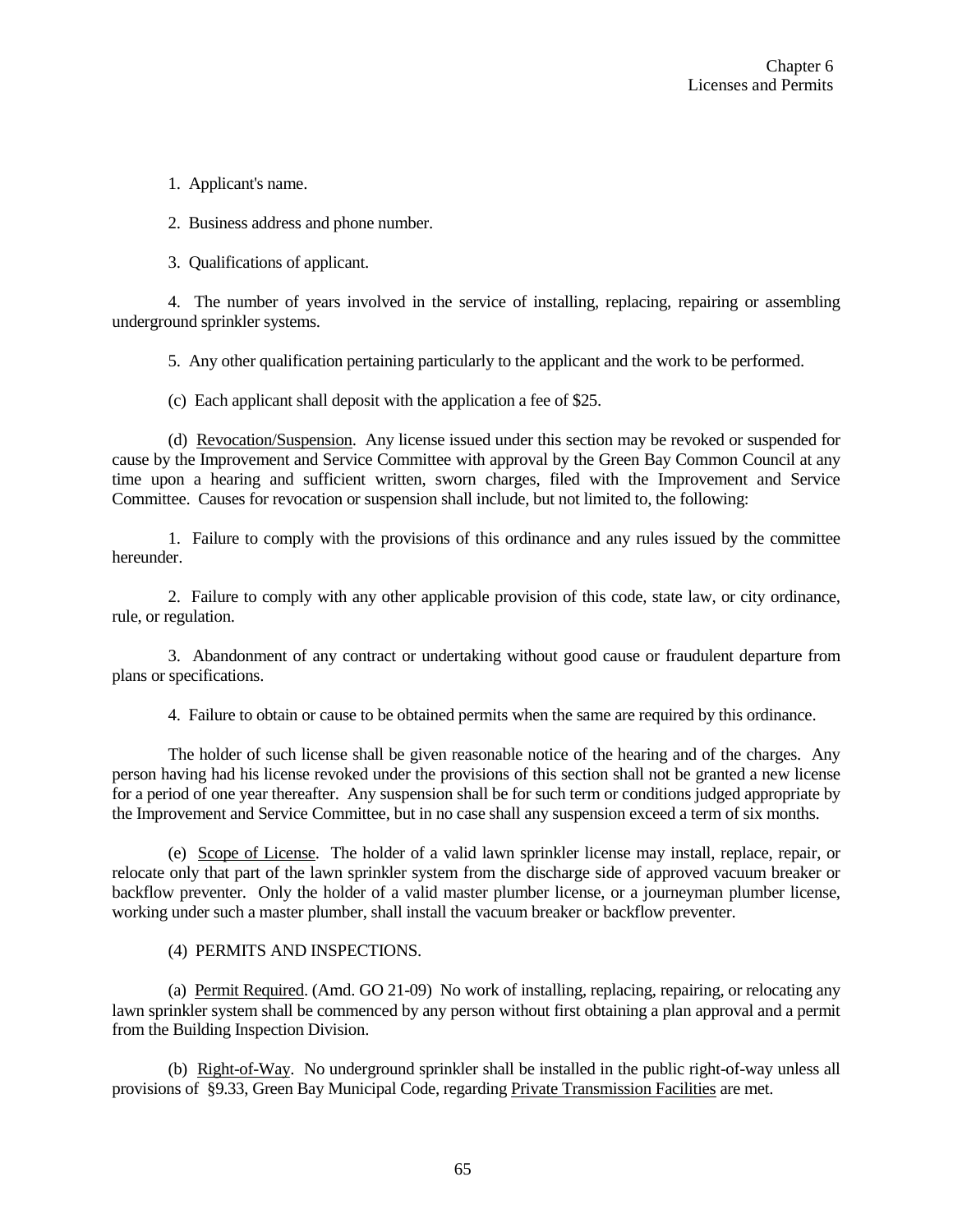(c) Fee. The fee for the permit required by this section shall be as established by resolution of the Common Council.

(d) Connection. Underground lawn sprinkler systems shall not be connected to the water distribution system unless such lawn sprinkler system is separated from the water distribution system by an approved vacuum breaker or backflow preventer.

(e) Valves and Controls. All work shall be done in accordance with applicable plumbing standards.

(f) Notice for Inspection. The permittee shall notify the Plumbing Inspection Office when installation is completed. The permittee must allow inspection of said system by the Inspector prior to covering of the system.

(g) Approval, Disapproval. Upon the inspection of any lawn sprinkler system installation or work for which a permit was issued under this section, the Inspector shall indicate in writing that such installation or work has been inspected and approved or disapproved.

#### 6.335 **LICENSE TO KEEP HENS**. (Cr. GO 7-11)

(1) LICENSE REQUIRED. The owner of any hen (female *Gallus gallus domesticus*) more than eight weeks of age shall annually, or on or before the date the hen becomes eight weeks of age, pay the hen license fee and obtain a license. The word "owner" shall include every person who owns, harbors, or keeps a hen.

(2) FEE. The license fee shall be \$5 for a single license to keep up to four hens. The license year commences on January 1 and ends on December 31.

(3) LATE FEES. The City Clerk shall assess and collect a late fee of \$5 from every owner of a hen eight weeks of age or older if the owner fails to obtain a license prior to April 1 of each year, or within 30 days of acquiring ownership of a licensable hen, or if the owner fails to obtain a license on or before a hen reaches the licensable age.

(4) ISSUANCE OF LICENSES. Only one license may be issued to each parcel number. Upon payment of the required hen license fee, the City Clerk shall complete and issue to the owner a license stating the owner's name and address, parcel number, date of issuance, and date of license expiration. The City Clerk shall keep a duplicate copy of the license on file.

(5) PENALTIES. Any person who shall violate any of the provisions of this section shall be subject to a forfeiture of not less than \$25 nor more than \$100 for the first offense and not less than \$50 nor more than \$200 for subsequent offenses.

## 6.36 **ESCORT SERVICE LICENSE.** (Rep. & Rec. GO 41-00)

## (1) DEFINITIONS.

(a) Employee. An escort whose name is furnished by an escort service, is referred to a customer through an escort service, or is an agent, employee, independent contractor, or volunteer for an escort service shall be considered an employee of such service for the purposes of this ordinance.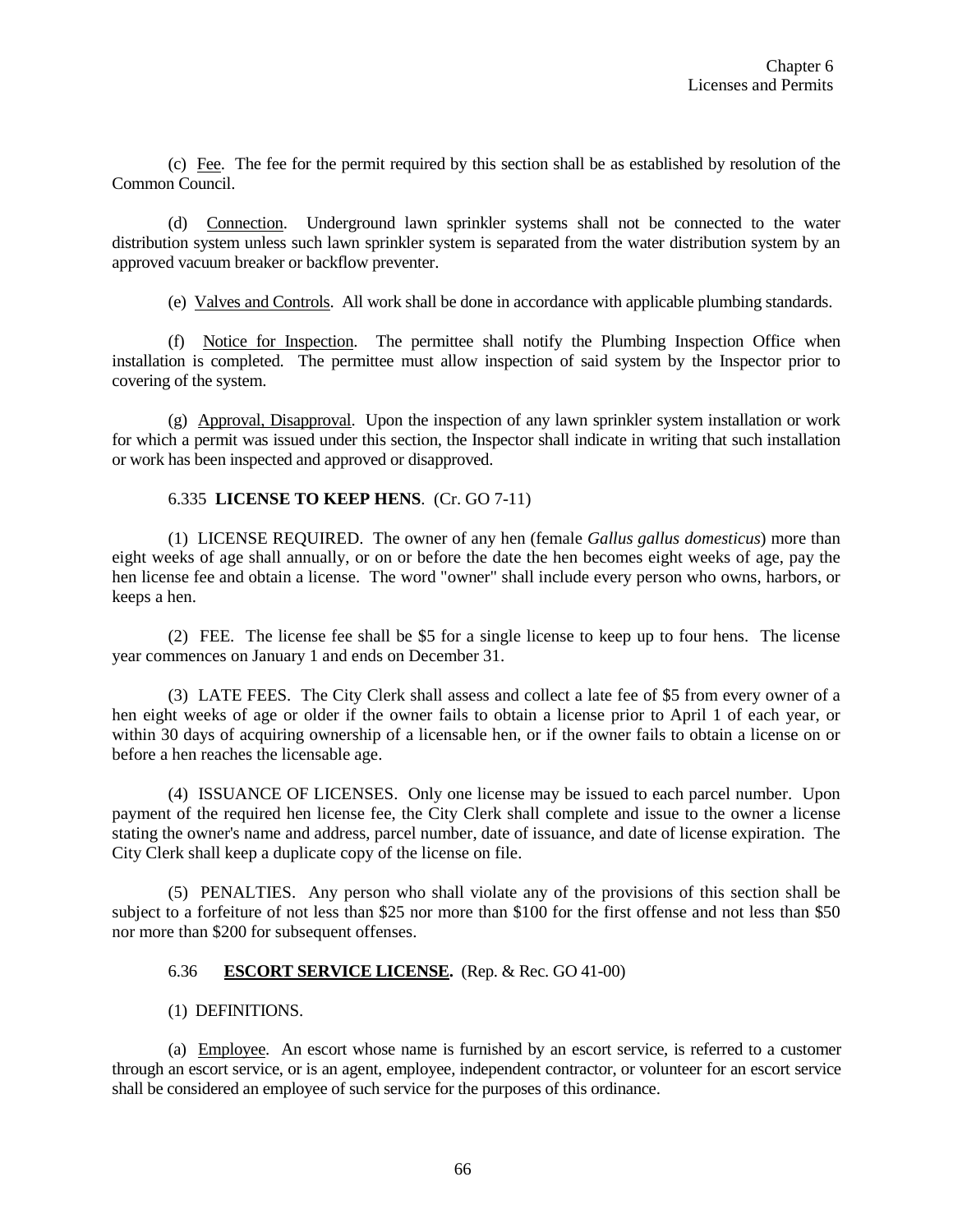(b) Escort. Any person who, for consideration, accompanies or offers to accompany another person to or about social affairs, entertainment or places of amusement, consorts with another person about any place of public resort or within any private quarters, or agrees to privately model lingerie, perform a striptease, or perform in a nude or semi-nude state for another person or persons.

(c) Escort Service. Any person who, for consideration, furnishes, offers to furnish, advertises to furnish, or refers escorts.

(d) In Call. Any arrangement whereby an escort is provided on a premises owned, leased, rented, or controlled by the escort or escort service.

(e) Person. Any natural person, sole proprietorship, partnership, corporation or association, excepting the United States of America, the State of Wisconsin, and any political subdivision thereof.

(2) EXEMPTIONS. This section does not apply to businesses, agencies and persons licensed by the State of Wisconsin or the City pursuant to a specific statute or ordinance, and employees employed by a business so licensed and which perform an escort or an escort service function as a service merely incidental to the primary function of such profession, employment, or business and which do not hold themselves out to the public as an escort or an escort service.

(3) REGULATED ACTS.

(a) License and Registration Required. No escort service shall operate or provide service in the City without first obtaining a license. No person shall escort in the City unless employed by a licensed escort service and properly registered pursuant to subsection (11).

(b) In Calls in Residential Zones. No escort or escort service may conduct in calls on residentiallyzoned property.

(c) Separate License. A license may be issued only for one escort service with one trade name. Any person, partnership, or corporation which desires to operate more than one escort service must have a separate license for each service.

(d) Transfer Prohibited. No license or interest in a license may be transferred to any person, partnership, or corporation.

(e) Unlawful Acts. No escort or escort service may engage in unlawful acts while acting as an escort. A violation of a criminal statute or ordinance by an escort shall be considered a violation of this ordinance by the licensee.

(f) Advertising. No person may advertise indicating that an escort service is available in the City of Green Bay unless that service possesses a valid license. No escort service may advertise using a trade name unless that trade name is disclosed in its application. Any advertisements or escort activity conducted under an unreported trade name shall be considered unlicensed activity.

(g) Physical Contact Prohibited. No escort shall touch a customer or the clothing of a customer while exposing specified anatomical areas, as defined in §6.34(2)(b), Green Bay Municipal Code.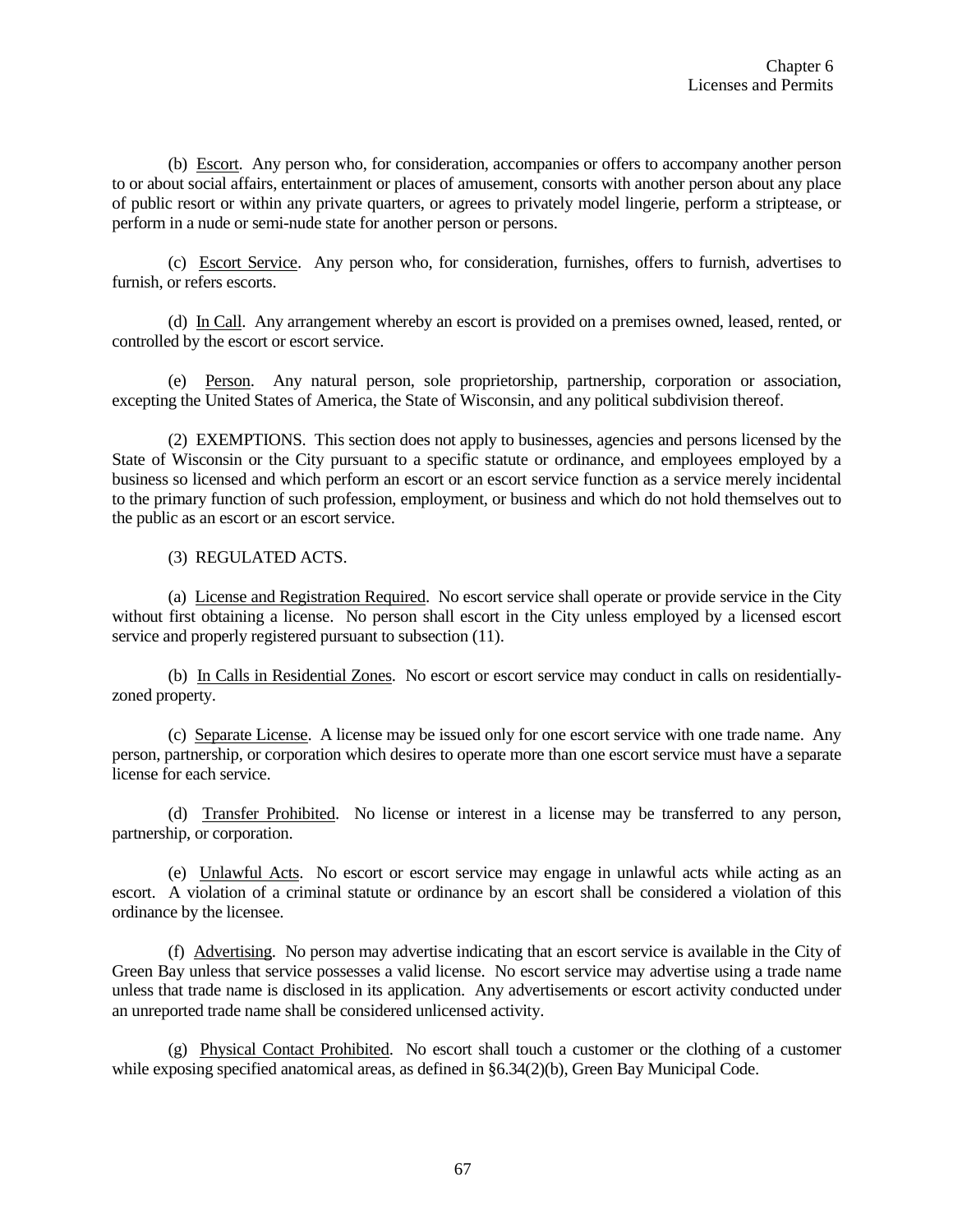(h) Customers under Age 18. No person shall escort or agree to escort a person under the age of 18 years.

## (4) APPLICATION FOR LICENSE.

(a) Application to Clerk.. Any person, partnership, or corporation desiring to secure a license shall make application to the City Clerk. The application for a license shall be upon a form approved by the City Clerk. Each applicant for a license, which shall include all partners or limited partners of a partnership applicant, and all officers, directors, and any other person who is interested directly in the control of the business for corporate applicants, shall furnish the following information under oath:

1. Name, address, and age.

2. Whether the applicant holds any interest in any other escort service license or similar license or permit.

3. Whether the applicant has ever had any other escort service license or similar license or permit revoked or suspended, and the reason therefor.

4. All convictions and pending charges of felony, misdemeanor, or ordinance violations.

5. Fingerprints and two portrait photographs at least two inches by two inches of the applicant.

6. All convictions and pending charges of felony, misdemeanor, or ordinance violations of a corporation, partnership or other organization for which the applicant was or is a director, officer, partner, or person interested directly in the control of the organization.

7. If the applicant is a corporation, the application shall specify the name of the corporation, the date and state of incorporation, the name and address of the registered agent, and all officers and directors of the corporation, and provide a certified copy of the articles of incorporation.

8. If the applicant is a partnership, the application shall specify the name and address of all partners and provide a certified copy of the partnership agreement or articles of partnership.

(b) Additional Information. Each service shall furnish the following information under oath at the time of application:

1. The trade name of the escort service. An escort service may operate under only one trade name per license.

2. The complete address of the proposed business location with a copy of the deed, lease, or other document pursuant to which the applicant occupies such premises.

3. The service's Federal Employer Identification number.

4. A written plan setting forth:

a. The exact nature of the business to be conducted;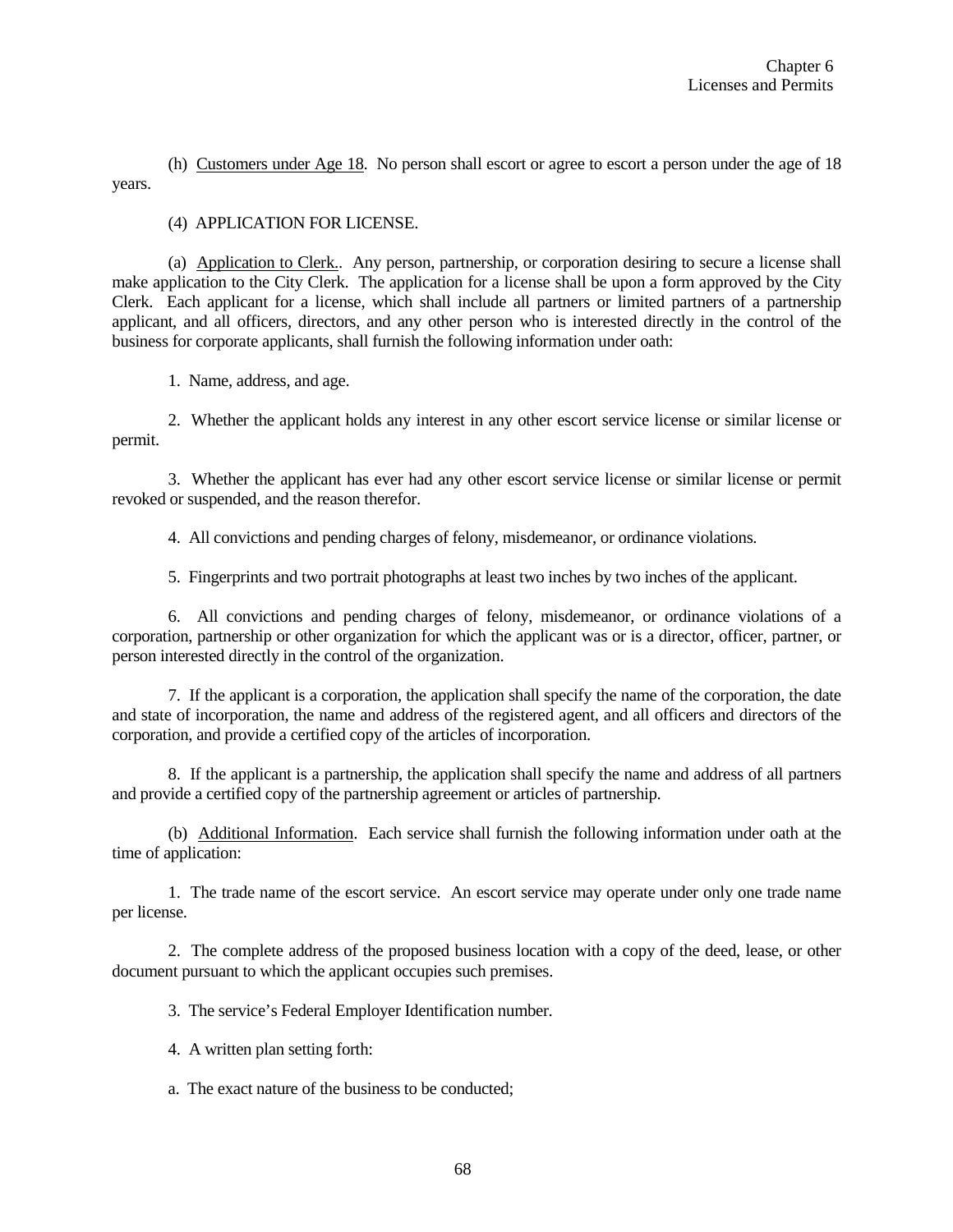b. Office organization;

c. Advertising theme and method;

d. Copies of contracts to be used with escorts and customers;

e. The method of operation of the escort service, including the hours that the service will be open to the public; and

f. The methods of promoting the health and safety of escorts.

#### (5) STANDARDS FOR ISSUANCE OF LICENSE.

(a) Standards. To receive a license to operate an escort service, an applicant must meet the following standards:

1. All persons required to be named under subsection (4)(a) shall be at least 18 years of age.

2. No person required to be named under subsection (4)(a) shall have been convicted of a felony.

3. Subject to Ch. 111, Wis. Stats., no person required to be named under subsection (4)(a) shall have been convicted of a law or ordinance violation involving moral turpitude, prostitution, obscenity, or another crime of a sexual nature in any jurisdiction.

4. No person required to be named under subsection (4)(a) shall have been convicted of a violation of a law or ordinance which substantially relates to the licensed activity.

5. No person required to be named under subsection (4)(a) shall have been a director, officer, partner, or person interested directly in the control of an organization that has been convicted of a violation of any law or ordinance which substantially relates to the licensed activity.

(b) Investigation. The Green Bay Police Department shall investigate the applicant's qualifications to be licensed.

(c) False Information. Providing false or inaccurate information on the application or in the investigation of the application shall constitute an admission by the applicant that he or she is ineligible for such license and shall be grounds for denial of the application.

(d) Lack of Cooperation. Failure or refusal of the applicant to give any information required by this section or relevant to the investigation of the application or cooperate with any investigation required by this ordinance shall constitute an admission by the applicant that he or she is ineligible for such license and shall be grounds for denial of the application.

(e) Committee Review. The Protection and Welfare Committee shall review the application and the recommendation of the Police Department and recommend action to the Common Council. Should the Common Council fail to act upon an application within 60 days of its filing, the application shall be deemed granted, except as provided in subsection (f).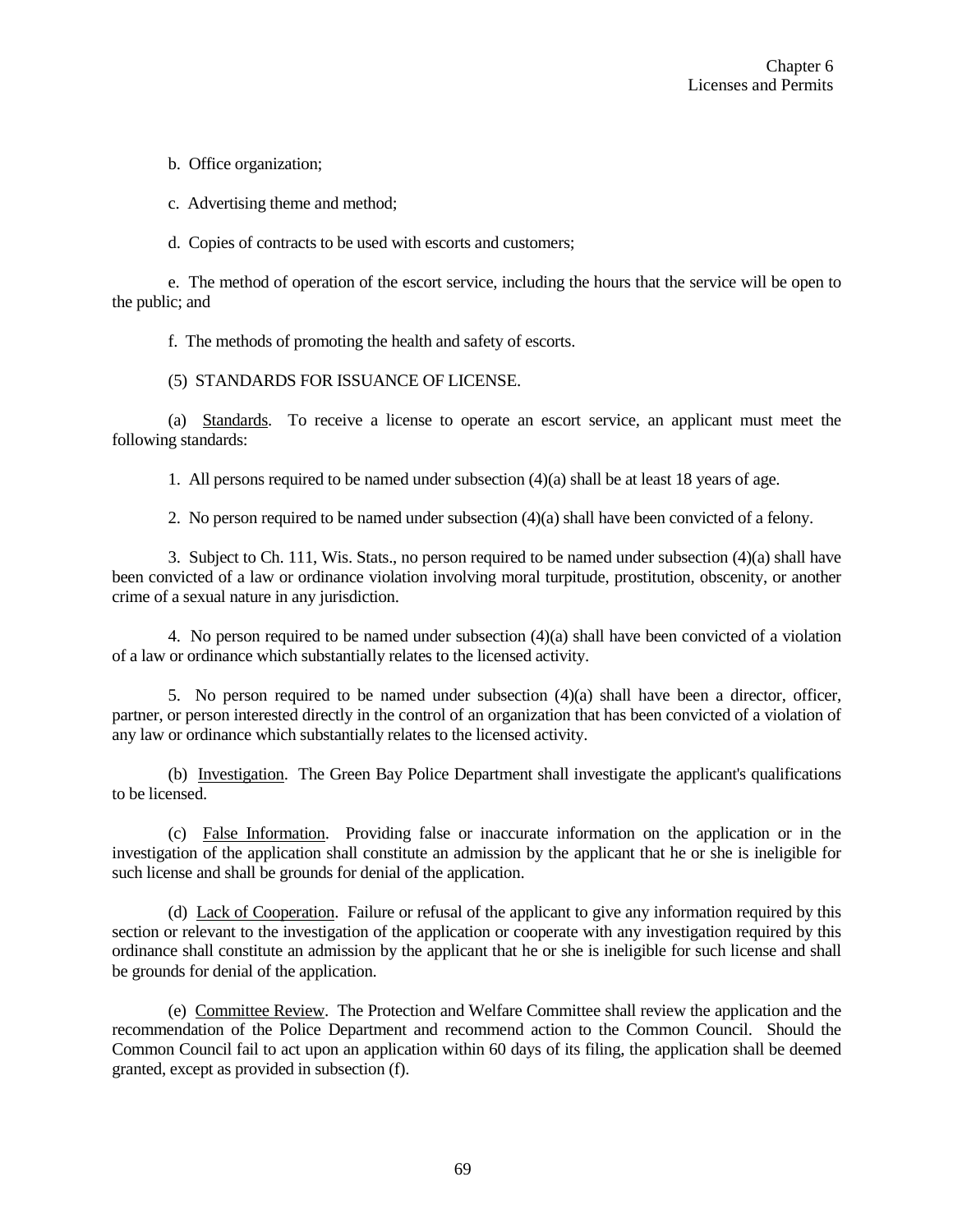(f) Pending Charges. If any charges are currently pending which, if resulting in a conviction, would disqualify the applicant pursuant to subsection (a) above, the Common Council may postpone action on the application until such time as the charge is resolved. Should the Common Council fail to act upon an application within 60 days of the resolution of the charge, the application shall be deemed granted.

(6) FEES. (Amd. GO 4-07) A non-refundable application fee of \$500 and a license fee of \$500 shall be submitted with the application for a license.

(7) DENIAL OF APPLICATION. Whenever an application is denied, the City Clerk shall, within 14 days of the denial, advise the applicant in writing of the reasons for such action. The applicant may appeal the decision to a court of competent jurisdiction.

#### (8) RENEWAL OF LICENSE OR PERMIT.

(a) Process. Every license issued pursuant to this ordinance will terminate on December 31 of the year it is issued, unless sooner revoked, and must be renewed before operation is allowed in the following year. Any operator desiring to renew a license shall make application to the City Clerk not later than October 31 of the year in which the license will terminate. The application for renewal shall be filed with and dated by the City Clerk. The application for renewal shall be upon a form provided by the City Clerk and shall contain such information and data, given under oath or affirmation, as is required for an application for a new license.

(b) Fee. (Amd. GO 4-07) A license renewal fee of \$500 shall be submitted with the application for renewal.

(c) Investigation. The Green Bay Police Department shall investigate the applicant's continuing qualifications to be licensed.

(9) SUSPENSION, REVOCATION, OR NON-RENEWAL OF LICENSE.

(a) Grounds. The license granted herein may be revoked or suspended for up to six months or nonrenewed by the Common Council as follows:

1. If the licensee or any person required to be named under subsection (4)(a) has made or recorded any statement required by this section knowing it to be false or fraudulent or intentionally deceptive; or

2. For the violation by the licensee, an employee, or any person required to be named under subsection (4)(a) of any provision of this section, the Green Bay Municipal Code, or the Wisconsin Statutes that substantially relates to the licensed activity; or

3. After the conviction of the licensee, an employee, or any person required to be named under subsection (4)(a) of an offense under Ch. 944, Wis. Stats., an offense against the person or property of a patron, an offense involving substance in Subchapter II of Ch. 961, Wis. Stats., or any other offense which is substantially related to the licensed activity.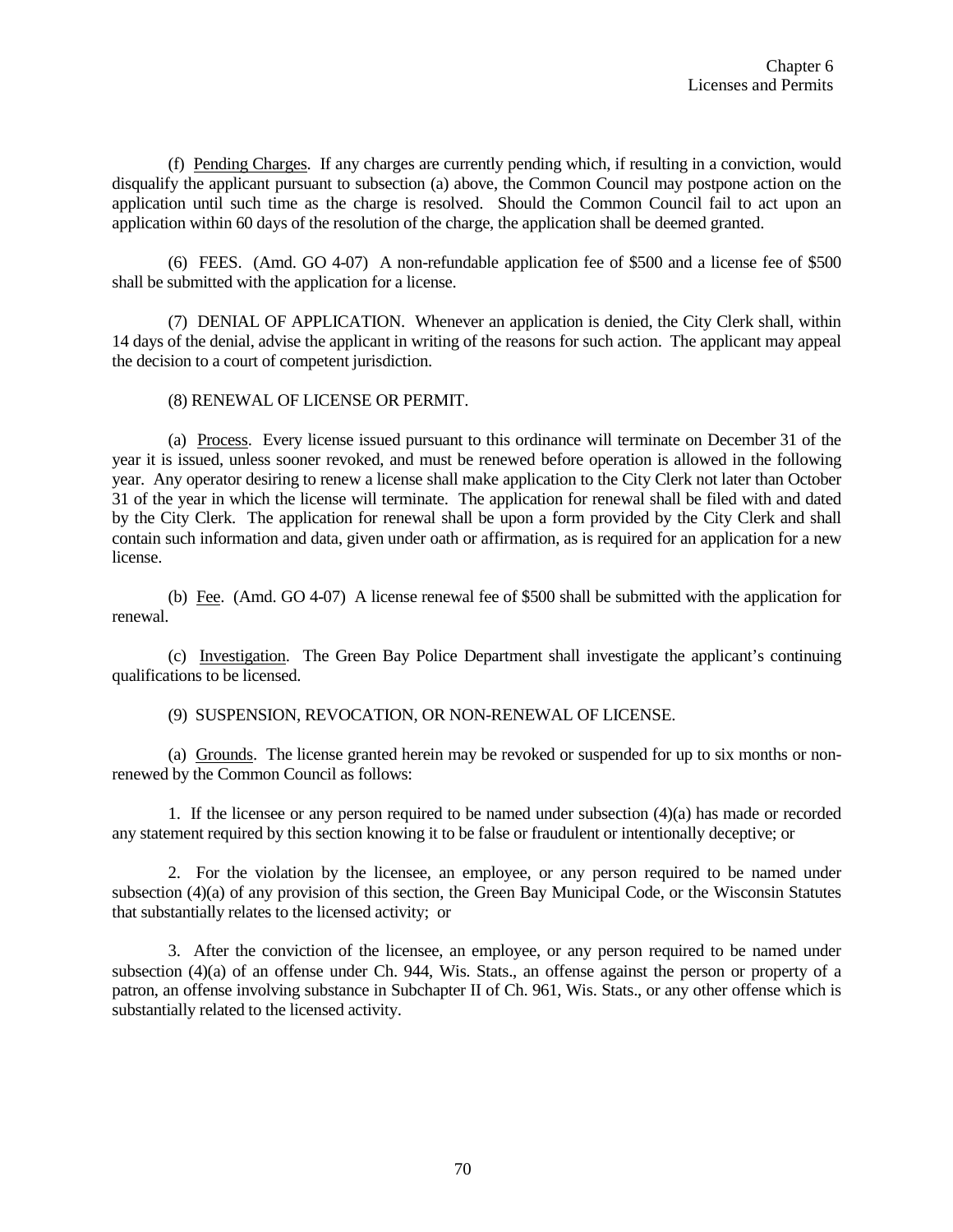(b) Notice. No license shall be revoked, suspended, or not renewed by the Common Council except upon due notice and hearing to determine whether grounds for such action exist. Such hearing shall be held before the Protection and Welfare Committee. Notice of such hearing shall be in writing and shall state the grounds of the complaint against the licensee. The notice shall be served upon the licensee at least 15 days prior to the date of the hearing and shall state the time and place thereof.

(c) Hearing. The licensee shall be entitled to be heard, to be represented by counsel, to crossexamine opposing witnesses, to present witnesses on his or her own behalf under subpoena by the Common Council if such is required, and the hearing may be stenographically recorded at the licensee's option and expense.

(d) Recommendation. Within 15 days of a hearing pursuant to subsection (c), the Protection and Welfare Committee shall submit a report to the Common Council, including a recommendation as to what, if any, action the Common Council should take with respect to the license. The Committee shall provide the complainant and licensee with a copy of the report.

(e) Council Decision. The Common Council shall consider the recommendation of the Protection and Welfare Committee no later than the second regularly-scheduled meeting following its receipt of the Committee's report. The complainant and licensee may file an objection to the report and have the opportunity to present arguments supporting the objection to the Common Council. The Common Council shall determine whether arguments shall be presented orally or in writing, or both. If the Common Council, after arguments presented by the complainant or the licensee, finds the complaint to be true, or if there is no objection to a report recommending suspension or revocation, the license shall be suspended or revoked as provided at subsection (a). The Common Council shall decide the matter and shall prepare a written decision which shall be filed with the City Clerk. The City Clerk shall provide the licensee a copy of the decision by certified mail at the address indicated on the license, which shall be postmarked no late than 20 days after the Common Council's decision.

(f) Appeal. If the Common Council suspends, revokes, or non-renews a license, the written notice provided the licensee shall indicate that the decision may be appealed to a court of competent jurisdiction.

## (10) RESPONSIBILITIES OF THE LICENSEE.

(a) Compliance. The licensee shall ensure compliance of the service and all employees with the provisions and requirements of this ordinance. Every act or omission by an employee constituting a violation of the provisions of this ordinance shall be deemed the act or omission of the licensee of the escort service by which the escort is employed, and the licensee shall be punishable for such act or omission in the same manner as if the licensee committed the act or caused the omission.

(b) Records and Reports Required. Every escort and escort service shall:

1. Provide to each patron a written contract and receipt of payment for services. The contract shall clearly state the type of services to be performed, the length of time such services shall be performed, the total amount of money such services shall cost the patron, and any special terms or conditions relating to the services to be performed.

2. Maintain a legible written record of each transaction of any escort furnished to or arranged for on behalf of any person or customer. The record shall show the date and hour of each transaction, the name, address, and telephone number of the person requesting an escort, and the name of every escort furnished.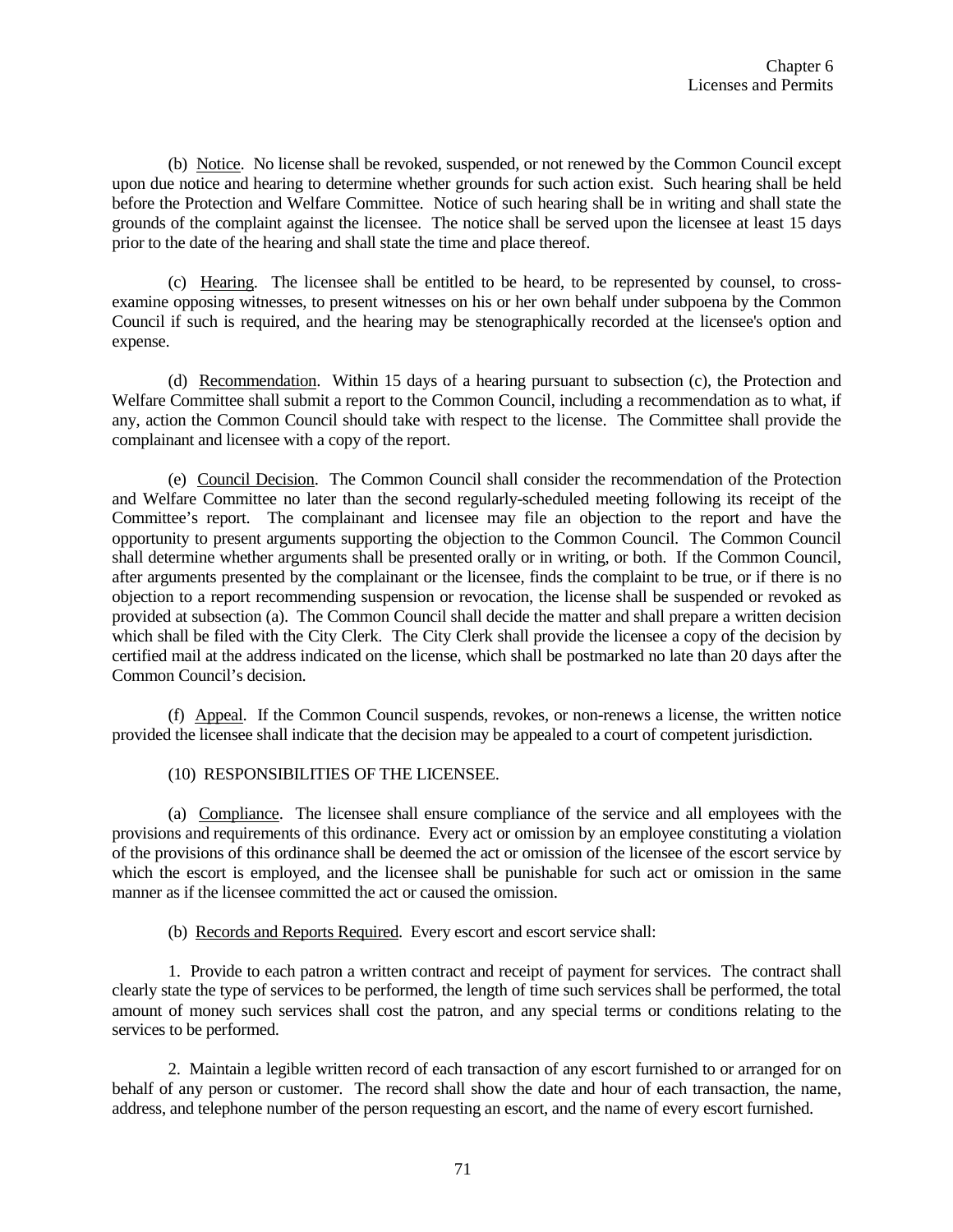3. The records required by subsections 1 and 2 shall be kept available and open for inspection by the Green Bay Police Department during business hours.

(11) REGISTRATION OF ESCORTS.

(a) Information. All escorts shall, prior to acting as an escort, register with the Green Bay Police Department. Such registration shall include the following:

1. Name, address, birth date, any aliases, pseudonyms, or stage names used, and telephone number(s).

2. The name of the licensed escort service by which they are employed.

3. Photographs and fingerprinting with the Green Bay Police Department.

(b) Identification Card. Upon registration, the Police Department will provide to each escort an identification card containing their photograph, identity, and the escort service by which the escort is employed. The escort shall keep the card available for production at all times while acting as an escort.

(c) Duration. All registrations hereunder are valid for the term of the affiliated escort service's license.

(d) Fee. The registration fee shall be \$25 per registration, which shall be paid to the Police Department to cover the costs of the identification card and administration.

(e) Employment by Multiple Services. Any escort employed by more than one escort service shall submit a separate registration for each service by which the escort is employed.

(12) PENALTIES AND PROSECUTION.

(a) Forfeiture and License Revocation. (Amd. GO 49-04)

1. Any person, partnership, or corporation who is found to have violated subsection (3)(a) of this ordinance shall forfeit a definite sum not less than \$2,000 and not exceeding \$5,000 and a court shall revoke any license issued to the person under this chapter.

2. Any person, partnership, or corporation who is found to have violated any other section of this ordinance shall forfeit a definite sum not exceeding \$5,000 and a court shall revoke any license issued to the person under this chapter.

(b) Separate Offense. Each violation of this ordinance shall be considered a separate offense, and any violation continuing more than one day shall be considered a separate offense.

(13) CH. 68, WIS. STATS., NOT TO APPLY. Ch. 68, Wis. Stats., shall not apply to the administrative process outlined above.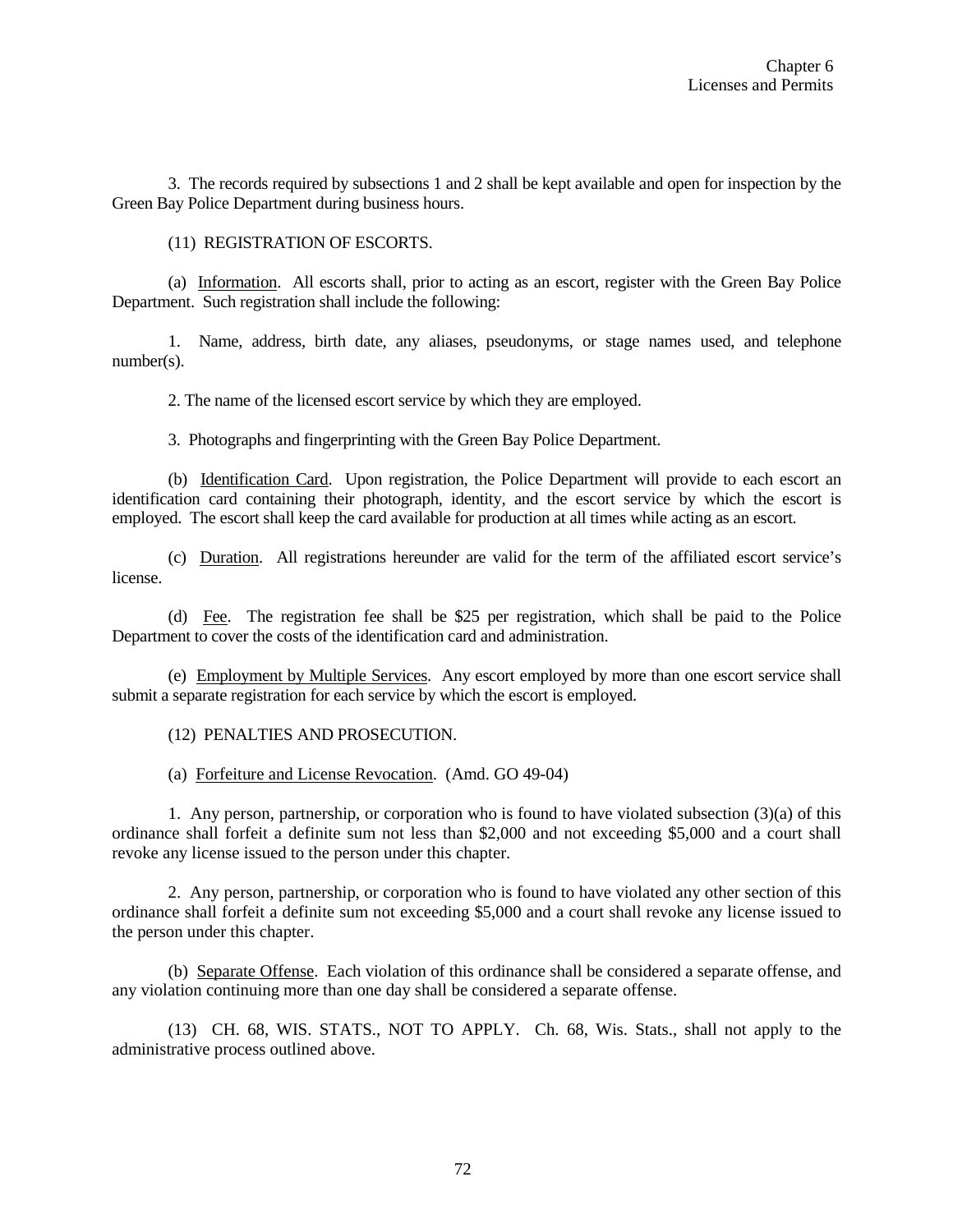(14) SEVERABILITY. If any provision of this ordinance is deemed invalid or unconstitutional by a court of competent jurisdiction, such invalidity or unconstitutionality shall not affect the other provisions of same.

**6.37 ANIMAL ESTABLISHMENT LICENSE** (Cr. GO 3-10; Rep. & Rec. GO 21-10; Rep. & Rec. GO 29-10)

(1) DEFINITIONS. In this section, the following words and phrases have the designated meanings, unless a different meaning is expressly provided or the context clearly indicates a different meaning:

(a) "Animal care records" means documents which contain any animal medical history, breeder contact information, treatments, acquisitions, disposition, behavior, or any other pertinent information.

(b) "Animal shelter" means a facility that temporarily houses homeless, lost, abandoned, or seized dogs, cats, or other types of animals until such animals are either reclaimed by an owner, adopted by a new owner, placed with another organization, euthanized, or otherwise removed from the facility.

(c) "Breeding dog" means any dog which breeds more than once in an eighteen (18) month period.

(d) "Breeding service" means any business where a person causes or allows a dog to breed at least two or more times for compensation within an eighteen (18) month period.

(e) "Foster home" means any place where a person cares for and houses animals upon request by an animal shelter, or by contract with an animal shelter.

(f) "Good faith effort" means to deliberately act in a manner which a reasonable and diligent person would act to fulfill a duty or follow a guideline.

(g) "Grooming service" means any business where a person performs cosmetic or cleaning services on animals for compensation two or more times in a two-year period.

(h) "Pet shop" means any business where a person offers animals for either wholesale or retail sale.

(2) LICENSE REQUIRED. Notwithstanding §173.41, Wis. Stats., no person may operate a pet shop**,** grooming service, breeding service, or animal shelter without having first obtained an animal establishment license.

(3) PROCEDURE FOR OBTAINING AND RENEWING AN ANIMAL ESTABLISHMENT LICENSE.

(a) Any person who seeks to obtain or renew an animal establishment license shall make application to the City Clerk on a form provided by the City Clerk and pay a licensing fee of \$100.00.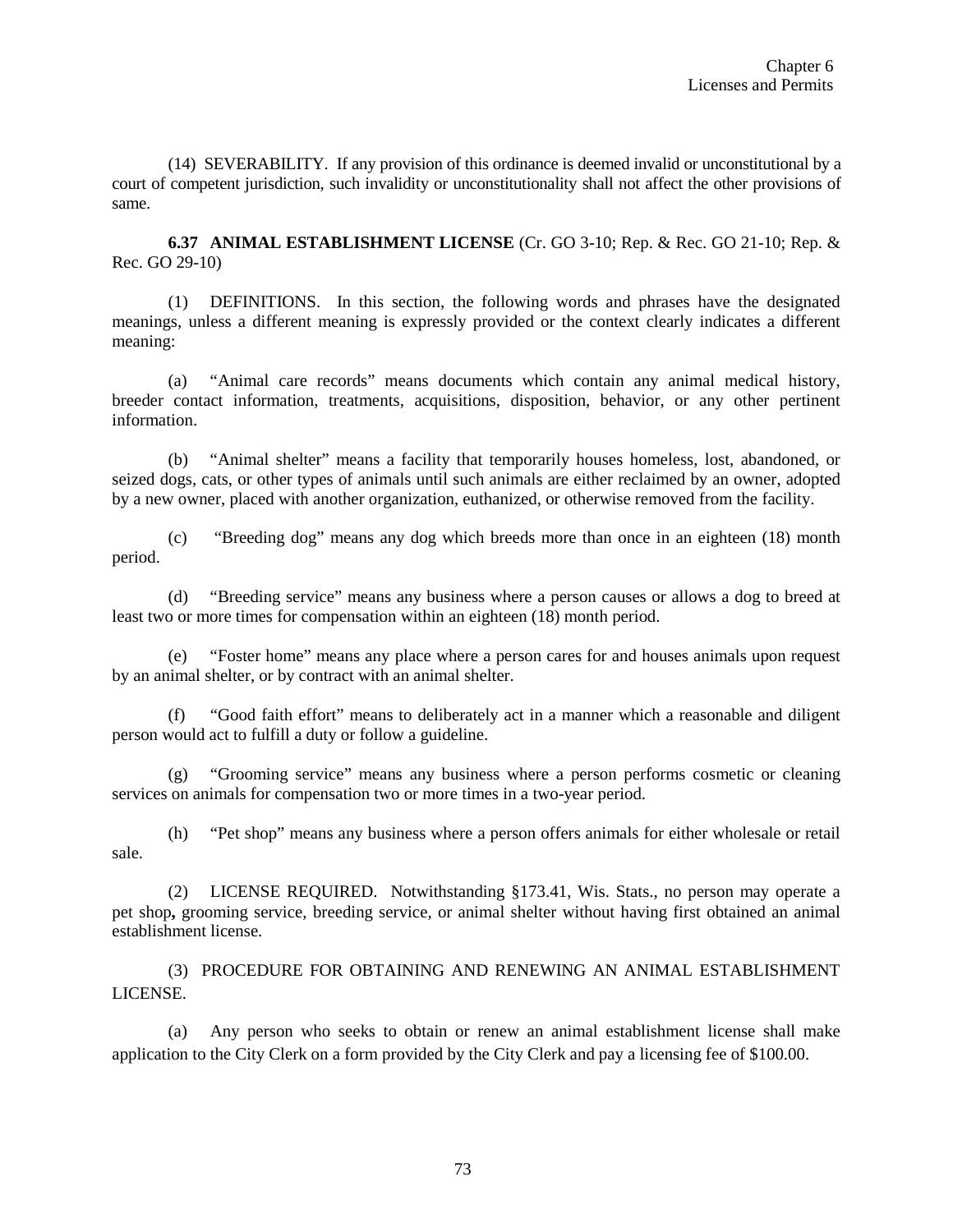(b) The humane officer shall review the application and make recommendations to the City Clerk before the City Clerk issues or renews a license.

(c) The City Clerk shall issue or renew an animal establishment license unless the applicant owes a delinquent fee, judgment, or other debt to the City or the humane officer determines that at least one of the following applies:

1. The applicant has been convicted of any violation under Ch. 951, Wis. Stats., or a local ordinance in conformity therewith.

2. The applicant has been convicted of violating any section of this ordinance.

3. The applicant has been convicted of violating any section of Chapter 8 of the Green Bay Municipal Code.

(d) An animal establishment license shall be valid for one year from the date of issuance. A breeding dog registration shall be valid for the life of the dog.

(4) LICENSE REQUIREMENTS. Any person who holds an animal establishment license shall:

(a) Make a good faith effort to comply with the standards set forth in the "Animal Care Guidelines for the Retail Pet Industry" manual published and amended from time to time by the Pet Industry Joint Advisory Council.

(b) Keep animal care records for at least two (2) years and provide them to any humane officer, or his/her designee, upon request.

(c) Ensure each dog less than one (1) year of age in his or her possession wears an identification collar with its USDA official registration number at all times.

(d) Post on the front of all cages/enclosures the following information:

1. Name, business address and phone number of the breeder, broker and facility where animal was born.

2. USDA License number(s), if any.

3. State license number(s), if any.

4. Whether the animal was purchased from an unlicensed facility.

(e) Ensure that each dog, cat, or ferret at least five (5) months of age is vaccinated for rabies within 30 days of taking possession of the animal or before transferring ownership of the animal, whichever is sooner.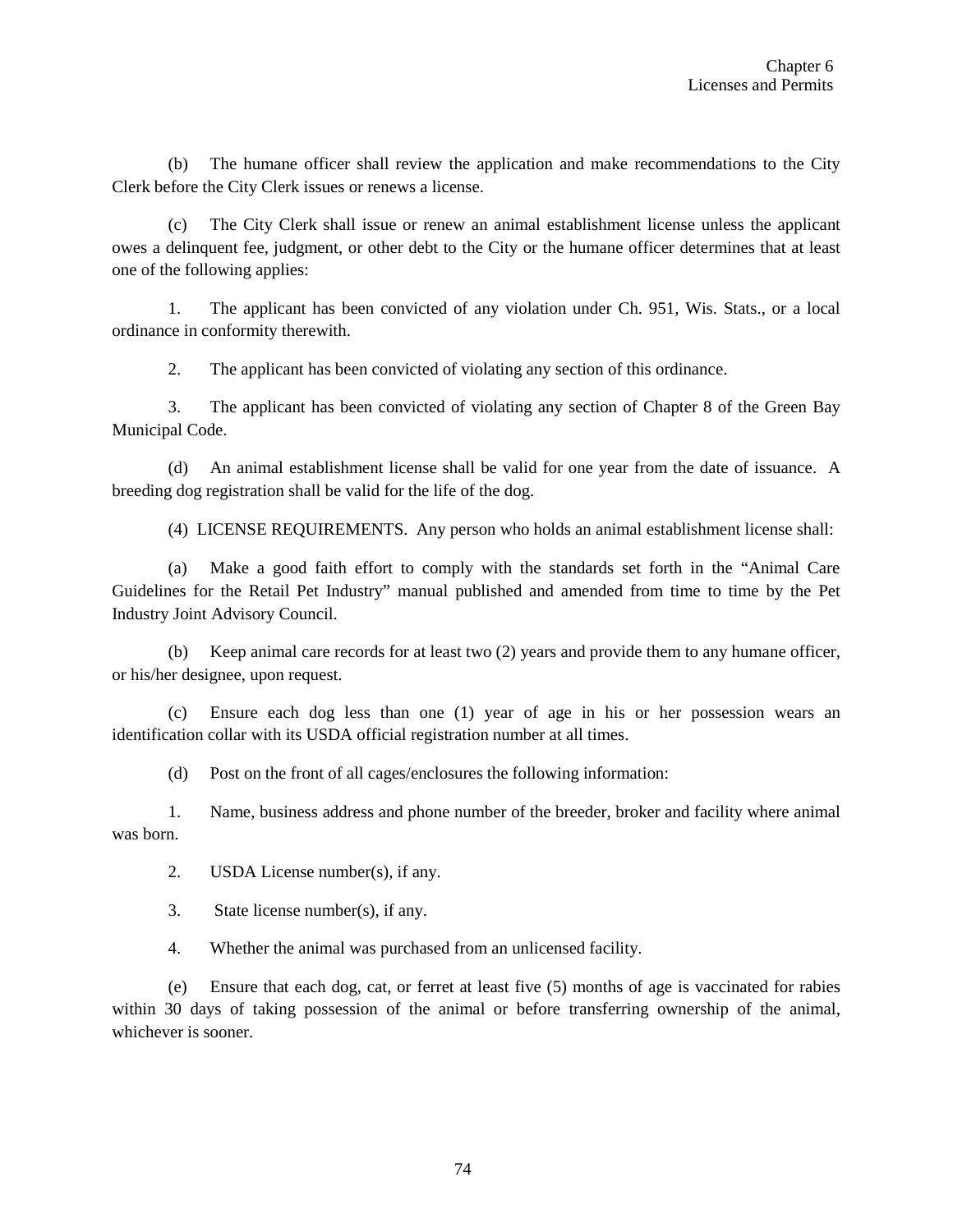### (5) SPECIFIC BUSINESS REQUIREMENTS.

(a) Pet shops shall ensure each dog and cat receives its first set of distemper and parvo vaccinations and testing/treatment for internal parasites from a veterinarian.

(b) Grooming Services shall maintain records of rabies vaccination and veterinarian contact information for each animal which receives grooming service.

(c) Breeding Services shall ensure each dog and cat receives its first set of distemper and parvo vaccinations and testing/treatment for internal parasites from a Veterinarian.

(d) Animal Shelters shall keep a record of approved Foster Homes.

(6) BREEDING DOGS.

(a) Any person who operates a breeding service shall register all breeding dogs and pay the following registration fee for each breeding dog in addition to the fee for obtaining a animal establishment license:

1. For each male breeding dog: \$300.00.

2. For each female breeding dog: \$250.00.

(b) No dog may be used for breeding before reaching two (2) years of age, nor after reaching eight (8) years of age.

(c) No dog may be sold before reaching the age of eight (8) weeks.

(d) No person may operate a breeding service without having first obtained a seller's permit from the Wisconsin Department of Revenue.

(7) LEMON LAW. A pet shop operator shall post a copy of this Lemon Law in a conspicuous location on the business premises.

(a) The operator of a pet shop shall:

1. Provide the purchaser of any animal with spay and neutering information, a copy of animal care records for the particular animal, and name and contact information of the animal's treating veterinarian.

2. Guarantee the animal was not unhealthy or injured at the point of sale.

3. Reimburse the expense to treat an unhealthy or injured animal up to the purchase price of the animal if within seven (7) days of the sale a veterinarian determines the animal was unhealthy or injured at the point of sale. Reimbursement is limited to treatment for the unhealthy condition or injury present at the point of sale. Upon reimbursement, the purchaser is under no duty to return the purchased animal to the licensee.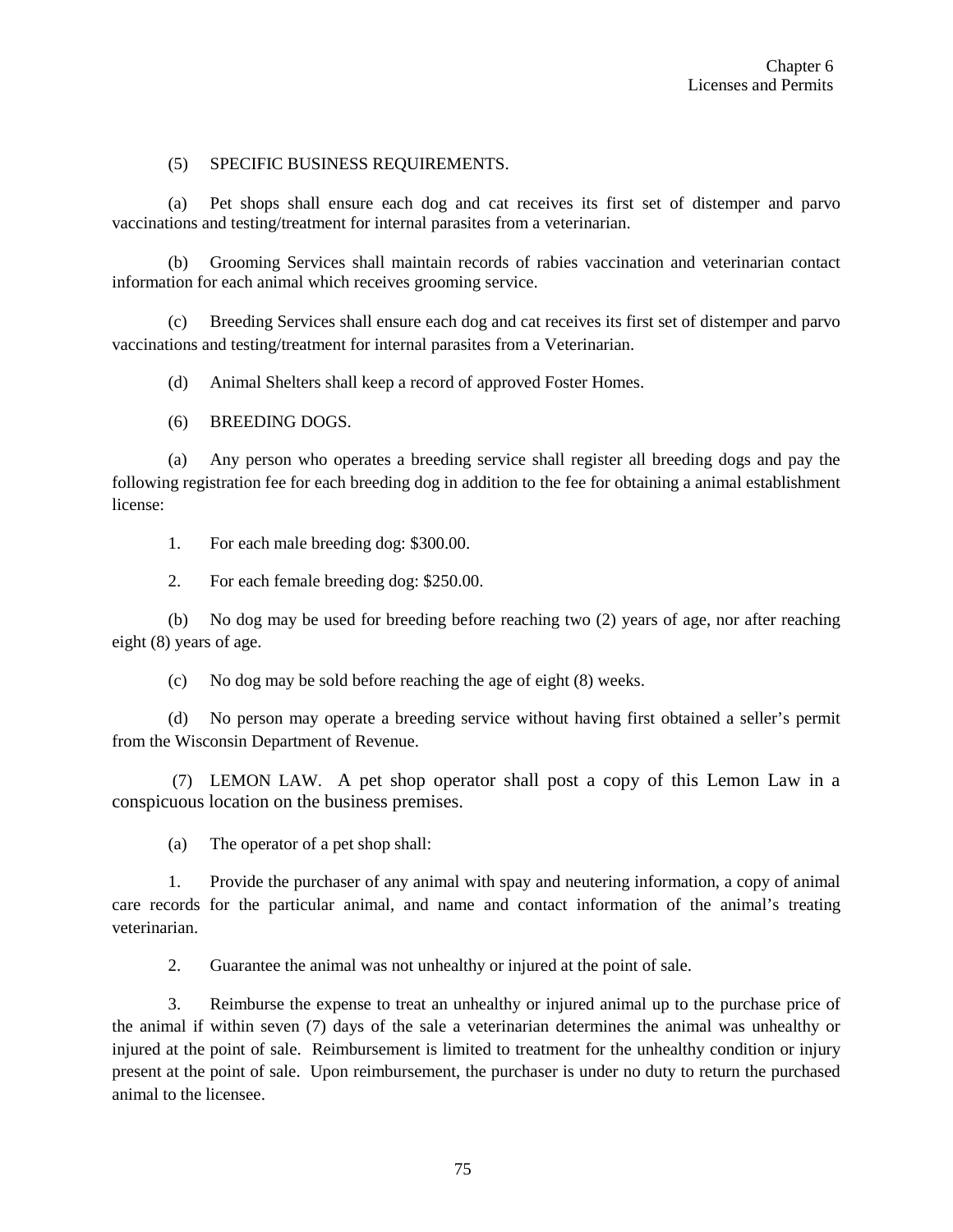(b) If a pet shop operator refuses to refund the treatment expense under sub. (a)3., the purchaser may commence a civil action in circuit court. If the court finds by a preponderance of the evidence that the animal was unhealthy or injured on the date of sale, the pet shop operator shall reimburse the purchase price of the animal, pay reasonable costs sustained by the purchaser to commence and litigate the action, and comply with any other orders of the court. Upon reimbursement, the purchaser is under no duty to return the purchased animal to the licensee.

## (8) REVOCATION OF LICENSE.

(a) The City Clerk shall revoke an animal establishment license if the humane officer reports any of the following to the City Clerk:

1. The licensee was convicted of any violation under Ch. 951, Wis. Stats., or a local ordinance in conformity therewith.

2. The licensee was convicted of violating any section of this ordinance.

3. The licensee refused to allow a humane officer, or his/her designee, to enter the property.

4. The licensee ceased operation of any pet shop, grooming service, breeding service or animal shelter for twelve (12) consecutive months.

(9) APPEAL. A licensee may appeal any revocation under sub. (8) to the Protection and Welfare Committee. The Committee shall conduct a hearing and shall recommend to the Common Council that the license be revoked if it finds that the licensee committed a violation. The Common Council shall consider and take action on the recommendation of the Protection and Welfare Committee within 45 days after the Committee adjourns the hearing. The Common Council may uphold the revocation order or reinstate the license. Appeal from a decision of the Common Council shall be to the Brown County Circuit Court.

(10)PENALTIES. Any person convicted of violating any section of this ordinance shall forfeit no more than \$500 for each violation.

# 6.38 **LOBBYIST REGISTRATION.** (Cr. GO 10-11)

(1) Definitions. For the purposes of this ordinance, the phrases below are defined as follows:

(a) "Client" means a person who pays consideration to another to engage in lobbying.

(b) "Lobbying" means the act of attempting to influence legislative or administrative action or inaction by oral or written communication with any Green Bay city official on behalf of another.

(c) (Amd. GO 9-14) "Lobbyist" means a person, other than a full-time employee of the client, who is paid consideration by another to engage in lobbying.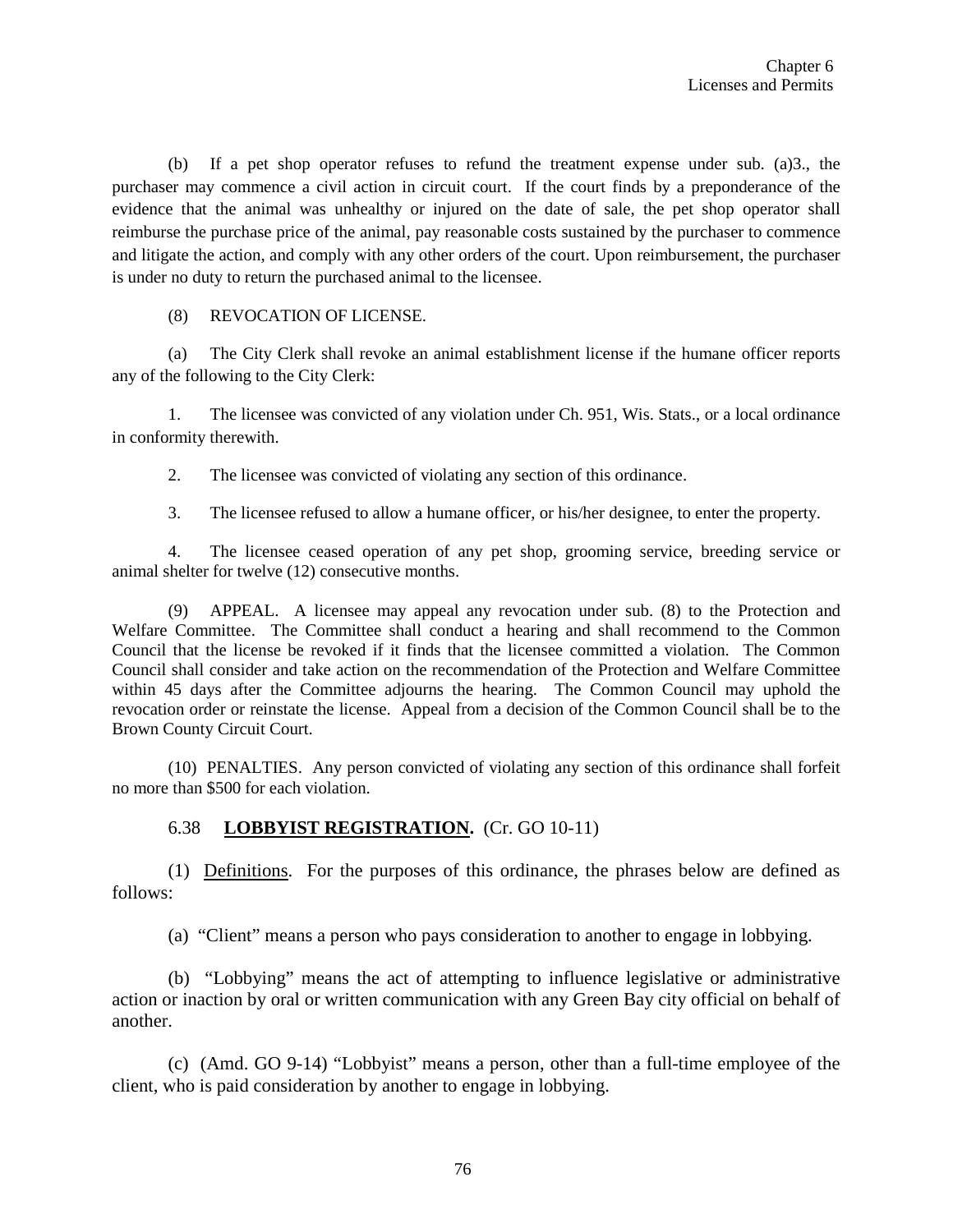## (2) Registration Process.

(a) Before engaging in lobbying, a lobbyist shall complete a registration form and submit the completed form to the City Clerk along with payment of the registration fee.

(b) The registration fee shall be \$20.

(c) The lobbyist shall provide the following information on the registration form:

1. The lobbyist's full name, home or business address, phone number and e-mail address;

2. The name of each of the lobbyist's clients; and

3. The amount of money or value of consideration paid to the lobbyist by each client.

(d) After filing a registration form in accordance with the provisions above, the lobbyist shall update the form to include subsequent clients before engaging in lobbying on their behalf.

(e) There shall be no fee to update the registration form with current or additional information.

(3) No lobbyist may engage in lobbying on behalf of a particular person or organization until:

(a) The lobbyist has filed a completed registration form with the City Clerk;

(b) The name of each client is entered on the lobbyist's registration form filed with the City Clerk; and

(c) The amount of money or consideration paid to the lobbyist by each client to compensate the lobbyist for engaging in lobbying is entered on the lobbyist's registration form filed with the City Clerk.

(4) (Amd. GO 5-18) The City Clerk shall email a copy of any registration form filed with the Clerk's office to all elected officials, including any updates by the lobbyist.

(5) Penalties.

(a) Each person or organization for which a person lobbies in violation of sub. (3) shall be considered a separate violation.

(b) Each day a person violates sub. (3) shall be a separate violation.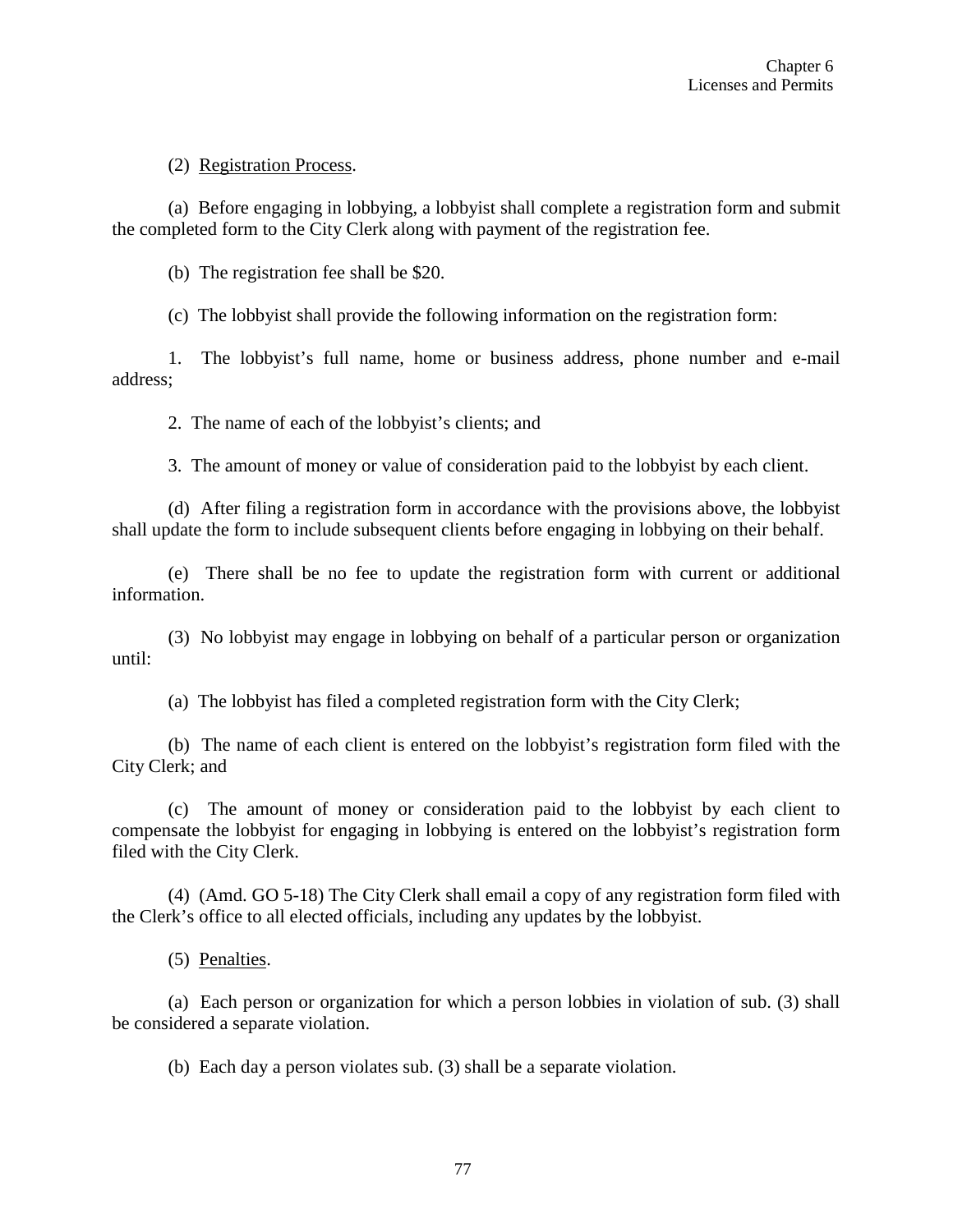(c) Any person who violates sub. (3) shall forfeit no more than \$250.

#### 6.39 **MOBILE FOOD ESTABLISHMENTS**. (Cr. GO 12-15)

#### (1) DEFINITIONS.

(a) "Mobile Food Establishment" means a restaurant or retail food establishment where food is served or sold from a movable vehicle, trailer or cart which periodically or continuously changes location and requires a service base to accommodate the unit for servicing, cleaning, inspection and maintenance or except as specified in the Wisconsin Food Code.

(b) "Mobile" shall mean the state of being in active, but not necessarily continuous movement.

(c) "Mobile Food Vendor" means the registered owner of a mobile food establishment or the owner's agent or employee, or any business which sells edible goods from a mobile food establishment within the City of Green Bay.

(d) "Edible Goods" shall include but are not limited to:

1. Prepackaged and prepared food including, but not limited to, ice cream, hot dogs, deserts, and pizza.

2. On-site prepared food including, but not limited to, shaved ice, sandwiches, and tacos.

(e) "Sell" shall mean the act of exchanging a good for profit or in return for a donation.

(f) "Service Base" means an establishment operated under license or permit of an appropriate regulatory authority where food is manufactured, stored, prepared, portioned or packaged, or any combination of these, where such food is intended for consumption at another establishment or place, and where such units are serviced, cleaned, supplied, maintained, and where the equipment, utensils and facilities are serviced, cleaned and sanitized.

(g) "Vehicle" shall mean any motor vehicle as defined by Wis. Stats. §340.01(35) or trailer as defined by Wis. Stats. §340.01(71). Vehicle shall also include any bicycle or other self-propelled device.

(h) "Vend" shall mean to sell or to transfer the ownership of an article to another for a price in money.

(2) LICENSE REQUIRED.

(a) No mobile food vendor and/or mobile food establishment shall vend, sell or dispose of or offer to vend, sell or dispose of goods, wares or merchandise, produce or any other thing at any place whatsoever in the City of Green Bay, without having obtained an approved license from the City Clerk.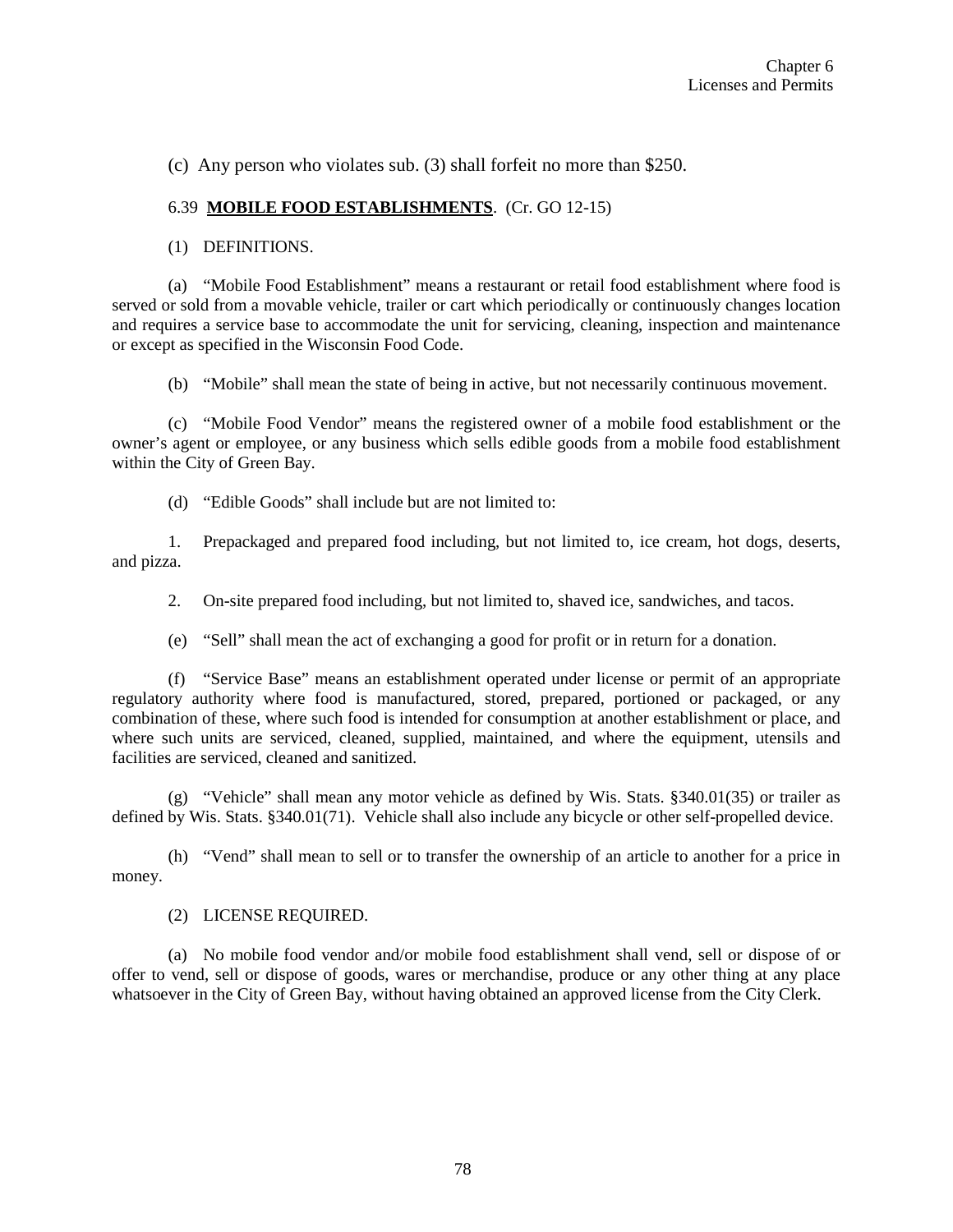(b) All mobile food establishments used for vending food shall be licensed for such use by the Brown County Health Department and all other applicable agencies. Mobile food establishments shall acquire the appropriate licenses and permits for any additional food items not required under this subchapter if deemed necessary by the Brown County Health Department.

(c) License. Every mobile food vendor shall have a license issued by the City Clerk to conduct business in the City of Green Bay. Each mobile food establishment shall be licensed separately. A mobile food establishment license shall expire on June 30 each year.

(d) License Fee. The license to operate a mobile food establishment shall be \$500.00. If an applicant requests a license under this subchapter from an existing City of Green Bay based business that sells food based products, the license fee shall be \$300.00.

(e) License Renewal. Upon renewal of license, each applicant must provide a new application, a renewal fee of \$500.00, and any new permitting documentation upon the license renewal. License renewal from an existing City of Green Bay based businesses shall be \$300.00. If the applicant fails to submit the application and renewal fee within thirty (30) calendar days after the expiration of the license, the applicant shall reapply as a new applicant.

(f) Transfer of License. A license issued under this subchapter shall not be transferable from person to person. A license is valid for one vehicle only and shall not be transferrable between vehicles.

(g) Surrender of License; Alteration of License; Failure to Display License. On the expiration of a license issued under this subchapter, the license holder shall surrender the license to the City Clerk. No person shall alter or change in any manner any license issued under the provisions of this subchapter, and such alteration or the failure of the holder of the license to display the license in a conspicuous place on the mobile unit or his or her person or to exhibit the license upon demand of any officer or customer or prospective vendee shall be cause for revocation of such license.

#### (3) LICENSE APPLICATION PROCESS.

(a) Application. Any person desiring to operate a mobile food establishment shall apply for a license on a form promulgated by the City Clerk and pay the proper license fee for each mobile food establishment managed by the person. The City Clerk shall forward the application to the police department for review. If the police department approves the application, the City Clerk shall issue the license to the applicant.

(b) Application Denial. An applicant of a mobile food establishment may be denied where:

1. The circumstances of a pending criminal charge against the applicant substantially relate to the licensed activity.

2. The applicant has been convicted of any felony, misdemeanor or other offense, the circumstances of which substantially relate to the circumstances of the particular job or licensed activity.

3. The applicant made a false statement on the application.

4. The applicant is under eighteen (18) years old.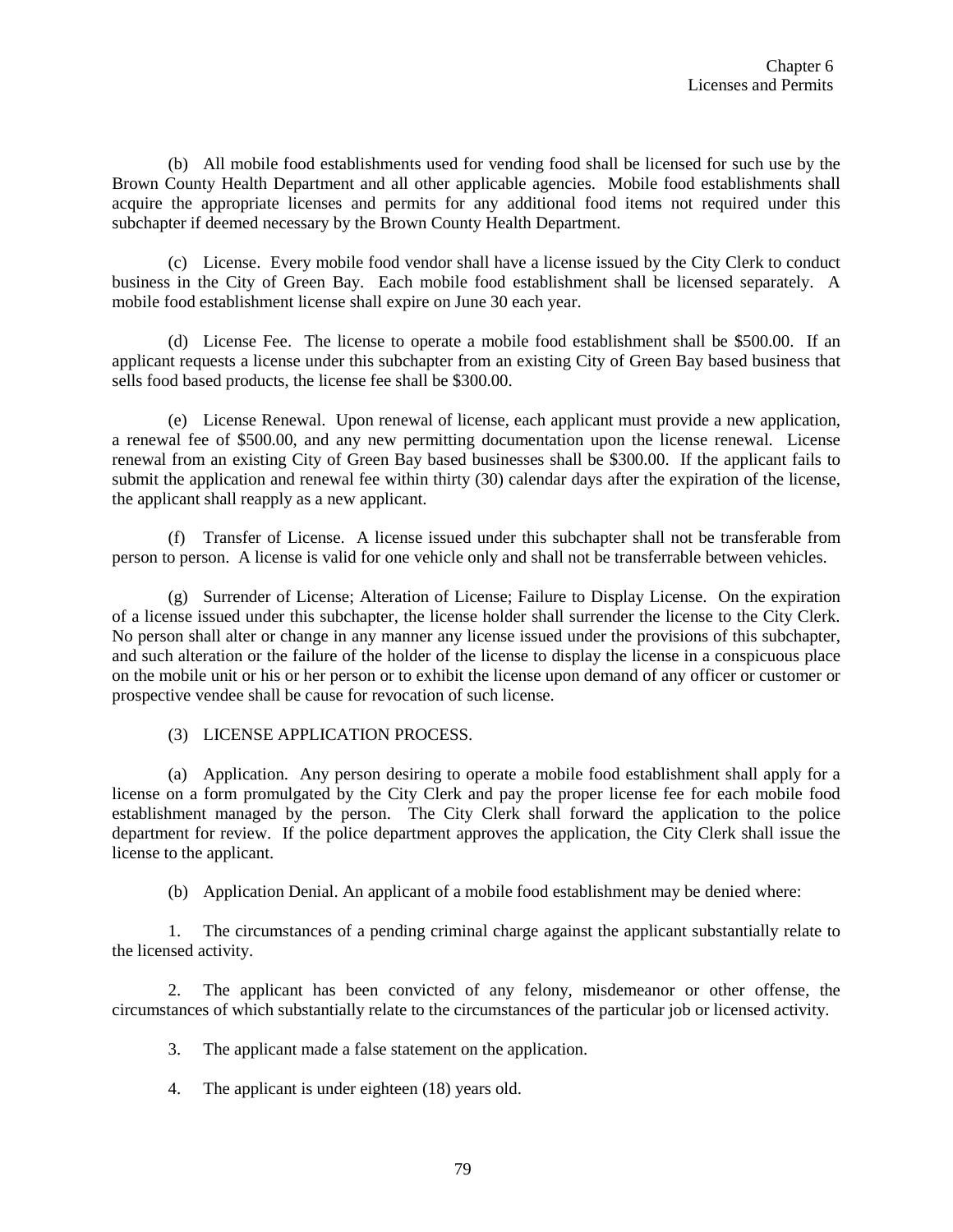5. The applicant is found to have unpaid civil judgment(s) which relates to the duties and responsibilities of the permitted occupation which shall be determined by the nature and the amount of the judgment, the relationship of the judgment to the purpose of the permit and the extent that the permit would allow someone to engage in further activity that would lead to unsatisfied civil judgments.

(c) Appeal. If the police department denies an application for a license, the applicant may appeal within fifteen (15) days after the City Clerk mails a notice of denial to the applicant. If the applicant files a timely appeal with the Clerk, the Clerk shall schedule an appeal hearing before the Protection & Welfare Committee.

(d) Hearing Before Committee. The Committee may approve any application placed on its agenda only if the applicant is qualified under this section and may place conditions upon approval. The Common Council shall affirm, reverse or modify the Committee decision.

(e) Issuance. The Clerk shall issue the mobile food establishment license if the applicant has completed the application requirements and has been approved by the police department.

(4) LICENSE SUSPENSION OR REVOCATION. The Common Council may revoke or suspend, no less than ten (10) and not more than ninety (90) days, any license under this subchapter for violation by any vendor or the vendor's employee or agent of any provision of this chapter or any State law or City ordinance which renders future vending contrary to the public health, safety or welfare, or for fraud or misrepresentation in solicitation under this chapter.

(5) INSURANCE.

(a) Liability Insurance. The license holder under this subchapter shall have in force liability insurance for each mobile food establishment.

(b) Proof of Insurance. As evidence of liability insurance, the licensee shall furnish a certificate of insurance, on a form acceptable to the City, evidencing the existence of adequate liability insurance naming the City of Green Bay, its employees and agents as additionally insured in an amount not less than one million dollars (\$1,000,000.00). Whenever such policy is cancelled, not renewed, or materially changed, the insurer and the licensee shall notify the City of Green Bay by certified mail.

(6) SANITATION REQUIREMENTS.

(a) Mobile food establishments shall comply with all regulations of the Wisconsin Food Code and the Brown County Health Department including, but not limited to, the time, temperature, plumbing, operation and maintenance for mobile food establishments.

(b) Mobile food establishments shall comply with all regulations of the Wisconsin Food Code and Brown County Health Department regarding preparation facilities, serving areas and operation areas.

(c) The licensees of the mobile food establishment or employee(s) thereof shall abide by the request of the Brown County Health Department for annual inspections of the establishment at a location designated by the Health Department.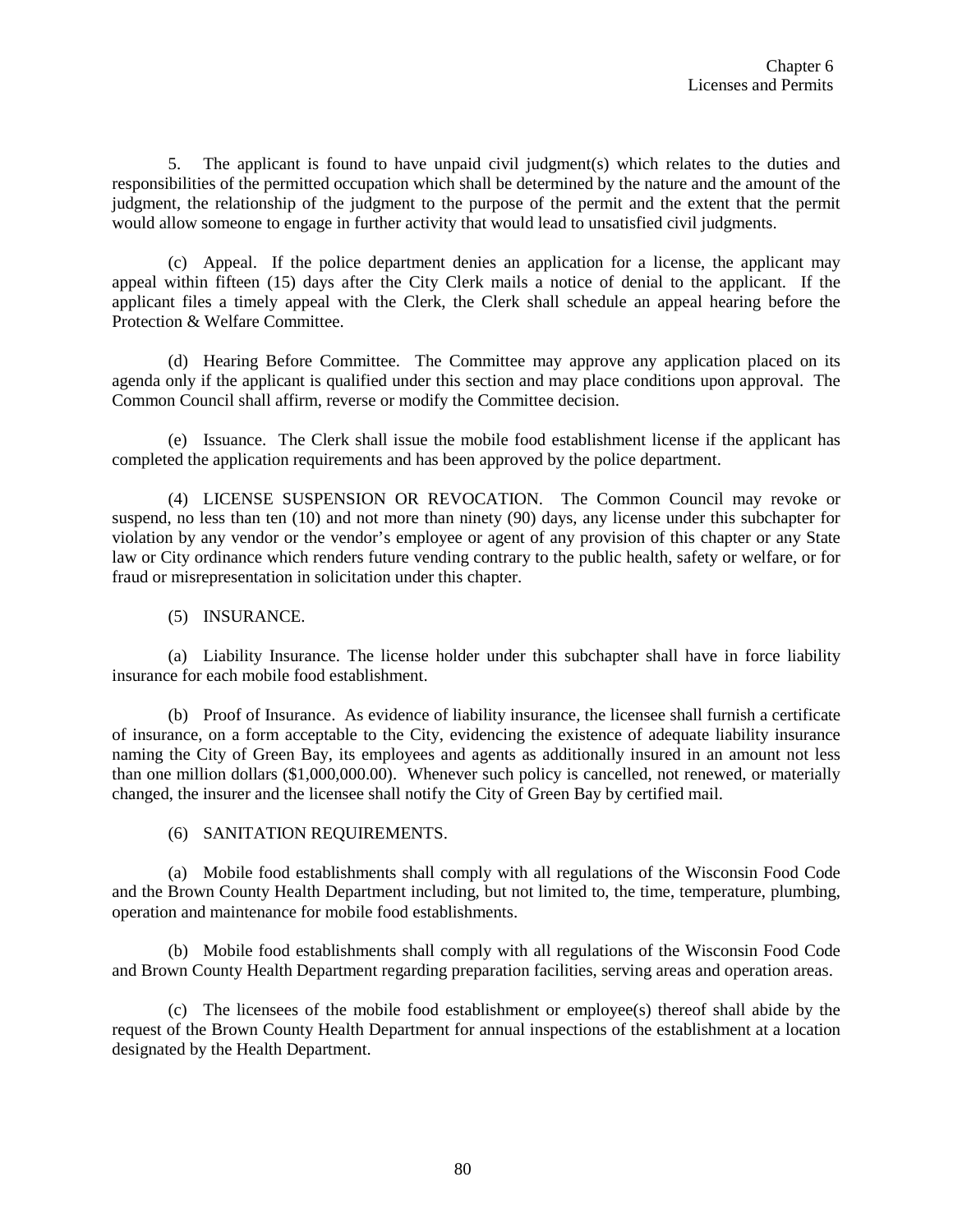(d) Authorities of the Brown County Health Department may require that mobile food establishments found to violate sanitation and health requirements to have follow-up inspections to verify compliance.

(e) Service Base Required.

1. All mobile food establishments shall have a mobile service base to store and prepare food and all supplies. No food items are allowed to be stored or prepared in a private residence or garage unless approved by the Brown County Health Department.

2. Any food item desired to be cooked or prepared on the mobile food establishment shall first be inspected by the Brown County Health Department.

3. All mobile food units shall be cleaned and serviced as often as necessary from the service base.

4. The service base shall be inspected and approved by the Brown County Health Department prior to operating the mobile food establishment.

5. All mobile food establishments shall return to its service base at least once every twentyfour (24) hours for service and maintenance.

(7) CONDUCT OF BUSINESS.

(a) Regulations Generally. The following regulations shall apply to mobile food establishments during the regular order of business:

1. A licensee shall not falsely or fraudulently misrepresent the quantity, character or quality of any article offered for sale or offer for sale any unwholesome or tainted edible goods, nor intentionally misrepresent to any prospective customer the purpose of his or her solicitation, the name of the business of his or her principal, if any, the source of supply of the goods, ware or merchandise which he or she sells or offers for sale or the disposition of the proceeds of his or her sales.

2. A licensee shall not use the license provided by the City after expiration or revocation of the license.

3. A licensee shall keep the premises in a clean and sanitary condition and the edible goods offered for sale well covered and protected from dirt, dust and insects. All food vendors shall comply with requirements of state and local authorities.

4. A licensee may vend, sell or dispose of, or offer to sell, vend, or dispose of goods, wares, or merchandise in the City of Green Bay between the hours of 6:00 a.m. and 9:00 p.m. All sales within the portion of the downtown district of Green Bay, as defined and displayed in Exhibit A under this subchapter, shall be allowed between the hours of 6:00 a.m. and 3:00 a.m.

5. No mobile food establishment shall conduct business at a stationary location for a duration exceeding four (4) hours per location per day.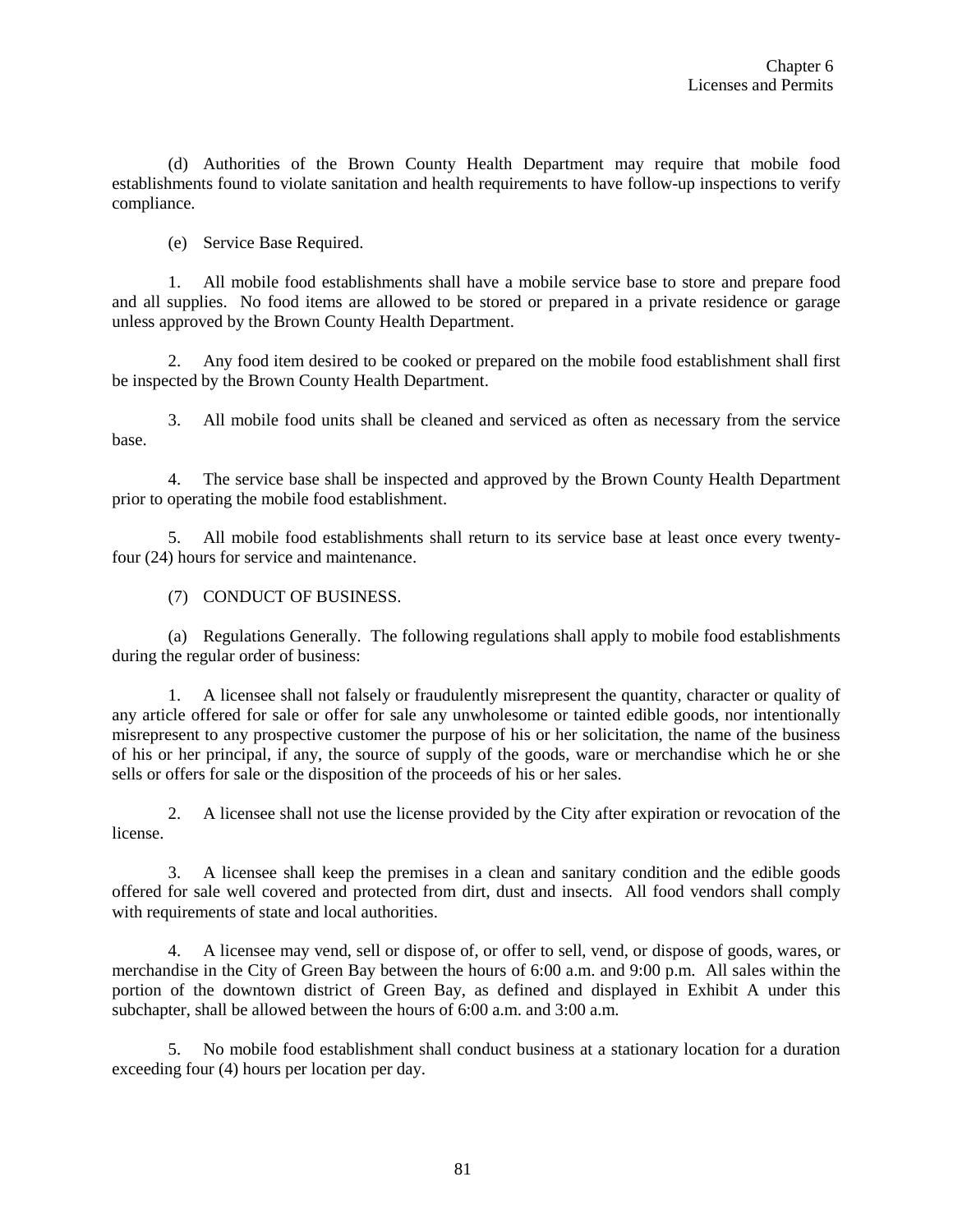6. All persons conducting business on a sidewalk or terrace must maintain within twenty-five (25) feet of their sales location, a clean, sanitary and hazard-free condition, and shall not discharge any material onto the street, sidewalk, gutters or storm drain. Each person conducting business on a sidewalk or terrace under the provisions of this chapter shall carry a minimum thirty (30) gallon container for placement of such litter by customers or other persons.

7. A vehicle or other on-street unit which is operated for the purpose of selling food from the unit shall be operated only by a person who has obtained a license or by the employee of the person who obtained a license under this subchapter.

8. No person may sell or vend any item upon any premise(s) if there is placed signage prohibiting the activity.

9. All business activity relating to the mobile food establishments in the public right-of-way shall be conducted from the curbside of the vehicle at all times. No sales shall be made from a vehicle except from the curbside of said vehicle, unless otherwise authorized by the owner of private property.

10. No food service shall be prepared, sold, or displayed outside of the mobile food establishment.

11. No person shall provide or allow any dining area to the mobile food establishment, including, but not limited to, tables and chairs, booths, stools, benches or stand up counters.

12. Signage may only be permitted when placed on the mobile food establishment. No separate free-standing signs are permitted.

13. Any special or civic event organizer desiring to hold five (5) or more mobile food establishments on the property where the event will be held shall notify the Brown County Health Department at least seven (7) business days prior to the event.

(b) Vehicle Regulations.

1. Any vehicle or other on-street units used for vending food in any public street must be designed and constructed specifically for the purpose of vending the product or products to be vended.

2. Amplified music or other sounds from any vehicle or unit used for the purpose of vending products in the public streets shall comply with Chapter 27, Subchapter II, Green Bay Municipal Code.

3. All mobile food establishments shall be entirely self-contained in regards to gas, water, electricity, and equipment(s) required for operation of the unit.

4. All mobile food vehicles must have valid license plates and registration as provided by Chapter 341, Wisconsin Statutes.

5. No vehicle or unit may violate any traffic or parking statute or ordinance when stopping to make sales. Meter bags will not be issued to license holders under this subchapter.

6. No flashing or blinking lights, or strobe lights are allowed on a mobile food establishment or related signage when the establishment is parked and engaged in serving customers. All lighting is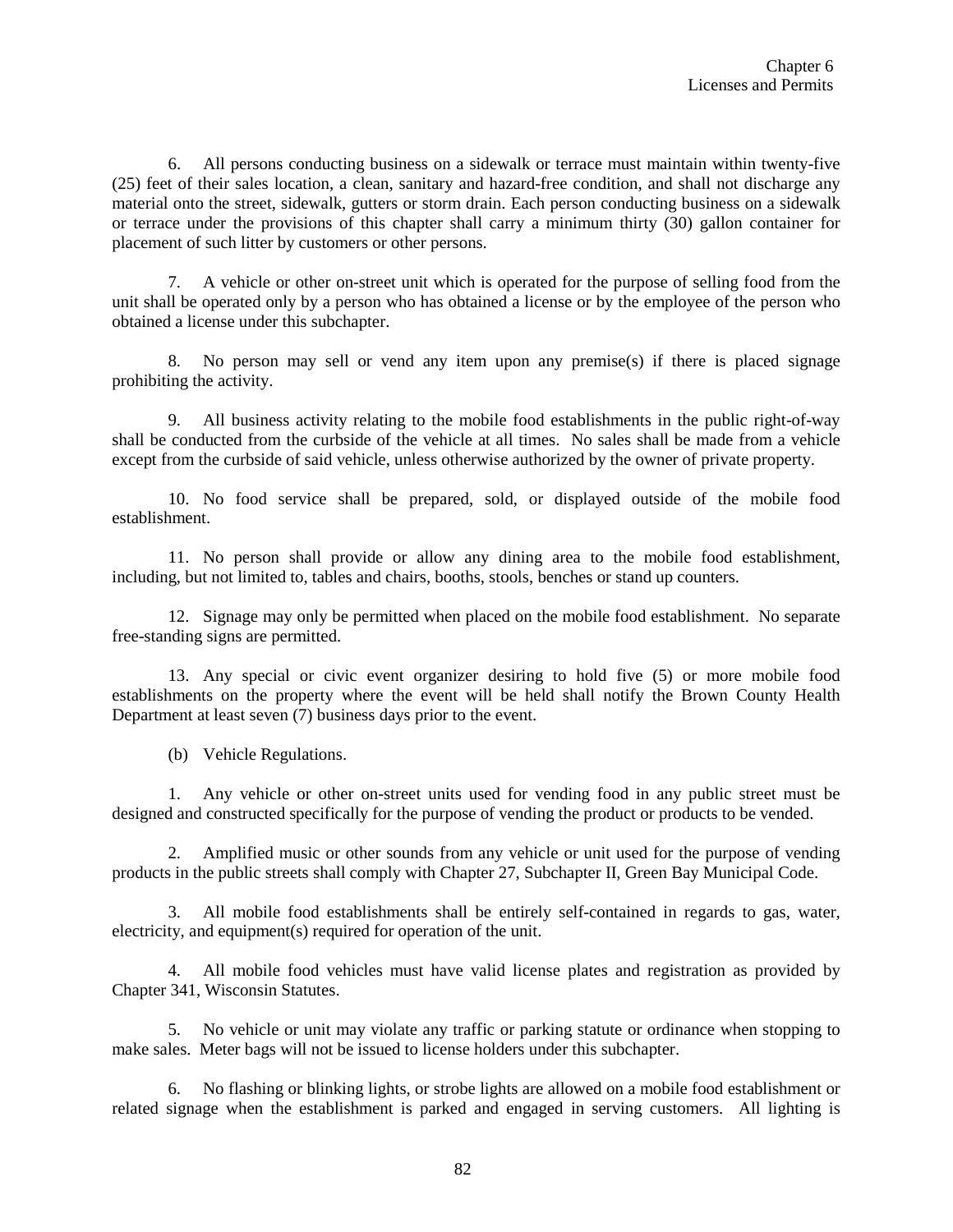subject to review by the City of Green Bay Traffic Engineer and shall be removed if deemed to be in conflict with safe travel.

7. All mobile food establishments shall comply with all Federal, State, and local regulations regarding vehicle size requirements.

(c) Zoning Restrictions.

1. The vendor of the mobile food establishment shall not operate in a congested area where such operation impedes or inconveniences public use. No vendor shall engage in the licensed business on any public park, playground, school, library or other public premises.

2. No mobile food establishment or pedestrian desiring to conduct business at the mobile food establishment shall obstruct an adjacent path or lane of travel. A path or lane of travel includes, but is not limited to sidewalks, motor vehicle lanes, bicycle lanes and other designated parking areas.

3. No more than two (2) mobile food establishments shall be allowed to conduct business on private property.

4. No mobile food vendor shall be located on any private property without written permission from the property owner. A copy of the written permission shall be kept in the mobile food unit at all times. The mobile food vendor shall comply if asked to leave the private property by the property owner or a city official.

5. No mobile food establishment shall conduct business within five hundred (500) feet of Bay Beach Amusement Park or any fair, festival, special event or civic event that is licensed or sanctioned by the City of Green Bay unless the licensee has obtained written permission from the event sponsor.

6. A mobile food establishment shall be located on a paved surface at all times unless it is part of a City sanctioned special event.

7. No person may conduct business on a sidewalk or curbside in any of the following places:

a. Within twenty (20) feet of the intersection of the sidewalk with any other sidewalk.

b. Within ten (10) feet of the extension of any building entrance or doorway to the curb line.

c. Within one hundred-fifty (150) feet of a public entrance of any business which is a licensed or permitted restaurant by the Brown County Health Department, during the hours the particular business is open for sale, unless written permission is granted by the business.

d. Within one hundred-fifty (150) feet of a City park where food concessions are sold, during the hours that concessions are being sold, unless written permission is granted by the Parks Department.

8. A mobile food establishment may be permitted in all zoning districts except within any residential zoning district. The subsection shall not apply to ice-cream trucks.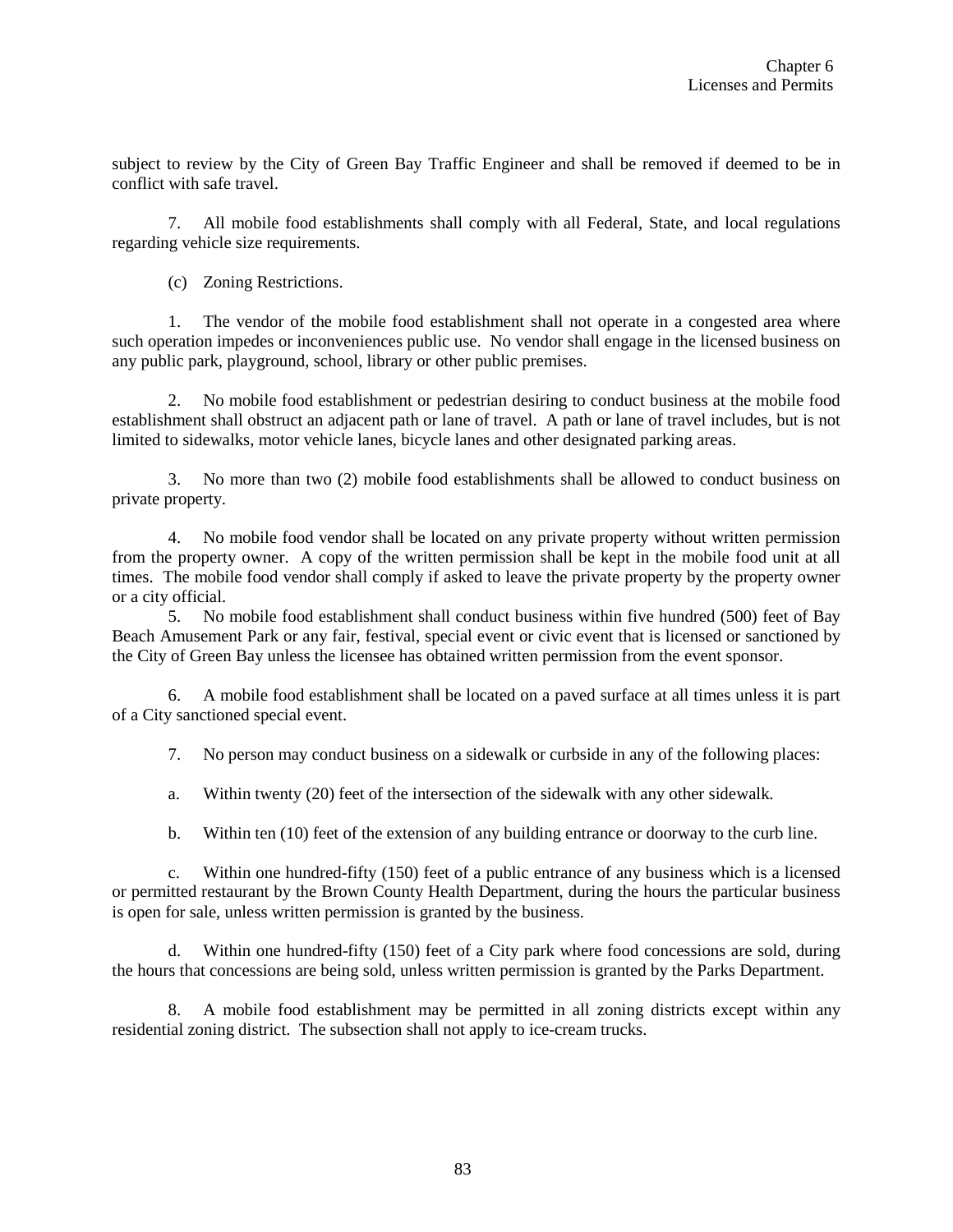## (d) Exemptions.

(1) Upon application and approval from the Protection and Welfare Committee, the licensee may periodically and infrequently extend the hours of service of the mobile food establishment outside the designated zone displayed in Exhibit A from 6:00 a.m. to 3:00 a.m. for business purposes only. This exemption shall not be applicable in any residential zoning district.

2. Upon application and approval from the Protection and Welfare Committee, the owner of private property may allow more than two (2) mobile food establishments to conduct business on said property during the normal hours of operation.

3. For event purposes, a mobile food establishment may conduct business on publicly owned property after the approval from the Parks Department and the Department of Public Works or participates in a City sanctioned special event.

(8) PENALTIES. A licensee or vendor who violates any provision of this subchapter or any regulation, rule, or order made hereunder shall be subject to a forfeiture of not less than \$1 nor more than \$500.00 for each offense.